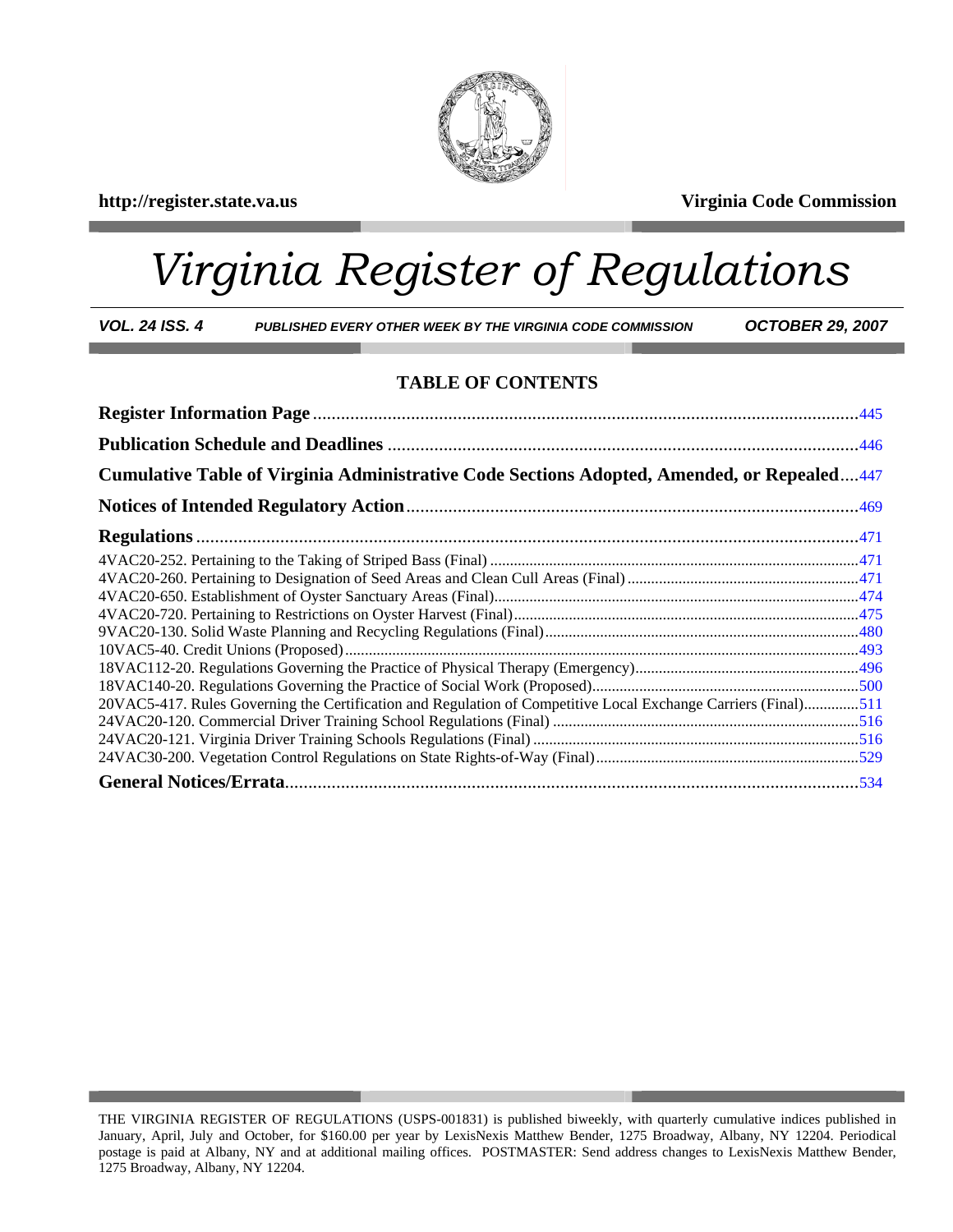## **THE VIRGINIA REGISTER INFORMATION PAGE**

<span id="page-1-0"></span>**THE VIRGINIA REGISTER OF REGULATIONS** is an official state publication issued every other week throughout the year. Indexes are published quarterly, and are cumulative for the year. The *Virginia Register* has several functions. The new and amended sections of regulations, both as proposed and as finally adopted, are required by law to be published in the *Virginia Register*. In addition, the *Virginia Register* is a source of other information about state government, including petitions for rulemaking, emergency regulations, executive orders issued by the Governor, the Virginia Tax Bulletin issued periodically by the Department of Taxation, and notices of public hearings and open meetings of state agencies.

#### **ADOPTION, AMENDMENT, AND REPEAL OF REGULATIONS**

An agency wishing to adopt, amend, or repeal regulations must first publish in the *Virginia Register* a notice of intended regulatory action; a basis, purpose, substance and issues statement; an economic impact analysis prepared by the Department of Planning and Budget; the agency's response to the economic impact analysis; a summary; a notice giving the public an opportunity to comment on the proposal; and the text of the proposed regulation.

Following publication of the proposal in the Virginia Register, the promulgating agency receives public comments for a minimum of 60 days. The Governor reviews the proposed regulation to determine if it is necessary to protect the public health, safety and welfare, and if it is clearly written and easily understandable. If the Governor chooses to comment on the proposed regulation, his comments must be transmitted to the agency and the Registrar no later than 15 days following the completion of the 60-day public comment period. The Governor's comments, if any, will be published in the *Virginia Register*. Not less than 15 days following the completion of the 60-day public comment period, the agency may adopt the proposed regulation.

The Joint Commission of Administrative Rules (JCAR) or the appropriate standing committee of each house of the General Assembly may meet during the promulgation or final adoption process and file an objection with the Registrar and the promulgating agency. The objection will be published in the *Virginia Register*. Within 21 days after receipt by the agency of a legislative objection, the agency shall file a response with the Registrar, the objecting legislative body, and the Governor.

When final action is taken, the agency again publishes the text of the regulation as adopted, highlighting all changes made to the proposed regulation and explaining any substantial changes made since publication of the proposal. A 30-day final adoption period begins upon final publication in the *Virginia Register*.

The Governor may review the final regulation during this time and, if he objects, forward his objection to the Registrar and the agency. In addition to or in lieu of filing a formal objection, the Governor may suspend the effective date of a portion or all of a regulation until the end of the next regular General Assembly session by issuing a directive signed by a majority of the members of the appropriate legislative body and the Governor. The Governor's objection or suspension of the regulation, or both, will be published in the *Virginia Register*. If the Governor finds that changes made to the proposed regulation have substantial impact, he may require the agency to provide an additional 30-day public comment period on the changes. Notice of the additional public comment period required by the Governor will be published in the *Virginia Register*.

The agency shall suspend the regulatory process for 30 days when it receives requests from 25 or more individuals to solicit additional public comment, unless the agency determines that the changes have minor or inconsequential impact.

A regulation becomes effective at the conclusion of the 30-day final adoption period, or at any other later date specified by the promulgating agency, unless (i) a legislative objection has been filed, in which event the regulation, unless withdrawn, becomes effective on the date specified, which shall be after the expiration of the 21-day objection period; (ii) the Governor exercises his authority to require the agency to provide for additional public comment, in which event the regulation, unless withdrawn, becomes effective on the date specified, which shall be after the expiration of the period for which the Governor has provided for additional public comment; (iii) the Governor and the General Assembly exercise their authority to suspend the effective date of a regulation until the end of the next regular legislative session; or (iv) the agency suspends the regulatory process, in which event the regulation, unless withdrawn, becomes effective on the date specified, which shall be after the expiration of the 30-day public comment period and no earlier than 15 days from publication of the readopted action.

Proposed regulatory action may be withdrawn by the promulgating agency at any time before the regulation becomes final.

#### **FAST-TRACK RULEMAKING PROCESS**

Section 2.2-4012.1 of the Code of Virginia provides an exemption from certain provisions of the Administrative Process Act for agency regulations deemed by the Governor to be noncontroversial. To use this process, Governor's concurrence is required and advance notice must be provided to certain legislative committees. Fast-track regulations will become effective on the date noted in the regulatory action if no objections to using the process are filed in accordance with § 2.2-4012.1.

#### **EMERGENCY REGULATIONS**

If an agency demonstrates that (i) there is an immediate threat to the public's health or safety; or (ii) Virginia statutory law, the appropriation act, federal law, or federal regulation requires a regulation to take effect no later than (a) 280 days from the enactment in the case of Virginia or federal law or the appropriation act, or (b) 280 days from the effective date of a federal regulation, it then requests the Governor's approval to adopt an emergency regulation. The emergency regulation becomes operative upon its adoption and filing with the Registrar of Regulations, unless a later date is specified. Emergency regulations are limited to addressing specifically defined situations and may not exceed 12 months in duration. Emergency regulations are published as soon as possible in the *Register*.

During the time the emergency status is in effect, the agency may proceed with the adoption of permanent regulations through the usual procedures. To begin promulgating the replacement regulation, the agency must (i) file the Notice of Intended Regulatory Action with the Registrar within 60 days of the effective date of the emergency regulation and (ii) file the proposed regulation with the Registrar within 180 days of the effective date of the emergency regulation. If the agency chooses not to adopt the regulations, the emergency status ends when the prescribed time limit expires.

#### **STATEMENT**

The foregoing constitutes a generalized statement of the procedures to be followed. For specific statutory language, it is suggested that Article 2 (§ 2.2-4006 et seq.) of Chapter 40 of Title 2.2 of the Code of Virginia be examined carefully.

#### **CITATION TO THE** *VIRGINIA REGISTER*

The *Virginia Register* is cited by volume, issue, page number, and date. **23:7 VA.R. 1023-1140 December 11, 2006,** refers to Volume 23, Issue 7, pages 1023 through 1140 of the *Virginia Register* issued on December 11, 2006.

*The Virginia Register of Regulations* is published pursuant to Article 6 (§ 2.2-4031 et seq.) of Chapter 40 of Title 2.2 of the Code of Virginia.

Members of the Virginia Code Commission: **R. Steven Landes,** Chairman; **John S. Edwards,** Vice Chairman; **Ryan T. McDougle; Robert Hurt; Robert L. Calhoun; Frank S. Ferguson; E.M. Miller, Jr.; Thomas M. Moncure, Jr.; James F. Almand; S. Bernard Goodwyn.** 

Staff of the *Virginia Register:* **Jane D. Chaffin,** Registrar of Regulations; **June T. Chandler,** Assistant Registrar.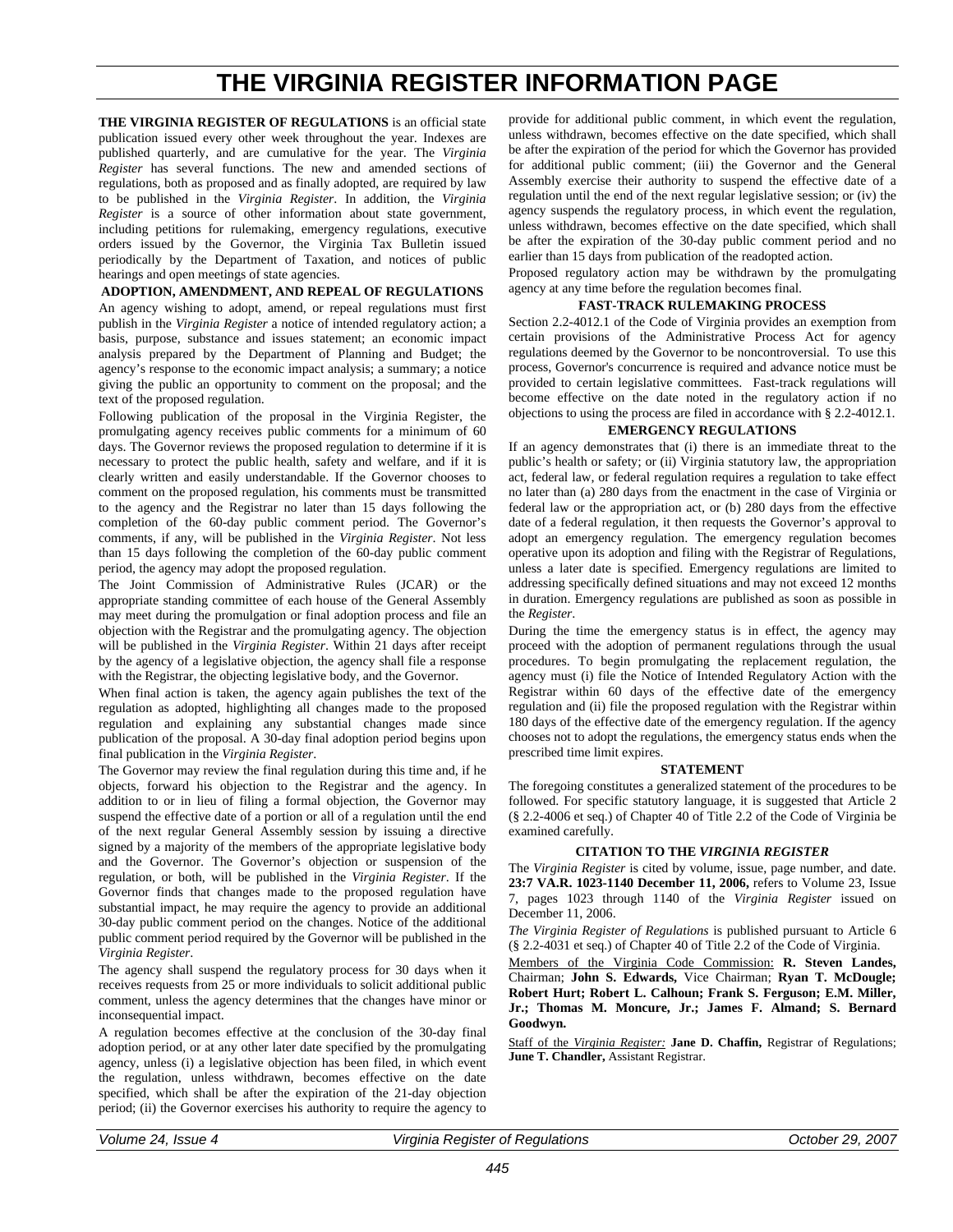## <span id="page-2-0"></span>**PUBLICATION SCHEDULE AND DEADLINES**

This schedule is available on the *Register*'s Internet home page (http://register.state.va.us).

## **October 2007 through September 2008**

| <b>Volume: Issue</b>     | <b>Material Submitted By Noon*</b> | <b>Will Be Published On</b> |
|--------------------------|------------------------------------|-----------------------------|
| 24:4                     | October 10, 2007                   | October 29, 2007            |
| 24:5                     | October 24, 2007                   | November 12, 2007           |
| 24:6                     | November 7, 2007                   | November 26, 2007           |
| 24:7                     | November 20, 2007 (Tuesday)        | December 10, 2007           |
| <b>INDEX 1 Volume 24</b> |                                    | <b>January 2008</b>         |
| 24:8                     | December 5, 2007                   | December 24, 2008           |
| 24:9                     | December 18, 2007 (Tuesday)        | January 7, 2008             |
| 24:10                    | <b>January 2, 2008</b>             | January 21, 2008            |
| 24:11                    | January 16, 2008                   | February 4, 2008            |
| 24:12                    | January 30, 2008                   | February 18, 2008           |
| 24:13                    | February 13, 2008                  | March 3, 2008               |
| 24:14                    | February 27, 2008                  | March 17, 2008              |
| <b>INDEX 2 Volume 24</b> |                                    | April 2008                  |
| 24:15                    | March 12, 2008                     | March 31, 2008              |
| 24:16                    | March 26, 2008                     | April 14, 2008              |
| 24:17                    | April 9, 2008                      | April 28, 2008              |
| 24:18                    | April 23, 2008                     | May 12, 2008                |
| 24:19                    | May 7, 2008                        | May 26, 2008                |
| 24:20                    | May 21, 2008                       | June 9, 2008                |
| <b>INDEX 3 Volume 24</b> |                                    | <b>July 2008</b>            |
| 24:21                    | June 4, 2008                       | June 23, 2008               |
| 24:22                    | June 18, 2008                      | July 7, 2008                |
| 24:23                    | July 2, 2008                       | July 21, 2008               |
| 24:24                    | July 16, 2008                      | August 4, 2008              |
| 24:25                    | July 30, 2008                      | August 18, 2008             |
| 24:26                    | August 13, 2008                    | September 1, 2008           |
|                          |                                    |                             |

\*Filing deadlines are Wednesdays unless otherwise specified.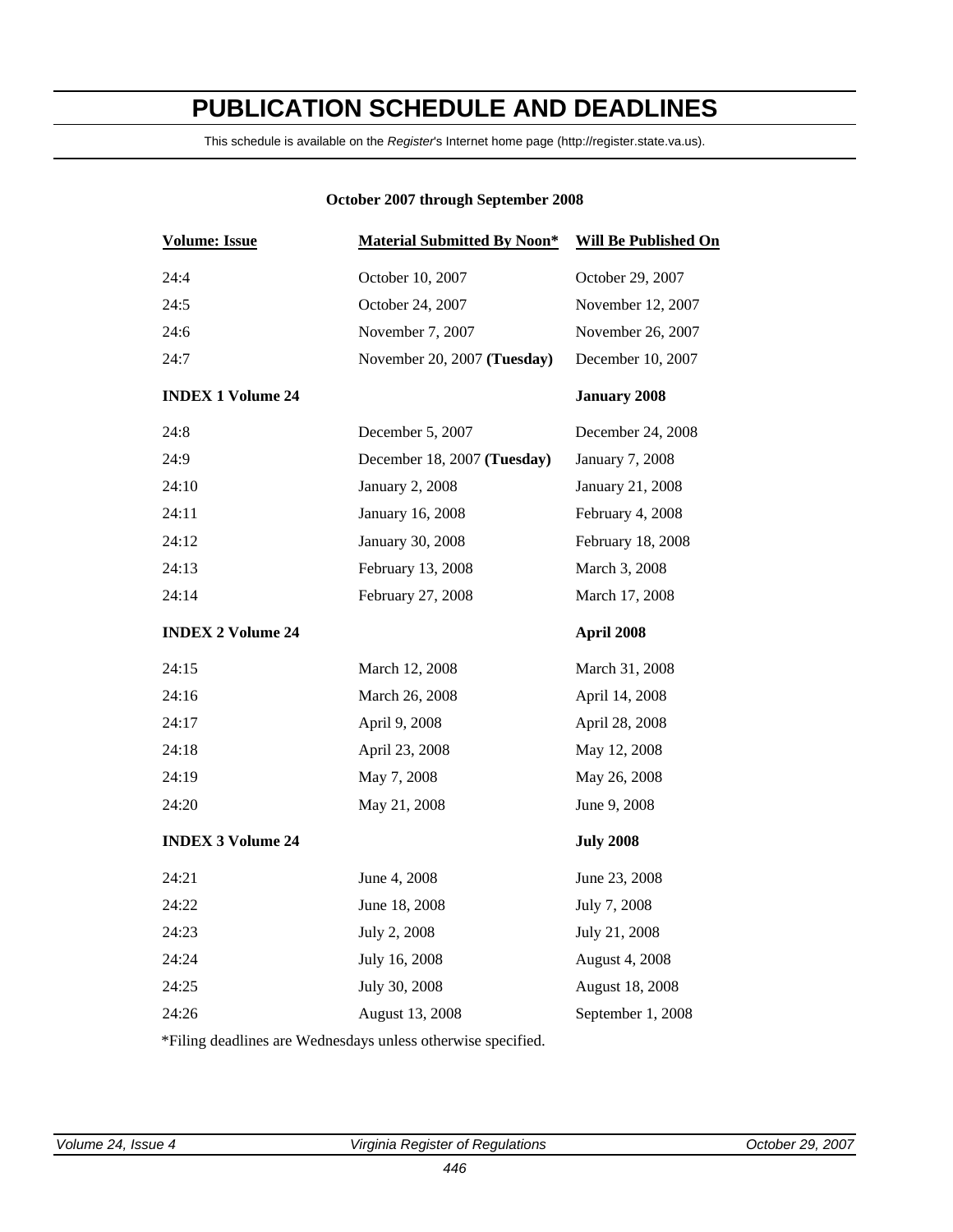## <span id="page-3-0"></span>**CUMULATIVE TABLE OF VIRGINIA ADMINISTRATIVE CODE SECTIONS ADOPTED, AMENDED, OR REPEALED**

The table printed below lists regulation sections, by Virginia Administrative Code (VAC) title, that have been amended, added or repealed in the *Virginia Register* since the regulations were originally published or last supplemented in VAC (the Spring 2007 VAC Supplement includes final regulations published through *Virginia Register* Volume 23, Issue 9, dated January 8, 2007). Emergency regulations, if any, are listed, followed by the designation "emer," and errata pertaining to final regulations are listed. Proposed regulations are not listed here. The table lists the sections in numerical order and shows action taken, the volume, issue and page number where the section appeared, and the effective date of the section.

| <b>SECTION NUMBER</b>                   | <b>ACTION</b> | <b>CITE</b>           | <b>EFFECTIVE DATE</b> |
|-----------------------------------------|---------------|-----------------------|-----------------------|
| <b>Title 1. Administration</b>          |               |                       |                       |
| 1 VAC 55-30-10 through 1 VAC 55-30-90   | Added         | 23:26 VA.R. 4413-4416 | 10/3/07               |
| Title 2. Agriculture                    |               |                       |                       |
| 2 VAC 5-110 (Forms)                     | Amended       | 23:26 VA.R. 4452      | $-$                   |
| 2 VAC 5-195 (Form)                      | Added         | 23:15 VA.R. 2512      | $\overline{a}$        |
| 2 VAC 5-330-30                          | Amended       | 23:20 VA.R. 3122      | 7/12/07               |
| 2 VAC 5-490-10 through 2 VAC 5-490-90   | Amended       | 23:20 VA.R. 3123-3155 | 5/23/07               |
| 2 VAC 5-490-15                          | Added         | 23:20 VA.R. 3130      | 5/23/07               |
| 2 VAC 5-490-25                          | Added         | 23:20 VA.R. 3131      | 5/23/07               |
| 2 VAC 5-490-31 through 2 VAC 5-490-39.6 | Added         | 23:20 VA.R. 3132-3140 | 5/23/07               |
| 2 VAC 5-490-73                          | Added         | 23:20 VA.R. 3154      | 5/23/07               |
| 2 VAC 5-490-75                          | Added         | 23:20 VA.R. 3155      | 5/23/07               |
| 2 VAC 5-490-103                         | Added         | 23:20 VA.R. 3155      | 5/23/07               |
| 2 VAC 5-490-105                         | Added         | 23:20 VA.R. 3156      | 5/23/07               |
| 2 VAC 5-490-110                         | Amended       | 23:20 VA.R. 3156      | 5/23/07               |
| 2 VAC 5-490-120                         | Amended       | 23:20 VA.R. 3157      | 5/23/07               |
| 2 VAC 5-490-130                         | Repealed      | 23:20 VA.R. 3157      | 5/23/07               |
| 2 VAC 5-490-131 through 2 VAC 5-490-138 | Added         | 23:20 VA.R. 3157-3162 | 5/23/07               |
| 2 VAC 5-490-140                         | Amended       | 23:20 VA.R. 3162      | 5/23/07               |
| 2 VAC 5-580-10 through 2 VAC 5-580-310  | Repealed      | 24:2 VA.R. 72         | 10/16/07              |
| 2 VAC 5-585-10 through 2 VAC 5-585-4070 | Added         | 24:2 VA.R. 72-133     | 10/16/07              |
| 2 VAC 5-620-10 through 2 VAC 5-620-100  | Added         | 23:19 VA.R. 2981-2985 | 7/1/07                |
| <b>Title 3. Alcoholic Beverages</b>     |               |                       |                       |
| 3 VAC 5-10-40                           | Amended       | 23:13 VA.R. 2117      | 5/19/07               |
| 3 VAC 5-10-50                           | Amended       | 23:13 VA.R. 2117      | 5/19/07               |
| 3 VAC 5-10-60                           | Amended       | 23:13 VA.R. 2117      | 5/19/07               |
| 3 VAC 5-10-130                          | Amended       | 23:13 VA.R. 2117      | 5/19/07               |
| 3 VAC 5-10-150                          | Amended       | 23:13 VA.R. 2117      | 5/19/07               |
| 3 VAC 5-10-230                          | Amended       | 23:13 VA.R. 2118      | 5/19/07               |
| 3 VAC 5-10-360                          | Amended       | 23:13 VA.R. 2118      | 5/19/07               |
| 3 VAC 5-10-400                          | Amended       | 23:13 VA.R. 2118      | 5/19/07               |
| 3 VAC 5-10-480                          | Amended       | 23:13 VA.R. 2129      | 5/19/07               |
| 3 VAC 5-40-20                           | Amended       | 23:13 VA.R. 2133      | 5/19/07               |
| 3 VAC 5-40-50                           | Amended       | 23:13 VA.R. 2134      | 5/19/07               |
| 3 VAC 5-50-40                           | Amended       | 23:25 VA.R. 4107      | $\ast$                |
| 3 VAC 5-50-50                           | Amended       | 23:25 VA.R. 4108      | $\ast$                |
| 3 VAC 5-50-80                           | Amended       | 23:25 VA.R. 4108      | $\ast$                |
| 3 VAC 5-50-100                          | Amended       | 23:25 VA.R. 4108      | $\ast$                |

<sup>-</sup>\* Objection to Fast-Track Rulemaking 24:1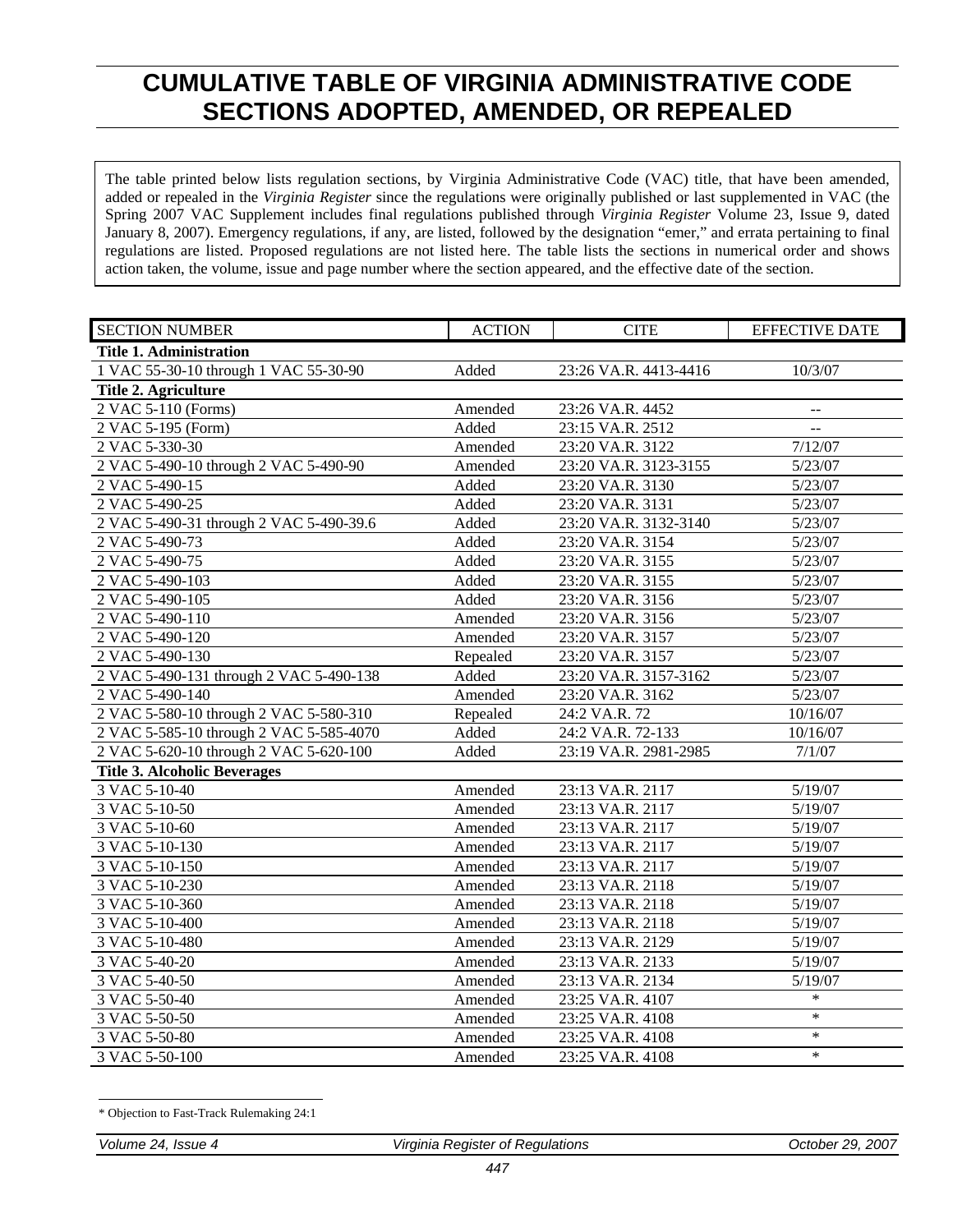| <b>SECTION NUMBER</b>                              | <b>ACTION</b> | <b>CITE</b>      | <b>EFFECTIVE DATE</b> |
|----------------------------------------------------|---------------|------------------|-----------------------|
| 3 VAC 5-50-130                                     | Amended       | 23:25 VA.R. 4109 | *                     |
| 3 VAC 5-50-140                                     | Amended       | 23:25 VA.R. 4110 | $\ast$                |
| 3 VAC 5-60-20                                      | Amended       | 23:13 VA.R. 2137 | 5/19/07               |
| 3 VAC 5-60-40                                      | Amended       | 23:13 VA.R. 2138 | 5/19/07               |
| 3 VAC 5-60-80                                      | Amended       | 23:13 VA.R. 2138 | 5/19/07               |
| 3 VAC 5-60-100                                     | Added         | 23:13 VA.R. 2139 | 5/19/07               |
| 3 VAC 5-70-100                                     | Amended       | 23:13 VA.R. 2142 | 5/19/07               |
| 3 VAC 5-70-150                                     | Amended       | 23:13 VA.R. 2143 | 5/19/07               |
| 3 VAC 5-70-160                                     | Amended       | 23:13 VA.R. 2143 | 5/19/07               |
| 3 VAC 5-70-230                                     | Added         | 23:13 VA.R. 2143 | 5/19/07               |
| <b>Title 4. Conservation and Natural Resources</b> |               |                  |                       |
| 4 VAC 20-70-100                                    | Amended       | 23:12 VA.R. 1958 | 2/1/07                |
| 4 VAC 20-200-10                                    | Amended       | 23:11 VA.R. 1659 | 2/1/07                |
| 4 VAC 20-200-20                                    | Amended       | 23:11 VA.R. 1659 | 2/1/07                |
| 4 VAC 20-200-30                                    | Amended       | 23:11 VA.R. 1659 | 2/1/07                |
| 4 VAC 20-200-40                                    | Amended       | 23:11 VA.R. 1660 | 2/1/07                |
| 4 VAC 20-200-50                                    | Amended       | 23:11 VA.R. 1660 | 2/1/07                |
| 4 VAC 20-270-30 emer                               | Amended       | 23:14 VA.R. 2276 | $3/1/07 - 3/30/07$    |
| 4 VAC 20-270-30                                    | Amended       | 23:17 VA.R. 2737 | 3/30/07               |
| 4 VAC 20-270-40 emer                               | Amended       | 23:14 VA.R. 2276 | $3/1/07 - 3/30/07$    |
| 4 VAC 20-270-40                                    | Amended       | 23:17 VA.R. 2737 | 3/30/07               |
| 4 VAC 20-300-20 emer                               | Amended       | 23:14 VA.R. 2277 | $3/1/07 - 3/30/07$    |
| 4 VAC 20-300-20                                    | Amended       | 23:17 VA.R. 2738 | 3/30/07               |
| 4 VAC 20-310-55                                    | Added         | 23:15 VA.R. 2481 | 3/1/07                |
| 4 VAC 20-370-10 through 4 VAC 20-370-30            | Amended       | 23:19 VA.R. 2986 | 5/1/07                |
| 4 VAC 20-380-50                                    | Amended       | 23:21 VA.R. 3446 | 10/1/07               |
| 4 VAC 20-380-60                                    | Amended       | 23:21 VA.R. 3447 | 10/1/07               |
| 4 VAC 20-430-20                                    | Amended       | 23:17 VA.R. 2738 | 3/30/07               |
| 4 VAC 20-430-45                                    | Added         | 23:17 VA.R. 2738 | 3/30/07               |
| 4 VAC 20-450-30                                    | Amended       | 23:17 VA.R. 2739 | 3/30/07               |
| 4 VAC 20-490-42                                    | Amended       | 23:10 VA.R. 1540 | 12/21/06              |
| 4 VAC 20-490-42                                    | Amended       | 23:19 VA.R. 2986 | 5/1/07                |
| 4 VAC 20-510-10                                    | Amended       | 23:12 VA.R. 1958 | 2/1/07                |
| 4 VAC 20-510-20                                    | Amended       | 23:12 VA.R. 1958 | 2/1/07                |
| 4 VAC 20-510-33                                    | Added         | 23:12 VA.R. 1959 | 2/1/07                |
| 4 VAC 20-510-35                                    | Added         | 23:12 VA.R. 1959 | 2/1/07                |
| 4 VAC 20-510-37                                    | Added         | 23:12 VA.R. 1959 | 2/1/07                |
| 4 VAC 20-530-10 emer                               | Amended       | 23:12 VA.R. 1959 | $2/1/07 - 3/1/07$     |
| 4 VAC 20-530-20 emer                               | Amended       | 23:12 VA.R. 1959 | $2/1/07 - 3/1/07$     |
| 4 VAC 20-530-31 emer                               | Amended       | 23:12 VA.R. 1960 | $2/1/07 - 3/1/07$     |
| 4 VAC 20-530-31                                    | Added         | 23:13 VA.R. 2144 | $2/1/07 - 3/1/07$     |
| 4 VAC 20-530-31                                    | Amended       | 23:15 VA.R. 2482 | 3/1/07                |
| 4 VAC 20-530-32 emer                               | Amended       | 23:12 VA.R. 1960 | $2/1/07 - 3/1/07$     |
| 4 VAC 20-530-32                                    | Added         | 23:13 VA.R. 2145 | $2/1/07 - 3/1/07$     |
| 4 VAC 20-530-32                                    | Amended       | 23:15 VA.R. 2482 | 3/1/07                |
| 4 VAC 20-610-30                                    | Amended       | 23:11 VA.R. 1660 | 2/1/07                |
| 4 VAC 20-610-60                                    | Amended       | 23:11 VA.R. 1662 | 2/1/07                |
| 4 VAC 20-620-50                                    | Amended       | 23:15 VA.R. 2483 | 3/1/07                |
| 4 VAC 20-620-60                                    | Amended       | 23:15 VA.R. 2483 | 3/1/07                |
| 4 VAC 20-620-70                                    | Amended       | 23:15 VA.R. 2483 | 3/1/07                |
| 4 VAC 20-670-15                                    | Added         | 23:17 VA.R. 2739 | 3/30/07               |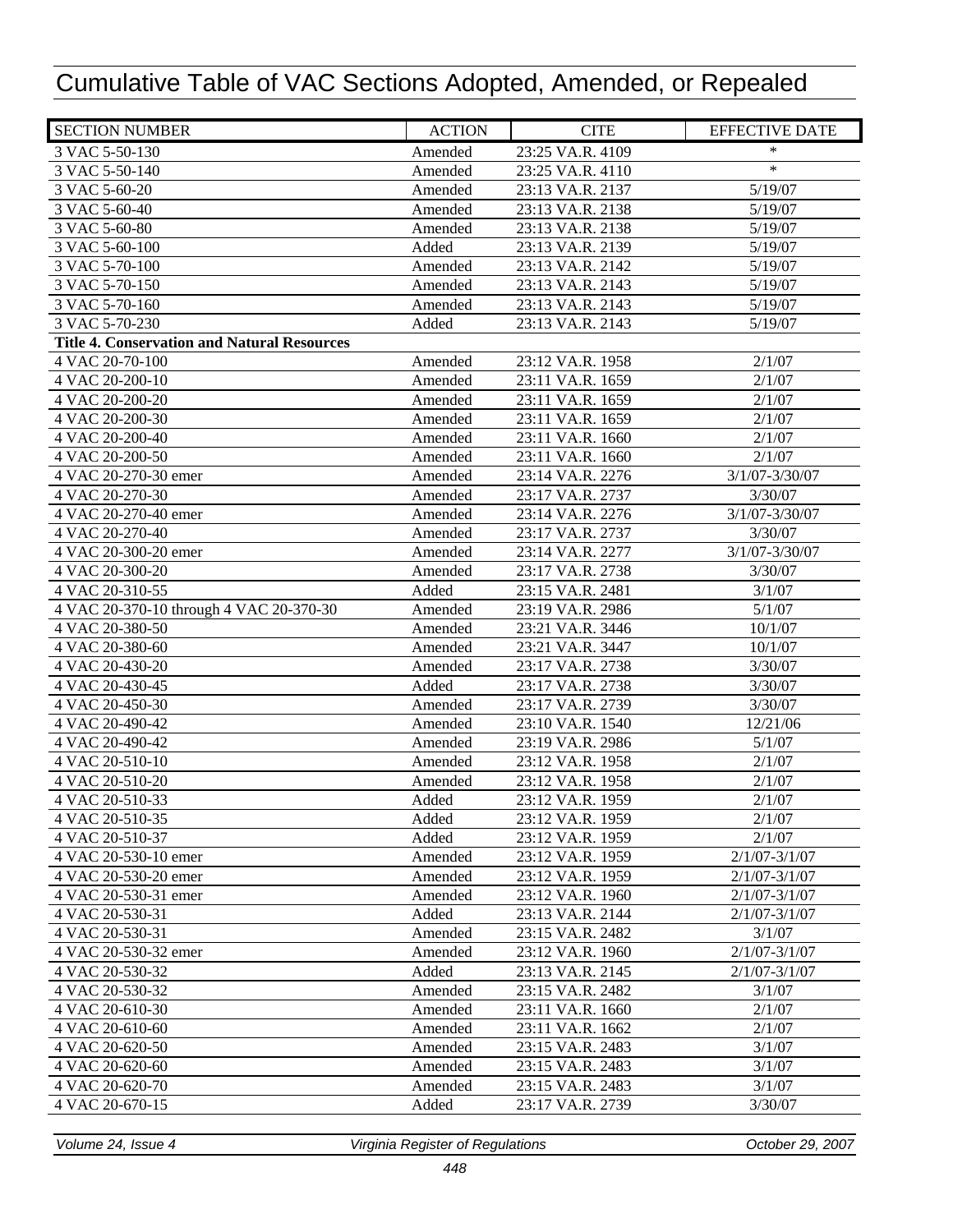| <b>SECTION NUMBER</b>                     | <b>ACTION</b> | <b>CITE</b>           | <b>EFFECTIVE DATE</b>    |
|-------------------------------------------|---------------|-----------------------|--------------------------|
| 4 VAC 20-670-30                           | Amended       | 23:17 VA.R. 2739      | 3/30/07                  |
| 4 VAC 20-720-10 emer                      | Amended       | 23:19 VA.R. 2987      | $5/1/07 - 5/30/07$       |
| 4 VAC 20-720-10                           | Amended       | 23:21 VA.R. 3447      | 5/23/07                  |
| 4 VAC 20-720-20 emer                      | Amended       | 23:19 VA.R. 2987      | 5/1/07-5/30/07           |
| 4 VAC 20-720-40 emer                      | Amended       | 23:10 VA.R. 1540      | $1/1/07 - 1/30/07$       |
| 4 VAC 20-720-50 emer                      | Amended       | 23:10 VA.R. 1541      | $1/1/07 - 1/30/07$       |
| 4 VAC 20-720-60 emer                      | Amended       | 23:19 VA.R. 2988      | 5/1/07-5/30/07           |
| 4 VAC 20-720-60 through 4 VAC 20-720-110  | Amended       | 23:21 VA.R. 3447-3449 | 5/23/07                  |
| 4 VAC 20-720-70 emer                      | Amended       | 23:19 VA.R. 2989      | 5/1/07-5/30/07           |
| 4 VAC 20-720-90 emer                      | Amended       | 23:19 VA.R. 2989      | 5/1/07-5/30/07           |
| 4 VAC 20-720-105 emer                     | Added         | 23:19 VA.R. 2989      | 5/1/07-5/30/07           |
| 4 VAC 20-720-105                          | Added         | 23:21 VA.R. 3449      | 5/23/07                  |
| 4 VAC 20-720-110 emer                     | Amended       | 23:19 VA.R. 2990      | 5/1/07-5/30/07           |
| 4 VAC 20-752-20                           | Amended       | 23:19 VA.R. 2990      | 5/3/07                   |
| 4 VAC 20-752-30                           | Amended       | 23:19 VA.R. 2991      | 5/3/07                   |
| 4 VAC 20-755-10                           | Amended       | 24:2 VA.R. 133        | 9/1/07                   |
| 4 VAC 20-755-20                           | Amended       | 24:2 VA.R. 133        | 9/1/07                   |
| 4 VAC 20-755-30                           | Amended       | 24:2 VA.R. 136        | 9/1/07                   |
| 4 VAC 20-890-20                           | Amended       | 23:19 VA.R. 2991      | 7/1/07                   |
| 4 VAC 20-890-35                           | Amended       | 23:19 VA.R. 2991      | 7/1/07                   |
| 4 VAC 20-890-40                           | Amended       | 23:19 VA.R. 2991      | 7/1/07                   |
| 4 VAC 20-890-45                           | Added         | 23:19 VA.R. 2992      | 7/1/07                   |
| 4 VAC 20-900-25                           | Amended       | 23:19 VA.R. 2992      | 7/1/07                   |
| 4 VAC 20-900-35                           | Amended       | 23:19 VA.R. 2993      | 7/1/07                   |
| 4 VAC 20-950-40 emer                      | Amended       | 23:12 VA.R. 1961      | $2/1/07 - 3/1/07$        |
| 4 VAC 20-950-40                           | Amended       | 23:15 VA.R. 2484      | 3/1/07                   |
| 4 VAC 20-950-47 emer                      | Amended       | 23:12 VA.R. 1961      | $2/1/07 - 3/1/07$        |
| 4 VAC 20-950-47                           | Amended       | 23:15 VA.R. 2484      | 3/1/07                   |
| 4 VAC 20-950-47                           | Amended       | 23:17 VA.R. 2740      | 3/30/07                  |
| 4 VAC 20-950-48.2 emer                    | Amended       | 23:12 VA.R. 1961      | $2/1/07 - 3/1/07$        |
| 4 VAC 20-950-48.2                         | Amended       | 23:15 VA.R. 2484      | 3/1/07                   |
| 4 VAC 20-950-48                           | Amended       | 23:17 VA.R. 2740      | 3/30/07                  |
| 4 VAC 20-1090-30                          | Amended       | 23:11 VA.R. 1663      | 2/1/07                   |
| 4 VAC 20-1110-10 through 4 VAC 20-1110-50 | Added         | 23:19 VA.R. 2994      | 5/1/07                   |
| 4 VAC 20-1120-10 through 4 VAC 20-1120-50 | Added         | 23:19 VA.R. 2994-2995 | 5/1/07                   |
| 4 VAC 20-1120-20 emer                     | Amended       | 23:21 VA.R. 3449      | 5/29/07-6/28/07          |
| 4 VAC 20-1120-20                          | Amended       | 23:23 VA.R. 3871      | 6/28/07                  |
| 4 VAC 25-20 (Forms)                       | Amended       | 23:24 VA.R. 3968      | $-$                      |
| 4 VAC 25-20-420                           | Amended       | 23:13 VA.R. 2146      | 4/4/07                   |
| 4 VAC 25-50-10 through 4 VAC 25-50-110    | Repealed      | 23:22 VA.R. 3696      | 8/8/07                   |
| 4 VAC 25-130 (Forms)                      | Amended       | 23:20 VA.R. 3370-3372 | $\overline{\phantom{a}}$ |
| 4 VAC 25-130-700.12                       | Amended       | 23:13 VA.R. 2146      | 4/4/07                   |
| 4 VAC 25-130-773.21                       | Amended       | 23:13 VA.R. 2147      | 4/4/07                   |
| 4 VAC 25-130-775.11                       | Amended       | 23:13 VA.R. 2147      | 4/4/07                   |
| 4 VAC 25-130-775.13                       | Amended       | 23:13 VA.R. 2148      | 4/4/07                   |
| 4 VAC 25-130-777.17                       | Amended       | 23:22 VA.R. 3696      | 8/8/07                   |
| 4 VAC 25-130-784.20                       | Amended       | 23:13 VA.R. 2148      | 4/4/07                   |
| 4 VAC 25-130-785.25                       | Amended       | 23:16 VA.R. 2592      | 5/16/07                  |
| 4 VAC 25-130-800.51                       | Amended       | 23:13 VA.R. 2149      | 4/4/07                   |
| 4 VAC 25-130-816.105                      | Amended       | 23:13 VA.R. 2150      | 4/4/07                   |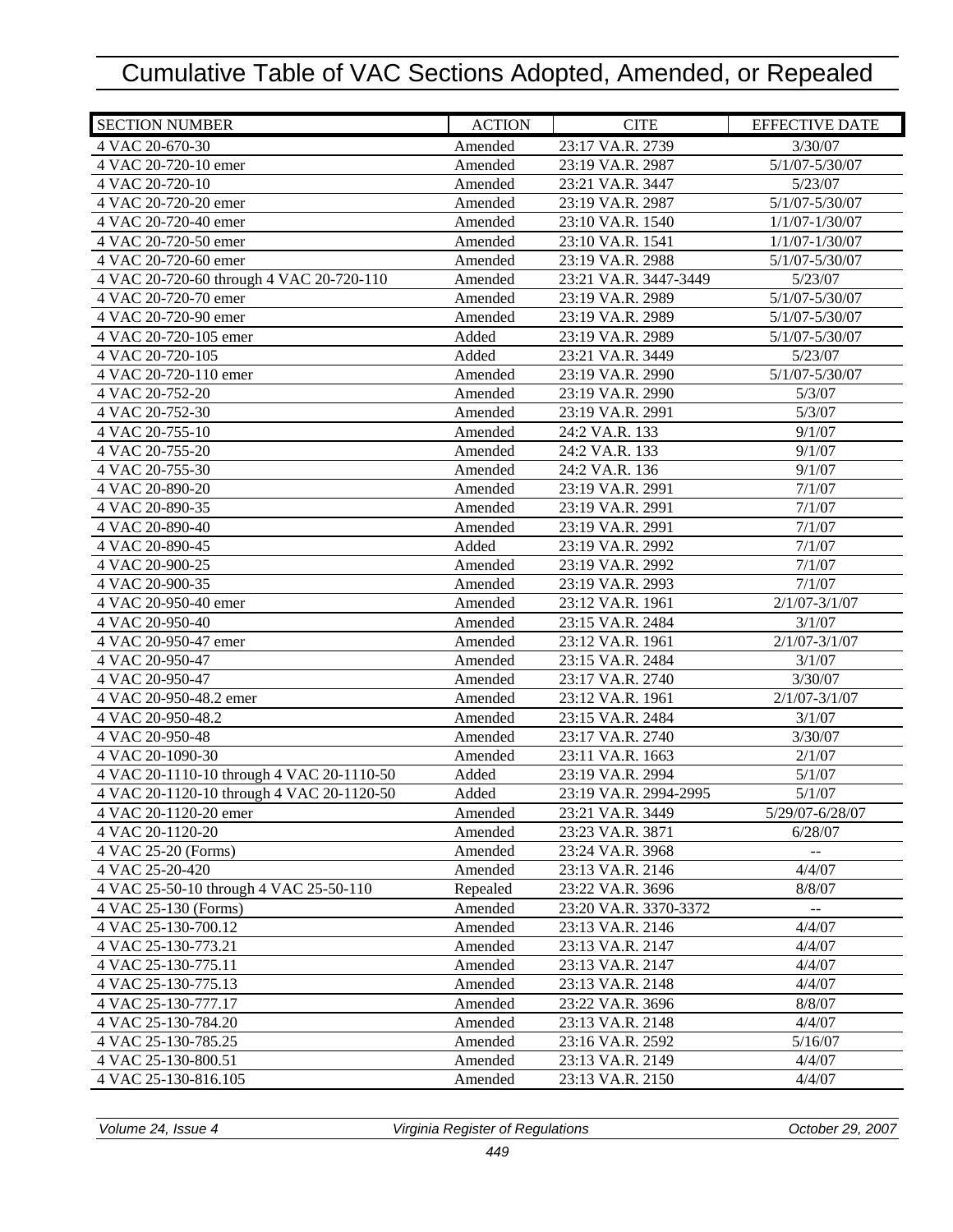| <b>SECTION NUMBER</b>                            | <b>ACTION</b> | <b>CITE</b>           | <b>EFFECTIVE DATE</b> |
|--------------------------------------------------|---------------|-----------------------|-----------------------|
| 4 VAC 25-130-816.116                             | Amended       | 23:16 VA.R. 2592      | 5/16/07               |
| 4 VAC 25-130-817.11                              | Amended       | 23:13 VA.R. 2150      | 4/4/07                |
| 4 VAC 25-130-817.64                              | Amended       | 23:13 VA.R. 2151      | 4/4/07                |
| 4 VAC 25-130-817.116                             | Amended       | 23:16 VA.R. 2594      | 5/16/07               |
| 4 VAC 25-130-817.121                             | Amended       | 23:13 VA.R. 2151      | 4/4/07                |
| 4 VAC 25-130-842.15                              | Amended       | 23:13 VA.R. 2153      | 4/4/07                |
| 4 VAC 25-130-843.12                              | Amended       | 23:13 VA.R. 2153      | 4/4/07                |
| 4 VAC 25-130-843.13                              | Amended       | 23:13 VA.R. 2154      | 4/4/07                |
| 4 VAC 25-130-843.15                              | Amended       | 23:13 VA.R. 2155      | 4/4/07                |
| 4 VAC 25-130-843.16                              | Amended       | 23:13 VA.R. 2156      | 4/4/07                |
| 4 VAC 25-130-845.13                              | Amended       | 23:13 VA.R. 2156      | 4/4/07                |
| 4 VAC 25-130-845.15                              | Amended       | 23:13 VA.R. 2158      | 4/4/07                |
| 4 VAC 25-130-845.18                              | Amended       | 23:13 VA.R. 2158      | 4/4/07                |
| 4 VAC 25-130-845.19                              | Amended       | 23:13 VA.R. 2159      | 4/4/07                |
| 4 VAC 25-130-846.14                              | Amended       | 23:13 VA.R. 2159      | 4/4/07                |
| <b>Title 5. Corporations</b>                     |               |                       |                       |
| 5 VAC 5-30-10                                    | Amended       | 23:23 VA.R. 3872      | 7/1/07                |
| 5 VAC 5-30-20                                    | Amended       | 23:23 VA.R. 3872      | 7/1/07                |
| 5 VAC 5-30-30                                    | Amended       | 23:23 VA.R. 3873      | 7/1/07                |
| 5 VAC 5-30-40                                    | Amended       | 23:23 VA.R. 3873      | 7/1/07                |
| 5 VAC 5-30-50                                    | Amended       | 23:23 VA.R. 3874      | 7/1/07                |
| 5 VAC 5-30-60                                    | Amended       | 23:23 VA.R. 3874      | 7/1/07                |
| 5 VAC 5-30-70                                    | Amended       | 23:23 VA.R. 3875      | 7/1/07                |
| <b>Title 6. Criminal Justice and Corrections</b> |               |                       |                       |
| 6 VAC 15-20-10 through 6 VAC 15-20-230           | Amended       | 23:22 VA.R. 3697-3703 | 8/9/07                |
| 6 VAC 20-120-40                                  | Amended       | 23:25 VA.R. 4177      | 9/19/07               |
| 6 VAC 35-20-37 emer                              | Amended       | 23:25 VA.R. 4178      | 8/1/07-7/31/08        |
| 6 VAC 35-190-10 through 6VAC35-190-110           | Added         | 24:2 VA.R. 137-139    | 10/31/07              |
| 6 VAC 40-50-10 through 6VAC40-50-80 emer         | Added         | 23:23 VA.R. 3876      | 7/1/06-12/29/07       |
| <b>Title 8. Education</b>                        |               |                       |                       |
| 8 VAC 20-21-10 through 8 VAC 20-21-730           | Repealed      | 23:25 VA.R. 4179      | 9/21/07               |
| 8 VAC 20-22-10 through 8 VAC 20-22-760           | Added         | 23:25 VA.R. 4179-4214 | 9/21/07               |
| 8 VAC 20-160-10                                  | Amended       | 23:23 VA.R. 3876      | 8/27/07               |
| 8 VAC 20-160-20                                  | Amended       | 23:23 VA.R. 3878      | 8/27/07               |
| 8 VAC 20-160-30                                  | Amended       | 23:23 VA.R. 3878      | 8/27/07               |
| 8 VAC 20-160-40                                  | Amended       | 23:23 VA.R. 3879      | 8/27/07               |
| 8 VAC 20-160-50                                  | Amended       | 23:23 VA.R. 3879      | 8/27/07               |
| 8 VAC 20-160-60                                  | Amended       | 23:23 VA.R. 3879      | 8/27/07               |
| 8 VAC 20-350-10 through 8 VAC 20-350-660         | Repealed      | 23:12 VA.R. 1962      | 5/8/07                |
| 8 VAC 20-541-10 through 8 VAC 20-541-60          | Repealed      | 23:25 VA.R. 4214      | 9/21/07               |
| 8 VAC 20-542-10 through 8 VAC 20-542-600         | Added         | 23:25 VA.R. 4214-4270 | 9/21/07               |
| 8 VAC 20-700-10 through 8 VAC 20-700-50          | Added         | 23:10 VA.R. 1541-1543 | 2/21/07               |
| 8 VAC 20-710-10 through 8 VAC 20-710-30          | Added         | 23:10 VA.R. 1543-1544 | 2/21/07               |
| 8 VAC 35-60-10                                   | Added         | 24:1 VA.R. 25         | 8/28/07               |
| 8 VAC 35-60-20                                   | Added         | 24:1 VA.R. 25         | 8/28/07               |
| 8 VAC 35-60-30                                   | Added         | 24:1 VA.R. 25         | 8/28/07               |
| 8 VAC 40-140-10 through 8 VAC 40-140-90          | Added         | 23:22 VA.R. 3704-3706 | 7/1/07                |
| <b>Title 9. Environment</b>                      |               |                       |                       |
| 9 VAC 5-20-21                                    | Amended       | 23:21 VA.R. 3456      | 8/1/07                |
| 9 VAC 5-30-15                                    | Added         | 23:21 VA.R. 3454      | 8/1/07                |
| 9 VAC 5-30-60                                    | Amended       | 23:21 VA.R. 3454      | 8/1/07                |
|                                                  |               |                       |                       |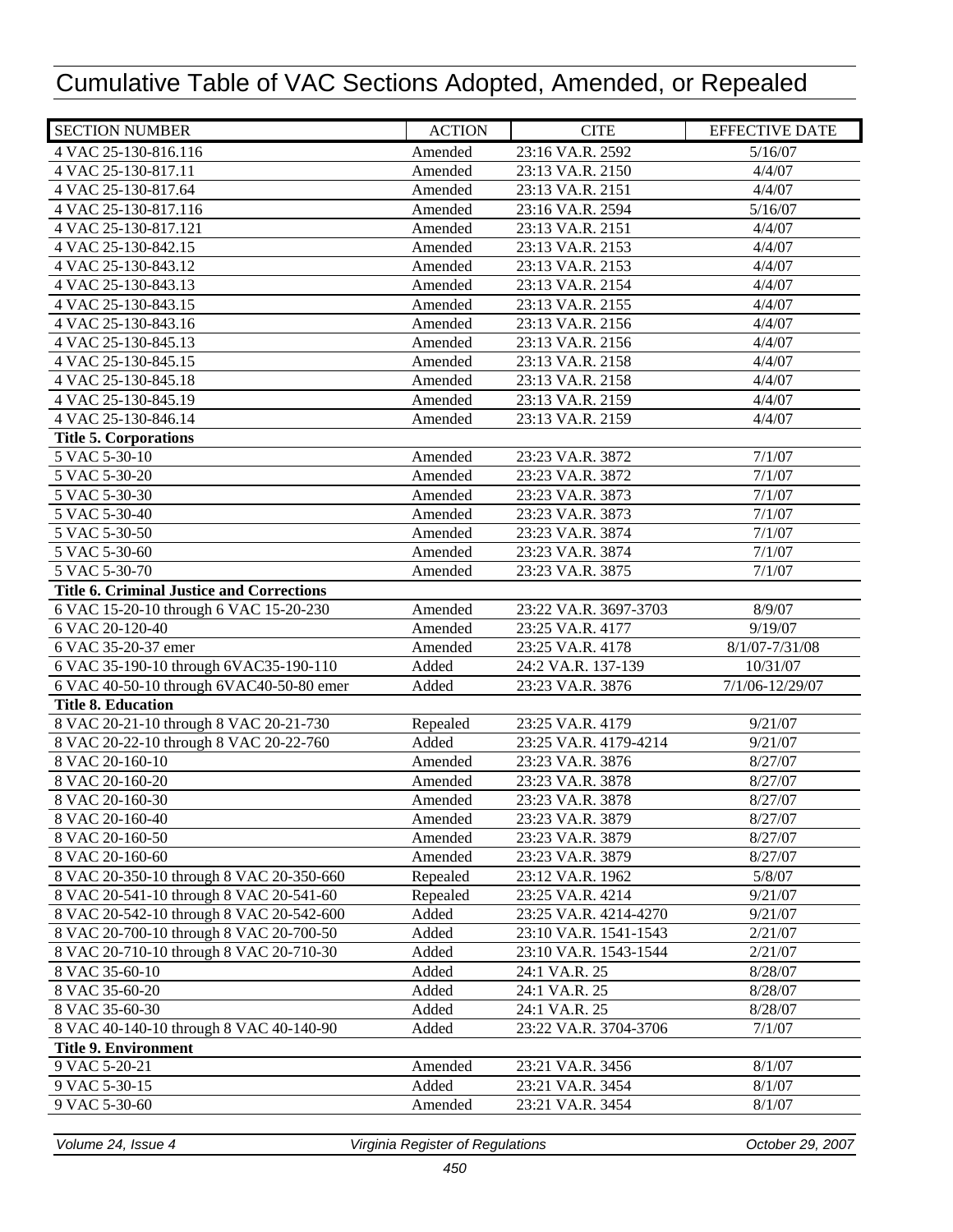| <b>SECTION NUMBER</b>                     | <b>ACTION</b> | <b>CITE</b>           | <b>EFFECTIVE DATE</b>                         |
|-------------------------------------------|---------------|-----------------------|-----------------------------------------------|
| 9 VAC 5-30-65                             | Amended       | 23:21 VA.R. 3454      | 8/1/07                                        |
| 9 VAC 5-30-66                             | Added         | 23:21 VA.R. 3455      | 8/1/07                                        |
| 9 VAC 5-40-7550 through 9 VAC 5-40-7710   | Added         | 23:21 VA.R. 3460-3463 | 8/1/07                                        |
| 9 VAC 5-50-400                            | Amended       | 23:17 VA.R. 2742      | 6/1/07                                        |
| 9 VAC 5-50-410                            | Amended       | 23:17 VA.R. 2742      | 6/1/07                                        |
| 9 VAC 5-60-60                             | Amended       | 23:17 VA.R. 2747      | 6/1/07                                        |
| 9 VAC 5-60-90                             | Amended       | 23:17 VA.R. 2748      | 6/1/07                                        |
| 9 VAC 5-60-100                            | Amended       | 23:17 VA.R. 2748      | 6/1/07                                        |
| 9 VAC 5-140-1010 through 9 VAC 5-140-1060 | Added         | 23:14 VA.R. 2279-2291 | 4/18/07                                       |
| 9 VAC 5-140-1061                          | Added         | 23:14 VA.R. 2291      | $\ast$                                        |
| 9 VAC 5-140-1062                          | Added         | 23:14 VA.R. 2291      | $\ast$                                        |
| 9 VAC 5-140-1070 through 9 VAC 5-140-1150 | Added         | 23:14 VA.R. 2292-2295 | 4/18/07                                       |
| 9 VAC 5-140-1200 through 9 VAC 5-140-1240 | Added         | 23:14 VA.R. 2295-2296 | 4/18/07                                       |
| 9 VAC 5-140-1400 through 9 VAC 5-140-1430 | Added         | 23:14 VA.R. 2296-2302 | 4/18/07                                       |
| 9 VAC 5-140-1500 through 9 VAC 5-140-1570 | Added         | 23:14 VA.R. 2302-2306 | 4/18/07                                       |
| 9 VAC 5-140-1600 through 9 VAC 5-140-1620 | Added         | 23:14 VA.R. 2307      | 4/18/07                                       |
| 9 VAC 5-140-1700 through 9 VAC 5-140-1750 | Added         | 23:14 VA.R. 2307-2312 | 4/18/07                                       |
| 9 VAC 5-140-1800 through 9 VAC 5-140-1880 | Added         | 23:14 VA.R. 2312-2317 | 4/18/07                                       |
| 9 VAC 5-140-2060                          | Added         | 23:14 VA.R. 2329      | 4/18/07                                       |
| 9 VAC 5-140-2061                          | Added         | 23:14 VA.R. 2331      | ∗                                             |
| 9 VAC 5-140-2062                          | Added         | 23:14 VA.R. 2332      | $\ast$                                        |
| 9 VAC 5-140-2070                          | Added         | 23:14 VA.R. 2333      | 4/18/07                                       |
| 9 VAC 5-140-2080                          | Added         | 23:14 VA.R. 2333      | 4/18/07                                       |
| 9 VAC 5-140-2100 through 9 VAC 5-140-2150 | Added         | 23:14 VA.R. 2333-2336 | 4/18/07                                       |
| 9 VAC 5-140-2200 through 9 VAC 5-140-2240 | Added         | 23:14 VA.R. 2336-2337 | 4/18/07                                       |
| 9 VAC 5-140-2400 through 9 VAC 5-140-2430 | Added         | 23:14 VA.R. 2337-2342 | 4/18/07                                       |
| 9 VAC 5-140-2500 through 9 VAC 5-140-2570 | Added         | 23:14 VA.R. 2342-2347 | 4/18/07                                       |
| 9 VAC 5-140-2600 through 9 VAC 5-140-2620 | Added         | 23:14 VA.R. 2347      | 4/18/07                                       |
| 9 VAC 5-140-2700 through 9 VAC 5-140-2750 | Added         | 23:14 VA.R. 2347-2353 | 4/18/07                                       |
| 9 VAC 5-140-2800 through 9 VAC 5-140-2880 | Added         | 23:14 VA.R. 2353-2359 | 4/18/07                                       |
| 9 VAC 5-140-3010 through 9 VAC 5-140-3060 | Added         | 23:14 VA.R. 2359-2368 | 4/18/07                                       |
| 9 VAC 5-140-3061                          | Added         | 23:14 VA.R. 2370      | $\ast$                                        |
| 9 VAC 5-140-3062                          | Added         | 23:14 VA.R. 2371      | $\ast$                                        |
| 9 VAC 5-140-3070                          | Added         | 23:14 VA.R. 2371      | 4/18/07                                       |
| 9 VAC 5-140-3080                          | Added         | 23:14 VA.R. 2371      | 4/18/07                                       |
| 9 VAC 5-140-3100 through 9 VAC 5-140-3150 | Added         | 23:14 VA.R. 2371-2374 | 4/18/07                                       |
| 9 VAC 5-140-3200 through 9 VAC 5-140-3240 | Added         | 23:14 VA.R. 2374-2375 | 4/18/07                                       |
| 9 VAC 5-140-3400 through 9 VAC 5-140-3420 | Added         | 23:14 VA.R. 2375      | 4/18/07                                       |
| 9 VAC 5-140-3500 through 9 VAC 5-140-3570 | Added         | 23:14 VA.R. 2375-2380 | 4/18/07                                       |
| 9 VAC 5-140-3600 through 9 VAC 5-140-3620 | Added         | 23:14 VA.R. 2380-2381 | 4/18/07                                       |
| 9 VAC 5-140-3700 through 9 VAC 5-140-3750 | Added         | 23:14 VA.R. 2381-2386 | 4/18/07                                       |
| 9 VAC 5-140-3800 through 9 VAC 5-140-3880 | Added         | 23:14 VA.R. 2386-2391 | 4/18/07                                       |
| 9 VAC 5-140-5010 through 9 VAC 5-140-5750 | Added         | 23:13 VA.R. 2160-2186 | 4/4/07                                        |
| 9 VAC 5-140-1020                          | Erratum       | 23:16 VA.R. 2673      | $-$                                           |
| 9 VAC 5-140-1061                          | Erratum       | 23:16 VA.R. 2673      | --                                            |
| 9 VAC 5-140-1062                          | Erratum       | 23:16 VA.R. 2673      | $\mathord{\hspace{1pt}\text{--}\hspace{1pt}}$ |
| 9 VAC 5-140-1130                          | Erratum       | 23:16 VA.R. 2673      | $\mathord{\hspace{1pt}\text{--}\hspace{1pt}}$ |
| 9 VAC 5-140-1420                          | Erratum       | 23:16 VA.R. 2673      | --                                            |

Effective Date Suspended 23:19

-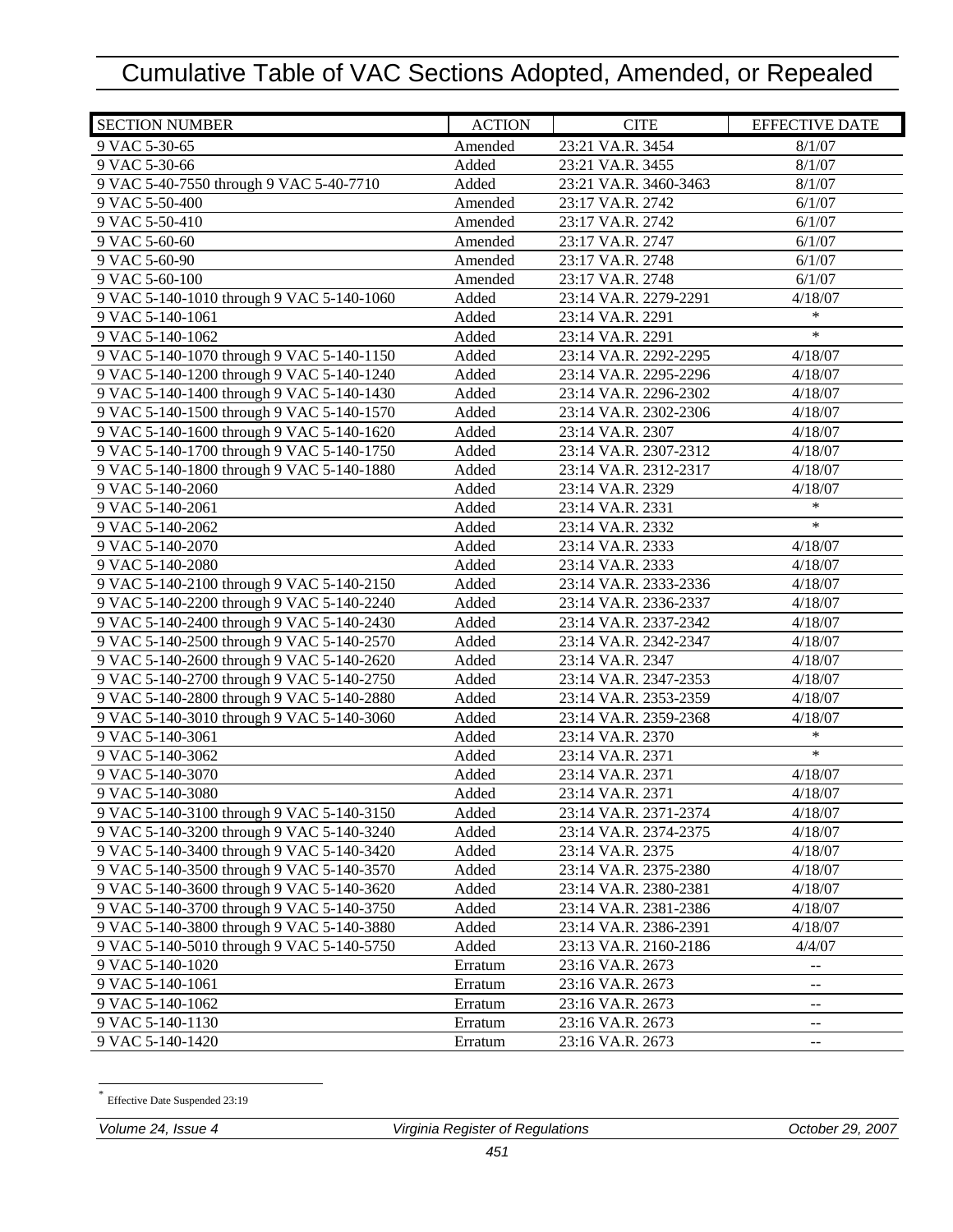| <b>SECTION NUMBER</b>                    | <b>ACTION</b> | <b>CITE</b>           | <b>EFFECTIVE DATE</b>                         |
|------------------------------------------|---------------|-----------------------|-----------------------------------------------|
| 9 VAC 5-140-1700                         | Erratum       | 23:16 VA.R. 2673      | $- \, -$                                      |
| 9 VAC 5-140-1740                         | Erratum       | 23:16 VA.R. 2673      | $\overline{\phantom{a}}$                      |
| 9 VAC 5-140-2020                         | Erratum       | 23:16 VA.R. 2673      | $-$                                           |
| 9 VAC 5-140-2030                         | Erratum       | 23:16 VA.R. 2673      | $\mathord{\hspace{1pt}\text{--}\hspace{1pt}}$ |
| 9 VAC 5-140-2040                         | Erratum       | 23:16 VA.R. 2673      | $- \, -$                                      |
| 9 VAC 5-140-2060                         | Erratum       | 23:16 VA.R. 2673      | $\mathcal{L} =$                               |
| 9 VAC 5-140-2062                         | Erratum       | 23:16 VA.R. 2673      | $\mathord{\hspace{1pt}\text{--}\hspace{1pt}}$ |
| 9 VAC 5-140-2740                         | Erratum       | 23:16 VA.R. 2673      | $\mathord{\hspace{1pt}\text{--}\hspace{1pt}}$ |
| 9 VAC 5-140-3062                         | Erratum       | 23:16 VA.R. 2673      | $-$                                           |
| 9 VAC 5-140-3840                         | Erratum       | 23:16 VA.R. 2673      | $-$                                           |
| 9 VAC 5-140-5020                         | Erratum       | 23:16 VA.R. 2672      | $-$                                           |
| 9 VAC 5-140-5060                         | Erratum       | 23:16 VA.R. 2672      | $\qquad \qquad -$                             |
| 9 VAC 5-140-5100                         | Erratum       | 23:16 VA.R. 2672      | $-$                                           |
| 9 VAC 5-140-5150                         | Erratum       | 23:16 VA.R. 2672      | $\mathrel{{-}-}$                              |
| 9 VAC 5-140-5420                         | Erratum       | 23:16 VA.R. 2672      | $- \, -$                                      |
| 9 VAC 5-140-5510                         | Erratum       | 23:16 VA.R. 2672      | $\mathrel{{-}-}$                              |
| 9 VAC 5-140-5540                         | Erratum       | 23:16 VA.R. 2672      | $-$                                           |
| 9 VAC 5-140-5560                         | Erratum       | 23:16 VA.R. 2672      | $- \, -$                                      |
| 9 VAC 5-140-5600                         | Erratum       | 23:16 VA.R. 2672      | $\mathord{\hspace{1pt}\text{--}\hspace{1pt}}$ |
| 9 VAC 5-151-10 through 9 VAC 5-151-70    | Added         | 23:17 VA.R. 2755-2764 | 5/31/07                                       |
| 9 VAC 5-240-10 through 9 VAC 5-240-50    | Added         | 23:16 VA.R. 2595-2596 | 5/16/07                                       |
| 9 VAC 20-110-90                          | Amended       | 23:11 VA.R. 1665      | 3/21/07                                       |
| 9 VAC 20-110-110                         | Amended       | 23:11 VA.R. 1665      | 3/21/07                                       |
| 9 VAC 20-200-10 through 9 VAC 20-200-70  | Added         | 23:11 VA.R. 1666-1667 | 3/21/07                                       |
| 9 VAC 25-31-100                          | Amended       | 24:3 VA.R. 313        | 11/14/07                                      |
| 9 VAC 25-31-120                          | Amended       | 24:3 VA.R. 309        | 11/14/07                                      |
| 9 VAC 25-31-165                          | Amended       | 24:3 VA.R. 333        | 11/14/07                                      |
| 9 VAC 25-71-20                           | Amended       | 23:15 VA.R. 2485      | 5/2/07                                        |
| 9 VAC 25-71-50                           | Amended       | 23:15 VA.R. 2485      | 5/2/07                                        |
| 9 VAC 25-71-70                           | Amended       | 23:15 VA.R. 2485      | 5/2/07                                        |
| 9 VAC 25-210-10                          | Amended       | 23:21 VA.R. 3464      | 7/25/07                                       |
| 9 VAC 25-210-50                          | Amended       | 23:21 VA.R. 3468      | 7/25/07                                       |
| 9 VAC 25-210-60                          | Amended       | 23:21 VA.R. 3469      | 7/25/07                                       |
| 9 VAC 25-210-75                          | Added         | 23:21 VA.R. 3473      | 7/25/07                                       |
| 9 VAC 25-210-80 through 9 VAC 25-210-115 | Amended       | 23:21 VA.R. 3474-3484 | 7/25/07                                       |
| 9 VAC 25-210-116                         | Added         | 23:21 VA.R. 3484      | 7/25/07                                       |
| 9 VAC 25-210-130                         | Amended       | 23:21 VA.R. 3487      | 7/25/07                                       |
| 9 VAC 25-210-140                         | Amended       | 23:21 VA.R. 3488      | 7/25/07                                       |
| 9 VAC 25-210-170                         | Amended       | 23:21 VA.R. 3489      | 7/25/07                                       |
| 9 VAC 25-210-175                         | Added         | 23:21 VA.R. 3489      | 7/25/07                                       |
| 9 VAC 25-210-180                         | Amended       | 23:21 VA.R. 3490      | 7/25/07                                       |
| 9 VAC 25-210-185                         | Amended       | 23:21 VA.R. 3492      | 7/25/07                                       |
| 9 VAC 25-210-190                         | Repealed      | 23:21 VA.R. 3492      | 7/25/07                                       |
| 9 VAC 25-210-200                         | Repealed      | 23:21 VA.R. 3493      | 7/25/07                                       |
| 9 VAC 25-210-210                         | Repealed      | 23:21 VA.R. 3493      | 7/25/07                                       |
| 9 VAC 25-210-220                         | Amended       | 23:21 VA.R. 3493      | 7/25/07                                       |
| 9 VAC 25-210-230                         | Amended       | 23:21 VA.R. 3493      | 7/25/07                                       |
| 9 VAC 25-210-260                         | Amended       | 23:21 VA.R. 3494      | 7/25/07                                       |
| 9 VAC 25-260-30                          | Amended       | 24:2 VA.R. 139        | 9/11/07                                       |
| 9 VAC 25-260-30                          | Amended       | 24:2 VA.R. 140        | 9/11/07                                       |
| 9 VAC 25-720-50                          | Amended       | 23:11 VA.R. 1669      | 3/21/07                                       |
|                                          |               |                       |                                               |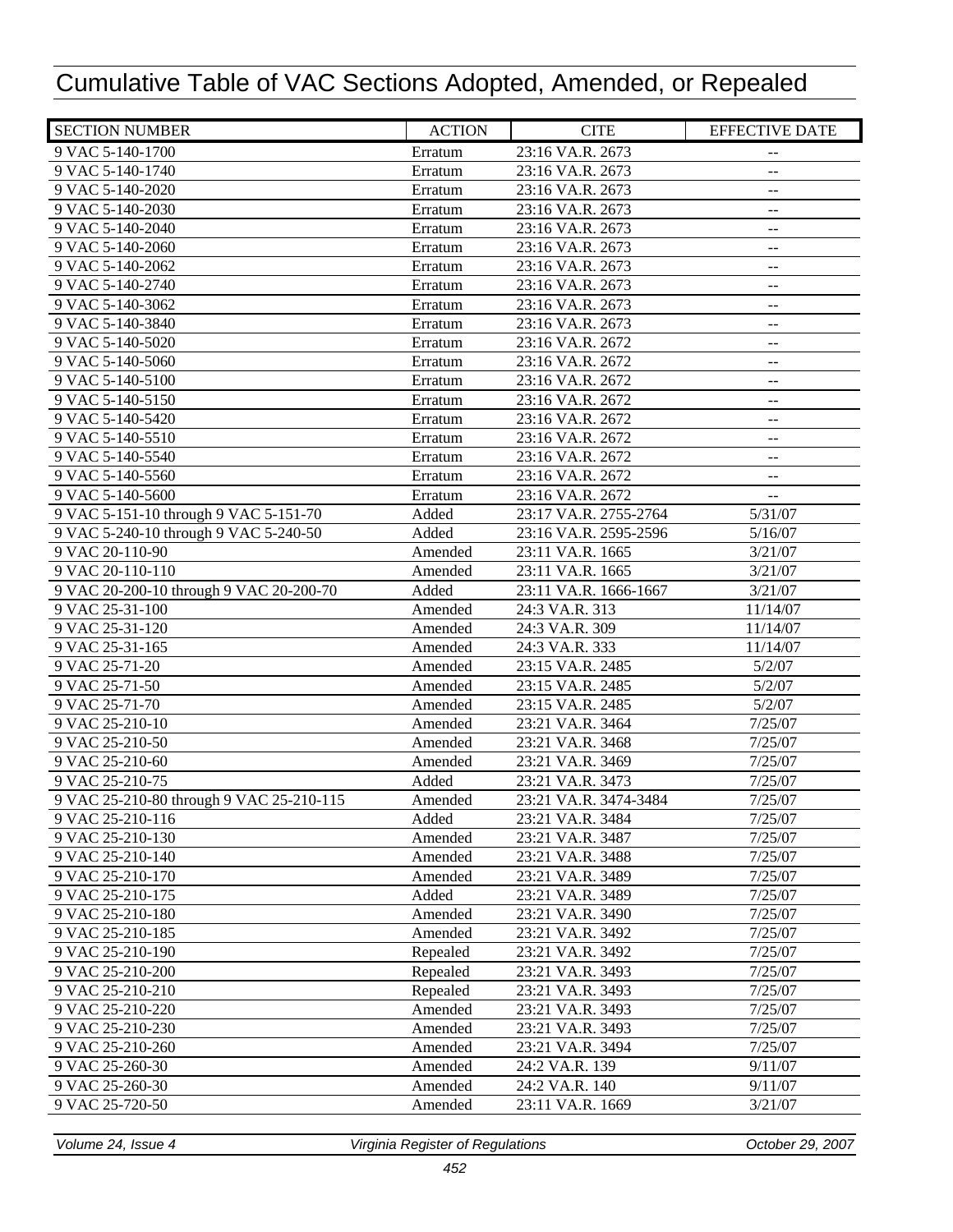| <b>SECTION NUMBER</b>                               | <b>ACTION</b> | <b>CITE</b>           | <b>EFFECTIVE DATE</b>                         |
|-----------------------------------------------------|---------------|-----------------------|-----------------------------------------------|
| 9 VAC 25-720-50                                     | Amended       | 23:15 VA.R. 2486      | 5/2/07                                        |
| 9 VAC 25-720-50                                     | Amended       | 23:23 VA.R. 3881      | 10/22/07                                      |
| 9 VAC 25-720-50                                     | Amended       | 23:23 VA.R. 3888      | 10/22/07                                      |
| 9 VAC 25-720-50                                     | Amended       | 23:23 VA.R. 3895      | 10/22/07                                      |
| 9 VAC 25-720-50                                     | Amended       | 24:2 VA.R. 140        | 11/15/07                                      |
| 9 VAC 25-720-60                                     | Amended       | 23:12 VA.R. 1966      | 5/21/07                                       |
| 9 VAC 25-720-80                                     | Amended       | 23:11 VA.R. 1670      | 3/21/07                                       |
| 9 VAC 25-720-80                                     | Amended       | 23:23 VA.R. 3901      | 10/22/07                                      |
| 9 VAC 25-720-90                                     | Amended       | 23:11 VA.R. 1671      | 3/21/07                                       |
| 9 VAC 25-720-90                                     | Amended       | 24:2 VA.R. 147        | 11/15/07                                      |
| 9 VAC 25-720-100                                    | Amended       | 23:11 VA.R. 1671      | 3/21/07                                       |
| 9 VAC 25-720-130                                    | Amended       | 23:15 VA.R. 2487      | 5/2/07                                        |
| <b>Title 10. Finance and Financial Institutions</b> |               |                       |                                               |
| 10 VAC 5-40-50                                      | Added         | 23:18 VA.R. 2882      | 5/1/07                                        |
| 10 VAC 5-160-40                                     | Amended       | 23:13 VA.R. 2187      | 2/10/07                                       |
| Title 11. Gaming                                    |               |                       |                                               |
| 11 VAC 10-20-310                                    | Amended       | 23:18 VA.R. 2883      | 5/31/07                                       |
| 11 VAC 10-20-330                                    | Amended       | 23:18 VA.R. 2884      | 5/31/07                                       |
| 11 VAC 10-20-340                                    | Amended       | 23:18 VA.R. 2891      | 5/31/07                                       |
| 11 VAC 10-100-30                                    | Amended       | 23:18 VA.R. 2892      | 5/31/07                                       |
| 11 VAC 10-110-30                                    | Amended       | 23:18 VA.R. 2893      | 5/31/07                                       |
| 11 VAC 10-110-90                                    | Amended       | 23:18 VA.R. 2893      | 5/31/07                                       |
| 11 VAC 10-120-80                                    | Amended       | 23:18 VA.R. 2894      | 5/31/07                                       |
| 11 VAC 10-130-10                                    | Amended       | 23:11 VA.R. 1672      | 1/10/07                                       |
| 11 VAC 10-130-10                                    | Amended       | 23:18 VA.R. 2894      | 4/30/07                                       |
| 11 VAC 10-130-60                                    | Amended       | 23:11 VA.R. 1673      | 1/10/07                                       |
| 11 VAC 10-140-12                                    | Added         | 23:18 VA.R. 2896      | 5/31/07                                       |
| 11 VAC 10-140-15                                    | Added         | 23:18 VA.R. 2896      | 5/31/07                                       |
| 11 VAC 10-140-210                                   | Amended       | 23:18 VA.R. 2896      | 5/31/07                                       |
| 11 VAC 10-150-12                                    | Added         | 23:18 VA.R. 2897      | 5/31/07                                       |
| 11 VAC 10-150-15                                    | Added         | 23:18 VA.R. 2897      | 5/31/07                                       |
| 11 VAC 10-180-10                                    | Amended       | 23:20 VA.R. 3164      | 5/18/07                                       |
| 11 VAC 10-180-20                                    | Amended       | 23:20 VA.R. 3164      | 5/18/07                                       |
| 11 VAC 10-180-60                                    | Amended       | 23:20 VA.R. 3166      | 5/18/07                                       |
| 11 VAC 10-180-80                                    | Amended       | 23:20 VA.R. 3167      | 5/18/07                                       |
| Title 12. Health                                    |               |                       |                                               |
| 12 VAC 5-70-10 through 12 VAC 5-70-50               | Repealed      | 23:13 VA.R. 2187      | 4/4/07                                        |
| 12 VAC 5-71-10 through 12 VAC 5-71-190              | Added         | 23:13 VA.R. 2188-2195 | 4/4/07                                        |
| 12 VAC 5-90 (Forms)                                 | Erratum       | 23:15 VA.R. 2507-2509 | $\mathord{\hspace{1pt}\text{--}\hspace{1pt}}$ |
| 12 VAC 5-90-10                                      | Amended       | 23:15 VA.R. 2488      | 5/2/07                                        |
| 12 VAC 5-90-40                                      | Amended       | 23:15 VA.R. 2493      | 5/2/07                                        |
| 12 VAC 5-90-80                                      | Amended       | 23:15 VA.R. 2493      | 5/2/07                                        |
| 12 VAC 5-90-90                                      | Amended       | 23:15 VA.R. 2497      | 5/2/07                                        |
| 12 VAC 5-90-100                                     | Amended       | 23:15 VA.R. 2500      | 5/2/07                                        |
| 12 VAC 5-90-103                                     | Added         | 23:15 VA.R. 2500      | 5/2/07                                        |
| 12 VAC 5-90-107                                     | Added         | 23:15 VA.R. 2502      | 5/2/07                                        |
| 12 VAC 5-90-110                                     | Amended       | 23:15 VA.R. 2503      | 5/2/07                                        |
| 12 VAC 5-90-130                                     | Amended       | 23:15 VA.R. 2504      | 5/2/07                                        |
| 12 VAC 5-90-225                                     | Amended       | 23:15 VA.R. 2504      | 5/2/07                                        |
| 12 VAC 5-90-250 through 12 VAC 5-90-280             | Amended       | 23:15 VA.R. 2505-2506 | 5/2/07                                        |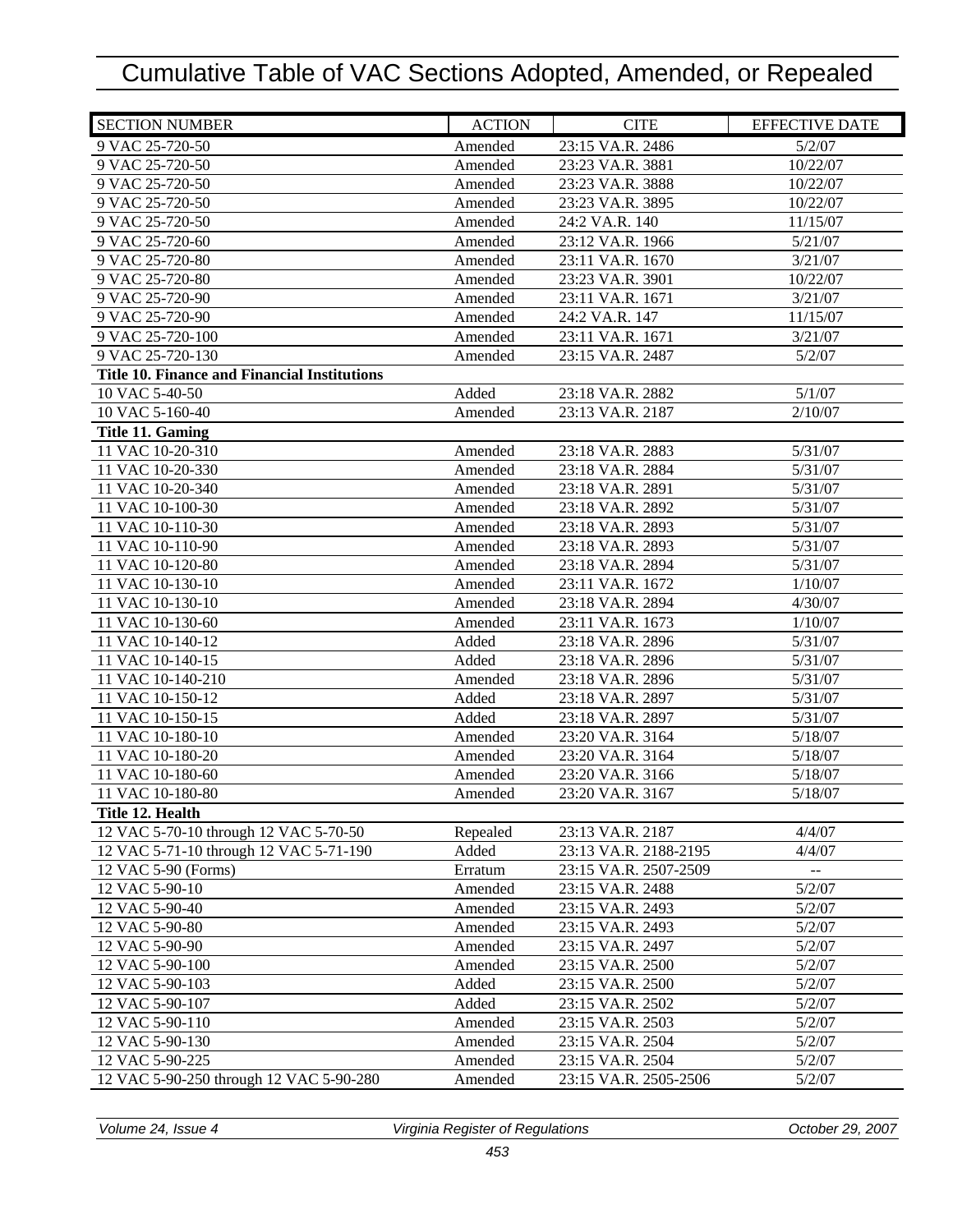| 23:15 VA.R. 2506<br>5/2/07<br>12 VAC 5-90-330<br>Amended<br>12 VAC 5-90-350<br>Amended<br>23:15 VA.R. 2507<br>5/2/07<br>12 VAC 5-90-360<br>Amended<br>23:15 VA.R. 2507<br>5/2/07<br>9/1/07<br>12 VAC 5-125-10<br>Added<br>23:23 VA.R. 3904<br>12 VAC 5-125-20<br>Added<br>23:23 VA.R. 3906<br>9/1/07<br>12 VAC 5-125-30<br>Added<br>23:23 VA.R. 3906<br>9/1/07<br>12 VAC 5-125-40<br>Added<br>9/1/07<br>23:23 VA.R. 3906<br>Added<br>12 VAC 5-125-50<br>23:23 VA.R. 3907<br>9/1/07<br>Added<br>12 VAC 5-125-60<br>23:23 VA.R. 3908<br>9/1/07<br>12 VAC 5-125-70<br>Added<br>23:23 VA.R. 3908<br>9/1/07<br>12 VAC 5-125-80<br>Added<br>9/1/07<br>23:23 VA.R. 3908<br>12 VAC 5-125-90<br>Added<br>23:23 VA.R. 3908<br>9/1/07<br>12 VAC 5-125-100<br>Added<br>23:23 VA.R. 3916<br>9/1/07<br>12 VAC 5-125-110<br>Added<br>23:23 VA.R. 3917<br>9/1/07<br>12 VAC 5-125-120<br>Added<br>23:23 VA.R. 3917<br>9/1/07<br>12 VAC 5-125-130<br>23:23 VA.R. 3917<br>Added<br>9/1/07<br>12 VAC 5-125-140<br>23:23 VA.R. 3918<br>Added<br>9/1/07<br>12 VAC 5-125-150<br>23:23 VA.R. 3918<br>9/1/07<br>Added<br>12 VAC 5-125-160<br>Added<br>23:23 VA.R. 3918<br>9/1/07<br>12 VAC 5-125-170<br>Added<br>9/1/07<br>23:23 VA.R. 3918<br>12 VAC 5-125-180<br>Added<br>23:23 VA.R. 3919<br>9/1/07<br>12 VAC 5-190-10 through 12 VAC 5-190-690<br>7/25/07<br>Repealed<br>23:21 VA.R. 3498<br>Added<br>12 VAC 5-191-10 through 12 VAC 5-191-320<br>7/25/07<br>23:21 VA.R. 3498-3509<br>12 VAC 5-371-10<br>Amended<br>23:10 VA.R. 1544<br>3/1/07<br>12 VAC 5-371-20<br>Repealed<br>23:10 VA.R. 1546<br>3/1/07<br>Amended<br>12 VAC 5-371-30<br>23:10 VA.R. 1547<br>3/1/07<br>Amended<br>12 VAC 5-371-40<br>23:10 VA.R. 1547<br>3/1/07<br>12 VAC 5-371-50<br>Repealed<br>23:10 VA.R. 1548<br>3/1/07<br>Amended<br>12 VAC 5-371-60<br>23:10 VA.R. 1548<br>3/1/07<br>12 VAC 5-371-70 through 12 VAC 5-371-130<br>Amended<br>23:10 VA.R. 1548-1551<br>3/1/07<br>12 VAC 5-371-150<br>Amended<br>3/1/07<br>23:10 VA.R. 1551<br>12 VAC 5-371-160<br>Amended<br>23:10 VA.R. 1551<br>3/1/07<br>12 VAC 5-371-190<br>Amended<br>23:10 VA.R. 1551<br>3/1/07<br>12 VAC 5-371-200<br>Amended<br>3/1/07<br>23:10 VA.R. 1552<br>12 VAC 5-371-400<br>Amended<br>23:10 VA.R. 1552<br>3/1/07<br>12 VAC 5-371-410<br>Amended<br>23:10 VA.R. 1552<br>3/1/07<br>12 VAC 5-410-10<br>3/1/07<br>Amended<br>23:10 VA.R. 1554<br>3/1/07<br>12 VAC 5-410-30<br>Amended<br>23:10 VA.R. 1555<br>3/1/07<br>12 VAC 5-410-70<br>Amended<br>23:10 VA.R. 1555<br>12 VAC 5-410-80<br>23:10 VA.R. 1555<br>3/1/07<br>Amended<br>3/1/07<br>12 VAC 5-410-100<br>23:10 VA.R. 1555<br>Amended<br>12 VAC 5-410-110<br>3/1/07<br>Amended<br>23:10 VA.R. 1555<br>12 VAC 5-410-130<br>23:10 VA.R. 1555<br>3/1/07<br>Amended<br>3/1/07<br>12 VAC 5-410-140<br>Amended<br>23:10 VA.R. 1555<br>12 VAC 5-410-150<br>3/1/07<br>Amended<br>23:10 VA.R. 1556<br>12 VAC 5-410-180<br>23:10 VA.R. 1556<br>3/1/07<br>Amended<br>3/1/07<br>12 VAC 5-410-210<br>Amended<br>23:10 VA.R. 1556<br>23:10 VA.R. 1557<br>3/1/07<br>12 VAC 5-410-220<br>Amended<br>Amended<br>3/1/07<br>12 VAC 5-410-270<br>23:10 VA.R. 1558<br>12 VAC 5-410-442<br>Amended<br>23:10 VA.R. 1558<br>3/1/07<br>12 VAC 5-410-445<br>Amended<br>23:10 VA.R. 1559<br>3/1/07 | <b>SECTION NUMBER</b> | <b>ACTION</b> | <b>CITE</b> | <b>EFFECTIVE DATE</b> |
|----------------------------------------------------------------------------------------------------------------------------------------------------------------------------------------------------------------------------------------------------------------------------------------------------------------------------------------------------------------------------------------------------------------------------------------------------------------------------------------------------------------------------------------------------------------------------------------------------------------------------------------------------------------------------------------------------------------------------------------------------------------------------------------------------------------------------------------------------------------------------------------------------------------------------------------------------------------------------------------------------------------------------------------------------------------------------------------------------------------------------------------------------------------------------------------------------------------------------------------------------------------------------------------------------------------------------------------------------------------------------------------------------------------------------------------------------------------------------------------------------------------------------------------------------------------------------------------------------------------------------------------------------------------------------------------------------------------------------------------------------------------------------------------------------------------------------------------------------------------------------------------------------------------------------------------------------------------------------------------------------------------------------------------------------------------------------------------------------------------------------------------------------------------------------------------------------------------------------------------------------------------------------------------------------------------------------------------------------------------------------------------------------------------------------------------------------------------------------------------------------------------------------------------------------------------------------------------------------------------------------------------------------------------------------------------------------------------------------------------------------------------------------------------------------------------------------------------------------------------------------------------------------------------------------------------------------------------------------------------------------------------------------------------------------------------------------------------------------------------------------------------------------------------------------------------------------------------------------------------------------------------|-----------------------|---------------|-------------|-----------------------|
|                                                                                                                                                                                                                                                                                                                                                                                                                                                                                                                                                                                                                                                                                                                                                                                                                                                                                                                                                                                                                                                                                                                                                                                                                                                                                                                                                                                                                                                                                                                                                                                                                                                                                                                                                                                                                                                                                                                                                                                                                                                                                                                                                                                                                                                                                                                                                                                                                                                                                                                                                                                                                                                                                                                                                                                                                                                                                                                                                                                                                                                                                                                                                                                                                                                                |                       |               |             |                       |
|                                                                                                                                                                                                                                                                                                                                                                                                                                                                                                                                                                                                                                                                                                                                                                                                                                                                                                                                                                                                                                                                                                                                                                                                                                                                                                                                                                                                                                                                                                                                                                                                                                                                                                                                                                                                                                                                                                                                                                                                                                                                                                                                                                                                                                                                                                                                                                                                                                                                                                                                                                                                                                                                                                                                                                                                                                                                                                                                                                                                                                                                                                                                                                                                                                                                |                       |               |             |                       |
|                                                                                                                                                                                                                                                                                                                                                                                                                                                                                                                                                                                                                                                                                                                                                                                                                                                                                                                                                                                                                                                                                                                                                                                                                                                                                                                                                                                                                                                                                                                                                                                                                                                                                                                                                                                                                                                                                                                                                                                                                                                                                                                                                                                                                                                                                                                                                                                                                                                                                                                                                                                                                                                                                                                                                                                                                                                                                                                                                                                                                                                                                                                                                                                                                                                                |                       |               |             |                       |
|                                                                                                                                                                                                                                                                                                                                                                                                                                                                                                                                                                                                                                                                                                                                                                                                                                                                                                                                                                                                                                                                                                                                                                                                                                                                                                                                                                                                                                                                                                                                                                                                                                                                                                                                                                                                                                                                                                                                                                                                                                                                                                                                                                                                                                                                                                                                                                                                                                                                                                                                                                                                                                                                                                                                                                                                                                                                                                                                                                                                                                                                                                                                                                                                                                                                |                       |               |             |                       |
|                                                                                                                                                                                                                                                                                                                                                                                                                                                                                                                                                                                                                                                                                                                                                                                                                                                                                                                                                                                                                                                                                                                                                                                                                                                                                                                                                                                                                                                                                                                                                                                                                                                                                                                                                                                                                                                                                                                                                                                                                                                                                                                                                                                                                                                                                                                                                                                                                                                                                                                                                                                                                                                                                                                                                                                                                                                                                                                                                                                                                                                                                                                                                                                                                                                                |                       |               |             |                       |
|                                                                                                                                                                                                                                                                                                                                                                                                                                                                                                                                                                                                                                                                                                                                                                                                                                                                                                                                                                                                                                                                                                                                                                                                                                                                                                                                                                                                                                                                                                                                                                                                                                                                                                                                                                                                                                                                                                                                                                                                                                                                                                                                                                                                                                                                                                                                                                                                                                                                                                                                                                                                                                                                                                                                                                                                                                                                                                                                                                                                                                                                                                                                                                                                                                                                |                       |               |             |                       |
|                                                                                                                                                                                                                                                                                                                                                                                                                                                                                                                                                                                                                                                                                                                                                                                                                                                                                                                                                                                                                                                                                                                                                                                                                                                                                                                                                                                                                                                                                                                                                                                                                                                                                                                                                                                                                                                                                                                                                                                                                                                                                                                                                                                                                                                                                                                                                                                                                                                                                                                                                                                                                                                                                                                                                                                                                                                                                                                                                                                                                                                                                                                                                                                                                                                                |                       |               |             |                       |
|                                                                                                                                                                                                                                                                                                                                                                                                                                                                                                                                                                                                                                                                                                                                                                                                                                                                                                                                                                                                                                                                                                                                                                                                                                                                                                                                                                                                                                                                                                                                                                                                                                                                                                                                                                                                                                                                                                                                                                                                                                                                                                                                                                                                                                                                                                                                                                                                                                                                                                                                                                                                                                                                                                                                                                                                                                                                                                                                                                                                                                                                                                                                                                                                                                                                |                       |               |             |                       |
|                                                                                                                                                                                                                                                                                                                                                                                                                                                                                                                                                                                                                                                                                                                                                                                                                                                                                                                                                                                                                                                                                                                                                                                                                                                                                                                                                                                                                                                                                                                                                                                                                                                                                                                                                                                                                                                                                                                                                                                                                                                                                                                                                                                                                                                                                                                                                                                                                                                                                                                                                                                                                                                                                                                                                                                                                                                                                                                                                                                                                                                                                                                                                                                                                                                                |                       |               |             |                       |
|                                                                                                                                                                                                                                                                                                                                                                                                                                                                                                                                                                                                                                                                                                                                                                                                                                                                                                                                                                                                                                                                                                                                                                                                                                                                                                                                                                                                                                                                                                                                                                                                                                                                                                                                                                                                                                                                                                                                                                                                                                                                                                                                                                                                                                                                                                                                                                                                                                                                                                                                                                                                                                                                                                                                                                                                                                                                                                                                                                                                                                                                                                                                                                                                                                                                |                       |               |             |                       |
|                                                                                                                                                                                                                                                                                                                                                                                                                                                                                                                                                                                                                                                                                                                                                                                                                                                                                                                                                                                                                                                                                                                                                                                                                                                                                                                                                                                                                                                                                                                                                                                                                                                                                                                                                                                                                                                                                                                                                                                                                                                                                                                                                                                                                                                                                                                                                                                                                                                                                                                                                                                                                                                                                                                                                                                                                                                                                                                                                                                                                                                                                                                                                                                                                                                                |                       |               |             |                       |
|                                                                                                                                                                                                                                                                                                                                                                                                                                                                                                                                                                                                                                                                                                                                                                                                                                                                                                                                                                                                                                                                                                                                                                                                                                                                                                                                                                                                                                                                                                                                                                                                                                                                                                                                                                                                                                                                                                                                                                                                                                                                                                                                                                                                                                                                                                                                                                                                                                                                                                                                                                                                                                                                                                                                                                                                                                                                                                                                                                                                                                                                                                                                                                                                                                                                |                       |               |             |                       |
|                                                                                                                                                                                                                                                                                                                                                                                                                                                                                                                                                                                                                                                                                                                                                                                                                                                                                                                                                                                                                                                                                                                                                                                                                                                                                                                                                                                                                                                                                                                                                                                                                                                                                                                                                                                                                                                                                                                                                                                                                                                                                                                                                                                                                                                                                                                                                                                                                                                                                                                                                                                                                                                                                                                                                                                                                                                                                                                                                                                                                                                                                                                                                                                                                                                                |                       |               |             |                       |
|                                                                                                                                                                                                                                                                                                                                                                                                                                                                                                                                                                                                                                                                                                                                                                                                                                                                                                                                                                                                                                                                                                                                                                                                                                                                                                                                                                                                                                                                                                                                                                                                                                                                                                                                                                                                                                                                                                                                                                                                                                                                                                                                                                                                                                                                                                                                                                                                                                                                                                                                                                                                                                                                                                                                                                                                                                                                                                                                                                                                                                                                                                                                                                                                                                                                |                       |               |             |                       |
|                                                                                                                                                                                                                                                                                                                                                                                                                                                                                                                                                                                                                                                                                                                                                                                                                                                                                                                                                                                                                                                                                                                                                                                                                                                                                                                                                                                                                                                                                                                                                                                                                                                                                                                                                                                                                                                                                                                                                                                                                                                                                                                                                                                                                                                                                                                                                                                                                                                                                                                                                                                                                                                                                                                                                                                                                                                                                                                                                                                                                                                                                                                                                                                                                                                                |                       |               |             |                       |
|                                                                                                                                                                                                                                                                                                                                                                                                                                                                                                                                                                                                                                                                                                                                                                                                                                                                                                                                                                                                                                                                                                                                                                                                                                                                                                                                                                                                                                                                                                                                                                                                                                                                                                                                                                                                                                                                                                                                                                                                                                                                                                                                                                                                                                                                                                                                                                                                                                                                                                                                                                                                                                                                                                                                                                                                                                                                                                                                                                                                                                                                                                                                                                                                                                                                |                       |               |             |                       |
|                                                                                                                                                                                                                                                                                                                                                                                                                                                                                                                                                                                                                                                                                                                                                                                                                                                                                                                                                                                                                                                                                                                                                                                                                                                                                                                                                                                                                                                                                                                                                                                                                                                                                                                                                                                                                                                                                                                                                                                                                                                                                                                                                                                                                                                                                                                                                                                                                                                                                                                                                                                                                                                                                                                                                                                                                                                                                                                                                                                                                                                                                                                                                                                                                                                                |                       |               |             |                       |
|                                                                                                                                                                                                                                                                                                                                                                                                                                                                                                                                                                                                                                                                                                                                                                                                                                                                                                                                                                                                                                                                                                                                                                                                                                                                                                                                                                                                                                                                                                                                                                                                                                                                                                                                                                                                                                                                                                                                                                                                                                                                                                                                                                                                                                                                                                                                                                                                                                                                                                                                                                                                                                                                                                                                                                                                                                                                                                                                                                                                                                                                                                                                                                                                                                                                |                       |               |             |                       |
|                                                                                                                                                                                                                                                                                                                                                                                                                                                                                                                                                                                                                                                                                                                                                                                                                                                                                                                                                                                                                                                                                                                                                                                                                                                                                                                                                                                                                                                                                                                                                                                                                                                                                                                                                                                                                                                                                                                                                                                                                                                                                                                                                                                                                                                                                                                                                                                                                                                                                                                                                                                                                                                                                                                                                                                                                                                                                                                                                                                                                                                                                                                                                                                                                                                                |                       |               |             |                       |
|                                                                                                                                                                                                                                                                                                                                                                                                                                                                                                                                                                                                                                                                                                                                                                                                                                                                                                                                                                                                                                                                                                                                                                                                                                                                                                                                                                                                                                                                                                                                                                                                                                                                                                                                                                                                                                                                                                                                                                                                                                                                                                                                                                                                                                                                                                                                                                                                                                                                                                                                                                                                                                                                                                                                                                                                                                                                                                                                                                                                                                                                                                                                                                                                                                                                |                       |               |             |                       |
|                                                                                                                                                                                                                                                                                                                                                                                                                                                                                                                                                                                                                                                                                                                                                                                                                                                                                                                                                                                                                                                                                                                                                                                                                                                                                                                                                                                                                                                                                                                                                                                                                                                                                                                                                                                                                                                                                                                                                                                                                                                                                                                                                                                                                                                                                                                                                                                                                                                                                                                                                                                                                                                                                                                                                                                                                                                                                                                                                                                                                                                                                                                                                                                                                                                                |                       |               |             |                       |
|                                                                                                                                                                                                                                                                                                                                                                                                                                                                                                                                                                                                                                                                                                                                                                                                                                                                                                                                                                                                                                                                                                                                                                                                                                                                                                                                                                                                                                                                                                                                                                                                                                                                                                                                                                                                                                                                                                                                                                                                                                                                                                                                                                                                                                                                                                                                                                                                                                                                                                                                                                                                                                                                                                                                                                                                                                                                                                                                                                                                                                                                                                                                                                                                                                                                |                       |               |             |                       |
|                                                                                                                                                                                                                                                                                                                                                                                                                                                                                                                                                                                                                                                                                                                                                                                                                                                                                                                                                                                                                                                                                                                                                                                                                                                                                                                                                                                                                                                                                                                                                                                                                                                                                                                                                                                                                                                                                                                                                                                                                                                                                                                                                                                                                                                                                                                                                                                                                                                                                                                                                                                                                                                                                                                                                                                                                                                                                                                                                                                                                                                                                                                                                                                                                                                                |                       |               |             |                       |
|                                                                                                                                                                                                                                                                                                                                                                                                                                                                                                                                                                                                                                                                                                                                                                                                                                                                                                                                                                                                                                                                                                                                                                                                                                                                                                                                                                                                                                                                                                                                                                                                                                                                                                                                                                                                                                                                                                                                                                                                                                                                                                                                                                                                                                                                                                                                                                                                                                                                                                                                                                                                                                                                                                                                                                                                                                                                                                                                                                                                                                                                                                                                                                                                                                                                |                       |               |             |                       |
|                                                                                                                                                                                                                                                                                                                                                                                                                                                                                                                                                                                                                                                                                                                                                                                                                                                                                                                                                                                                                                                                                                                                                                                                                                                                                                                                                                                                                                                                                                                                                                                                                                                                                                                                                                                                                                                                                                                                                                                                                                                                                                                                                                                                                                                                                                                                                                                                                                                                                                                                                                                                                                                                                                                                                                                                                                                                                                                                                                                                                                                                                                                                                                                                                                                                |                       |               |             |                       |
|                                                                                                                                                                                                                                                                                                                                                                                                                                                                                                                                                                                                                                                                                                                                                                                                                                                                                                                                                                                                                                                                                                                                                                                                                                                                                                                                                                                                                                                                                                                                                                                                                                                                                                                                                                                                                                                                                                                                                                                                                                                                                                                                                                                                                                                                                                                                                                                                                                                                                                                                                                                                                                                                                                                                                                                                                                                                                                                                                                                                                                                                                                                                                                                                                                                                |                       |               |             |                       |
|                                                                                                                                                                                                                                                                                                                                                                                                                                                                                                                                                                                                                                                                                                                                                                                                                                                                                                                                                                                                                                                                                                                                                                                                                                                                                                                                                                                                                                                                                                                                                                                                                                                                                                                                                                                                                                                                                                                                                                                                                                                                                                                                                                                                                                                                                                                                                                                                                                                                                                                                                                                                                                                                                                                                                                                                                                                                                                                                                                                                                                                                                                                                                                                                                                                                |                       |               |             |                       |
|                                                                                                                                                                                                                                                                                                                                                                                                                                                                                                                                                                                                                                                                                                                                                                                                                                                                                                                                                                                                                                                                                                                                                                                                                                                                                                                                                                                                                                                                                                                                                                                                                                                                                                                                                                                                                                                                                                                                                                                                                                                                                                                                                                                                                                                                                                                                                                                                                                                                                                                                                                                                                                                                                                                                                                                                                                                                                                                                                                                                                                                                                                                                                                                                                                                                |                       |               |             |                       |
|                                                                                                                                                                                                                                                                                                                                                                                                                                                                                                                                                                                                                                                                                                                                                                                                                                                                                                                                                                                                                                                                                                                                                                                                                                                                                                                                                                                                                                                                                                                                                                                                                                                                                                                                                                                                                                                                                                                                                                                                                                                                                                                                                                                                                                                                                                                                                                                                                                                                                                                                                                                                                                                                                                                                                                                                                                                                                                                                                                                                                                                                                                                                                                                                                                                                |                       |               |             |                       |
|                                                                                                                                                                                                                                                                                                                                                                                                                                                                                                                                                                                                                                                                                                                                                                                                                                                                                                                                                                                                                                                                                                                                                                                                                                                                                                                                                                                                                                                                                                                                                                                                                                                                                                                                                                                                                                                                                                                                                                                                                                                                                                                                                                                                                                                                                                                                                                                                                                                                                                                                                                                                                                                                                                                                                                                                                                                                                                                                                                                                                                                                                                                                                                                                                                                                |                       |               |             |                       |
|                                                                                                                                                                                                                                                                                                                                                                                                                                                                                                                                                                                                                                                                                                                                                                                                                                                                                                                                                                                                                                                                                                                                                                                                                                                                                                                                                                                                                                                                                                                                                                                                                                                                                                                                                                                                                                                                                                                                                                                                                                                                                                                                                                                                                                                                                                                                                                                                                                                                                                                                                                                                                                                                                                                                                                                                                                                                                                                                                                                                                                                                                                                                                                                                                                                                |                       |               |             |                       |
|                                                                                                                                                                                                                                                                                                                                                                                                                                                                                                                                                                                                                                                                                                                                                                                                                                                                                                                                                                                                                                                                                                                                                                                                                                                                                                                                                                                                                                                                                                                                                                                                                                                                                                                                                                                                                                                                                                                                                                                                                                                                                                                                                                                                                                                                                                                                                                                                                                                                                                                                                                                                                                                                                                                                                                                                                                                                                                                                                                                                                                                                                                                                                                                                                                                                |                       |               |             |                       |
|                                                                                                                                                                                                                                                                                                                                                                                                                                                                                                                                                                                                                                                                                                                                                                                                                                                                                                                                                                                                                                                                                                                                                                                                                                                                                                                                                                                                                                                                                                                                                                                                                                                                                                                                                                                                                                                                                                                                                                                                                                                                                                                                                                                                                                                                                                                                                                                                                                                                                                                                                                                                                                                                                                                                                                                                                                                                                                                                                                                                                                                                                                                                                                                                                                                                |                       |               |             |                       |
|                                                                                                                                                                                                                                                                                                                                                                                                                                                                                                                                                                                                                                                                                                                                                                                                                                                                                                                                                                                                                                                                                                                                                                                                                                                                                                                                                                                                                                                                                                                                                                                                                                                                                                                                                                                                                                                                                                                                                                                                                                                                                                                                                                                                                                                                                                                                                                                                                                                                                                                                                                                                                                                                                                                                                                                                                                                                                                                                                                                                                                                                                                                                                                                                                                                                |                       |               |             |                       |
|                                                                                                                                                                                                                                                                                                                                                                                                                                                                                                                                                                                                                                                                                                                                                                                                                                                                                                                                                                                                                                                                                                                                                                                                                                                                                                                                                                                                                                                                                                                                                                                                                                                                                                                                                                                                                                                                                                                                                                                                                                                                                                                                                                                                                                                                                                                                                                                                                                                                                                                                                                                                                                                                                                                                                                                                                                                                                                                                                                                                                                                                                                                                                                                                                                                                |                       |               |             |                       |
|                                                                                                                                                                                                                                                                                                                                                                                                                                                                                                                                                                                                                                                                                                                                                                                                                                                                                                                                                                                                                                                                                                                                                                                                                                                                                                                                                                                                                                                                                                                                                                                                                                                                                                                                                                                                                                                                                                                                                                                                                                                                                                                                                                                                                                                                                                                                                                                                                                                                                                                                                                                                                                                                                                                                                                                                                                                                                                                                                                                                                                                                                                                                                                                                                                                                |                       |               |             |                       |
|                                                                                                                                                                                                                                                                                                                                                                                                                                                                                                                                                                                                                                                                                                                                                                                                                                                                                                                                                                                                                                                                                                                                                                                                                                                                                                                                                                                                                                                                                                                                                                                                                                                                                                                                                                                                                                                                                                                                                                                                                                                                                                                                                                                                                                                                                                                                                                                                                                                                                                                                                                                                                                                                                                                                                                                                                                                                                                                                                                                                                                                                                                                                                                                                                                                                |                       |               |             |                       |
|                                                                                                                                                                                                                                                                                                                                                                                                                                                                                                                                                                                                                                                                                                                                                                                                                                                                                                                                                                                                                                                                                                                                                                                                                                                                                                                                                                                                                                                                                                                                                                                                                                                                                                                                                                                                                                                                                                                                                                                                                                                                                                                                                                                                                                                                                                                                                                                                                                                                                                                                                                                                                                                                                                                                                                                                                                                                                                                                                                                                                                                                                                                                                                                                                                                                |                       |               |             |                       |
|                                                                                                                                                                                                                                                                                                                                                                                                                                                                                                                                                                                                                                                                                                                                                                                                                                                                                                                                                                                                                                                                                                                                                                                                                                                                                                                                                                                                                                                                                                                                                                                                                                                                                                                                                                                                                                                                                                                                                                                                                                                                                                                                                                                                                                                                                                                                                                                                                                                                                                                                                                                                                                                                                                                                                                                                                                                                                                                                                                                                                                                                                                                                                                                                                                                                |                       |               |             |                       |
|                                                                                                                                                                                                                                                                                                                                                                                                                                                                                                                                                                                                                                                                                                                                                                                                                                                                                                                                                                                                                                                                                                                                                                                                                                                                                                                                                                                                                                                                                                                                                                                                                                                                                                                                                                                                                                                                                                                                                                                                                                                                                                                                                                                                                                                                                                                                                                                                                                                                                                                                                                                                                                                                                                                                                                                                                                                                                                                                                                                                                                                                                                                                                                                                                                                                |                       |               |             |                       |
|                                                                                                                                                                                                                                                                                                                                                                                                                                                                                                                                                                                                                                                                                                                                                                                                                                                                                                                                                                                                                                                                                                                                                                                                                                                                                                                                                                                                                                                                                                                                                                                                                                                                                                                                                                                                                                                                                                                                                                                                                                                                                                                                                                                                                                                                                                                                                                                                                                                                                                                                                                                                                                                                                                                                                                                                                                                                                                                                                                                                                                                                                                                                                                                                                                                                |                       |               |             |                       |
|                                                                                                                                                                                                                                                                                                                                                                                                                                                                                                                                                                                                                                                                                                                                                                                                                                                                                                                                                                                                                                                                                                                                                                                                                                                                                                                                                                                                                                                                                                                                                                                                                                                                                                                                                                                                                                                                                                                                                                                                                                                                                                                                                                                                                                                                                                                                                                                                                                                                                                                                                                                                                                                                                                                                                                                                                                                                                                                                                                                                                                                                                                                                                                                                                                                                |                       |               |             |                       |
|                                                                                                                                                                                                                                                                                                                                                                                                                                                                                                                                                                                                                                                                                                                                                                                                                                                                                                                                                                                                                                                                                                                                                                                                                                                                                                                                                                                                                                                                                                                                                                                                                                                                                                                                                                                                                                                                                                                                                                                                                                                                                                                                                                                                                                                                                                                                                                                                                                                                                                                                                                                                                                                                                                                                                                                                                                                                                                                                                                                                                                                                                                                                                                                                                                                                |                       |               |             |                       |
|                                                                                                                                                                                                                                                                                                                                                                                                                                                                                                                                                                                                                                                                                                                                                                                                                                                                                                                                                                                                                                                                                                                                                                                                                                                                                                                                                                                                                                                                                                                                                                                                                                                                                                                                                                                                                                                                                                                                                                                                                                                                                                                                                                                                                                                                                                                                                                                                                                                                                                                                                                                                                                                                                                                                                                                                                                                                                                                                                                                                                                                                                                                                                                                                                                                                |                       |               |             |                       |
|                                                                                                                                                                                                                                                                                                                                                                                                                                                                                                                                                                                                                                                                                                                                                                                                                                                                                                                                                                                                                                                                                                                                                                                                                                                                                                                                                                                                                                                                                                                                                                                                                                                                                                                                                                                                                                                                                                                                                                                                                                                                                                                                                                                                                                                                                                                                                                                                                                                                                                                                                                                                                                                                                                                                                                                                                                                                                                                                                                                                                                                                                                                                                                                                                                                                |                       |               |             |                       |
|                                                                                                                                                                                                                                                                                                                                                                                                                                                                                                                                                                                                                                                                                                                                                                                                                                                                                                                                                                                                                                                                                                                                                                                                                                                                                                                                                                                                                                                                                                                                                                                                                                                                                                                                                                                                                                                                                                                                                                                                                                                                                                                                                                                                                                                                                                                                                                                                                                                                                                                                                                                                                                                                                                                                                                                                                                                                                                                                                                                                                                                                                                                                                                                                                                                                |                       |               |             |                       |
|                                                                                                                                                                                                                                                                                                                                                                                                                                                                                                                                                                                                                                                                                                                                                                                                                                                                                                                                                                                                                                                                                                                                                                                                                                                                                                                                                                                                                                                                                                                                                                                                                                                                                                                                                                                                                                                                                                                                                                                                                                                                                                                                                                                                                                                                                                                                                                                                                                                                                                                                                                                                                                                                                                                                                                                                                                                                                                                                                                                                                                                                                                                                                                                                                                                                |                       |               |             |                       |
|                                                                                                                                                                                                                                                                                                                                                                                                                                                                                                                                                                                                                                                                                                                                                                                                                                                                                                                                                                                                                                                                                                                                                                                                                                                                                                                                                                                                                                                                                                                                                                                                                                                                                                                                                                                                                                                                                                                                                                                                                                                                                                                                                                                                                                                                                                                                                                                                                                                                                                                                                                                                                                                                                                                                                                                                                                                                                                                                                                                                                                                                                                                                                                                                                                                                |                       |               |             |                       |
|                                                                                                                                                                                                                                                                                                                                                                                                                                                                                                                                                                                                                                                                                                                                                                                                                                                                                                                                                                                                                                                                                                                                                                                                                                                                                                                                                                                                                                                                                                                                                                                                                                                                                                                                                                                                                                                                                                                                                                                                                                                                                                                                                                                                                                                                                                                                                                                                                                                                                                                                                                                                                                                                                                                                                                                                                                                                                                                                                                                                                                                                                                                                                                                                                                                                |                       |               |             |                       |
|                                                                                                                                                                                                                                                                                                                                                                                                                                                                                                                                                                                                                                                                                                                                                                                                                                                                                                                                                                                                                                                                                                                                                                                                                                                                                                                                                                                                                                                                                                                                                                                                                                                                                                                                                                                                                                                                                                                                                                                                                                                                                                                                                                                                                                                                                                                                                                                                                                                                                                                                                                                                                                                                                                                                                                                                                                                                                                                                                                                                                                                                                                                                                                                                                                                                |                       |               |             |                       |
|                                                                                                                                                                                                                                                                                                                                                                                                                                                                                                                                                                                                                                                                                                                                                                                                                                                                                                                                                                                                                                                                                                                                                                                                                                                                                                                                                                                                                                                                                                                                                                                                                                                                                                                                                                                                                                                                                                                                                                                                                                                                                                                                                                                                                                                                                                                                                                                                                                                                                                                                                                                                                                                                                                                                                                                                                                                                                                                                                                                                                                                                                                                                                                                                                                                                |                       |               |             |                       |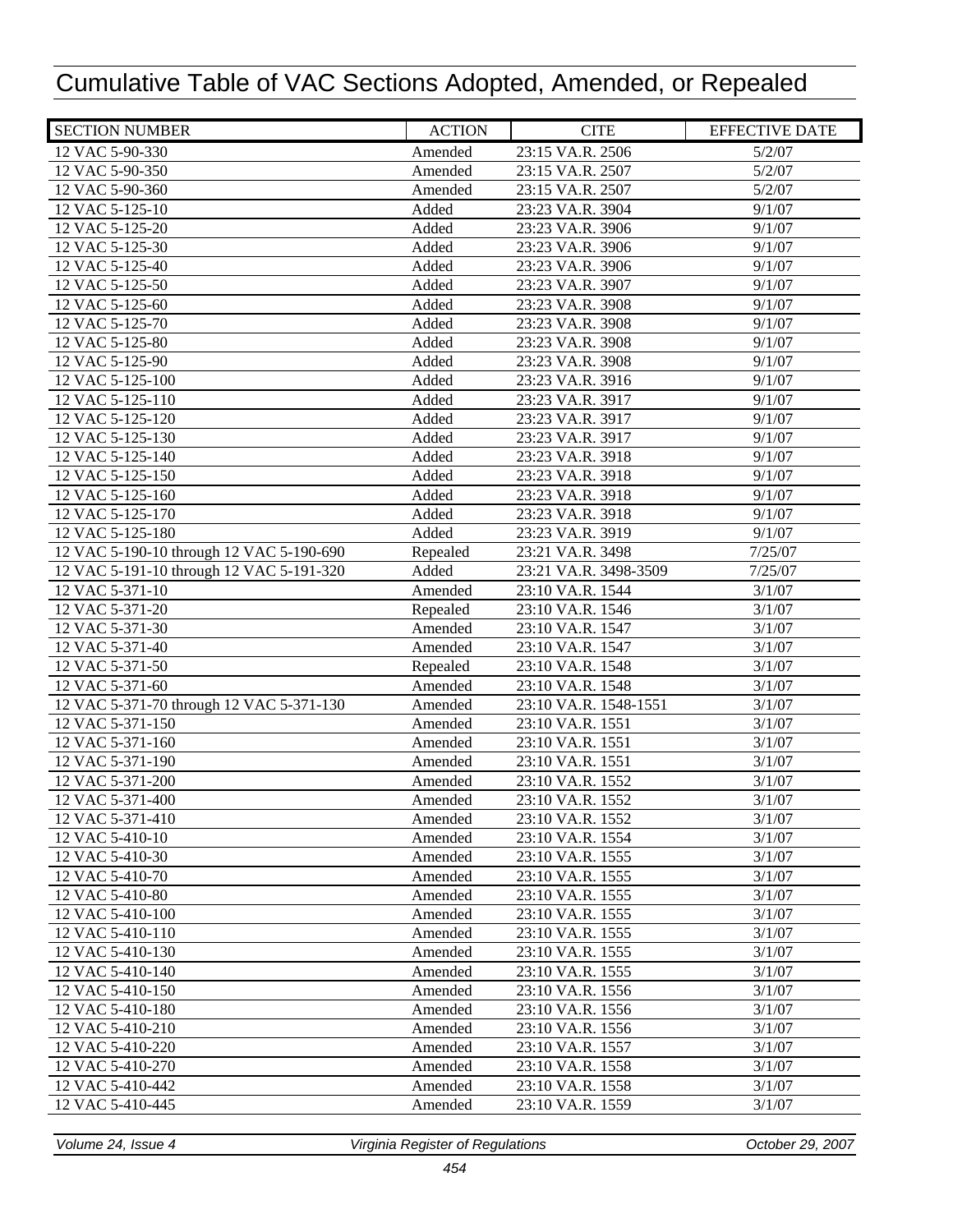| <b>SECTION NUMBER</b>                | <b>ACTION</b>      | <b>CITE</b>                      | <b>EFFECTIVE DATE</b> |
|--------------------------------------|--------------------|----------------------------------|-----------------------|
| 12 VAC 5-410-650                     | Amended            | 23:10 VA.R. 1560                 | 3/1/07                |
| 12 VAC 5-410-720                     | Amended            | 23:10 VA.R. 1560                 | 3/1/07                |
| 12 VAC 5-410-760                     | Amended            | 23:10 VA.R. 1560                 | 3/1/07                |
| 12 VAC 5-410-1150                    | Amended            | 23:10 VA.R. 1560                 | 3/1/07                |
| 12 VAC 5-410-1170                    | Amended            | 23:10 VA.R. 1561                 | 3/1/07                |
| 12 VAC 5-410-1350                    | Amended            | 23:10 VA.R. 1561                 | 3/1/07                |
| 12 VAC 5-410-1380                    | Amended            | 23:10 VA.R. 1561                 | 3/1/07                |
| 12 VAC 5-421-10                      | Amended            | 24:2 VA.R. 149                   | 10/16/07              |
| 12 VAC 5-421-90                      | Amended            | 24:2 VA.R. 157                   | 10/16/07              |
| 12 VAC 5-421-100                     | Amended            | 24:2 VA.R. 157                   | 10/16/07              |
| 12 VAC 5-421-120                     | Amended            | 24:2 VA.R. 158                   | 10/16/07              |
| 12 VAC 5-421-140                     | Amended            | 24:2 VA.R. 158                   | 10/16/07              |
| 12 VAC 5-421-160                     | Amended            | 24:2 VA.R. 159                   | 10/16/07              |
| 12 VAC 5-421-170                     | Amended            | 24:2 VA.R. 159                   | 10/16/07              |
| 12 VAC 5-421-180                     | Amended            | 24:2 VA.R. 159                   | 10/16/07              |
| 12 VAC 5-421-190                     | Amended            | 24:2 VA.R. 159                   | 10/16/07              |
| 12 VAC 5-421-200                     | Amended            | 24:2 VA.R. 160                   | 10/16/07              |
| 12 VAC 5-421-230                     | Amended            | 24:2 VA.R. 160                   | 10/16/07              |
| 12 VAC 5-421-250                     | Amended            | 24:2 VA.R. 160                   | 10/16/07              |
| 12 VAC 5-421-270                     | Amended            | 24:2 VA.R. 160                   | 10/16/07              |
| 12 VAC 5-421-295                     | Added              | 24:2 VA.R. 160                   | 10/16/07              |
| 12 VAC 5-421-300                     | Amended            | 24:2 VA.R. 160                   | 10/16/07              |
| 12 VAC 5-421-330                     | Amended            | 24:2 VA.R. 161                   | 10/16/07              |
| 12 VAC 5-421-340                     | Amended            | 24:2 VA.R. 161                   | 10/16/07              |
| 12 VAC 5-421-350                     | Amended            | 24:2 VA.R. 161                   | 10/16/07              |
| 12 VAC 5-421-360                     | Amended            | 24:2 VA.R. 161                   | 10/16/07              |
| 12 VAC 5-421-430                     | Amended            | 24:2 VA.R. 162                   | 10/16/07              |
| 12 VAC 5-421-440                     | Amended            | 24:2 VA.R. 162                   | 10/16/07              |
| 12 VAC 5-421-450                     | Amended            | 24:2 VA.R. 162                   | 10/16/07              |
| 12 VAC 5-421-460                     | Added              | 24:2 VA.R. 162                   | 10/16/07              |
| 12 VAC 5-421-500                     | Amended            | 24:2 VA.R. 162                   | 10/16/07              |
| 12 VAC 5-421-520                     | Amended            | 24:2 VA.R. 163                   | 10/16/07              |
| 12 VAC 5-421-530                     | Amended            | 24:2 VA.R. 163                   | 10/16/07              |
| 12 VAC 5-421-550                     | Amended            | 24:2 VA.R. 163                   | 10/16/07              |
| 12 VAC 5-421-560                     | Amended            | 24:2 VA.R. 163                   | 10/16/07              |
| 12 VAC 5-421-570                     | Amended            | 24:2 VA.R. 163                   | 10/16/07              |
| 12 VAC 5-421-580<br>12 VAC 5-421-590 | Amended            | 24:2 VA.R. 163<br>24:2 VA.R. 164 | 10/16/07              |
| 12 VAC 5-421-600                     | Amended<br>Amended | 24:2 VA.R. 164                   | 10/16/07<br>10/16/07  |
| 12 VAC 5-421-620                     | Amended            | 24:2 VA.R. 164                   | 10/16/07              |
| 12 VAC 5-421-670                     | Amended            | 24:2 VA.R. 164                   | 10/16/07              |
| 12 VAC 5-421-680                     | Amended            | 24:2 VA.R. 164                   | 10/16/07              |
| 12 VAC 5-421-700                     | Amended            | 24:2 VA.R. 164                   | 10/16/07              |
| 12 VAC 5-421-720                     | Amended            | 24:2 VA.R. 166                   | 10/16/07              |
| 12 VAC 5-421-760                     | Amended            | 24:2 VA.R. 166                   | 10/16/07              |
| 12 VAC 5-421-765                     | Added              | 24:2 VA.R. 166                   | 10/16/07              |
| 12 VAC 5-421-780                     | Amended            | 24:2 VA.R. 166                   | 10/16/07              |
| 12 VAC 5-421-790                     | Amended            | 24:2 VA.R. 166                   | 10/16/07              |
| 12 VAC 5-421-800                     | Amended            | 24:2 VA.R. 167                   | 10/16/07              |
| 12 VAC 5-421-820                     | Amended            | 24:2 VA.R. 167                   | 10/16/07              |
|                                      |                    |                                  |                       |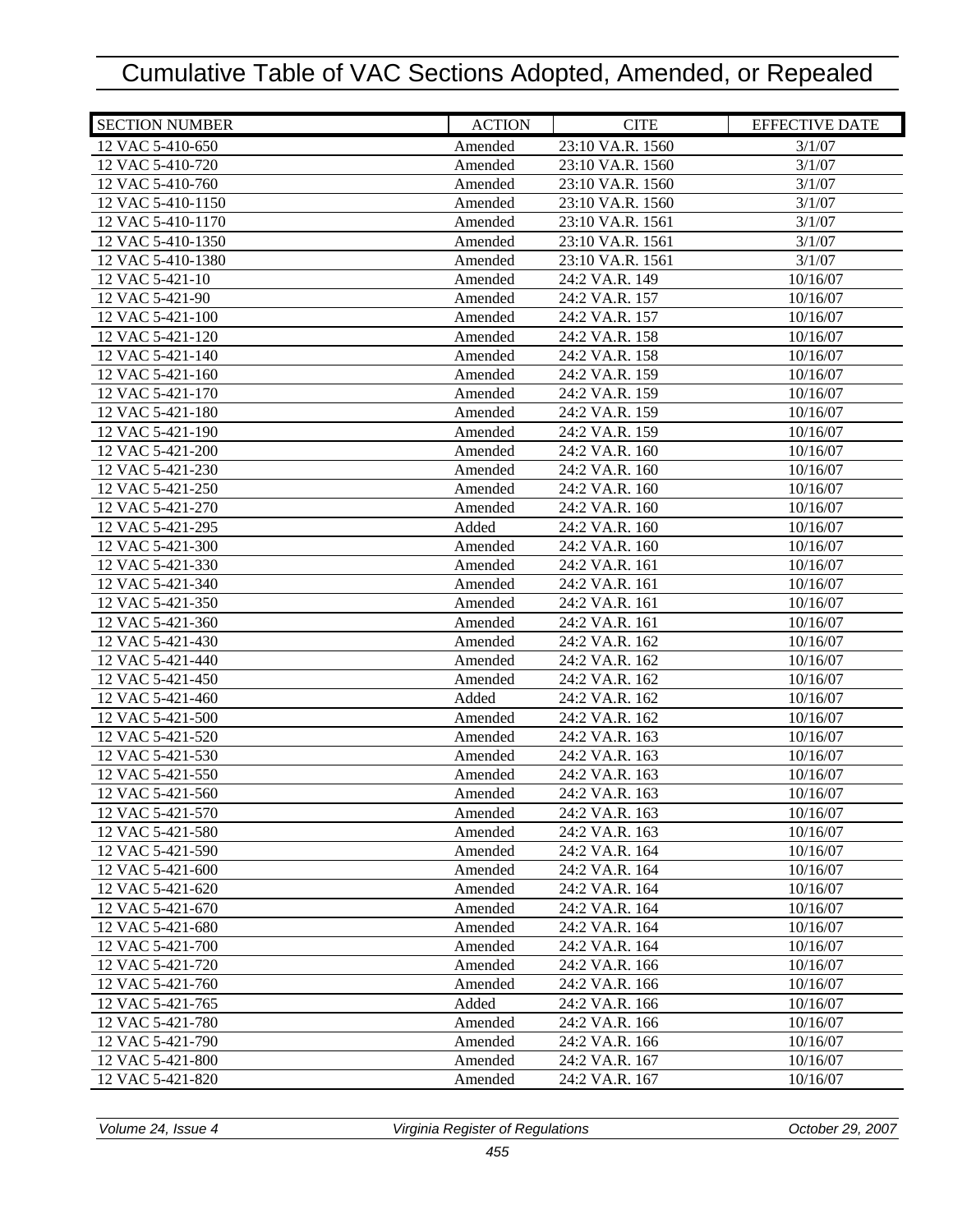| <b>SECTION NUMBER</b> | <b>ACTION</b> | <b>CITE</b>    | <b>EFFECTIVE DATE</b> |
|-----------------------|---------------|----------------|-----------------------|
| 12 VAC 5-421-830      | Amended       | 24:2 VA.R. 167 | 10/16/07              |
| 12 VAC 5-421-840      | Amended       | 24:2 VA.R. 169 | 10/16/07              |
| 12 VAC 5-421-850      | Amended       | 24:2 VA.R. 169 | 10/16/07              |
| 12 VAC 5-421-860      | Amended       | 24:2 VA.R. 170 | 10/16/07              |
| 12 VAC 5-421-870      | Amended       | 24:2 VA.R. 170 | 10/16/07              |
| 12 VAC 5-421-880      | Added         | 24:2 VA.R. 171 | 10/16/07              |
| 12 VAC 5-421-890      | Added         | 24:2 VA.R. 171 | 10/16/07              |
| 12 VAC 5-421-900      | Added         | 24:2 VA.R. 171 | 10/16/07              |
| 12 VAC 5-421-910      | Added         | 24:2 VA.R. 171 | 10/16/07              |
| 12 VAC 5-421-920      | Added         | 24:2 VA.R. 171 | 10/16/07              |
| 12 VAC 5-421-930      | Added         | 24:2 VA.R. 171 | 10/16/07              |
| 12 VAC 5-421-940      | Amended       | 24:2 VA.R. 172 | 10/16/07              |
| 12 VAC 5-421-950      | Amended       | 24:2 VA.R. 172 | 10/16/07              |
| 12 VAC 5-421-960      | Amended       | 24:2 VA.R. 173 | 10/16/07              |
| 12 VAC 5-421-970      | Amended       | 24:2 VA.R. 173 | 10/16/07              |
| 12 VAC 5-421-990      | Amended       | 24:2 VA.R. 173 | 10/16/07              |
| 12 VAC 5-421-1000     | Amended       | 24:2 VA.R. 173 | 10/16/07              |
| 12 VAC 5-421-1010     | Amended       | 24:2 VA.R. 173 | 10/16/07              |
| 12 VAC 5-421-1020     | Amended       | 24:2 VA.R. 173 | 10/16/07              |
| 12 VAC 5-421-1030     | Amended       | 24:2 VA.R. 173 | 10/16/07              |
| 12 VAC 5-421-1040     | Amended       | 24:2 VA.R. 173 | 10/16/07              |
| 12 VAC 5-421-1070     | Amended       | 24:2 VA.R. 174 | 10/16/07              |
| 12 VAC 5-421-1090     | Amended       | 24:2 VA.R. 174 | 10/16/07              |
| 12 VAC 5-421-1120     | Amended       | 24:2 VA.R. 174 | 10/16/07              |
| 12 VAC 5-421-1200     | Amended       | 24:2 VA.R. 174 | 10/16/07              |
| 12 VAC 5-421-1260     | Amended       | 24:2 VA.R. 174 | 10/16/07              |
| 12 VAC 5-421-1270     | Amended       | 24:2 VA.R. 174 | 10/16/07              |
| 12 VAC 5-421-1300     | Amended       | 24:2 VA.R. 174 | 10/16/07              |
| 12 VAC 5-421-1310     | Amended       | 24:2 VA.R. 174 | 10/16/07              |
| 12 VAC 5-421-1320     | Amended       | 24:2 VA.R. 175 | 10/16/07              |
| 12 VAC 5-421-1330     | Amended       | 24:2 VA.R. 175 | 10/16/07              |
| 12 VAC 5-421-1340     | Amended       | 24:2 VA.R. 175 | 10/16/07              |
| 12 VAC 5-421-1350     | Amended       | 24:2 VA.R. 175 | 10/16/07              |
| 12 VAC 5-421-1360     | Amended       | 24:2 VA.R. 175 | 10/16/07              |
| 12 VAC 5-421-1370     | Amended       | 24:2 VA.R. 176 | 10/16/07              |
| 12 VAC 5-421-1460     | Amended       | 24:2 VA.R. 176 | 10/16/07              |
| 12 VAC 5-421-1510     | Amended       | 24:2 VA.R. 176 | 10/16/07              |
| 12 VAC 5-421-1520     | Amended       | 24:2 VA.R. 176 | 10/16/07              |
| 12 VAC 5-421-1530     | Amended       | 24:2 VA.R. 177 | 10/16/07              |
| 12 VAC 5-421-1540     | Amended       | 24:2 VA.R. 177 | 10/16/07              |
| 12 VAC 5-421-1620     | Amended       | 24:2 VA.R. 177 | 10/16/07              |
| 12 VAC 5-421-1640     | Amended       | 24:2 VA.R. 177 | 10/16/07              |
| 12 VAC 5-421-1660     | Amended       | 24:2 VA.R. 177 | 10/16/07              |
| 12 VAC 5-421-1670     | Amended       | 24:2 VA.R. 178 | 10/16/07              |
| 12 VAC 5-421-1680     | Amended       | 24:2 VA.R. 178 | 10/16/07              |
| 12 VAC 5-421-1690     | Amended       | 24:2 VA.R. 178 | 10/16/07              |
| 12 VAC 5-421-1700     | Amended       | 24:2 VA.R. 178 | 10/16/07              |
| 12 VAC 5-421-1710     | Amended       | 24:2 VA.R. 179 | 10/16/07              |
| 12 VAC 5-421-1720     | Amended       | 24:2 VA.R. 179 | 10/16/07              |
| 12 VAC 5-421-1730     | Amended       | 24:2 VA.R. 179 | 10/16/07              |
| 12 VAC 5-421-1750     | Amended       | 24:2 VA.R. 179 | 10/16/07              |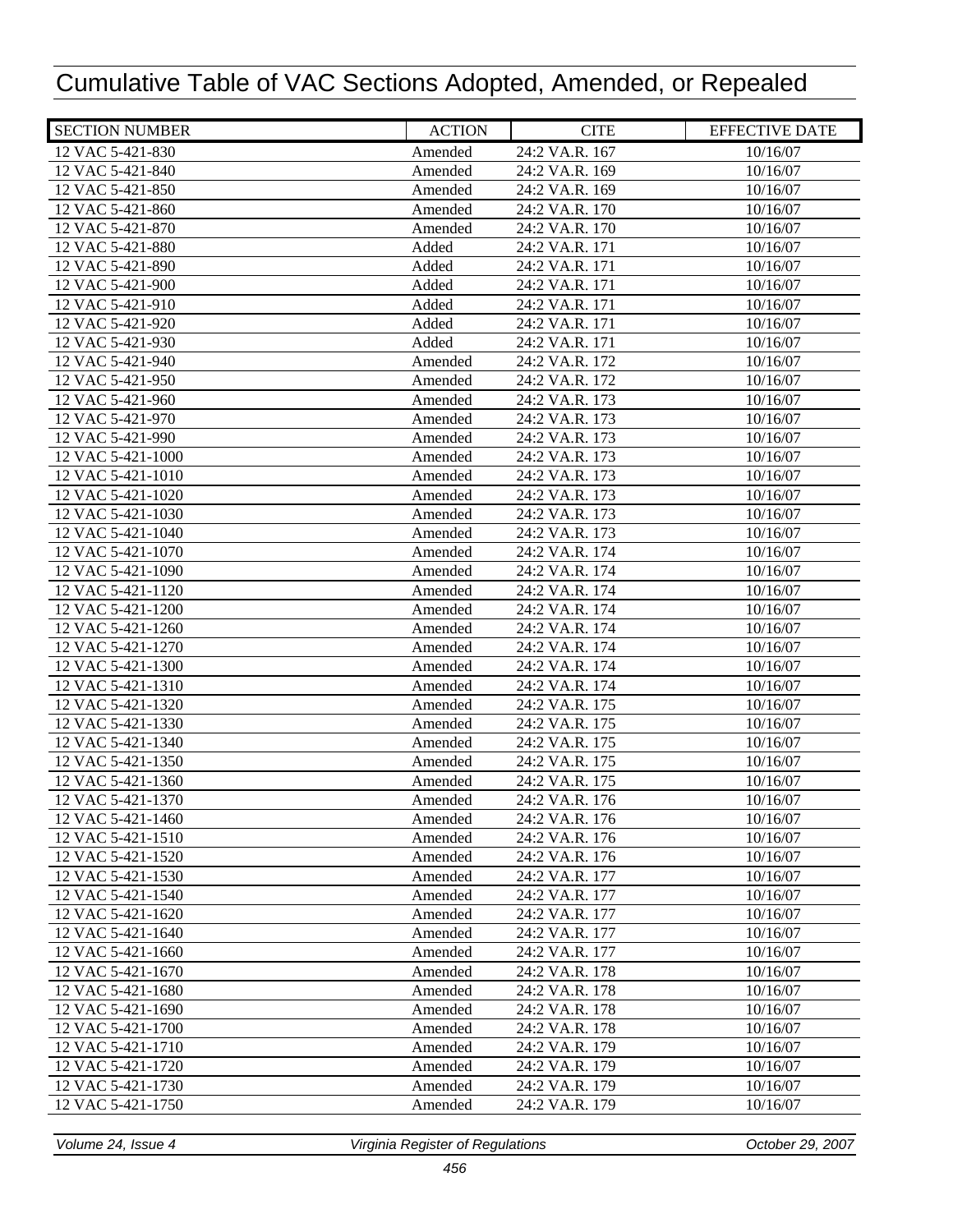| <b>SECTION NUMBER</b>                  | <b>ACTION</b>      | <b>CITE</b>                      | <b>EFFECTIVE DATE</b> |
|----------------------------------------|--------------------|----------------------------------|-----------------------|
| 12 VAC 5-421-1760                      | Amended            | 24:2 VA.R. 179                   | 10/16/07              |
| 12 VAC 5-421-1780                      | Amended            | 24:2 VA.R. 179                   | 10/16/07              |
| 12 VAC 5-421-1810                      | Amended            | 24:2 VA.R. 180                   | 10/16/07              |
| 12 VAC 5-421-1820                      | Amended            | 24:2 VA.R. 180                   | 10/16/07              |
| 12 VAC 5-421-1880                      | Amended            | 24:2 VA.R. 180                   | 10/16/07              |
| 12 VAC 5-421-1890                      | Amended            | 24:2 VA.R. 180                   | 10/16/07              |
| 12 VAC 5-421-1900                      | Amended            | 24:2 VA.R. 180                   | 10/16/07              |
| 12 VAC 5-421-1960                      | Amended            | 24:2 VA.R. 181                   | 10/16/07              |
| 12 VAC 5-421-2010                      | Amended            | 24:2 VA.R. 181                   | 10/16/07              |
| 12 VAC 5-421-2080                      | Amended            | 24:2 VA.R. 181                   | 10/16/07              |
| 12 VAC 5-421-2190                      | Amended            | 24:2 VA.R. 181                   | 10/16/07              |
| 12 VAC 5-421-2200                      | Amended            | 24:2 VA.R. 181                   | 10/16/07              |
| 12 VAC 5-421-2210                      | Amended            | 24:2 VA.R. 181                   | 10/16/07              |
| 12 VAC 5-421-2270                      | Amended            | 24:2 VA.R. 181                   | 10/16/07              |
| 12 VAC 5-421-2310                      | Amended            | 24:2 VA.R. 182                   | 10/16/07              |
| 12 VAC 5-421-2320                      | Amended            | 24:2 VA.R. 182                   | 10/16/07              |
| 12 VAC 5-421-2520                      | Amended            | 24:2 VA.R. 182                   | 10/16/07              |
| 12 VAC 5-421-2630                      | Amended            | 24:2 VA.R. 182                   | 10/16/07              |
| 12 VAC 5-421-2680                      | Amended            | 24:2 VA.R. 182                   | 10/16/07              |
| 12 VAC 5-421-2710                      | Amended            | 24:2 VA.R. 182                   | 10/16/07              |
| 12 VAC 5-421-2790                      | Amended            | 24:2 VA.R. 182                   | 10/16/07              |
| 12 VAC 5-421-2810                      | Amended            | 24:2 VA.R. 182                   | 10/16/07              |
| 12 VAC 5-421-2820                      | Amended            | 24:2 VA.R. 183                   | 10/16/07              |
| 12 VAC 5-421-2840                      | Amended            | 24:2 VA.R. 183                   | 10/16/07              |
| 12 VAC 5-421-2850                      | Amended            | 24:2 VA.R. 183                   | 10/16/07              |
| 12 VAC 5-421-2870                      | Amended            | 24:2 VA.R. 183                   | 10/16/07              |
| 12 VAC 5-421-2880                      | Amended            | 24:2 VA.R. 183                   | 10/16/07              |
| 12 VAC 5-421-2930                      | Amended            | 24:2 VA.R. 183                   | 10/16/07              |
| 12 VAC 5-421-2990                      | Amended            | 24:2 VA.R. 184                   | 10/16/07              |
| 12 VAC 5-421-3040                      | Amended            | 24:2 VA.R. 184                   | 10/16/07              |
| 12 VAC 5-421-3120                      | Amended            | 24:2 VA.R. 184                   | 10/16/07              |
| 12 VAC 5-421-3200                      | Amended            | 24:2 VA.R. 184                   | 10/16/07              |
| 12 VAC 5-421-3210                      | Amended            | 24:2 VA.R. 184                   | 10/16/07              |
| 12 VAC 5-421-3230                      | Amended            | 24:2 VA.R. 184                   | 10/16/07              |
| 12 VAC 5-421-3310                      | Amended            | 24:2 VA.R. 184                   | 10/16/07              |
| 12 VAC 5-421-3370                      | Amended            | 24:2 VA.R. 185                   | 10/16/07              |
| 12 VAC 5-421-3380                      | Amended            | 24:2 VA.R. 185                   | 10/16/07              |
| 12 VAC 5-421-3450<br>12 VAC 5-421-3510 | Amended            | 24:2 VA.R. 185<br>24:2 VA.R. 185 | 10/16/07              |
|                                        | Amended            |                                  | 10/16/07<br>10/16/07  |
| 12 VAC 5-421-3560<br>12 VAC 5-421-3580 | Amended            | 24:2 VA.R. 185                   |                       |
| 12 VAC 5-421-3590                      | Amended<br>Amended | 24:2 VA.R. 185<br>24:2 VA.R. 186 | 10/16/07<br>10/16/07  |
| 12 VAC 5-421-3620                      | Amended            | 24:2 VA.R. 186                   | 10/16/07              |
| 12 VAC 5-421-3660                      | Amended            | 24:2 VA.R. 186                   | 10/16/07              |
| 12 VAC 5-421-3700                      | Amended            | 24:2 VA.R. 186                   | 10/16/07              |
| 12 VAC 5-421-3750                      | Amended            | 24:2 VA.R. 187                   | 10/16/07              |
| 12 VAC 5-421-3760                      | Amended            | 24:2 VA.R. 188                   | 10/16/07              |
| 12 VAC 5-421-3800                      | Amended            | 24:2 VA.R. 188                   | 10/16/07              |
| 12 VAC 5-421-3815                      | Added              | 24:2 VA.R. 188                   | 10/16/07              |
| 12 VAC 5-421-3860                      | Amended            | 24:2 VA.R. 188                   | 10/16/07              |
|                                        |                    |                                  |                       |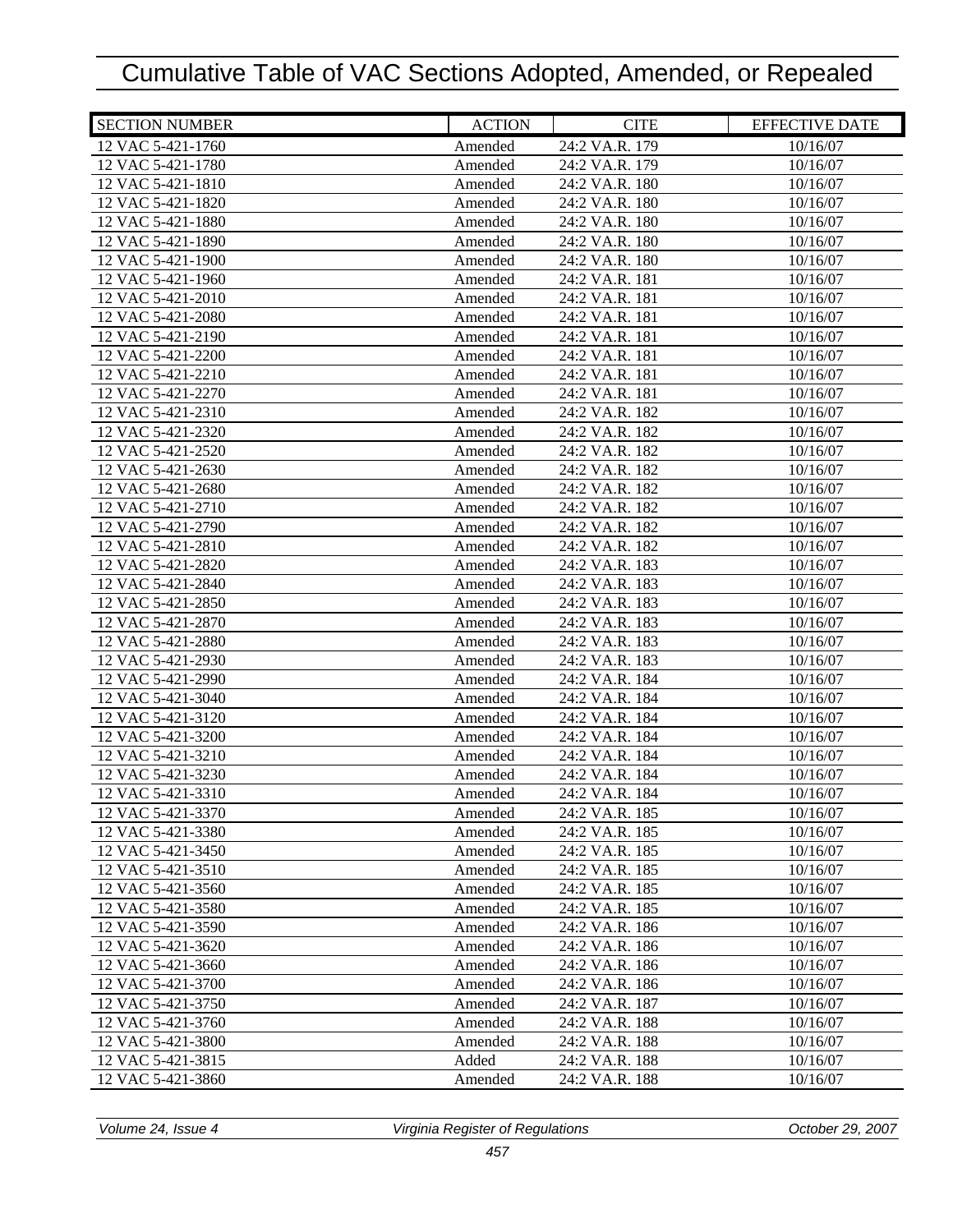| <b>SECTION NUMBER</b>                     | <b>ACTION</b> | <b>CITE</b>           | <b>EFFECTIVE DATE</b> |
|-------------------------------------------|---------------|-----------------------|-----------------------|
| 12 VAC 5-421-3900                         | Amended       | 24:2 VA.R. 188        | 10/16/07              |
| 12 VAC 5-421-3960                         | Amended       | 24:2 VA.R. 189        | 10/16/07              |
| 12 VAC 5-421-3970                         | Amended       | 24:2 VA.R. 189        | 10/16/07              |
| 12 VAC 5-421-4000                         | Amended       | 24:2 VA.R. 189        | 10/16/07              |
| 12 VAC 5-421-4035                         | Added         | 24:2 VA.R. 190        | 10/16/07              |
| 12 VAC 5-421-4050                         | Amended       | 24:2 VA.R. 191        | 10/16/07              |
| 12 VAC 5-421-4070                         | Amended       | 24:2 VA.R. 191        | 10/16/07              |
| 12 VAC 5-585-760 through 12 VAC 5-585-830 | Added         | 23:25 VA.R. 4298-4301 | 10/1/07               |
| 12 VAC 30-10-140                          | Amended       | 23:16 VA.R. 2653      | 7/1/07                |
| 12 VAC 30-10-560                          | Amended       | 23:14 VA.R. 2396      | 9/1/07                |
| 12 VAC 30-10-820                          | Added         | 24:2 VA.R. 191        | 10/31/07              |
| 12 VAC 30-20-140                          | Amended       | 23:14 VA.R. 2397      | 9/1/07                |
| 12 VAC 30-30-20 emer                      | Amended       | 23:20 VA.R. 3169      | 5/30/07-5/29/08       |
| 12 VAC 30-30-60                           | Added         | 23:11 VA.R. 1673      | 3/7/07                |
| 12 VAC 30-40-10                           | Amended       | 23:11 VA.R. 1674      | 3/7/07                |
| 12 VAC 30-40-20                           | Amended       | 23:18 VA.R. 2897      | 7/1/07                |
| 12 VAC 30-40-105 emer                     | Added         | 23:20 VA.R. 3170      | 5/30/07-5/29/08       |
| 12 VAC 30-40-280 emer                     | Amended       | 23:20 VA.R. 3171      | 5/30/07-5/29/08       |
| 12 VAC 30-40-290                          | Amended       | 23:14 VA.R. 2398      | 9/1/07                |
| 12 VAC 30-40-290 emer                     | Amended       | 23:20 VA.R. 3172      | 5/30/07-5/29/08       |
| 12 VAC 30-50-20                           | Amended       | 23:16 VA.R. 2654      | 7/1/07                |
| 12 VAC 30-50-35                           | Added         | 23:11 VA.R. 1675      | 3/7/07                |
| 12 VAC 30-50-60                           | Amended       | 23:16 VA.R. 2654      | 7/1/07                |
| 12 VAC 30-50-75                           | Added         | 23:11 VA.R. 1676      | 3/7/07                |
| 12 VAC 30-50-130                          | Amended       | 23:21 VA.R. 3518      | 1/1/08                |
| 12 VAC 30-50-141 emer                     | Added         | 23:21 VA.R. 3510      | $7/1/07 - 6/30/08$    |
| 12 VAC 30-50-151 emer                     | Added         | 23:21 VA.R. 3510      | 7/1/07-6/30/08        |
| 12 VAC 30-50-181 emer                     | Added         | 23:21 VA.R. 3510      | 7/1/07-6/30/08        |
| 12 VAC 30-50-228 emer                     | Added         | 23:21 VA.R. 3511      | 7/1/07-6/30/08        |
| 12 VAC 30-50-320                          | Amended       | 23:16 VA.R. 2654      | 7/1/07                |
| 12 VAC 30-50-321                          | Added         | 23:16 VA.R. 2655      | 7/1/07                |
| 12 VAC 30-50-325                          | Added         | 23:16 VA.R. 2655      | 7/1/07                |
| 12 VAC 30-50-328                          | Added         | 23:16 VA.R. 2655      | 7/1/07                |
| 12 VAC 30-50-461 emer                     | Added         | 23:21 VA.R. 3512      | $7/1/07 - 6/30/08$    |
| 12 VAC 30-50-490                          | Amended       | 23:20 VA.R. 3175      | 7/11/07               |
| 12 VAC 30-50-530                          | Amended       | 23:11 VA.R. 1676      | 3/7/07                |
| 12 VAC 30-60-250 emer                     | Added         | 23:21 VA.R. 3513      | $7/1/07 - 6/30/08$    |
| 12 VAC 30-60-255 emer                     | Added         | 23:21 VA.R. 3515      | $7/1/07 - 6/30/08$    |
| 12 VAC 30-60-500 emer                     | Added         | 23:26 VA.R. 4427      | 8/8/07-8/7/08         |
| 12 VAC 30-70-311                          | Amended       | 23:19 VA.R. 3003      | 7/1/07                |
| 12 VAC 30-70-321                          | Amended       | 23:19 VA.R. 3003      | 7/1/07                |
| 12 VAC 30-70-331                          | Amended       | 23:20 VA.R. 3225      | 8/25/07               |
| 12 VAC 30-70-341                          | Amended       | 23:19 VA.R. 3003      | 7/1/07                |
| 12 VAC 30-70-391                          | Amended       | 23:19 VA.R. 3004      | 7/1/07                |
| 12 VAC 30-80-30                           | Amended       | 23:20 VA.R. 3232      | 7/11/07               |
| 12 VAC 30-80-32 emer                      | Added         | 23:21 VA.R. 3516      | 7/1/07-6/30/08        |
| 12 VAC 30-80-40 emer                      | Amended       | 24:3 VA.R. 377        | 10/1/07-9/30/08       |
| 12 VAC 30-80-95                           | Added         | 23:21 VA.R. 3520      | 1/1/08                |
| 12 VAC 30-80-190                          | Amended       | 23:19 VA.R. 3004      | 7/1/07                |
| 12 VAC 30-80-190                          | Amended       | 23:20 VA.R. 3225      | 8/25/07               |
| 12 VAC 30-80-190                          | Amended       | 23:20 VA.R. 3242      | 7/11/07               |
|                                           |               |                       |                       |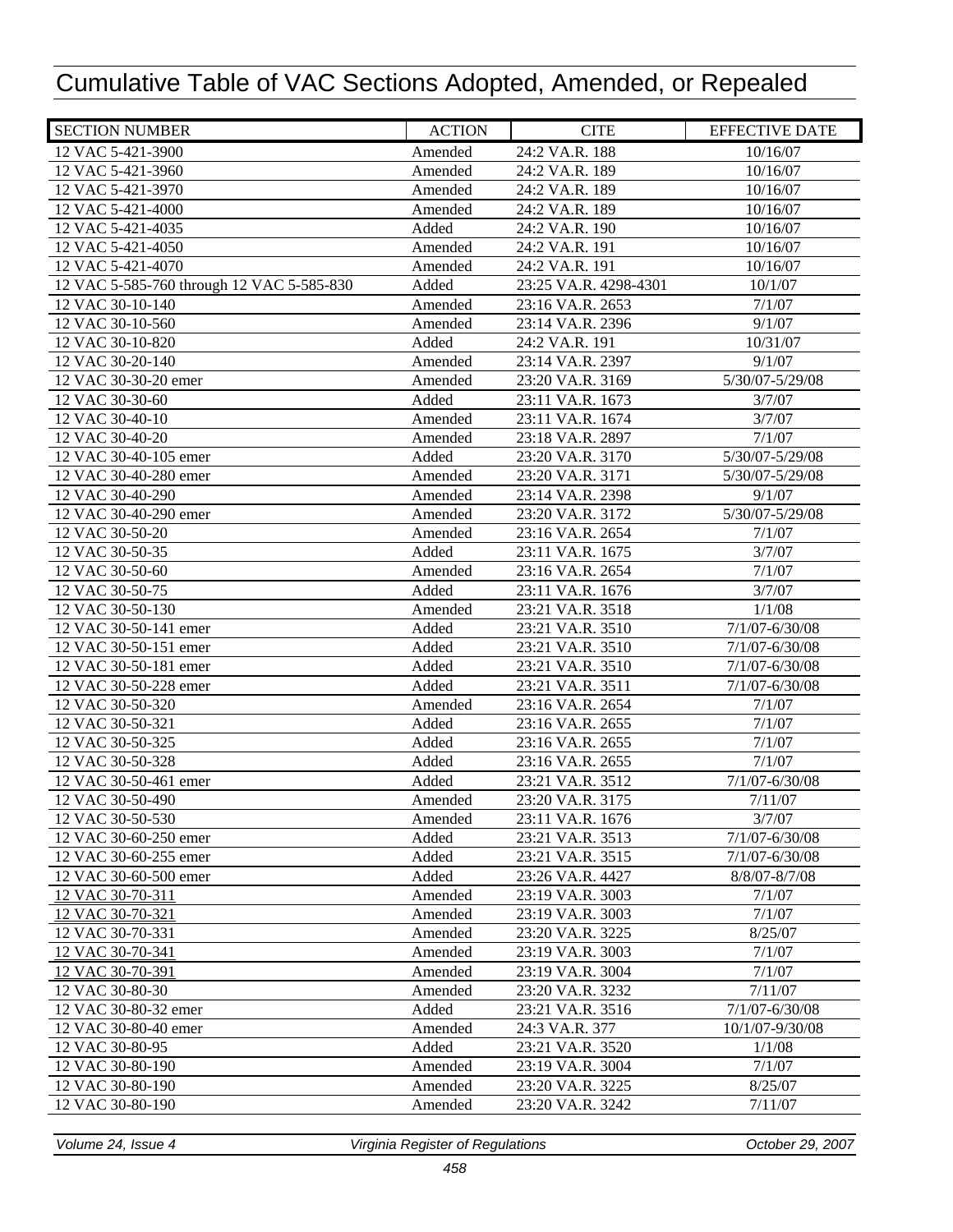| <b>SECTION NUMBER</b>                         | <b>ACTION</b> | <b>CITE</b>           | <b>EFFECTIVE DATE</b> |
|-----------------------------------------------|---------------|-----------------------|-----------------------|
| 12 VAC 30-90-31                               | Amended       | 23:19 VA.R. 3005      | 7/1/07                |
| 12 VAC 30-90-41                               | Amended       | 23:20 VA.R. 3226      | 8/25/07               |
| 12 VAC 30-90-271                              | Amended       | 23:20 VA.R. 3229      | 8/25/07               |
| 12 VAC 30-90-290                              | Amended       | 23:20 VA.R. 3230      | 8/25/07               |
| 12 VAC 30-90-264                              | Amended       | 23:14 VA.R. 2400      | 4/18/07               |
| 12 VAC 30-110-950                             | Amended       | 23:18 VA.R. 2898      | 7/1/07                |
| 12 VAC 30-120                                 | Erratum       | 23:24 VA.R. 4080      |                       |
| 12 VAC 30-120-61                              | Amended       | 23:16 VA.R. 2655      | 7/1/07                |
| 12 VAC 30-120-62                              | Amended       | 23:16 VA.R. 2657      | 7/1/07                |
| 12 VAC 30-120-64                              | Amended       | 23:16 VA.R. 2659      | 7/1/07                |
| 12 VAC 30-120-65                              | Amended       | 23:16 VA.R. 2660      | 7/1/07                |
| 12 VAC 30-120-66                              | Amended       | 23:16 VA.R. 2660      | 7/1/07                |
| 12 VAC 30-120-68                              | Amended       | 23:16 VA.R. 2661      | 7/1/07                |
| 12 VAC 30-120-310 emer                        | Amended       | 23:21 VA.R. 3516      | $7/1/07 - 6/30/08$    |
| 12 VAC 30-120-370 emer                        | Amended       | 23:24 VA.R. 4029      | $9/1/07 - 8/31/08$    |
| 12 VAC 30-120-380 emer                        | Amended       | 23:21 VA.R. 3517      | $7/1/07 - 6/30/08$    |
| 12 VAC 30-120-380 emer                        | Amended       | 23:24 VA.R. 4032      | $9/1/07 - 8/31/08$    |
| 12 VAC 30-120-700 through 12 VAC 30-120-750   | Amended       | 23:20 VA.R. 3177-3192 | 7/11/07               |
| 12 VAC 30-120-752                             | Amended       | 23:20 VA.R. 3192      | 7/11/07               |
| 12 VAC 30-120-753                             | Amended       | 23:20 VA.R. 3194      | 7/11/07               |
| 12 VAC 30-120-754                             | Amended       | 23:20 VA.R. 3195      | 7/11/07               |
| 12 VAC 30-120-756                             | Amended       | 23:20 VA.R. 3197      | 7/11/07               |
| 12 VAC 30-120-758                             | Amended       | 23:20 VA.R. 3198      | 7/11/07               |
| 12 VAC 30-120-760                             | Amended       | 23:20 VA.R. 3198      | 7/11/07               |
| 12 VAC 30-120-762                             | Amended       | 23:20 VA.R. 3199      | 7/11/07               |
| 12 VAC 30-120-764                             | Amended       | 23:20 VA.R. 3199      | 7/11/07               |
| 12 VAC 30-120-766                             | Amended       | 23:20 VA.R. 3201      | 7/11/07               |
| 12 VAC 30-120-768                             | Repealed      | 23:20 VA.R. 3204      | 7/11/07               |
| 12 VAC 30-120-770                             | Amended       | 23:20 VA.R. 3206      | 7/11/07               |
| 12 VAC 30-120-772                             | Amended       | 23:20 VA.R. 3211      | 7/11/07               |
| 12 VAC 30-120-774                             | Amended       | 23:20 VA.R. 3211      | 7/11/07               |
| 12 VAC 30-120-776                             | Amended       | 23:20 VA.R. 3213      | 7/11/07               |
| 12 VAC 30-120-780                             | Repealed      | 23:20 VA.R. 3215      | 7/11/07               |
| 12 VAC 30-120-790                             | Repealed      | 23:20 VA.R. 3216      | 7/11/07               |
| 12 VAC 30-120-1600 through 12 VAC 30-120-1660 | Added         | 23:20 VA.R. 3244-3251 | 7/11/07               |
| 12 VAC 30-130-900                             | Amended       | 23:12 VA.R. 1967      | 3/21/07               |
| 12 VAC 30-130-910                             | Amended       | 23:12 VA.R. 1968      | 3/21/07               |
| 12 VAC 30-130-930                             | Amended       | 23:12 VA.R. 1968      | 3/21/07               |
| 12 VAC 30-135-10 through 12 VAC 30-135-40     | Amended       | 23:21 VA.R. 3520-3522 | 11/1/07               |
| 12 VAC 30-135-80                              | Amended       | 23:21 VA.R. 3522      | 11/1/07               |
| 12 VAC 30-135-100 through 12VAC30-135-360     | Added         | 24:2 VA.R. 196-218    | 12/1/07               |
| 12 VAC 30-141-740                             | Amended       | 23:19 VA.R. 3006      | 7/1/07                |
| 12 VAC 35-45-10                               | Amended       | 23:10 VA.R. 1562      | 2/21/07               |
| 12 VAC 35-45-25                               | Added         | 23:10 VA.R. 1565      | 2/21/07               |
| 12 VAC 35-45-70                               | Amended       | 23:10 VA.R. 1564      | 2/21/07               |
| 12 VAC 35-45-80                               | Amended       | 23:10 VA.R. 1564      | 2/21/07               |
| 12 VAC 35-45-210                              | Added         | 23:10 VA.R. 1564      | 2/21/07               |
| 12 VAC 35-105-20                              | Amended       | 23:10 VA.R. 1567      | 2/21/07               |
| 12 VAC 35-105-30                              | Amended       | 23:10 VA.R. 1575      | 2/21/07               |
| 12 VAC 35-105-115 emer                        | Added         | 23:10 VA.R. 1566      | $1/3/07 - 1/2/08$     |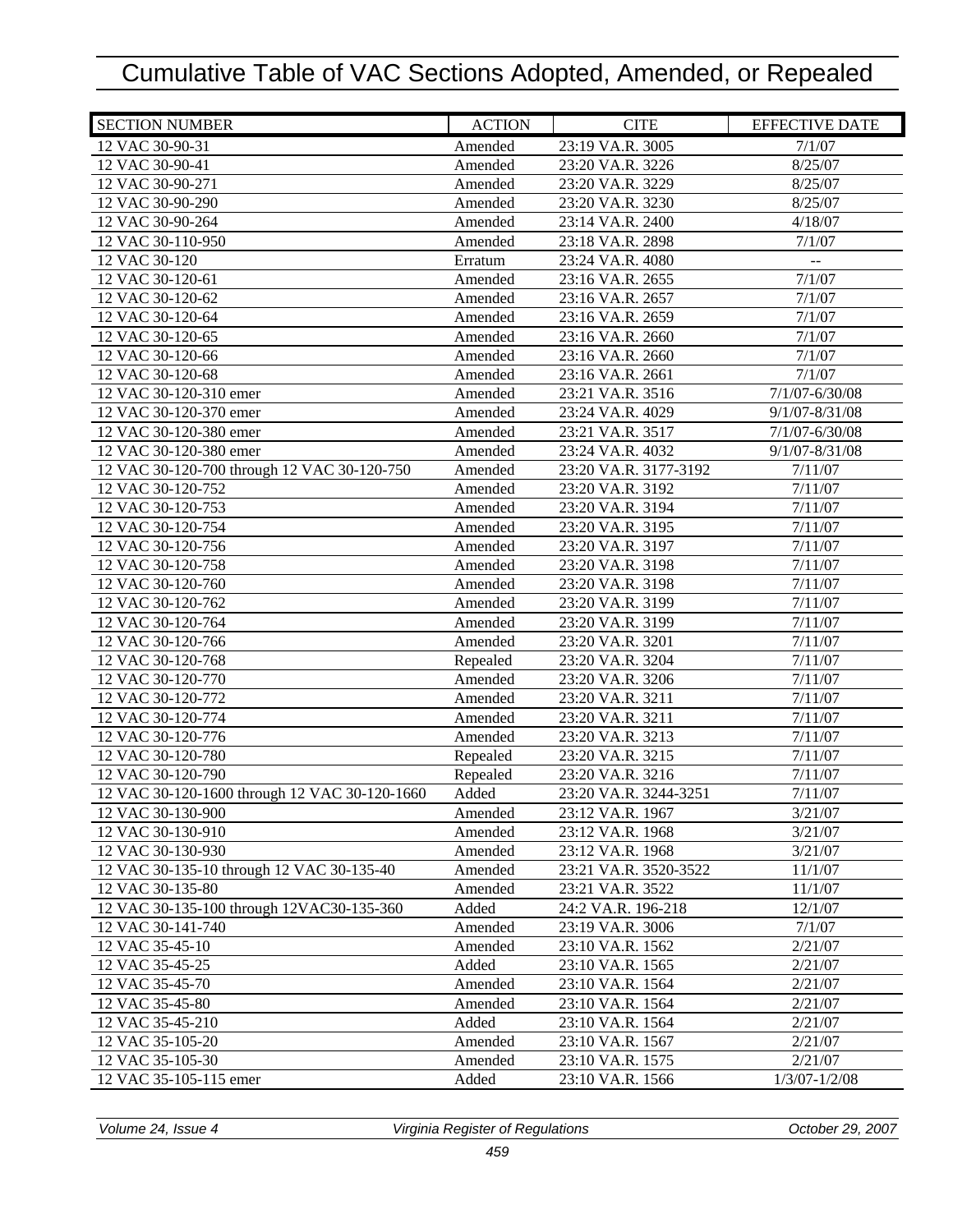| 12 VAC 35-105-590<br>Amended<br>23:10 VA.R. 1575<br>2/21/07<br>12 VAC 35-105-660<br>Amended<br>2/21/07<br>23:10 VA.R. 1576<br>12 VAC 35-105-925<br>Added<br>23:20 VA.R. 3252<br>7/11/07<br>12 VAC 35-115-10 through 12 VAC 35-115-250<br>Amended<br>23:25 VA.R. 4301-4340<br>9/19/07<br>12 VAC 35-115-145<br>Added<br>23:25 VA.R. 4329<br>9/19/07<br>Added<br>12 VAC 35-115-146<br>23:25 VA.R. 4330<br>9/19/07<br>12 VAC 35-115-160<br>23:25 VA.R. 4332<br>9/19/07<br>Repealed<br>12 VAC 35-210-10 through 12 VAC 35-210-120<br>Added<br>23:21 VA.R. 3525-3529<br>7/25/07<br><b>Title 13. Housing</b><br>13 VAC 5-31<br>23:24 VA.R. 4079<br>Erratum<br>$\overline{a}$<br>13 VAC 5-91<br>23:24 VA.R. 4080<br>Erratum<br>$-$<br>13 VAC 5-111-10 through 13 VAC 5-111-400<br>3/21/07<br>23:12 VA.R. 1971<br>Repealed<br>13 VAC 5-112-10 through 13 VAC 5-112-560<br>23:12 VA.R. 1971-1994<br>Added<br>3/21/07<br><b>Title 14. Insurance</b><br>14 VAC 5-200-20<br>23:17 VA.R. 2766<br>9/1/07<br>Repealed<br>14 VAC 5-200-30 through 14 VAC 5-200-60<br>Amended<br>23:17 VA.R. 2766-2770<br>9/1/07<br>14 VAC 5-200-70 through 14 VAC 5-200-90<br>Amended<br>23:17 VA.R. 2770-2774<br>9/1/07<br>14 VAC 5-200-110<br>23:17 VA.R. 2774<br>9/1/07<br>Amended<br>14 VAC 5-200-120<br>9/1/07<br>Amended<br>23:17 VA.R. 2777<br>23:17 VA.R. 2777<br>14 VAC 5-200-153<br>Amended<br>9/1/07<br>14 VAC 5-200-170<br>Amended<br>23:17 VA.R. 2780<br>9/1/07<br>14 VAC 5-200-175<br>Amended<br>23:17 VA.R. 2781<br>9/1/07<br>14 VAC 5-200-181<br>Added<br>23:17 VA.R. 2782<br>9/1/07<br>14 VAC 5-200-183<br>Added<br>23:17 VA.R. 2782<br>9/1/07<br>Amended<br>14 VAC 5-200-185<br>23:17 VA.R. 2783<br>9/1/07<br>Amended<br>9/1/07<br>14 VAC 5-200-187<br>23:17 VA.R. 2785<br>Amended<br>14 VAC 5-200-200<br>23:17 VA.R. 2786<br>9/1/07<br>14 VAC 5-200-201<br>Added<br>23:17 VA.R. 2788<br>9/1/07<br>14 VAC 5-200-205<br>Added<br>9/1/07<br>23:17 VA.R. 2788<br>14 VAC 5-215-20<br>Amended<br>23:22 VA.R. 3768<br>7/1/07<br>14 VAC 5-215-30<br>Amended<br>23:22 VA.R. 3768<br>7/1/07<br>7/1/07<br>14 VAC 5-215-50<br>Amended<br>23:22 VA.R. 3769<br>Amended<br>7/1/07<br>14 VAC 5-215-60<br>23:22 VA.R. 3770<br>14 VAC 5-215-80<br>23:22 VA.R. 3770<br>7/1/07<br>Amended<br>14 VAC 5-321-10<br>23:10 VA.R. 1577<br>1/1/07<br>Amended<br>14 VAC 5-321-20<br>23:10 VA.R. 1577<br>Amended<br>1/1/07<br>14 VAC 5-321-30<br>23:10 VA.R. 1578<br>1/1/07<br>Amended<br>14 VAC 5-321-70<br>23:10 VA.R. 1578<br>Added<br>1/1/07<br>14 VAC 5-322-10 through 14 VAC 5-322-50<br>23:10 VA.R. 1579-1581<br>Added<br>1/1/07<br><b>Title 16. Labor and Employment</b><br>16 VAC 15-21-30<br>23:23 VA.R. 3933<br>Amended<br>8/23/07<br>16 VAC 25-55-10 and 16 VAC 25-55-20<br>Added<br>3/22/07<br>23:12 VA.R. 1995-1996<br>16 VAC 25-75-10<br>Added<br>7/26/07<br>23:21 VA.R. 3544<br>16 VAC 25-90-1910.6<br>12/15/07<br>Amended<br>24:1 VA.R. 26<br>16 VAC 25-90-1910.66 Appendix D<br>Amended<br>24:1 VA.R. 26<br>12/15/07<br>16 VAC 25-90-1910.134<br>Amended<br>23:12 VA.R. 1997<br>3/21/07<br>16 VAC 25-90-1910.268 (b) (7)<br>Repealed<br>7/26/07<br>23:21 VA.R. 3545<br>16 VAC 25-90-1910.302 through 16 VAC 25-90-<br>Amended<br>24:1 VA.R. 26<br>12/15/07<br>1910.308<br>16 VAC 25-90-1910.399 Subpart S Appendix A<br>Amended<br>24:1 VA.R. 26<br>12/15/07<br>Amended<br>16 VAC 25-90-1910.1000<br>23:12 VA.R. 1996<br>3/21/07 | <b>SECTION NUMBER</b> | <b>ACTION</b> | <b>CITE</b> | <b>EFFECTIVE DATE</b> |
|---------------------------------------------------------------------------------------------------------------------------------------------------------------------------------------------------------------------------------------------------------------------------------------------------------------------------------------------------------------------------------------------------------------------------------------------------------------------------------------------------------------------------------------------------------------------------------------------------------------------------------------------------------------------------------------------------------------------------------------------------------------------------------------------------------------------------------------------------------------------------------------------------------------------------------------------------------------------------------------------------------------------------------------------------------------------------------------------------------------------------------------------------------------------------------------------------------------------------------------------------------------------------------------------------------------------------------------------------------------------------------------------------------------------------------------------------------------------------------------------------------------------------------------------------------------------------------------------------------------------------------------------------------------------------------------------------------------------------------------------------------------------------------------------------------------------------------------------------------------------------------------------------------------------------------------------------------------------------------------------------------------------------------------------------------------------------------------------------------------------------------------------------------------------------------------------------------------------------------------------------------------------------------------------------------------------------------------------------------------------------------------------------------------------------------------------------------------------------------------------------------------------------------------------------------------------------------------------------------------------------------------------------------------------------------------------------------------------------------------------------------------------------------------------------------------------------------------------------------------------------------------------------------------------------------------------------------------------------------------------------------------------------------------------------------------------------------------------------------------------------------------------------------------------------------------------------------------------------------------------------------------------------------------------------------------------------------------------------------------------------------------------------------|-----------------------|---------------|-------------|-----------------------|
|                                                                                                                                                                                                                                                                                                                                                                                                                                                                                                                                                                                                                                                                                                                                                                                                                                                                                                                                                                                                                                                                                                                                                                                                                                                                                                                                                                                                                                                                                                                                                                                                                                                                                                                                                                                                                                                                                                                                                                                                                                                                                                                                                                                                                                                                                                                                                                                                                                                                                                                                                                                                                                                                                                                                                                                                                                                                                                                                                                                                                                                                                                                                                                                                                                                                                                                                                                                                         |                       |               |             |                       |
|                                                                                                                                                                                                                                                                                                                                                                                                                                                                                                                                                                                                                                                                                                                                                                                                                                                                                                                                                                                                                                                                                                                                                                                                                                                                                                                                                                                                                                                                                                                                                                                                                                                                                                                                                                                                                                                                                                                                                                                                                                                                                                                                                                                                                                                                                                                                                                                                                                                                                                                                                                                                                                                                                                                                                                                                                                                                                                                                                                                                                                                                                                                                                                                                                                                                                                                                                                                                         |                       |               |             |                       |
|                                                                                                                                                                                                                                                                                                                                                                                                                                                                                                                                                                                                                                                                                                                                                                                                                                                                                                                                                                                                                                                                                                                                                                                                                                                                                                                                                                                                                                                                                                                                                                                                                                                                                                                                                                                                                                                                                                                                                                                                                                                                                                                                                                                                                                                                                                                                                                                                                                                                                                                                                                                                                                                                                                                                                                                                                                                                                                                                                                                                                                                                                                                                                                                                                                                                                                                                                                                                         |                       |               |             |                       |
|                                                                                                                                                                                                                                                                                                                                                                                                                                                                                                                                                                                                                                                                                                                                                                                                                                                                                                                                                                                                                                                                                                                                                                                                                                                                                                                                                                                                                                                                                                                                                                                                                                                                                                                                                                                                                                                                                                                                                                                                                                                                                                                                                                                                                                                                                                                                                                                                                                                                                                                                                                                                                                                                                                                                                                                                                                                                                                                                                                                                                                                                                                                                                                                                                                                                                                                                                                                                         |                       |               |             |                       |
|                                                                                                                                                                                                                                                                                                                                                                                                                                                                                                                                                                                                                                                                                                                                                                                                                                                                                                                                                                                                                                                                                                                                                                                                                                                                                                                                                                                                                                                                                                                                                                                                                                                                                                                                                                                                                                                                                                                                                                                                                                                                                                                                                                                                                                                                                                                                                                                                                                                                                                                                                                                                                                                                                                                                                                                                                                                                                                                                                                                                                                                                                                                                                                                                                                                                                                                                                                                                         |                       |               |             |                       |
|                                                                                                                                                                                                                                                                                                                                                                                                                                                                                                                                                                                                                                                                                                                                                                                                                                                                                                                                                                                                                                                                                                                                                                                                                                                                                                                                                                                                                                                                                                                                                                                                                                                                                                                                                                                                                                                                                                                                                                                                                                                                                                                                                                                                                                                                                                                                                                                                                                                                                                                                                                                                                                                                                                                                                                                                                                                                                                                                                                                                                                                                                                                                                                                                                                                                                                                                                                                                         |                       |               |             |                       |
|                                                                                                                                                                                                                                                                                                                                                                                                                                                                                                                                                                                                                                                                                                                                                                                                                                                                                                                                                                                                                                                                                                                                                                                                                                                                                                                                                                                                                                                                                                                                                                                                                                                                                                                                                                                                                                                                                                                                                                                                                                                                                                                                                                                                                                                                                                                                                                                                                                                                                                                                                                                                                                                                                                                                                                                                                                                                                                                                                                                                                                                                                                                                                                                                                                                                                                                                                                                                         |                       |               |             |                       |
|                                                                                                                                                                                                                                                                                                                                                                                                                                                                                                                                                                                                                                                                                                                                                                                                                                                                                                                                                                                                                                                                                                                                                                                                                                                                                                                                                                                                                                                                                                                                                                                                                                                                                                                                                                                                                                                                                                                                                                                                                                                                                                                                                                                                                                                                                                                                                                                                                                                                                                                                                                                                                                                                                                                                                                                                                                                                                                                                                                                                                                                                                                                                                                                                                                                                                                                                                                                                         |                       |               |             |                       |
|                                                                                                                                                                                                                                                                                                                                                                                                                                                                                                                                                                                                                                                                                                                                                                                                                                                                                                                                                                                                                                                                                                                                                                                                                                                                                                                                                                                                                                                                                                                                                                                                                                                                                                                                                                                                                                                                                                                                                                                                                                                                                                                                                                                                                                                                                                                                                                                                                                                                                                                                                                                                                                                                                                                                                                                                                                                                                                                                                                                                                                                                                                                                                                                                                                                                                                                                                                                                         |                       |               |             |                       |
|                                                                                                                                                                                                                                                                                                                                                                                                                                                                                                                                                                                                                                                                                                                                                                                                                                                                                                                                                                                                                                                                                                                                                                                                                                                                                                                                                                                                                                                                                                                                                                                                                                                                                                                                                                                                                                                                                                                                                                                                                                                                                                                                                                                                                                                                                                                                                                                                                                                                                                                                                                                                                                                                                                                                                                                                                                                                                                                                                                                                                                                                                                                                                                                                                                                                                                                                                                                                         |                       |               |             |                       |
|                                                                                                                                                                                                                                                                                                                                                                                                                                                                                                                                                                                                                                                                                                                                                                                                                                                                                                                                                                                                                                                                                                                                                                                                                                                                                                                                                                                                                                                                                                                                                                                                                                                                                                                                                                                                                                                                                                                                                                                                                                                                                                                                                                                                                                                                                                                                                                                                                                                                                                                                                                                                                                                                                                                                                                                                                                                                                                                                                                                                                                                                                                                                                                                                                                                                                                                                                                                                         |                       |               |             |                       |
|                                                                                                                                                                                                                                                                                                                                                                                                                                                                                                                                                                                                                                                                                                                                                                                                                                                                                                                                                                                                                                                                                                                                                                                                                                                                                                                                                                                                                                                                                                                                                                                                                                                                                                                                                                                                                                                                                                                                                                                                                                                                                                                                                                                                                                                                                                                                                                                                                                                                                                                                                                                                                                                                                                                                                                                                                                                                                                                                                                                                                                                                                                                                                                                                                                                                                                                                                                                                         |                       |               |             |                       |
|                                                                                                                                                                                                                                                                                                                                                                                                                                                                                                                                                                                                                                                                                                                                                                                                                                                                                                                                                                                                                                                                                                                                                                                                                                                                                                                                                                                                                                                                                                                                                                                                                                                                                                                                                                                                                                                                                                                                                                                                                                                                                                                                                                                                                                                                                                                                                                                                                                                                                                                                                                                                                                                                                                                                                                                                                                                                                                                                                                                                                                                                                                                                                                                                                                                                                                                                                                                                         |                       |               |             |                       |
|                                                                                                                                                                                                                                                                                                                                                                                                                                                                                                                                                                                                                                                                                                                                                                                                                                                                                                                                                                                                                                                                                                                                                                                                                                                                                                                                                                                                                                                                                                                                                                                                                                                                                                                                                                                                                                                                                                                                                                                                                                                                                                                                                                                                                                                                                                                                                                                                                                                                                                                                                                                                                                                                                                                                                                                                                                                                                                                                                                                                                                                                                                                                                                                                                                                                                                                                                                                                         |                       |               |             |                       |
|                                                                                                                                                                                                                                                                                                                                                                                                                                                                                                                                                                                                                                                                                                                                                                                                                                                                                                                                                                                                                                                                                                                                                                                                                                                                                                                                                                                                                                                                                                                                                                                                                                                                                                                                                                                                                                                                                                                                                                                                                                                                                                                                                                                                                                                                                                                                                                                                                                                                                                                                                                                                                                                                                                                                                                                                                                                                                                                                                                                                                                                                                                                                                                                                                                                                                                                                                                                                         |                       |               |             |                       |
|                                                                                                                                                                                                                                                                                                                                                                                                                                                                                                                                                                                                                                                                                                                                                                                                                                                                                                                                                                                                                                                                                                                                                                                                                                                                                                                                                                                                                                                                                                                                                                                                                                                                                                                                                                                                                                                                                                                                                                                                                                                                                                                                                                                                                                                                                                                                                                                                                                                                                                                                                                                                                                                                                                                                                                                                                                                                                                                                                                                                                                                                                                                                                                                                                                                                                                                                                                                                         |                       |               |             |                       |
|                                                                                                                                                                                                                                                                                                                                                                                                                                                                                                                                                                                                                                                                                                                                                                                                                                                                                                                                                                                                                                                                                                                                                                                                                                                                                                                                                                                                                                                                                                                                                                                                                                                                                                                                                                                                                                                                                                                                                                                                                                                                                                                                                                                                                                                                                                                                                                                                                                                                                                                                                                                                                                                                                                                                                                                                                                                                                                                                                                                                                                                                                                                                                                                                                                                                                                                                                                                                         |                       |               |             |                       |
|                                                                                                                                                                                                                                                                                                                                                                                                                                                                                                                                                                                                                                                                                                                                                                                                                                                                                                                                                                                                                                                                                                                                                                                                                                                                                                                                                                                                                                                                                                                                                                                                                                                                                                                                                                                                                                                                                                                                                                                                                                                                                                                                                                                                                                                                                                                                                                                                                                                                                                                                                                                                                                                                                                                                                                                                                                                                                                                                                                                                                                                                                                                                                                                                                                                                                                                                                                                                         |                       |               |             |                       |
|                                                                                                                                                                                                                                                                                                                                                                                                                                                                                                                                                                                                                                                                                                                                                                                                                                                                                                                                                                                                                                                                                                                                                                                                                                                                                                                                                                                                                                                                                                                                                                                                                                                                                                                                                                                                                                                                                                                                                                                                                                                                                                                                                                                                                                                                                                                                                                                                                                                                                                                                                                                                                                                                                                                                                                                                                                                                                                                                                                                                                                                                                                                                                                                                                                                                                                                                                                                                         |                       |               |             |                       |
|                                                                                                                                                                                                                                                                                                                                                                                                                                                                                                                                                                                                                                                                                                                                                                                                                                                                                                                                                                                                                                                                                                                                                                                                                                                                                                                                                                                                                                                                                                                                                                                                                                                                                                                                                                                                                                                                                                                                                                                                                                                                                                                                                                                                                                                                                                                                                                                                                                                                                                                                                                                                                                                                                                                                                                                                                                                                                                                                                                                                                                                                                                                                                                                                                                                                                                                                                                                                         |                       |               |             |                       |
|                                                                                                                                                                                                                                                                                                                                                                                                                                                                                                                                                                                                                                                                                                                                                                                                                                                                                                                                                                                                                                                                                                                                                                                                                                                                                                                                                                                                                                                                                                                                                                                                                                                                                                                                                                                                                                                                                                                                                                                                                                                                                                                                                                                                                                                                                                                                                                                                                                                                                                                                                                                                                                                                                                                                                                                                                                                                                                                                                                                                                                                                                                                                                                                                                                                                                                                                                                                                         |                       |               |             |                       |
|                                                                                                                                                                                                                                                                                                                                                                                                                                                                                                                                                                                                                                                                                                                                                                                                                                                                                                                                                                                                                                                                                                                                                                                                                                                                                                                                                                                                                                                                                                                                                                                                                                                                                                                                                                                                                                                                                                                                                                                                                                                                                                                                                                                                                                                                                                                                                                                                                                                                                                                                                                                                                                                                                                                                                                                                                                                                                                                                                                                                                                                                                                                                                                                                                                                                                                                                                                                                         |                       |               |             |                       |
|                                                                                                                                                                                                                                                                                                                                                                                                                                                                                                                                                                                                                                                                                                                                                                                                                                                                                                                                                                                                                                                                                                                                                                                                                                                                                                                                                                                                                                                                                                                                                                                                                                                                                                                                                                                                                                                                                                                                                                                                                                                                                                                                                                                                                                                                                                                                                                                                                                                                                                                                                                                                                                                                                                                                                                                                                                                                                                                                                                                                                                                                                                                                                                                                                                                                                                                                                                                                         |                       |               |             |                       |
|                                                                                                                                                                                                                                                                                                                                                                                                                                                                                                                                                                                                                                                                                                                                                                                                                                                                                                                                                                                                                                                                                                                                                                                                                                                                                                                                                                                                                                                                                                                                                                                                                                                                                                                                                                                                                                                                                                                                                                                                                                                                                                                                                                                                                                                                                                                                                                                                                                                                                                                                                                                                                                                                                                                                                                                                                                                                                                                                                                                                                                                                                                                                                                                                                                                                                                                                                                                                         |                       |               |             |                       |
|                                                                                                                                                                                                                                                                                                                                                                                                                                                                                                                                                                                                                                                                                                                                                                                                                                                                                                                                                                                                                                                                                                                                                                                                                                                                                                                                                                                                                                                                                                                                                                                                                                                                                                                                                                                                                                                                                                                                                                                                                                                                                                                                                                                                                                                                                                                                                                                                                                                                                                                                                                                                                                                                                                                                                                                                                                                                                                                                                                                                                                                                                                                                                                                                                                                                                                                                                                                                         |                       |               |             |                       |
|                                                                                                                                                                                                                                                                                                                                                                                                                                                                                                                                                                                                                                                                                                                                                                                                                                                                                                                                                                                                                                                                                                                                                                                                                                                                                                                                                                                                                                                                                                                                                                                                                                                                                                                                                                                                                                                                                                                                                                                                                                                                                                                                                                                                                                                                                                                                                                                                                                                                                                                                                                                                                                                                                                                                                                                                                                                                                                                                                                                                                                                                                                                                                                                                                                                                                                                                                                                                         |                       |               |             |                       |
|                                                                                                                                                                                                                                                                                                                                                                                                                                                                                                                                                                                                                                                                                                                                                                                                                                                                                                                                                                                                                                                                                                                                                                                                                                                                                                                                                                                                                                                                                                                                                                                                                                                                                                                                                                                                                                                                                                                                                                                                                                                                                                                                                                                                                                                                                                                                                                                                                                                                                                                                                                                                                                                                                                                                                                                                                                                                                                                                                                                                                                                                                                                                                                                                                                                                                                                                                                                                         |                       |               |             |                       |
|                                                                                                                                                                                                                                                                                                                                                                                                                                                                                                                                                                                                                                                                                                                                                                                                                                                                                                                                                                                                                                                                                                                                                                                                                                                                                                                                                                                                                                                                                                                                                                                                                                                                                                                                                                                                                                                                                                                                                                                                                                                                                                                                                                                                                                                                                                                                                                                                                                                                                                                                                                                                                                                                                                                                                                                                                                                                                                                                                                                                                                                                                                                                                                                                                                                                                                                                                                                                         |                       |               |             |                       |
|                                                                                                                                                                                                                                                                                                                                                                                                                                                                                                                                                                                                                                                                                                                                                                                                                                                                                                                                                                                                                                                                                                                                                                                                                                                                                                                                                                                                                                                                                                                                                                                                                                                                                                                                                                                                                                                                                                                                                                                                                                                                                                                                                                                                                                                                                                                                                                                                                                                                                                                                                                                                                                                                                                                                                                                                                                                                                                                                                                                                                                                                                                                                                                                                                                                                                                                                                                                                         |                       |               |             |                       |
|                                                                                                                                                                                                                                                                                                                                                                                                                                                                                                                                                                                                                                                                                                                                                                                                                                                                                                                                                                                                                                                                                                                                                                                                                                                                                                                                                                                                                                                                                                                                                                                                                                                                                                                                                                                                                                                                                                                                                                                                                                                                                                                                                                                                                                                                                                                                                                                                                                                                                                                                                                                                                                                                                                                                                                                                                                                                                                                                                                                                                                                                                                                                                                                                                                                                                                                                                                                                         |                       |               |             |                       |
|                                                                                                                                                                                                                                                                                                                                                                                                                                                                                                                                                                                                                                                                                                                                                                                                                                                                                                                                                                                                                                                                                                                                                                                                                                                                                                                                                                                                                                                                                                                                                                                                                                                                                                                                                                                                                                                                                                                                                                                                                                                                                                                                                                                                                                                                                                                                                                                                                                                                                                                                                                                                                                                                                                                                                                                                                                                                                                                                                                                                                                                                                                                                                                                                                                                                                                                                                                                                         |                       |               |             |                       |
|                                                                                                                                                                                                                                                                                                                                                                                                                                                                                                                                                                                                                                                                                                                                                                                                                                                                                                                                                                                                                                                                                                                                                                                                                                                                                                                                                                                                                                                                                                                                                                                                                                                                                                                                                                                                                                                                                                                                                                                                                                                                                                                                                                                                                                                                                                                                                                                                                                                                                                                                                                                                                                                                                                                                                                                                                                                                                                                                                                                                                                                                                                                                                                                                                                                                                                                                                                                                         |                       |               |             |                       |
|                                                                                                                                                                                                                                                                                                                                                                                                                                                                                                                                                                                                                                                                                                                                                                                                                                                                                                                                                                                                                                                                                                                                                                                                                                                                                                                                                                                                                                                                                                                                                                                                                                                                                                                                                                                                                                                                                                                                                                                                                                                                                                                                                                                                                                                                                                                                                                                                                                                                                                                                                                                                                                                                                                                                                                                                                                                                                                                                                                                                                                                                                                                                                                                                                                                                                                                                                                                                         |                       |               |             |                       |
|                                                                                                                                                                                                                                                                                                                                                                                                                                                                                                                                                                                                                                                                                                                                                                                                                                                                                                                                                                                                                                                                                                                                                                                                                                                                                                                                                                                                                                                                                                                                                                                                                                                                                                                                                                                                                                                                                                                                                                                                                                                                                                                                                                                                                                                                                                                                                                                                                                                                                                                                                                                                                                                                                                                                                                                                                                                                                                                                                                                                                                                                                                                                                                                                                                                                                                                                                                                                         |                       |               |             |                       |
|                                                                                                                                                                                                                                                                                                                                                                                                                                                                                                                                                                                                                                                                                                                                                                                                                                                                                                                                                                                                                                                                                                                                                                                                                                                                                                                                                                                                                                                                                                                                                                                                                                                                                                                                                                                                                                                                                                                                                                                                                                                                                                                                                                                                                                                                                                                                                                                                                                                                                                                                                                                                                                                                                                                                                                                                                                                                                                                                                                                                                                                                                                                                                                                                                                                                                                                                                                                                         |                       |               |             |                       |
|                                                                                                                                                                                                                                                                                                                                                                                                                                                                                                                                                                                                                                                                                                                                                                                                                                                                                                                                                                                                                                                                                                                                                                                                                                                                                                                                                                                                                                                                                                                                                                                                                                                                                                                                                                                                                                                                                                                                                                                                                                                                                                                                                                                                                                                                                                                                                                                                                                                                                                                                                                                                                                                                                                                                                                                                                                                                                                                                                                                                                                                                                                                                                                                                                                                                                                                                                                                                         |                       |               |             |                       |
|                                                                                                                                                                                                                                                                                                                                                                                                                                                                                                                                                                                                                                                                                                                                                                                                                                                                                                                                                                                                                                                                                                                                                                                                                                                                                                                                                                                                                                                                                                                                                                                                                                                                                                                                                                                                                                                                                                                                                                                                                                                                                                                                                                                                                                                                                                                                                                                                                                                                                                                                                                                                                                                                                                                                                                                                                                                                                                                                                                                                                                                                                                                                                                                                                                                                                                                                                                                                         |                       |               |             |                       |
|                                                                                                                                                                                                                                                                                                                                                                                                                                                                                                                                                                                                                                                                                                                                                                                                                                                                                                                                                                                                                                                                                                                                                                                                                                                                                                                                                                                                                                                                                                                                                                                                                                                                                                                                                                                                                                                                                                                                                                                                                                                                                                                                                                                                                                                                                                                                                                                                                                                                                                                                                                                                                                                                                                                                                                                                                                                                                                                                                                                                                                                                                                                                                                                                                                                                                                                                                                                                         |                       |               |             |                       |
|                                                                                                                                                                                                                                                                                                                                                                                                                                                                                                                                                                                                                                                                                                                                                                                                                                                                                                                                                                                                                                                                                                                                                                                                                                                                                                                                                                                                                                                                                                                                                                                                                                                                                                                                                                                                                                                                                                                                                                                                                                                                                                                                                                                                                                                                                                                                                                                                                                                                                                                                                                                                                                                                                                                                                                                                                                                                                                                                                                                                                                                                                                                                                                                                                                                                                                                                                                                                         |                       |               |             |                       |
|                                                                                                                                                                                                                                                                                                                                                                                                                                                                                                                                                                                                                                                                                                                                                                                                                                                                                                                                                                                                                                                                                                                                                                                                                                                                                                                                                                                                                                                                                                                                                                                                                                                                                                                                                                                                                                                                                                                                                                                                                                                                                                                                                                                                                                                                                                                                                                                                                                                                                                                                                                                                                                                                                                                                                                                                                                                                                                                                                                                                                                                                                                                                                                                                                                                                                                                                                                                                         |                       |               |             |                       |
|                                                                                                                                                                                                                                                                                                                                                                                                                                                                                                                                                                                                                                                                                                                                                                                                                                                                                                                                                                                                                                                                                                                                                                                                                                                                                                                                                                                                                                                                                                                                                                                                                                                                                                                                                                                                                                                                                                                                                                                                                                                                                                                                                                                                                                                                                                                                                                                                                                                                                                                                                                                                                                                                                                                                                                                                                                                                                                                                                                                                                                                                                                                                                                                                                                                                                                                                                                                                         |                       |               |             |                       |
|                                                                                                                                                                                                                                                                                                                                                                                                                                                                                                                                                                                                                                                                                                                                                                                                                                                                                                                                                                                                                                                                                                                                                                                                                                                                                                                                                                                                                                                                                                                                                                                                                                                                                                                                                                                                                                                                                                                                                                                                                                                                                                                                                                                                                                                                                                                                                                                                                                                                                                                                                                                                                                                                                                                                                                                                                                                                                                                                                                                                                                                                                                                                                                                                                                                                                                                                                                                                         |                       |               |             |                       |
|                                                                                                                                                                                                                                                                                                                                                                                                                                                                                                                                                                                                                                                                                                                                                                                                                                                                                                                                                                                                                                                                                                                                                                                                                                                                                                                                                                                                                                                                                                                                                                                                                                                                                                                                                                                                                                                                                                                                                                                                                                                                                                                                                                                                                                                                                                                                                                                                                                                                                                                                                                                                                                                                                                                                                                                                                                                                                                                                                                                                                                                                                                                                                                                                                                                                                                                                                                                                         |                       |               |             |                       |
|                                                                                                                                                                                                                                                                                                                                                                                                                                                                                                                                                                                                                                                                                                                                                                                                                                                                                                                                                                                                                                                                                                                                                                                                                                                                                                                                                                                                                                                                                                                                                                                                                                                                                                                                                                                                                                                                                                                                                                                                                                                                                                                                                                                                                                                                                                                                                                                                                                                                                                                                                                                                                                                                                                                                                                                                                                                                                                                                                                                                                                                                                                                                                                                                                                                                                                                                                                                                         |                       |               |             |                       |
|                                                                                                                                                                                                                                                                                                                                                                                                                                                                                                                                                                                                                                                                                                                                                                                                                                                                                                                                                                                                                                                                                                                                                                                                                                                                                                                                                                                                                                                                                                                                                                                                                                                                                                                                                                                                                                                                                                                                                                                                                                                                                                                                                                                                                                                                                                                                                                                                                                                                                                                                                                                                                                                                                                                                                                                                                                                                                                                                                                                                                                                                                                                                                                                                                                                                                                                                                                                                         |                       |               |             |                       |
|                                                                                                                                                                                                                                                                                                                                                                                                                                                                                                                                                                                                                                                                                                                                                                                                                                                                                                                                                                                                                                                                                                                                                                                                                                                                                                                                                                                                                                                                                                                                                                                                                                                                                                                                                                                                                                                                                                                                                                                                                                                                                                                                                                                                                                                                                                                                                                                                                                                                                                                                                                                                                                                                                                                                                                                                                                                                                                                                                                                                                                                                                                                                                                                                                                                                                                                                                                                                         |                       |               |             |                       |
|                                                                                                                                                                                                                                                                                                                                                                                                                                                                                                                                                                                                                                                                                                                                                                                                                                                                                                                                                                                                                                                                                                                                                                                                                                                                                                                                                                                                                                                                                                                                                                                                                                                                                                                                                                                                                                                                                                                                                                                                                                                                                                                                                                                                                                                                                                                                                                                                                                                                                                                                                                                                                                                                                                                                                                                                                                                                                                                                                                                                                                                                                                                                                                                                                                                                                                                                                                                                         |                       |               |             |                       |
|                                                                                                                                                                                                                                                                                                                                                                                                                                                                                                                                                                                                                                                                                                                                                                                                                                                                                                                                                                                                                                                                                                                                                                                                                                                                                                                                                                                                                                                                                                                                                                                                                                                                                                                                                                                                                                                                                                                                                                                                                                                                                                                                                                                                                                                                                                                                                                                                                                                                                                                                                                                                                                                                                                                                                                                                                                                                                                                                                                                                                                                                                                                                                                                                                                                                                                                                                                                                         |                       |               |             |                       |
|                                                                                                                                                                                                                                                                                                                                                                                                                                                                                                                                                                                                                                                                                                                                                                                                                                                                                                                                                                                                                                                                                                                                                                                                                                                                                                                                                                                                                                                                                                                                                                                                                                                                                                                                                                                                                                                                                                                                                                                                                                                                                                                                                                                                                                                                                                                                                                                                                                                                                                                                                                                                                                                                                                                                                                                                                                                                                                                                                                                                                                                                                                                                                                                                                                                                                                                                                                                                         |                       |               |             |                       |
|                                                                                                                                                                                                                                                                                                                                                                                                                                                                                                                                                                                                                                                                                                                                                                                                                                                                                                                                                                                                                                                                                                                                                                                                                                                                                                                                                                                                                                                                                                                                                                                                                                                                                                                                                                                                                                                                                                                                                                                                                                                                                                                                                                                                                                                                                                                                                                                                                                                                                                                                                                                                                                                                                                                                                                                                                                                                                                                                                                                                                                                                                                                                                                                                                                                                                                                                                                                                         |                       |               |             |                       |
|                                                                                                                                                                                                                                                                                                                                                                                                                                                                                                                                                                                                                                                                                                                                                                                                                                                                                                                                                                                                                                                                                                                                                                                                                                                                                                                                                                                                                                                                                                                                                                                                                                                                                                                                                                                                                                                                                                                                                                                                                                                                                                                                                                                                                                                                                                                                                                                                                                                                                                                                                                                                                                                                                                                                                                                                                                                                                                                                                                                                                                                                                                                                                                                                                                                                                                                                                                                                         |                       |               |             |                       |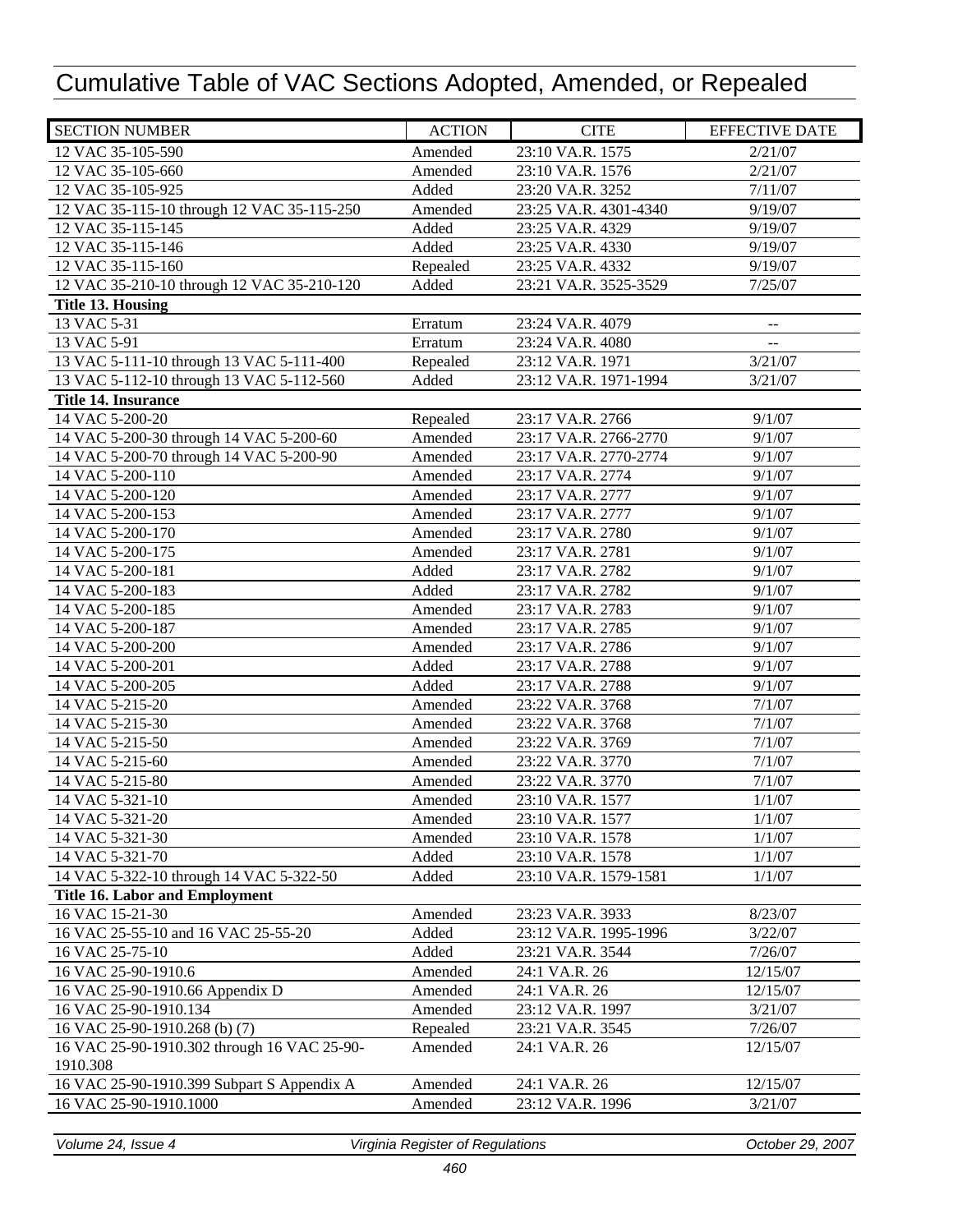| <b>SECTION NUMBER</b>                             | <b>ACTION</b> | <b>CITE</b>           | <b>EFFECTIVE DATE</b>    |
|---------------------------------------------------|---------------|-----------------------|--------------------------|
| 16 VAC 25-90-1910.1001                            | Amended       | 23:12 VA.R. 1997      | 3/21/07                  |
| 16 VAC 25-90-1910.1017                            | Amended       | 23:12 VA.R. 1997      | 3/21/07                  |
| 16 VAC 25-90-1910.1018                            | Amended       | 23:12 VA.R. 1997      | 3/21/07                  |
| 16 VAC 25-90-1910.1025                            | Amended       | 23:12 VA.R. 1997      | 3/21/07                  |
| 16 VAC 25-90-1910.1027                            | Amended       | 23:12 VA.R. 1997      | 3/21/07                  |
| 16 VAC 25-90-1910.1028                            | Amended       | 23:12 VA.R. 1997      | 3/21/07                  |
| 16 VAC 25-90-1910.1029                            | Amended       | 23:12 VA.R. 1997      | 3/21/07                  |
| 16 VAC 25-90-1910.1043                            | Amended       | 23:12 VA.R. 1997      | 3/21/07                  |
| 16 VAC 25-90-1910.1044                            | Amended       | 23:12 VA.R. 1997      | 3/21/07                  |
| 16 VAC 25-90-1910.1045                            | Amended       | 23:12 VA.R. 1997      | 3/21/07                  |
| 16 VAC 25-90-1910.1047                            | Amended       | 23:12 VA.R. 1997      | 3/21/07                  |
| 16 VAC 25-90-1910.1048                            | Amended       | 23:12 VA.R. 1997      | 3/21/07                  |
| 16 VAC 25-90-1910.1050                            | Amended       | 23:12 VA.R. 1997      | 3/21/07                  |
| 16 VAC 25-90-1910.1052                            | Amended       | 23:12 VA.R. 1997      | 3/21/07                  |
| 16 VAC 25-100-1915.5                              | Amended       | 23:12 VA.R. 1998      | 3/21/07                  |
| 16 VAC 25-100-1915.505                            | Amended       | 23:12 VA.R. 1998      | 3/21/07                  |
| 16 VAC 25-100-1915.507                            | Amended       | 23:12 VA.R. 1998      | 3/21/07                  |
| 16 VAC 25-100-1915.1000                           | Amended       | 23:12 VA.R. 1996      | 3/21/07                  |
| 16 VAC 25-100-1915.1001                           | Amended       | 23:12 VA.R. 1997      | 3/21/07                  |
| 16 VAC 25-175-1926.55                             | Added         | 23:12 VA.R. 1996      | 3/21/07                  |
| 16 VAC 25-175-1926.60                             | Amended       | 23:12 VA.R. 1997      | 3/21/07                  |
| 16 VAC 25-175-1926.62                             | Amended       | 23:12 VA.R. 1997      | 3/21/07                  |
| 16 VAC 25-175-1926.1002, Appendix A of Subpart W  | Amended       | 23:12 VA.R. 1999      | 3/21/07                  |
| 16 VAC 25-175-1926.1101                           | Amended       | 23:12 VA.R. 1997      | 3/21/07                  |
| 16 VAC 25-175-1926.1127                           | Amended       | 23:12 VA.R. 1997      | 3/21/07                  |
| 16 VAC 25-190-1928.52                             | Amended       | 23:12 VA.R. 1999      | 3/21/07                  |
| 16 VAC 25-190-1928.53, Appendix B to Subpart C    | Amended       | 23:12 VA.R. 1999      | 3/21/07                  |
| Title 18. Professional and Occupational Licensing |               |                       |                          |
| 18 VAC 5-10-10 through 18 VAC 5-10-90             | Amended       | 23:11 VA.R. 1678-1680 | 4/23/07                  |
| 18 VAC 10-20-230                                  | Amended       | 23:21 VA.R. 3548      | 9/10/07                  |
| 18 VAC 10-20-420                                  | Amended       | 23:21 VA.R. 3550      | 8/1/07                   |
| 18 VAC 10-20-440                                  | Amended       | 23:21 VA.R. 3551      | 8/1/07                   |
| 18 VAC 10-20-450                                  | Amended       | 23:21 VA.R. 3551      | 8/1/07                   |
| 18 VAC 15-20 (Forms)                              | Added         | 23:15 VA.R. 2514      | $\overline{\phantom{a}}$ |
| 18 VAC 15-30 (Forms)                              | Amended       | 23:15 VA.R. 2514      | $\mathbb{L} \mathbb{L}$  |
| 18 VAC 25-21-80                                   | Amended       | 23:21 VA.R. 3557      | 8/1/07                   |
| 18 VAC 25-21-90                                   | Amended       | 23:21 VA.R. 3558      | 8/1/07                   |
| 18 VAC 25-21-180                                  | Amended       | 23:21 VA.R. 3558      | 8/1/07                   |
| 18 VAC 25-21-230 through 18 VAC 25-21-280         | Added         | 23:21 VA.R. 3559-3560 | 8/1/07                   |
| 18 VAC 30-10-10 through 18 VAC 30-10-80           | Amended       | 23:20 VA.R. 3276-3277 | 8/25/07                  |
| 18 VAC 30-10-100                                  | Amended       | 23:20 VA.R. 3277      | 8/25/07                  |
| 18 VAC 30-10-110                                  | Amended       | 23:20 VA.R. 3277      | 8/25/07                  |
| 18 VAC 30-10-120                                  | Amended       | 23:20 VA.R. 3277      | 8/25/07                  |
| 18 VAC 41-60-10 through 18 VAC 41-60-220          | Added         | 23:12 VA.R. 2000-2009 | 4/1/07                   |
| 18 VAC 41-70-10 through 18 VAC 41-70-280          | Added         | 23:25 VA.R. 4349-4359 | 9/20/07                  |
| 18 VAC 45-20-40                                   | Amended       | 23:21 VA.R. 3562      | 9/10/07                  |
| 18 VAC 47-20-10                                   | Amended       | 23:21 VA.R. 3563      | 8/1/07                   |
| 18 VAC 47-20-35                                   | Added         | 23:21 VA.R. 3564      | 8/1/07                   |
| 18 VAC 47-20-210                                  | Amended       | 23:21 VA.R. 3564      | 8/1/07                   |
| 18 VAC 47-20-240                                  | Repealed      | 23:21 VA.R. 3564      | 8/1/07                   |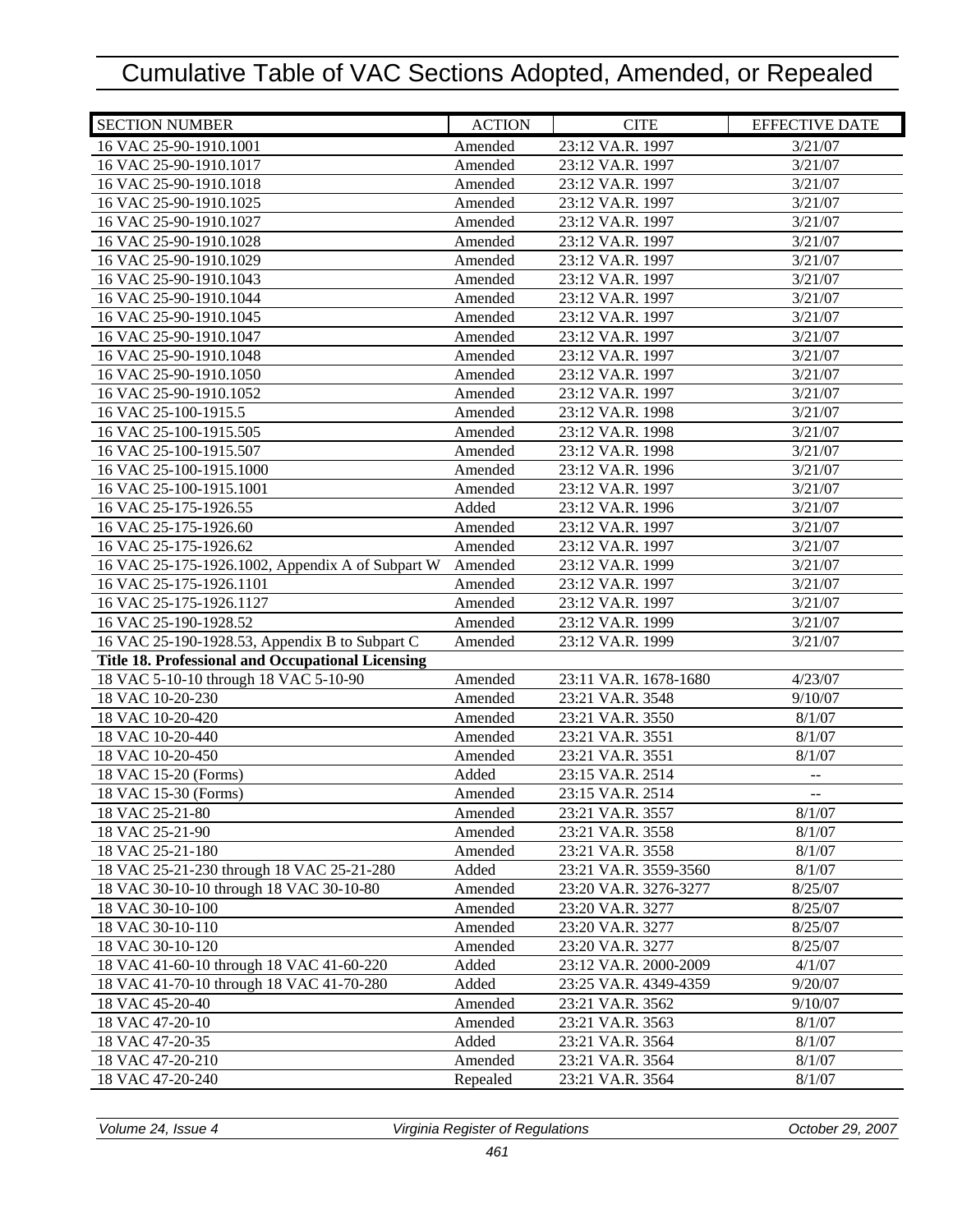| <b>SECTION NUMBER</b>                     | <b>ACTION</b> | <b>CITE</b>           | <b>EFFECTIVE DATE</b> |
|-------------------------------------------|---------------|-----------------------|-----------------------|
| 18 VAC 47-20-250                          | Added         | 23:21 VA.R. 3564      | 8/1/07                |
| 18 VAC 47-20-260                          | Added         | 23:21 VA.R. 3565      | 8/1/07                |
| 18 VAC 47-20-270                          | Added         | 23:21 VA.R. 3565      | 8/1/07                |
| 18 VAC 50-30-10 through 18 VAC 50-30-50   | Amended       | 23:12 VA.R. 2020-2025 | 4/1/07                |
| 18 VAC 50-30-10                           | Amended       | 24:3 VA.R. 416        | 11/15/07              |
| 18 VAC 50-30-40                           | Amended       | 24:3 VA.R. 418        | 11/15/07              |
| 18 VAC 50-30-60                           | Repealed      | 23:12 VA.R. 2025      | 4/1/07                |
| 18 VAC 50-30-70                           | Amended       | 23:12 VA.R. 2025      | 4/1/07                |
| 18 VAC 50-30-80                           | Repealed      | 23:12 VA.R. 2025      | 4/1/07                |
| 18 VAC 50-30-90 through 18 VAC 50-30-150  | Amended       | 23:12 VA.R. 2026-2028 | 4/1/07                |
| 18 VAC 50-30-90                           | Amended       | 24:3 VA.R. 419        | 11/15/07              |
| 18 VAC 50-30-100                          | Amended       | 24:3 VA.R. 419        | 11/15/07              |
| 18 VAC 50-30-120                          | Amended       | 24:3 VA.R. 419        | 11/15/07              |
| 18 VAC 50-30-130                          | Amended       | 24:3 VA.R. 420        | 11/15/07              |
| 18 VAC 50-30-180                          | Repealed      | 23:12 VA.R. 2028      | 4/1/07                |
| 18 VAC 50-30-185                          | Added         | 23:12 VA.R. 2028      | 4/1/07                |
| 18 VAC 50-30-190                          | Amended       | 23:12 VA.R. 2028      | 4/1/07                |
| 18 VAC 50-30-190                          | Amended       | 24:3 VA.R. 421        | 11/15/07              |
| 18 VAC 50-30-200                          | Amended       | 23:12 VA.R. 2029      | 4/1/07                |
| 18 VAC 50-30-200                          | Amended       | 24:3 VA.R. 422        | 11/15/07              |
| 18 VAC 50-30-210 through 18 VAC 50-30-260 | Added         | 23:12 VA.R. 2030-2031 | 4/1/07                |
| 18 VAC 50-30-220                          | Amended       | 24:3 VA.R. 422        | 11/15/07              |
| 18 VAC 60-10-10 through 18 VAC 60-10-80   | Amended       | 23:20 VA.R. 3283-3284 | 8/25/07               |
| 18 VAC 60-10-100                          | Amended       | 23:20 VA.R. 3284      | 8/25/07               |
| 18 VAC 60-10-110                          | Amended       | 23:20 VA.R. 3284      | 8/25/07               |
| 18 VAC 60-10-120                          | Amended       | 23:20 VA.R. 3284      | 8/25/07               |
| 18 VAC 60-20-17                           | Amended       | 24:3 VA.R. 424        | 11/29/07              |
| 18 VAC 60-20-71                           | Amended       | 23:23 VA.R. 3934      | 8/22/07               |
| 18 VAC 60-20-180                          | Amended       | 23:15 VA.R. 2510      | 5/2/07                |
| 18 VAC 60-20-210                          | Amended       | 23:20 VA.R. 3286      | 8/25/07               |
| 18 VAC 65-10-10 through 18VAC65-10-80     | Amended       | 24:2 VA.R. 226-228    | 11/15/07              |
| 18 VAC 65-10-100                          | Amended       | 24:2 VA.R. 228        | 11/15/07              |
| 18 VAC 65-10-110                          | Amended       | 24:2 VA.R. 228        | 11/15/07              |
| 18 VAC 65-10-120                          | Amended       | 24:2 VA.R. 228        | 11/15/07              |
| 18 VAC 65-40-10                           | Amended       | 23:12 VA.R. 2031      | 3/21/07               |
| 18 VAC 65-40-40                           | Amended       | 23:12 VA.R. 2031      | 3/21/07               |
| 18 VAC 65-40-90                           | Amended       | 23:12 VA.R. 2032      | 3/21/07               |
| 18 VAC 65-40-110                          | Amended       | 23:12 VA.R. 2032      | 3/21/07               |
| 18 VAC 65-40-130                          | Amended       | 23:12 VA.R. 2032      | 3/21/07               |
| 18 VAC 65-40-160                          | Repealed      | 23:12 VA.R. 2032      | 3/21/07               |
| 18 VAC 65-40-220                          | Amended       | 23:12 VA.R. 2032      | 3/21/07               |
| 18 VAC 65-40-250                          | Amended       | 23:12 VA.R. 2032      | 3/21/07               |
| 18 VAC 65-40-300                          | Repealed      | 23:12 VA.R. 2032      | 3/21/07               |
| 18 VAC 65-40-320                          | Amended       | 23:12 VA.R. 2033      | 3/21/07               |
| 18 VAC 65-40-340                          | Amended       | 23:12 VA.R. 2033      | 3/21/07               |
| 18 VAC 75-10-10 through 18 VAC 75-10-80   | Amended       | 23:20 VA.R. 3288-3290 | 8/25/07               |
| 18 VAC 75-10-100                          | Amended       | 23:20 VA.R. 3290      | 8/25/07               |
| 18 VAC 75-10-110                          | Amended       | 23:20 VA.R. 3290      | 8/25/07               |
| 18 VAC 75-10-120                          | Amended       | 23:20 VA.R. 3290      | 8/25/07               |
| 18 VAC 75-20-60                           | Amended       | 23:21 VA.R. 3574      | 9/10/07               |
| 18 VAC 75-20-70                           | Amended       | 23:21 VA.R. 3575      | 9/10/07               |
|                                           |               |                       |                       |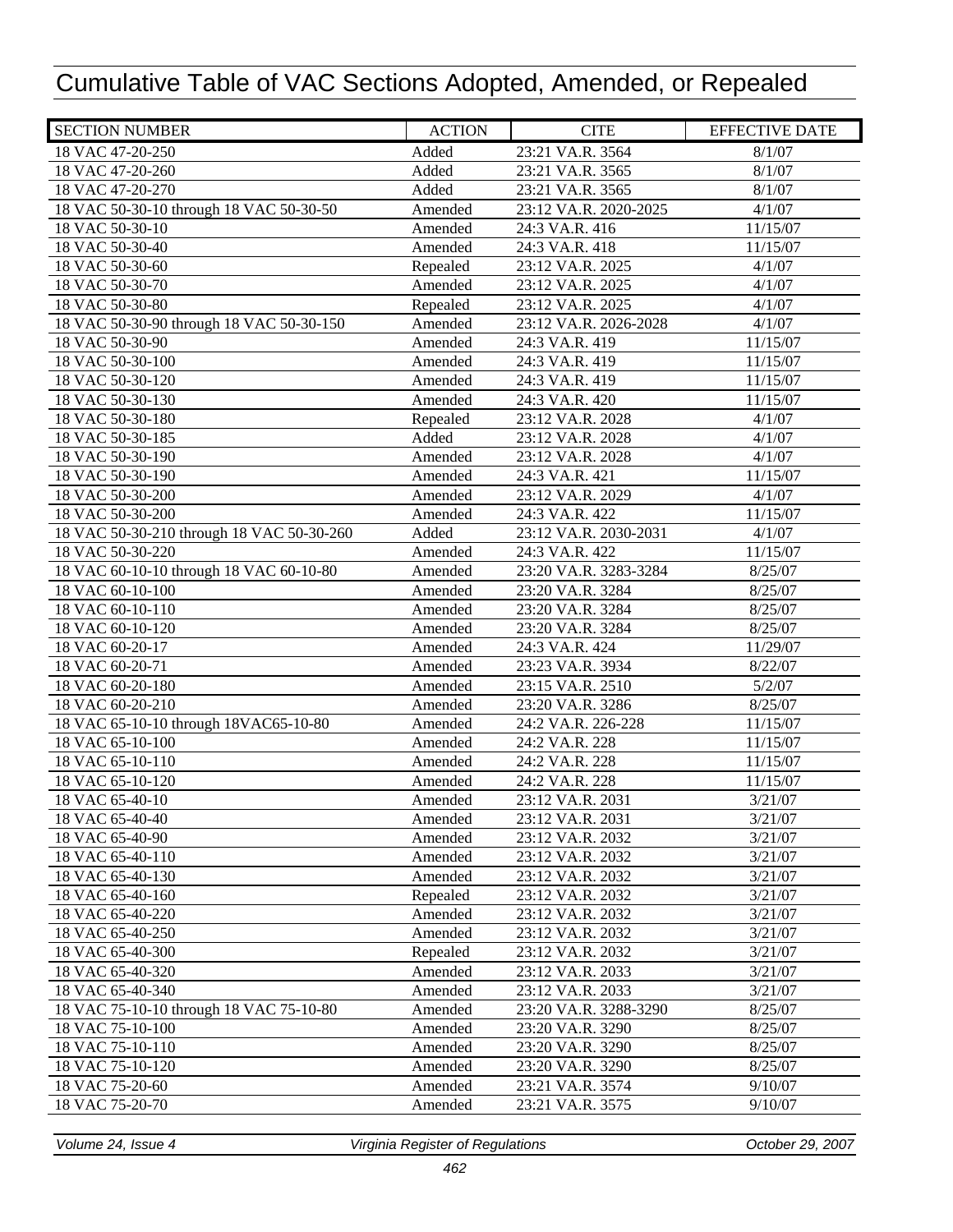| <b>SECTION NUMBER</b>                      | <b>ACTION</b> | <b>CITE</b>           | <b>EFFECTIVE DATE</b> |
|--------------------------------------------|---------------|-----------------------|-----------------------|
| 18 VAC 75-20-120                           | Added         | 23:21 VA.R. 3575      | 9/10/07               |
| 18 VAC 75-20-130                           | Added         | 23:21 VA.R. 3575      | 9/10/07               |
| 18 VAC 75-20-140                           | Added         | 23:21 VA.R. 3575      | 9/10/07               |
| 18 VAC 76-30-10 through 18 VAC 76-30-80    | Amended       | 23:20 VA.R. 3292-3294 | 8/25/07               |
| 18 VAC 76-30-100                           | Amended       | 23:20 VA.R. 3294      | 8/25/07               |
| 18 VAC 76-30-110                           | Amended       | 23:20 VA.R. 3294      | 8/25/07               |
| 18 VAC 76-30-120                           | Amended       | 23:20 VA.R. 3294      | 8/25/07               |
| 18 VAC 85-10 through 18 VAC 85-10-70       | Amended       | 23:20 VA.R. 3296-3297 | 8/25/07               |
| 18 VAC 85-10-90                            | Amended       | 23:20 VA.R. 3297      | 8/25/07               |
| 18 VAC 85-10-100                           | Amended       | 23:20 VA.R. 3297      | 8/25/07               |
| 18 VAC 85-10-110                           | Amended       | 23:20 VA.R. 3298      | 8/25/07               |
| 18 VAC 85-20-30                            | Amended       | 23:20 VA.R. 3299      | 8/25/07               |
| 18 VAC 85-20-140                           | Amended       | 24:1 VA.R. 27         | 10/17/07              |
| 18 VAC 85-20-235                           | Amended       | 23:11 VA.R. 1692      | 4/21/07               |
| 18 VAC 85-20-235                           | Amended       | 23:25 VA.R. 4360      | 9/20/07               |
| 18 VAC 85-20-235                           | Amended       | 23:25 VA.R. 4361      | 9/20/07               |
| 18 VAC 85-20-290                           | Amended       | 23:13 VA.R. 2206      | 4/4/07                |
| 18 VAC 85-20-290                           | Amended       | 23:23 VA.R. 3934      | 8/22/07               |
| 18 VAC 85-20-400 through 18 VAC 85-20-420  | Adding        | 23:25 VA.R. 4362-4363 | 9/20/07               |
| 18 VAC 85-40-61                            | Amended       | 24:1 VA.R. 28         | 10/17/07              |
| 18 VAC 85-40-61                            | Amended       | 24:1 VA.R. 29         | 10/18/07              |
| 18 VAC 85-40-65                            | Amended       | 24:1 VA.R. 28         | 10/17/07              |
| 18 VAC 85-50-58                            | Amended       | 24:1 VA.R. 29         | 10/18/07              |
| 18 VAC 85-80-72                            | Amended       | 24:1 VA.R. 29         | 10/18/07              |
| 18 VAC 85-101-50                           | Amended       | 23:15 VA.R. 2511      | 5/2/07                |
| 18 VAC 85-101-152                          | Amended       | 24:1 VA.R. 30         | 10/18/07              |
| 18 VAC 85-110-155                          | Amended       | 24:1 VA.R. 30         | 10/18/07              |
| 18 VAC 85-120-130                          | Amended       | 24:2 VA.R. 229        | 10/31/07              |
| 18 VAC 85-130-10 through 18 VAC 85-130-170 | Added         | 23:10 VA.R. 1582-1586 | 2/21/07               |
| 18 VAC 90-10-10 through 18 VAC 90-10-80    | Amended       | 23:20 VA.R. 3307-3309 | 8/25/07               |
| 18 VAC 90-10-100                           | Amended       | 23:20 VA.R. 3309      | 8/25/07               |
| 18 VAC 90-10-110                           | Amended       | 23:20 VA.R. 3309      | 8/25/07               |
| 18 VAC 90-10-120                           | Amended       | 23:20 VA.R. 3309      | 8/25/07               |
| 18 VAC 90-20-30                            | Amended       | 23:25 VA.R. 4363      | 10/1/07               |
| 18 VAC 90-20-60                            | Amended       | 23:12 VA.R. 2033      | 3/21/07               |
| 18 VAC 90-20-225                           | Added         | 23:25 VA.R. 4364      | 10/1/07               |
| 18 VAC 90-25-15 through 18 VAC 90-25-80    | Amended       | 23:21 VA.R. 3576-3581 | 7/25/07               |
| 18 VAC 90-25-71                            | Added         | 23:21 VA.R. 3580      | 7/25/07               |
| 18 VAC 90-25-72                            | Added         | 23:21 VA.R. 3580      | 7/25/07               |
| 18 VAC 90-25-81                            | Added         | 23:21 VA.R. 3581      | 7/25/07               |
| 18 VAC 90-25-100 through 18 VAC 90-25-130  | Amended       | 23:21 VA.R. 3581-3583 | 7/25/07               |
| 18 VAC 90-30-120                           | Amended       | 23:14 VA.R. 2404      | 4/18/07               |
| 18 VAC 90-30-230                           | Amended       | 23:12 VA.R. 2034      | 3/21/07               |
| 18 VAC 90-30-240                           | Added         | 24:3 VA.R. 427        | 11/29/07              |
| 18 VAC 90-40-140                           | Amended       | 23:12 VA.R. 2034      | 3/21/07               |
| 18 VAC 90-60-10 through 18 VAC 90-60-120   | Added         | 23:19 VA.R. 3008-3012 | 7/1/07                |
| 18 VAC 90-60-100                           | Amended       | 24:3 VA.R. 429        | 11/29/07              |
| 18 VAC 90-60-120                           | Erratum       | 23:20 VA.R. 3378      | --                    |
| 18 VAC 95-10-10 through 18 VAC 95-10-80    | Amended       | 24:2 VA.R. 231-232    | 11/15/07              |
| 18 VAC 95-10-100                           | Amended       | 24:2 VA.R. 232        | 11/15/07              |
|                                            |               |                       |                       |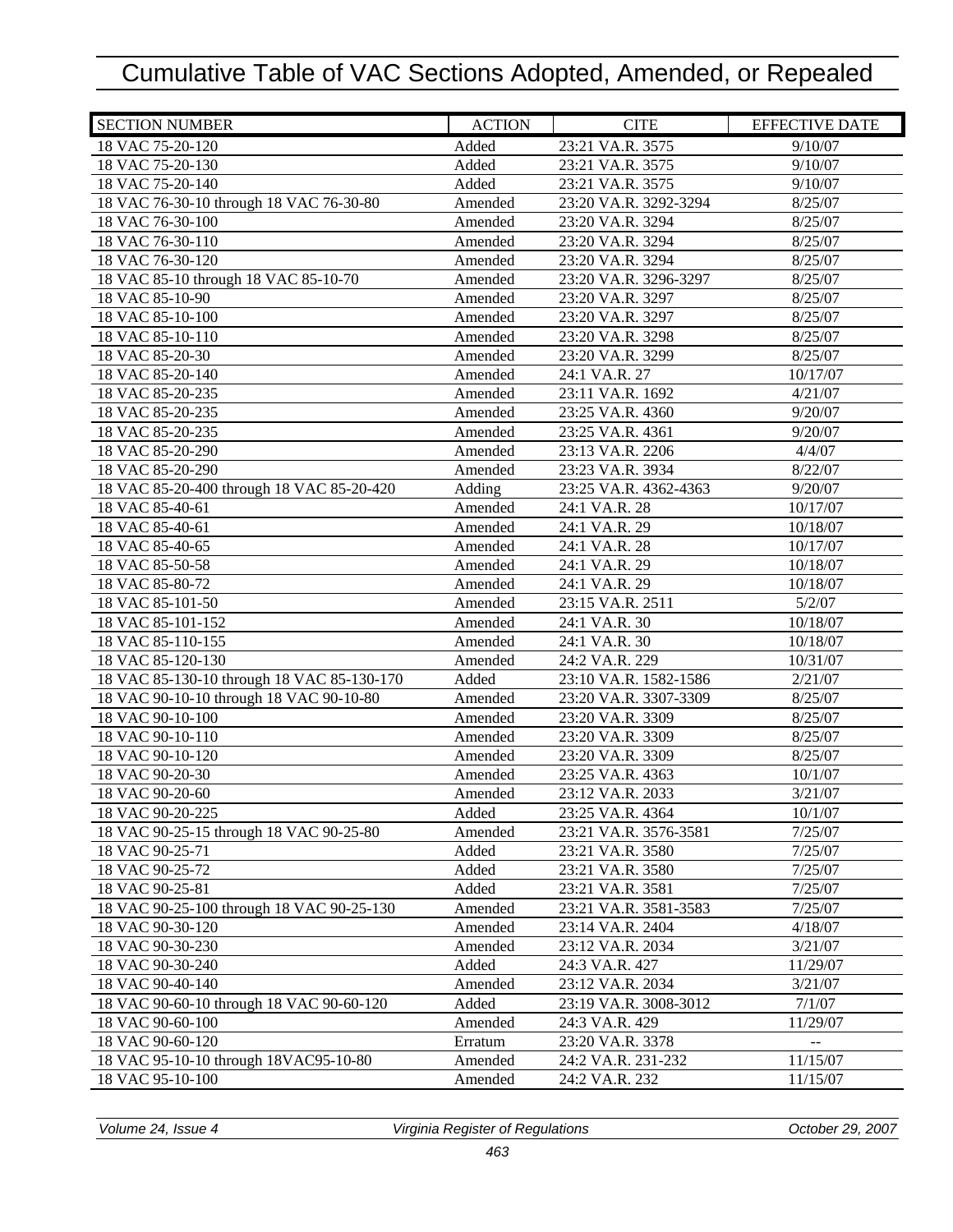| 24:2 VA.R. 232<br>18 VAC 95-10-110<br>Amended<br>11/15/07<br>18 VAC 95-10-120<br>Amended<br>24:2 VA.R. 232<br>11/15/07<br>18 VAC 105-10-10 through 18 VAC 105-10-80<br>Amended<br>23:20 VA.R. 3315-3316<br>8/25/07<br>18 VAC 105-10-100<br>23:20 VA.R. 3316<br>8/25/07<br>Amended<br>18 VAC 105-10-110<br>Amended<br>23:20 VA.R. 3316<br>8/25/07<br>18 VAC 105-10-120<br>Amended<br>23:20 VA.R. 3316<br>8/25/07<br>18 VAC 105-20-10<br>23:22 VA.R. 3791<br>Amended<br>9/24/07<br>18 VAC 110-10-10 through 18 VAC 110-10-80<br>Amended<br>23:20 VA.R. 3318-3320<br>8/25/07<br>18 VAC 110-10-100<br>Amended<br>23:20 VA.R. 3320<br>8/25/07<br>18 VAC 110-10-110<br>23:20 VA.R. 3320<br>8/25/07<br>Amended<br>18 VAC 110-10-120<br>23:20 VA.R. 3320<br>8/25/07<br>Amended<br>18 VAC 110-20-180<br>24:3 VA.R. 444<br>Erratum<br>18 VAC 110-20-285<br>5/30/07<br>23:17 VA.R. 2791<br>Amended<br>18 VAC 110-40-10 through 18VAC110-40-50<br>24:3 VA.R. 430-431<br>Amended<br>11/14/07<br>18 VAC 112-10-10 through 18 VAC 112-10-80<br>23:20 VA.R. 3327-3329<br>8/25/07<br>Amended<br>18 VAC 112-10-100<br>23:20 VA.R. 3329<br>8/25/07<br>Amended<br>18 VAC 112-10-110<br>Amended<br>23:20 VA.R. 3329<br>8/25/07<br>18 VAC 112-10-120<br>Amended<br>23:20 VA.R. 3329<br>8/25/07<br>18 VAC 115-10-10 through 18 VAC 115-10-80<br>Amended<br>23:20 VA.R. 3331-3332<br>8/25/07<br>18 VAC 115-10-100<br>Amended<br>8/25/07<br>23:20 VA.R. 3332<br>18 VAC 115-10-110<br>23:20 VA.R. 3333<br>8/25/07<br>Amended<br>18 VAC 115-10-120<br>Amended<br>23:20 VA.R. 3333<br>8/25/07<br>18 VAC 115-20-20<br>Amended<br>23:14 VA.R. 2404<br>4/18/07<br>18 VAC 115-20-130<br>7/25/07<br>Amended<br>23:21 VA.R. 3584<br>18 VAC 115-30-30<br>Amended<br>23:14 VA.R. 2405<br>4/18/07<br>18 VAC 115-40-20<br>Amended<br>23:14 VA.R. 2405<br>4/18/07<br>18 VAC 115-50-20<br>Amended<br>23:14 VA.R. 2405<br>4/18/07<br>18 VAC 115-50-110<br>Amended<br>7/25/07<br>23:21 VA.R. 3585<br>18 VAC 115-60-20<br>Amended<br>23:14 VA.R. 2406<br>4/18/07<br>18 VAC 115-60-130<br>Amended<br>23:21 VA.R. 3587<br>7/25/07<br>18 VAC 120-30-10<br>Amended<br>23:21 VA.R. 3589<br>8/1/07<br>18 VAC 120-30-30<br>Amended<br>23:21 VA.R. 3590<br>8/1/07<br>18 VAC 120-30-40<br>Amended<br>23:21 VA.R. 3590<br>8/1/07<br>8/1/07<br>18 VAC 120-30-50<br>Amended<br>23:21 VA.R. 3591<br>18 VAC 120-30-55<br>23:21 VA.R. 3591<br>8/1/07<br>Added<br>18 VAC 120-30-90<br>Repealed<br>23:21 VA.R. 3592<br>8/1/07<br>18 VAC 120-30-100<br>23:21 VA.R. 3588<br>8/1/07<br>Amended<br>8/1/07<br>18 VAC 120-30-100<br>Amended<br>23:21 VA.R. 3592<br>18 VAC 120-30-130<br>8/1/07<br>Amended<br>23:21 VA.R. 3592<br>18 VAC 120-30-150<br>8/1/07<br>23:21 VA.R. 3592<br>Amended<br>18 VAC 120-30-160<br>8/1/07<br>Amended<br>23:21 VA.R. 3592<br>18 VAC 120-30-180<br>8/1/07<br>Amended<br>23:21 VA.R. 3592<br>18 VAC 120-30-190<br>8/1/07<br>Amended<br>23:21 VA.R. 3593<br>18 VAC 120-30-200<br>Amended<br>8/1/07<br>23:21 VA.R. 3593<br>18 VAC 120-30-220<br>Amended<br>23:21 VA.R. 3593<br>8/1/07<br>18 VAC 120-30-230<br>Amended<br>23:21 VA.R. 3594<br>8/1/07<br>Amended<br>8/1/07<br>18 VAC 120-30-240<br>23:21 VA.R. 3594<br>18 VAC 120-30-250<br>Amended<br>8/1/07<br>23:21 VA.R. 3594<br>18 VAC 120-30-270<br>Amended<br>23:21 VA.R. 3594<br>8/1/07<br>18 VAC 120-30-280<br>Amended<br>23:21 VA.R. 3595<br>8/1/07<br>18 VAC 120-30-290<br>Added<br>23:21 VA.R. 3595<br>8/1/07 | <b>SECTION NUMBER</b> | <b>ACTION</b> | <b>CITE</b> | <b>EFFECTIVE DATE</b> |
|-----------------------------------------------------------------------------------------------------------------------------------------------------------------------------------------------------------------------------------------------------------------------------------------------------------------------------------------------------------------------------------------------------------------------------------------------------------------------------------------------------------------------------------------------------------------------------------------------------------------------------------------------------------------------------------------------------------------------------------------------------------------------------------------------------------------------------------------------------------------------------------------------------------------------------------------------------------------------------------------------------------------------------------------------------------------------------------------------------------------------------------------------------------------------------------------------------------------------------------------------------------------------------------------------------------------------------------------------------------------------------------------------------------------------------------------------------------------------------------------------------------------------------------------------------------------------------------------------------------------------------------------------------------------------------------------------------------------------------------------------------------------------------------------------------------------------------------------------------------------------------------------------------------------------------------------------------------------------------------------------------------------------------------------------------------------------------------------------------------------------------------------------------------------------------------------------------------------------------------------------------------------------------------------------------------------------------------------------------------------------------------------------------------------------------------------------------------------------------------------------------------------------------------------------------------------------------------------------------------------------------------------------------------------------------------------------------------------------------------------------------------------------------------------------------------------------------------------------------------------------------------------------------------------------------------------------------------------------------------------------------------------------------------------------------------------------------------------------------------------------------------------------------------------------------------------------------------------------------------------------------------------------------------------------------------------------------------------------------------------------------------------------------------------------------------|-----------------------|---------------|-------------|-----------------------|
|                                                                                                                                                                                                                                                                                                                                                                                                                                                                                                                                                                                                                                                                                                                                                                                                                                                                                                                                                                                                                                                                                                                                                                                                                                                                                                                                                                                                                                                                                                                                                                                                                                                                                                                                                                                                                                                                                                                                                                                                                                                                                                                                                                                                                                                                                                                                                                                                                                                                                                                                                                                                                                                                                                                                                                                                                                                                                                                                                                                                                                                                                                                                                                                                                                                                                                                                                                                                                                   |                       |               |             |                       |
|                                                                                                                                                                                                                                                                                                                                                                                                                                                                                                                                                                                                                                                                                                                                                                                                                                                                                                                                                                                                                                                                                                                                                                                                                                                                                                                                                                                                                                                                                                                                                                                                                                                                                                                                                                                                                                                                                                                                                                                                                                                                                                                                                                                                                                                                                                                                                                                                                                                                                                                                                                                                                                                                                                                                                                                                                                                                                                                                                                                                                                                                                                                                                                                                                                                                                                                                                                                                                                   |                       |               |             |                       |
|                                                                                                                                                                                                                                                                                                                                                                                                                                                                                                                                                                                                                                                                                                                                                                                                                                                                                                                                                                                                                                                                                                                                                                                                                                                                                                                                                                                                                                                                                                                                                                                                                                                                                                                                                                                                                                                                                                                                                                                                                                                                                                                                                                                                                                                                                                                                                                                                                                                                                                                                                                                                                                                                                                                                                                                                                                                                                                                                                                                                                                                                                                                                                                                                                                                                                                                                                                                                                                   |                       |               |             |                       |
|                                                                                                                                                                                                                                                                                                                                                                                                                                                                                                                                                                                                                                                                                                                                                                                                                                                                                                                                                                                                                                                                                                                                                                                                                                                                                                                                                                                                                                                                                                                                                                                                                                                                                                                                                                                                                                                                                                                                                                                                                                                                                                                                                                                                                                                                                                                                                                                                                                                                                                                                                                                                                                                                                                                                                                                                                                                                                                                                                                                                                                                                                                                                                                                                                                                                                                                                                                                                                                   |                       |               |             |                       |
|                                                                                                                                                                                                                                                                                                                                                                                                                                                                                                                                                                                                                                                                                                                                                                                                                                                                                                                                                                                                                                                                                                                                                                                                                                                                                                                                                                                                                                                                                                                                                                                                                                                                                                                                                                                                                                                                                                                                                                                                                                                                                                                                                                                                                                                                                                                                                                                                                                                                                                                                                                                                                                                                                                                                                                                                                                                                                                                                                                                                                                                                                                                                                                                                                                                                                                                                                                                                                                   |                       |               |             |                       |
|                                                                                                                                                                                                                                                                                                                                                                                                                                                                                                                                                                                                                                                                                                                                                                                                                                                                                                                                                                                                                                                                                                                                                                                                                                                                                                                                                                                                                                                                                                                                                                                                                                                                                                                                                                                                                                                                                                                                                                                                                                                                                                                                                                                                                                                                                                                                                                                                                                                                                                                                                                                                                                                                                                                                                                                                                                                                                                                                                                                                                                                                                                                                                                                                                                                                                                                                                                                                                                   |                       |               |             |                       |
|                                                                                                                                                                                                                                                                                                                                                                                                                                                                                                                                                                                                                                                                                                                                                                                                                                                                                                                                                                                                                                                                                                                                                                                                                                                                                                                                                                                                                                                                                                                                                                                                                                                                                                                                                                                                                                                                                                                                                                                                                                                                                                                                                                                                                                                                                                                                                                                                                                                                                                                                                                                                                                                                                                                                                                                                                                                                                                                                                                                                                                                                                                                                                                                                                                                                                                                                                                                                                                   |                       |               |             |                       |
|                                                                                                                                                                                                                                                                                                                                                                                                                                                                                                                                                                                                                                                                                                                                                                                                                                                                                                                                                                                                                                                                                                                                                                                                                                                                                                                                                                                                                                                                                                                                                                                                                                                                                                                                                                                                                                                                                                                                                                                                                                                                                                                                                                                                                                                                                                                                                                                                                                                                                                                                                                                                                                                                                                                                                                                                                                                                                                                                                                                                                                                                                                                                                                                                                                                                                                                                                                                                                                   |                       |               |             |                       |
|                                                                                                                                                                                                                                                                                                                                                                                                                                                                                                                                                                                                                                                                                                                                                                                                                                                                                                                                                                                                                                                                                                                                                                                                                                                                                                                                                                                                                                                                                                                                                                                                                                                                                                                                                                                                                                                                                                                                                                                                                                                                                                                                                                                                                                                                                                                                                                                                                                                                                                                                                                                                                                                                                                                                                                                                                                                                                                                                                                                                                                                                                                                                                                                                                                                                                                                                                                                                                                   |                       |               |             |                       |
|                                                                                                                                                                                                                                                                                                                                                                                                                                                                                                                                                                                                                                                                                                                                                                                                                                                                                                                                                                                                                                                                                                                                                                                                                                                                                                                                                                                                                                                                                                                                                                                                                                                                                                                                                                                                                                                                                                                                                                                                                                                                                                                                                                                                                                                                                                                                                                                                                                                                                                                                                                                                                                                                                                                                                                                                                                                                                                                                                                                                                                                                                                                                                                                                                                                                                                                                                                                                                                   |                       |               |             |                       |
|                                                                                                                                                                                                                                                                                                                                                                                                                                                                                                                                                                                                                                                                                                                                                                                                                                                                                                                                                                                                                                                                                                                                                                                                                                                                                                                                                                                                                                                                                                                                                                                                                                                                                                                                                                                                                                                                                                                                                                                                                                                                                                                                                                                                                                                                                                                                                                                                                                                                                                                                                                                                                                                                                                                                                                                                                                                                                                                                                                                                                                                                                                                                                                                                                                                                                                                                                                                                                                   |                       |               |             |                       |
|                                                                                                                                                                                                                                                                                                                                                                                                                                                                                                                                                                                                                                                                                                                                                                                                                                                                                                                                                                                                                                                                                                                                                                                                                                                                                                                                                                                                                                                                                                                                                                                                                                                                                                                                                                                                                                                                                                                                                                                                                                                                                                                                                                                                                                                                                                                                                                                                                                                                                                                                                                                                                                                                                                                                                                                                                                                                                                                                                                                                                                                                                                                                                                                                                                                                                                                                                                                                                                   |                       |               |             |                       |
|                                                                                                                                                                                                                                                                                                                                                                                                                                                                                                                                                                                                                                                                                                                                                                                                                                                                                                                                                                                                                                                                                                                                                                                                                                                                                                                                                                                                                                                                                                                                                                                                                                                                                                                                                                                                                                                                                                                                                                                                                                                                                                                                                                                                                                                                                                                                                                                                                                                                                                                                                                                                                                                                                                                                                                                                                                                                                                                                                                                                                                                                                                                                                                                                                                                                                                                                                                                                                                   |                       |               |             |                       |
|                                                                                                                                                                                                                                                                                                                                                                                                                                                                                                                                                                                                                                                                                                                                                                                                                                                                                                                                                                                                                                                                                                                                                                                                                                                                                                                                                                                                                                                                                                                                                                                                                                                                                                                                                                                                                                                                                                                                                                                                                                                                                                                                                                                                                                                                                                                                                                                                                                                                                                                                                                                                                                                                                                                                                                                                                                                                                                                                                                                                                                                                                                                                                                                                                                                                                                                                                                                                                                   |                       |               |             |                       |
|                                                                                                                                                                                                                                                                                                                                                                                                                                                                                                                                                                                                                                                                                                                                                                                                                                                                                                                                                                                                                                                                                                                                                                                                                                                                                                                                                                                                                                                                                                                                                                                                                                                                                                                                                                                                                                                                                                                                                                                                                                                                                                                                                                                                                                                                                                                                                                                                                                                                                                                                                                                                                                                                                                                                                                                                                                                                                                                                                                                                                                                                                                                                                                                                                                                                                                                                                                                                                                   |                       |               |             |                       |
|                                                                                                                                                                                                                                                                                                                                                                                                                                                                                                                                                                                                                                                                                                                                                                                                                                                                                                                                                                                                                                                                                                                                                                                                                                                                                                                                                                                                                                                                                                                                                                                                                                                                                                                                                                                                                                                                                                                                                                                                                                                                                                                                                                                                                                                                                                                                                                                                                                                                                                                                                                                                                                                                                                                                                                                                                                                                                                                                                                                                                                                                                                                                                                                                                                                                                                                                                                                                                                   |                       |               |             |                       |
|                                                                                                                                                                                                                                                                                                                                                                                                                                                                                                                                                                                                                                                                                                                                                                                                                                                                                                                                                                                                                                                                                                                                                                                                                                                                                                                                                                                                                                                                                                                                                                                                                                                                                                                                                                                                                                                                                                                                                                                                                                                                                                                                                                                                                                                                                                                                                                                                                                                                                                                                                                                                                                                                                                                                                                                                                                                                                                                                                                                                                                                                                                                                                                                                                                                                                                                                                                                                                                   |                       |               |             |                       |
|                                                                                                                                                                                                                                                                                                                                                                                                                                                                                                                                                                                                                                                                                                                                                                                                                                                                                                                                                                                                                                                                                                                                                                                                                                                                                                                                                                                                                                                                                                                                                                                                                                                                                                                                                                                                                                                                                                                                                                                                                                                                                                                                                                                                                                                                                                                                                                                                                                                                                                                                                                                                                                                                                                                                                                                                                                                                                                                                                                                                                                                                                                                                                                                                                                                                                                                                                                                                                                   |                       |               |             |                       |
|                                                                                                                                                                                                                                                                                                                                                                                                                                                                                                                                                                                                                                                                                                                                                                                                                                                                                                                                                                                                                                                                                                                                                                                                                                                                                                                                                                                                                                                                                                                                                                                                                                                                                                                                                                                                                                                                                                                                                                                                                                                                                                                                                                                                                                                                                                                                                                                                                                                                                                                                                                                                                                                                                                                                                                                                                                                                                                                                                                                                                                                                                                                                                                                                                                                                                                                                                                                                                                   |                       |               |             |                       |
|                                                                                                                                                                                                                                                                                                                                                                                                                                                                                                                                                                                                                                                                                                                                                                                                                                                                                                                                                                                                                                                                                                                                                                                                                                                                                                                                                                                                                                                                                                                                                                                                                                                                                                                                                                                                                                                                                                                                                                                                                                                                                                                                                                                                                                                                                                                                                                                                                                                                                                                                                                                                                                                                                                                                                                                                                                                                                                                                                                                                                                                                                                                                                                                                                                                                                                                                                                                                                                   |                       |               |             |                       |
|                                                                                                                                                                                                                                                                                                                                                                                                                                                                                                                                                                                                                                                                                                                                                                                                                                                                                                                                                                                                                                                                                                                                                                                                                                                                                                                                                                                                                                                                                                                                                                                                                                                                                                                                                                                                                                                                                                                                                                                                                                                                                                                                                                                                                                                                                                                                                                                                                                                                                                                                                                                                                                                                                                                                                                                                                                                                                                                                                                                                                                                                                                                                                                                                                                                                                                                                                                                                                                   |                       |               |             |                       |
|                                                                                                                                                                                                                                                                                                                                                                                                                                                                                                                                                                                                                                                                                                                                                                                                                                                                                                                                                                                                                                                                                                                                                                                                                                                                                                                                                                                                                                                                                                                                                                                                                                                                                                                                                                                                                                                                                                                                                                                                                                                                                                                                                                                                                                                                                                                                                                                                                                                                                                                                                                                                                                                                                                                                                                                                                                                                                                                                                                                                                                                                                                                                                                                                                                                                                                                                                                                                                                   |                       |               |             |                       |
|                                                                                                                                                                                                                                                                                                                                                                                                                                                                                                                                                                                                                                                                                                                                                                                                                                                                                                                                                                                                                                                                                                                                                                                                                                                                                                                                                                                                                                                                                                                                                                                                                                                                                                                                                                                                                                                                                                                                                                                                                                                                                                                                                                                                                                                                                                                                                                                                                                                                                                                                                                                                                                                                                                                                                                                                                                                                                                                                                                                                                                                                                                                                                                                                                                                                                                                                                                                                                                   |                       |               |             |                       |
|                                                                                                                                                                                                                                                                                                                                                                                                                                                                                                                                                                                                                                                                                                                                                                                                                                                                                                                                                                                                                                                                                                                                                                                                                                                                                                                                                                                                                                                                                                                                                                                                                                                                                                                                                                                                                                                                                                                                                                                                                                                                                                                                                                                                                                                                                                                                                                                                                                                                                                                                                                                                                                                                                                                                                                                                                                                                                                                                                                                                                                                                                                                                                                                                                                                                                                                                                                                                                                   |                       |               |             |                       |
|                                                                                                                                                                                                                                                                                                                                                                                                                                                                                                                                                                                                                                                                                                                                                                                                                                                                                                                                                                                                                                                                                                                                                                                                                                                                                                                                                                                                                                                                                                                                                                                                                                                                                                                                                                                                                                                                                                                                                                                                                                                                                                                                                                                                                                                                                                                                                                                                                                                                                                                                                                                                                                                                                                                                                                                                                                                                                                                                                                                                                                                                                                                                                                                                                                                                                                                                                                                                                                   |                       |               |             |                       |
|                                                                                                                                                                                                                                                                                                                                                                                                                                                                                                                                                                                                                                                                                                                                                                                                                                                                                                                                                                                                                                                                                                                                                                                                                                                                                                                                                                                                                                                                                                                                                                                                                                                                                                                                                                                                                                                                                                                                                                                                                                                                                                                                                                                                                                                                                                                                                                                                                                                                                                                                                                                                                                                                                                                                                                                                                                                                                                                                                                                                                                                                                                                                                                                                                                                                                                                                                                                                                                   |                       |               |             |                       |
|                                                                                                                                                                                                                                                                                                                                                                                                                                                                                                                                                                                                                                                                                                                                                                                                                                                                                                                                                                                                                                                                                                                                                                                                                                                                                                                                                                                                                                                                                                                                                                                                                                                                                                                                                                                                                                                                                                                                                                                                                                                                                                                                                                                                                                                                                                                                                                                                                                                                                                                                                                                                                                                                                                                                                                                                                                                                                                                                                                                                                                                                                                                                                                                                                                                                                                                                                                                                                                   |                       |               |             |                       |
|                                                                                                                                                                                                                                                                                                                                                                                                                                                                                                                                                                                                                                                                                                                                                                                                                                                                                                                                                                                                                                                                                                                                                                                                                                                                                                                                                                                                                                                                                                                                                                                                                                                                                                                                                                                                                                                                                                                                                                                                                                                                                                                                                                                                                                                                                                                                                                                                                                                                                                                                                                                                                                                                                                                                                                                                                                                                                                                                                                                                                                                                                                                                                                                                                                                                                                                                                                                                                                   |                       |               |             |                       |
|                                                                                                                                                                                                                                                                                                                                                                                                                                                                                                                                                                                                                                                                                                                                                                                                                                                                                                                                                                                                                                                                                                                                                                                                                                                                                                                                                                                                                                                                                                                                                                                                                                                                                                                                                                                                                                                                                                                                                                                                                                                                                                                                                                                                                                                                                                                                                                                                                                                                                                                                                                                                                                                                                                                                                                                                                                                                                                                                                                                                                                                                                                                                                                                                                                                                                                                                                                                                                                   |                       |               |             |                       |
|                                                                                                                                                                                                                                                                                                                                                                                                                                                                                                                                                                                                                                                                                                                                                                                                                                                                                                                                                                                                                                                                                                                                                                                                                                                                                                                                                                                                                                                                                                                                                                                                                                                                                                                                                                                                                                                                                                                                                                                                                                                                                                                                                                                                                                                                                                                                                                                                                                                                                                                                                                                                                                                                                                                                                                                                                                                                                                                                                                                                                                                                                                                                                                                                                                                                                                                                                                                                                                   |                       |               |             |                       |
|                                                                                                                                                                                                                                                                                                                                                                                                                                                                                                                                                                                                                                                                                                                                                                                                                                                                                                                                                                                                                                                                                                                                                                                                                                                                                                                                                                                                                                                                                                                                                                                                                                                                                                                                                                                                                                                                                                                                                                                                                                                                                                                                                                                                                                                                                                                                                                                                                                                                                                                                                                                                                                                                                                                                                                                                                                                                                                                                                                                                                                                                                                                                                                                                                                                                                                                                                                                                                                   |                       |               |             |                       |
|                                                                                                                                                                                                                                                                                                                                                                                                                                                                                                                                                                                                                                                                                                                                                                                                                                                                                                                                                                                                                                                                                                                                                                                                                                                                                                                                                                                                                                                                                                                                                                                                                                                                                                                                                                                                                                                                                                                                                                                                                                                                                                                                                                                                                                                                                                                                                                                                                                                                                                                                                                                                                                                                                                                                                                                                                                                                                                                                                                                                                                                                                                                                                                                                                                                                                                                                                                                                                                   |                       |               |             |                       |
|                                                                                                                                                                                                                                                                                                                                                                                                                                                                                                                                                                                                                                                                                                                                                                                                                                                                                                                                                                                                                                                                                                                                                                                                                                                                                                                                                                                                                                                                                                                                                                                                                                                                                                                                                                                                                                                                                                                                                                                                                                                                                                                                                                                                                                                                                                                                                                                                                                                                                                                                                                                                                                                                                                                                                                                                                                                                                                                                                                                                                                                                                                                                                                                                                                                                                                                                                                                                                                   |                       |               |             |                       |
|                                                                                                                                                                                                                                                                                                                                                                                                                                                                                                                                                                                                                                                                                                                                                                                                                                                                                                                                                                                                                                                                                                                                                                                                                                                                                                                                                                                                                                                                                                                                                                                                                                                                                                                                                                                                                                                                                                                                                                                                                                                                                                                                                                                                                                                                                                                                                                                                                                                                                                                                                                                                                                                                                                                                                                                                                                                                                                                                                                                                                                                                                                                                                                                                                                                                                                                                                                                                                                   |                       |               |             |                       |
|                                                                                                                                                                                                                                                                                                                                                                                                                                                                                                                                                                                                                                                                                                                                                                                                                                                                                                                                                                                                                                                                                                                                                                                                                                                                                                                                                                                                                                                                                                                                                                                                                                                                                                                                                                                                                                                                                                                                                                                                                                                                                                                                                                                                                                                                                                                                                                                                                                                                                                                                                                                                                                                                                                                                                                                                                                                                                                                                                                                                                                                                                                                                                                                                                                                                                                                                                                                                                                   |                       |               |             |                       |
|                                                                                                                                                                                                                                                                                                                                                                                                                                                                                                                                                                                                                                                                                                                                                                                                                                                                                                                                                                                                                                                                                                                                                                                                                                                                                                                                                                                                                                                                                                                                                                                                                                                                                                                                                                                                                                                                                                                                                                                                                                                                                                                                                                                                                                                                                                                                                                                                                                                                                                                                                                                                                                                                                                                                                                                                                                                                                                                                                                                                                                                                                                                                                                                                                                                                                                                                                                                                                                   |                       |               |             |                       |
|                                                                                                                                                                                                                                                                                                                                                                                                                                                                                                                                                                                                                                                                                                                                                                                                                                                                                                                                                                                                                                                                                                                                                                                                                                                                                                                                                                                                                                                                                                                                                                                                                                                                                                                                                                                                                                                                                                                                                                                                                                                                                                                                                                                                                                                                                                                                                                                                                                                                                                                                                                                                                                                                                                                                                                                                                                                                                                                                                                                                                                                                                                                                                                                                                                                                                                                                                                                                                                   |                       |               |             |                       |
|                                                                                                                                                                                                                                                                                                                                                                                                                                                                                                                                                                                                                                                                                                                                                                                                                                                                                                                                                                                                                                                                                                                                                                                                                                                                                                                                                                                                                                                                                                                                                                                                                                                                                                                                                                                                                                                                                                                                                                                                                                                                                                                                                                                                                                                                                                                                                                                                                                                                                                                                                                                                                                                                                                                                                                                                                                                                                                                                                                                                                                                                                                                                                                                                                                                                                                                                                                                                                                   |                       |               |             |                       |
|                                                                                                                                                                                                                                                                                                                                                                                                                                                                                                                                                                                                                                                                                                                                                                                                                                                                                                                                                                                                                                                                                                                                                                                                                                                                                                                                                                                                                                                                                                                                                                                                                                                                                                                                                                                                                                                                                                                                                                                                                                                                                                                                                                                                                                                                                                                                                                                                                                                                                                                                                                                                                                                                                                                                                                                                                                                                                                                                                                                                                                                                                                                                                                                                                                                                                                                                                                                                                                   |                       |               |             |                       |
|                                                                                                                                                                                                                                                                                                                                                                                                                                                                                                                                                                                                                                                                                                                                                                                                                                                                                                                                                                                                                                                                                                                                                                                                                                                                                                                                                                                                                                                                                                                                                                                                                                                                                                                                                                                                                                                                                                                                                                                                                                                                                                                                                                                                                                                                                                                                                                                                                                                                                                                                                                                                                                                                                                                                                                                                                                                                                                                                                                                                                                                                                                                                                                                                                                                                                                                                                                                                                                   |                       |               |             |                       |
|                                                                                                                                                                                                                                                                                                                                                                                                                                                                                                                                                                                                                                                                                                                                                                                                                                                                                                                                                                                                                                                                                                                                                                                                                                                                                                                                                                                                                                                                                                                                                                                                                                                                                                                                                                                                                                                                                                                                                                                                                                                                                                                                                                                                                                                                                                                                                                                                                                                                                                                                                                                                                                                                                                                                                                                                                                                                                                                                                                                                                                                                                                                                                                                                                                                                                                                                                                                                                                   |                       |               |             |                       |
|                                                                                                                                                                                                                                                                                                                                                                                                                                                                                                                                                                                                                                                                                                                                                                                                                                                                                                                                                                                                                                                                                                                                                                                                                                                                                                                                                                                                                                                                                                                                                                                                                                                                                                                                                                                                                                                                                                                                                                                                                                                                                                                                                                                                                                                                                                                                                                                                                                                                                                                                                                                                                                                                                                                                                                                                                                                                                                                                                                                                                                                                                                                                                                                                                                                                                                                                                                                                                                   |                       |               |             |                       |
|                                                                                                                                                                                                                                                                                                                                                                                                                                                                                                                                                                                                                                                                                                                                                                                                                                                                                                                                                                                                                                                                                                                                                                                                                                                                                                                                                                                                                                                                                                                                                                                                                                                                                                                                                                                                                                                                                                                                                                                                                                                                                                                                                                                                                                                                                                                                                                                                                                                                                                                                                                                                                                                                                                                                                                                                                                                                                                                                                                                                                                                                                                                                                                                                                                                                                                                                                                                                                                   |                       |               |             |                       |
|                                                                                                                                                                                                                                                                                                                                                                                                                                                                                                                                                                                                                                                                                                                                                                                                                                                                                                                                                                                                                                                                                                                                                                                                                                                                                                                                                                                                                                                                                                                                                                                                                                                                                                                                                                                                                                                                                                                                                                                                                                                                                                                                                                                                                                                                                                                                                                                                                                                                                                                                                                                                                                                                                                                                                                                                                                                                                                                                                                                                                                                                                                                                                                                                                                                                                                                                                                                                                                   |                       |               |             |                       |
|                                                                                                                                                                                                                                                                                                                                                                                                                                                                                                                                                                                                                                                                                                                                                                                                                                                                                                                                                                                                                                                                                                                                                                                                                                                                                                                                                                                                                                                                                                                                                                                                                                                                                                                                                                                                                                                                                                                                                                                                                                                                                                                                                                                                                                                                                                                                                                                                                                                                                                                                                                                                                                                                                                                                                                                                                                                                                                                                                                                                                                                                                                                                                                                                                                                                                                                                                                                                                                   |                       |               |             |                       |
|                                                                                                                                                                                                                                                                                                                                                                                                                                                                                                                                                                                                                                                                                                                                                                                                                                                                                                                                                                                                                                                                                                                                                                                                                                                                                                                                                                                                                                                                                                                                                                                                                                                                                                                                                                                                                                                                                                                                                                                                                                                                                                                                                                                                                                                                                                                                                                                                                                                                                                                                                                                                                                                                                                                                                                                                                                                                                                                                                                                                                                                                                                                                                                                                                                                                                                                                                                                                                                   |                       |               |             |                       |
|                                                                                                                                                                                                                                                                                                                                                                                                                                                                                                                                                                                                                                                                                                                                                                                                                                                                                                                                                                                                                                                                                                                                                                                                                                                                                                                                                                                                                                                                                                                                                                                                                                                                                                                                                                                                                                                                                                                                                                                                                                                                                                                                                                                                                                                                                                                                                                                                                                                                                                                                                                                                                                                                                                                                                                                                                                                                                                                                                                                                                                                                                                                                                                                                                                                                                                                                                                                                                                   |                       |               |             |                       |
|                                                                                                                                                                                                                                                                                                                                                                                                                                                                                                                                                                                                                                                                                                                                                                                                                                                                                                                                                                                                                                                                                                                                                                                                                                                                                                                                                                                                                                                                                                                                                                                                                                                                                                                                                                                                                                                                                                                                                                                                                                                                                                                                                                                                                                                                                                                                                                                                                                                                                                                                                                                                                                                                                                                                                                                                                                                                                                                                                                                                                                                                                                                                                                                                                                                                                                                                                                                                                                   |                       |               |             |                       |
|                                                                                                                                                                                                                                                                                                                                                                                                                                                                                                                                                                                                                                                                                                                                                                                                                                                                                                                                                                                                                                                                                                                                                                                                                                                                                                                                                                                                                                                                                                                                                                                                                                                                                                                                                                                                                                                                                                                                                                                                                                                                                                                                                                                                                                                                                                                                                                                                                                                                                                                                                                                                                                                                                                                                                                                                                                                                                                                                                                                                                                                                                                                                                                                                                                                                                                                                                                                                                                   |                       |               |             |                       |
|                                                                                                                                                                                                                                                                                                                                                                                                                                                                                                                                                                                                                                                                                                                                                                                                                                                                                                                                                                                                                                                                                                                                                                                                                                                                                                                                                                                                                                                                                                                                                                                                                                                                                                                                                                                                                                                                                                                                                                                                                                                                                                                                                                                                                                                                                                                                                                                                                                                                                                                                                                                                                                                                                                                                                                                                                                                                                                                                                                                                                                                                                                                                                                                                                                                                                                                                                                                                                                   |                       |               |             |                       |
|                                                                                                                                                                                                                                                                                                                                                                                                                                                                                                                                                                                                                                                                                                                                                                                                                                                                                                                                                                                                                                                                                                                                                                                                                                                                                                                                                                                                                                                                                                                                                                                                                                                                                                                                                                                                                                                                                                                                                                                                                                                                                                                                                                                                                                                                                                                                                                                                                                                                                                                                                                                                                                                                                                                                                                                                                                                                                                                                                                                                                                                                                                                                                                                                                                                                                                                                                                                                                                   |                       |               |             |                       |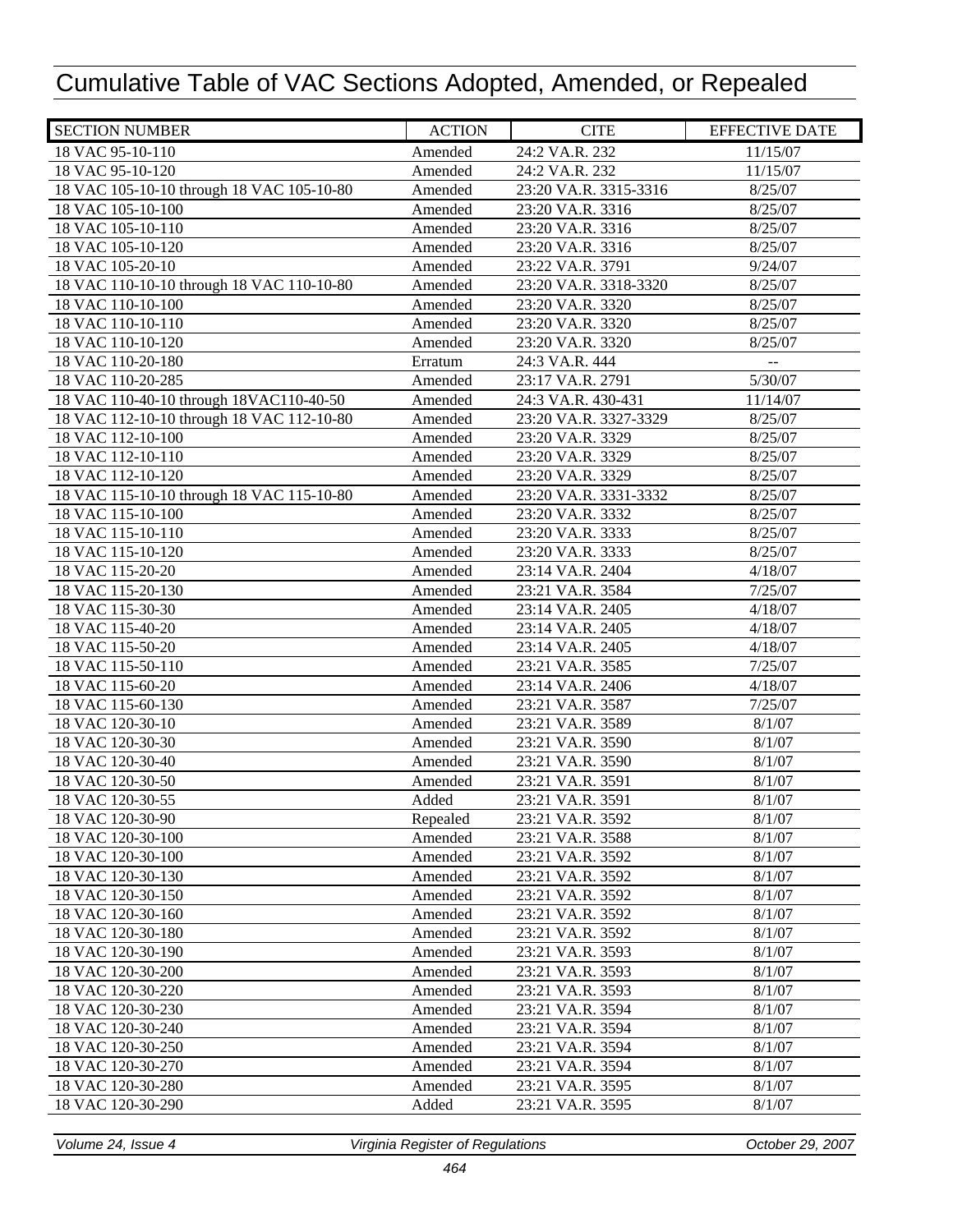| <b>SECTION NUMBER</b>                          | <b>ACTION</b> | <b>CITE</b>           | <b>EFFECTIVE DATE</b>                         |
|------------------------------------------------|---------------|-----------------------|-----------------------------------------------|
| 18 VAC 120-30-300                              | Added         | 23:21 VA.R. 3595      | 8/1/07                                        |
| 18 VAC 120-30-310                              | Added         | 23:21 VA.R. 3595      | 8/1/07                                        |
| 18 VAC 120-40-10                               | Amended       | 23:24 VA.R. 4038      | 9/5/07                                        |
| 18 VAC 120-40-15                               | Added         | 23:24 VA.R. 4039      | 9/5/07                                        |
| 18 VAC 120-40-20                               | Amended       | 23:24 VA.R. 4039      | 9/5/07                                        |
| 18 VAC 120-40-60                               | Repealed      | 24:3 VA.R. 433        | 12/29/07                                      |
| 18 VAC 120-40-80 through 18VAC120-40-360       | Amended       | 23:24 VA.R. 4040-4052 | 9/5/07                                        |
| 18 VAC 120-40-221                              | Added         | 23:24 VA.R. 4043      | 9/5/07                                        |
| 18 VAC 120-40-222                              | Added         | 23:24 VA.R. 4043      | 9/5/07                                        |
| 18 VAC 120-40-295                              | Added         | 23:24 VA.R. 4048      | 9/5/07                                        |
| 18 VAC 120-40-342                              | Added         | 23:24 VA.R. 4050      | 9/5/07                                        |
| 18 VAC 120-40-370                              | Repealed      | 23:24 VA.R. 4052      | 9/5/07                                        |
| 18 VAC 120-40-380                              | Repealed      | 23:24 VA.R. 4052      | 9/5/07                                        |
| 18 VAC 120-40-385                              | Added         | 23:24 VA.R. 4052      | 9/5/07                                        |
| 18 VAC 120-40-390                              | Amended       | 23:24 VA.R. 4053      | 9/5/07                                        |
| 18 VAC 120-40-400                              | Repealed      | 23:24 VA.R. 4053      | 9/5/07                                        |
| 18 VAC 120-40-410                              | Amended       | 23:24 VA.R. 4053      | 9/5/07                                        |
| 18 VAC 120-40-411                              | Added         | 23:24 VA.R. 4053      | 9/5/07                                        |
| 18 VAC 120-40-411.1 through 18VAC120-40-411.21 | Added         | 23:24 VA.R. 4054-4064 | 9/5/07                                        |
| 18 VAC 120-40-415                              | Added         | 23:24 VA.R. 4064      | 9/5/07                                        |
| 18 VAC 120-40-415.1                            | Added         | 23:24 VA.R. 4065      | 9/5/07                                        |
| 18 VAC 120-40-415.2                            | Added         | 23:24 VA.R. 4065      | 9/5/07                                        |
| 18 VAC 120-40-415.3                            | Added         | 23:24 VA.R. 4065      | 9/5/07                                        |
| 18 VAC 120-40-420                              | Amended       | 23:24 VA.R. 4066      | 9/5/07                                        |
| 18 VAC 120-40-430                              | Amended       | 23:24 VA.R. 4066      | 9/5/07                                        |
| 18 VAC 125-10-10 through 18 VAC 125-10-80      | Amended       | 23:20 VA.R. 3346-3348 | 8/25/07                                       |
| 18 VAC 125-10-100                              | Amended       | 23:20 VA.R. 3348      | 8/25/07                                       |
| 18 VAC 125-10-110                              | Amended       | 23:20 VA.R. 3348      | 8/25/07                                       |
| 18 VAC 125-10-120                              | Amended       | 23:20 VA.R. 3348      | 8/25/07                                       |
| 18 VAC 125-20-30                               | Amended       | 23:12 VA.R. 2035      | 3/21/07                                       |
| 18 VAC 125-30-20                               | Amended       | 23:12 VA.R. 2035      | 3/21/07                                       |
| 18 VAC 135-30 (Forms)                          | Amended       | 24:1 VA.R. 41         | ÷÷                                            |
| 18 VAC 135-40 (Forms)                          | Amended       | 24:1 VA.R. 43         | $\mathord{\hspace{1pt}\text{--}\hspace{1pt}}$ |
| 18 VAC 135-50-10                               | Amended       | 23:22 VA.R. 3794      | 9/22/07                                       |
| 18 VAC 135-50-20                               | Amended       | 23:22 VA.R. 3795      | 9/22/07                                       |
| 18 VAC 135-50-220                              | Amended       | 23:22 VA.R. 3795      | 9/22/07                                       |
| 18 VAC 135-50-400                              | Amended       | 23:22 VA.R. 3795      | 9/22/07                                       |
| 18 VAC 140-10-10 through 18 VAC 140-10-80      | Amended       | 23:20 VA.R. 3350-3351 | 8/25/07                                       |
| 18 VAC 140-10-100                              | Amended       | 23:20 VA.R. 3351      | 8/25/07                                       |
| 18 VAC 140-10-110                              | Amended       | 23:20 VA.R. 3352      | 8/25/07                                       |
| 18 VAC 140-10-120                              | Amended       | 23:20 VA.R. 3352      | 8/25/07                                       |
| 18 VAC 145-30-40                               | Amended       | 23:20 VA.R. 3352      | 7/12/07                                       |
| 18 VAC 150-10-10                               | Amended       | 23:23 VA.R. 3937      | 10/7/07                                       |
| 18 VAC 150-10-20                               | Amended       | 23:23 VA.R. 3937      | 10/7/07                                       |
| 18 VAC 150-10-30                               | Amended       | 23:23 VA.R. 3937      | 10/7/07                                       |
| 18 VAC 150-10-40                               | Amended       | 23:23 VA.R. 3938      | 10/7/07                                       |
| 18 VAC 150-10-50                               | Amended       | 23:23 VA.R. 3938      | 10/7/07                                       |
| 18 VAC 150-10-60                               | Amended       | 23:23 VA.R. 3938      | 10/7/07                                       |
| 18 VAC 150-10-70                               | Amended       | 23:23 VA.R. 3938      | 10/7/07                                       |
| 18 VAC 150-10-80                               | Amended       | 23:23 VA.R. 3938      | 10/7/07                                       |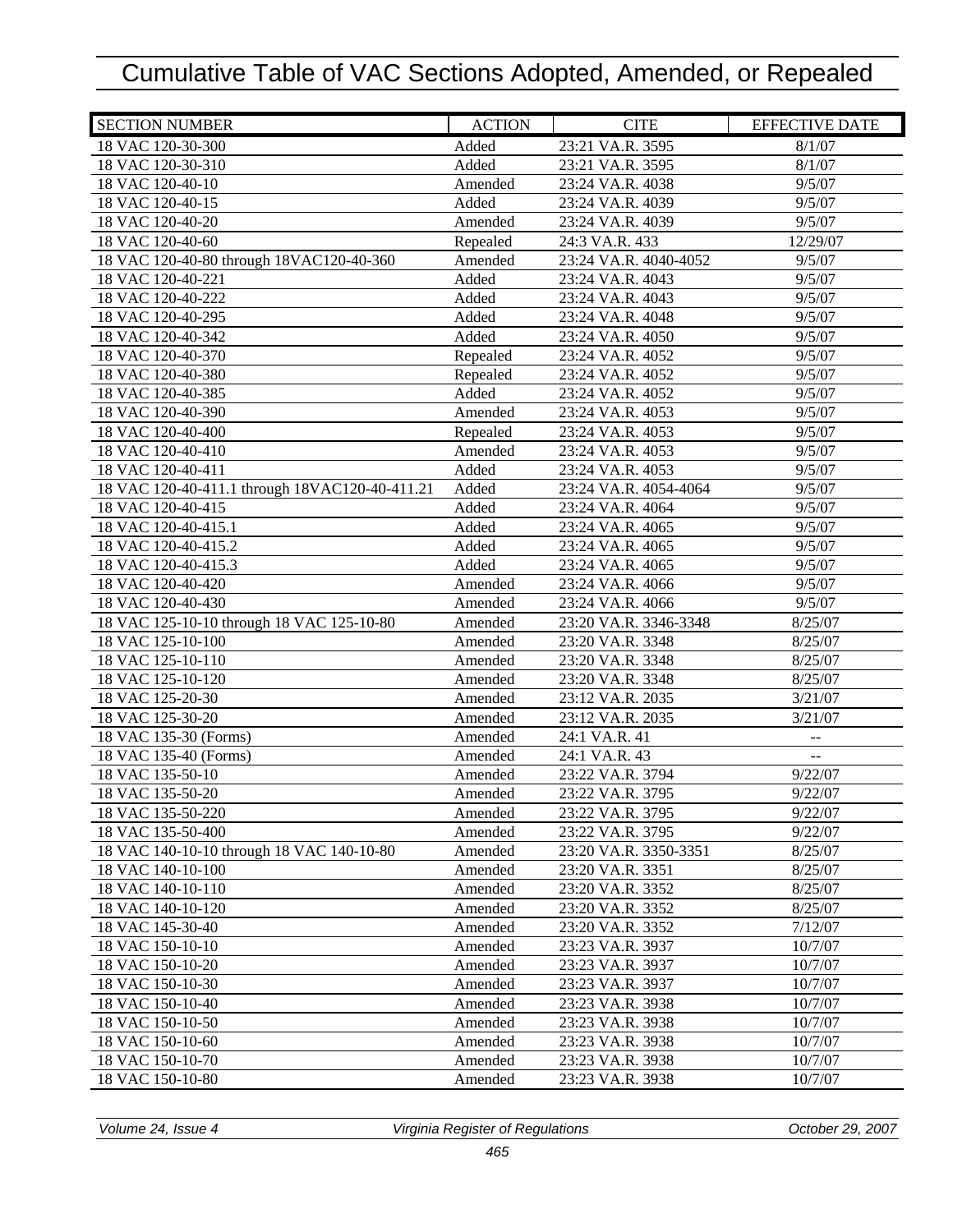| <b>SECTION NUMBER</b>                              | <b>ACTION</b> | <b>CITE</b>           | <b>EFFECTIVE DATE</b>                         |
|----------------------------------------------------|---------------|-----------------------|-----------------------------------------------|
| 18 VAC 150-10-100                                  | Amended       | 23:23 VA.R. 3939      | 10/7/07                                       |
| 18 VAC 150-10-110                                  | Amended       | 23:23 VA.R. 3939      | 10/7/07                                       |
| 18 VAC 150-10-120                                  | Amended       | 23:23 VA.R. 3939      | 10/7/07                                       |
| 18 VAC 150-20-30                                   | Amended       | 24:3 VA.R. 436        | 11/29/07                                      |
| 18 VAC 150-20-100                                  | Amended       | 24:3 VA.R. 436        | 11/29/07                                      |
| 18 VAC 150-20-140                                  | Amended       | 24:3 VA.R. 437        | 11/29/07                                      |
| 18 VAC 150-20-220                                  | Added         | 24:3 VA.R. 438        | 11/29/07                                      |
| 18 VAC 150-20-230                                  | Added         | 24:3 VA.R. 438        | 11/29/07                                      |
| 18 VAC 150-20-240                                  | Added         | 24:3 VA.R. 438        | 11/29/07                                      |
| <b>Title 19. Public Safety</b>                     |               |                       |                                               |
| 19 VAC 30-20-80                                    | Amended       | 23:10 VA.R. 1587      | 3/1/07                                        |
| 19 VAC 30-170-15                                   | Amended       | 24:2 VA.R. 233        | 10/1/07                                       |
| 19 VAC 30-170-50                                   | Amended       | 24:2 VA.R. 233        | 10/1/07                                       |
| <b>Title 21. Securities and Retail Franchising</b> |               |                       |                                               |
| 21 VAC 5-10                                        | Erratum       | 23:18 VA.R. 2935      | $\mathord{\hspace{1pt}\text{--}\hspace{1pt}}$ |
| 21 VAC 5-10-40                                     | Amended       | 23:23 VA.R. 3940      | 7/1/07                                        |
| 21 VAC 5-20                                        | Erratum       | 23:18 VA.R. 2935      | $\mathbb{Z}^2$                                |
| 21 VAC 5-20-65                                     | Added         | 23:23 VA.R. 3942      | 7/1/07                                        |
| 21 VAC 5-20-95                                     | Added         | 23:23 VA.R. 3942      | 7/1/07                                        |
| 21 VAC 5-20-280                                    | Amended       | 23:23 VA.R. 3943      | 7/1/07                                        |
| 21 VAC 5-20-330                                    | Amended       | 23:23 VA.R. 3947      | 7/1/07                                        |
| 21 VAC 5-80-65                                     | Added         | 23:23 VA.R. 3949      | 7/1/07                                        |
| 21 VAC 5-80-160                                    | Amended       | 23:23 VA.R. 3950      | 7/1/07                                        |
| 21 VAC 5-80-200                                    | Amended       | 23:23 VA.R. 3954      | 7/1/07                                        |
| 21 VAC 5-110                                       | Erratum       | 23:18 VA.R. 2935      | $\overline{\phantom{m}}$                      |
| 21 VAC 5-110                                       | Erratum       | 23:24 VA.R. 4079      | $\mathord{\hspace{1pt}\text{--}\hspace{1pt}}$ |
| 21 VAC 5-110-65                                    | Added         | 23:23 VA.R. 3959      | 7/1/07                                        |
| 21 VAC 5-110-75                                    | Added         | 23:23 VA.R. 3960      | 7/1/07                                        |
| <b>Title 22. Social Services</b>                   |               |                       |                                               |
| 22 VAC 15-10-40                                    | Amended       | 23:10 VA.R. 1587      | 3/1/07                                        |
| 22 VAC 15-10-50                                    | Amended       | 23:10 VA.R. 1587      | 3/1/07                                        |
| 22 VAC 15-30-10                                    | Amended       | 23:20 VA.R. 3353      | 7/11/07                                       |
| 22 VAC 15-30-310                                   | Amended       | 23:20 VA.R. 3356      | 7/11/07                                       |
| 22 VAC 15-30-580                                   | Amended       | 23:20 VA.R. 3358      | 7/11/07                                       |
| 22 VAC 40-20-10                                    | Repealed      | 23:20 VA.R. 3364      | 8/1/07                                        |
| 22 VAC 40-25-10 through 22 VAC 40-25-70            | Amended       | 23:20 VA.R. 3360-3364 | 8/1/07                                        |
| 22 VAC 40-25-45                                    | Added         | 23:20 VA.R. 3363      | 8/1/07                                        |
| 22 VAC 40-35-10                                    | Amended       | 23:23 VA.R. 3962      | 9/1/07                                        |
| 22 VAC 40-35-80                                    | Amended       | 23:23 VA.R. 3965      | 9/1/07                                        |
| 22 VAC 40-35-90                                    | Amended       | 23:23 VA.R. 3965      | 9/1/07                                        |
| 22 VAC 40-35-100                                   | Amended       | 23:23 VA.R. 3966      | 9/1/07                                        |
| 22 VAC 40-41-10 through 22 VAC 40-41-50            | Amended       | 23:22 VA.R. 3796-3799 | 9/1/07                                        |
| 22 VAC 40-41-55                                    | Amended       | 23:22 VA.R. 3799      | 9/1/07                                        |
| 22 VAC 40-41-60                                    | Amended       | 23:22 VA.R. 3799      | 9/1/07                                        |
| 22 VAC 40-72-930                                   | Amended       | 24:1 VA.R. 38         | 11/1/07                                       |
| 22 VAC 40-72-960                                   | Amended       | 24:1 VA.R. 39         | 11/1/07                                       |
| 22 VAC 40-540-10                                   | Repealed      | 23:20 VA.R. 3364      | 8/1/07                                        |
| 22 VAC 40-600-10 through 22 VAC 40-600-240         | Repealed      | 23:20 VA.R. 3364      | 8/1/07                                        |
| 22 VAC 40-601-10 through 22 VAC 40-601-40          | Added         | 23:20 VA.R. 3365-3366 | 8/1/07                                        |
| 22 VAC 40-740-10                                   | Amended       | 23:10 VA.R. 1588      | 3/1/07                                        |
| 22 VAC 40-740-15                                   | Added         | 23:10 VA.R. 1591      | 3/1/07                                        |
|                                                    |               |                       |                                               |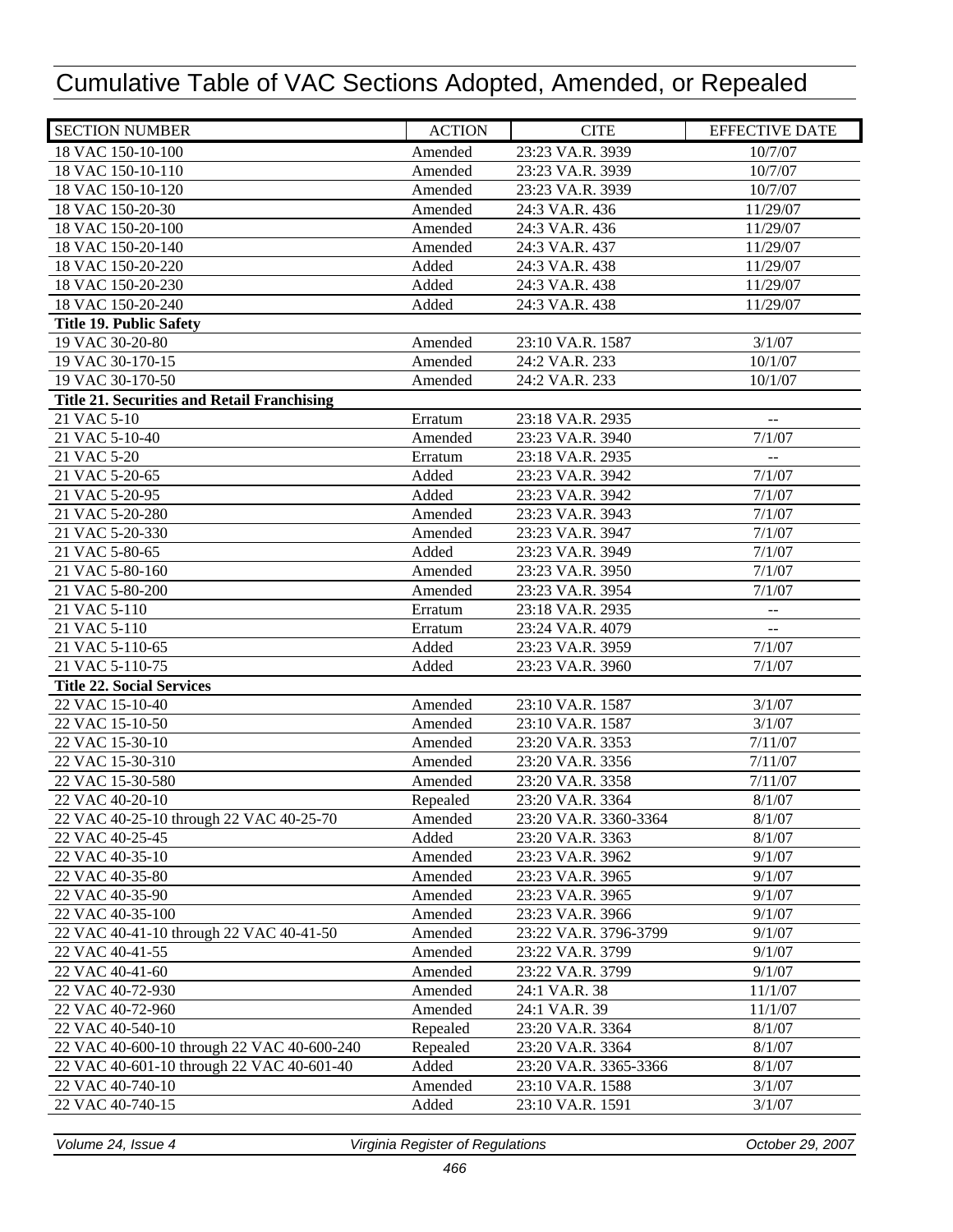| <b>SECTION NUMBER</b>                              | <b>ACTION</b> | <b>CITE</b>           | <b>EFFECTIVE DATE</b> |
|----------------------------------------------------|---------------|-----------------------|-----------------------|
| 22 VAC 40-740-20                                   | Repealed      | 23:10 VA.R. 1592      | 3/1/07                |
| 22 VAC 40-740-21                                   | Added         | 23:10 VA.R. 1592      | 3/1/07                |
| 22 VAC 40-740-30                                   | Repealed      | 23:10 VA.R. 1593      | 3/1/07                |
| 22 VAC 40-740-31                                   | Added         | 23:10 VA.R. 1593      | 3/1/07                |
| 22 VAC 40-740-40                                   | Amended       | 23:10 VA.R. 1593      | 3/1/07                |
| 22 VAC 40-740-50                                   | Amended       | 23:10 VA.R. 1594      | 3/1/07                |
| 22 VAC 40-740-60                                   | Amended       | 23:10 VA.R. 1595      | 3/1/07                |
| 22 VAC 40-740-70                                   | Added         | 23:10 VA.R. 1596      | 3/1/07                |
| 22 VAC 40-740-80                                   | Added         | 23:10 VA.R. 1596      | 3/1/07                |
| 22 VAC 40-770-10 through 22 VAC 40-770-160         | Repealed      | 24:2 VA.R. 234        | 11/1/07               |
| 22 VAC 40-771-10 through 22 VAC 40-771-160         | Added         | 24:2 VA.R. 234-242    | 11/1/07               |
| 22 VAC 40-880-200                                  | Amended       | 23:20 VA.R. 3367      | 8/1/07                |
| 22 VAC 40-880-250                                  | Amended       | 23:20 VA.R. 3367      | 8/1/07                |
| 22 VAC 40-880-270                                  | Amended       | 23:20 VA.R. 3367      | 8/1/07                |
| 22 VAC 40-880-350                                  | Amended       | 23:20 VA.R. 3368      | 8/1/07                |
| 22 VAC 40-880-620                                  | Amended       | 23:20 VA.R. 3369      | 8/1/07                |
| <b>Title 23. Taxation</b>                          |               |                       |                       |
| 23 VAC 10-210-485                                  | Amended       | 23:24 VA.R. 4069      | 9/6/07                |
| 23 VAC 10-210-693 emer                             | Amended       | 23:25 VA.R. 4364      | 7/26/07-07/25/08      |
| 23 VAC 10-210-6041                                 | Amended       | 23:24 VA.R. 4068      | 9/6/07                |
| 23 VAC 10-210-6042                                 | Amended       | 23:24 VA.R. 4069      | 9/6/07                |
| 23 VAC 10-210-6043                                 | Amended       | 23:24 VA.R. 4069      | 9/6/07                |
| 23 VAC 10-240-20 through 23 VAC 10-240-60          | Repealed      | 23:25 VA.R. 4372-4373 | 10/04/07              |
| 23 VAC 10-240-100                                  | Repealed      | 23:25 VA.R. 4373      | 10/04/07              |
| 23 VAC 10-240-130                                  | Repealed      | 23:25 VA.R. 4373      | 10/04/07              |
| 23 VAC 10-240-140                                  | Repealed      | 23:25 VA.R. 4373      | 10/04/07              |
| 23 VAC 10-240-150                                  | Repealed      | 23:25 VA.R. 4373      | 10/04/07              |
| 23 VAC 10-240-200                                  | Repealed      | 23:25 VA.R. 4373      | 10/04/07              |
| 23 VAC 10-240-210                                  | Repealed      | 23:25 VA.R. 4373      | 10/04/07              |
| 23 VAC 10-240-240                                  | Repealed      | 23:25 VA.R. 4373      | 10/04/07              |
| 23 VAC 10-240-270                                  | Repealed      | 23:25 VA.R. 4373      | 10/04/07              |
| 23 VAC 10-240-280                                  | Repealed      | 23:25 VA.R. 4373      | 10/04/07              |
| 23 VAC 10-240-300                                  | Repealed      | 23:25 VA.R. 4374      | 10/04/07              |
| 23 VAC 10-240-310                                  | Repealed      | 23:25 VA.R. 4374      | 10/04/07              |
| 23 VAC 10-240-330                                  | Repealed      | 23:25 VA.R. 4374      | 10/04/07              |
| 23 VAC 10-240-340                                  | Repealed      | 23:25 VA.R. 4374      | 10/04/07              |
| 23 VAC 10-240-360                                  | Repealed      | 23:25 VA.R. 4374      | 10/04/07              |
| 23 VAC 10-240-380                                  | Repealed      | 23:25 VA.R. 4374      | 10/04/07              |
| 23 VAC 10-240-400                                  | Repealed      | 23:25 VA.R. 4375      | 10/04/07              |
| 23 VAC 10-240-420                                  | Repealed      | 23:25 VA.R. 4375      | 10/04/07              |
| 23 VAC 10-240-430                                  | Repealed      | 23:25 VA.R. 4375      | 10/04/07              |
| 23 VAC 10-240-450                                  | Repealed      | 23:25 VA.R. 4375      | 10/04/07              |
| 23 VAC 10-240-460                                  | Repealed      | 23:25 VA.R. 4375      | 10/04/07              |
| <b>Title 24. Transportation and Motor Vehicles</b> |               |                       |                       |
| 24 VAC 22-20-10                                    | Amended       | 24:3 VA.R. 439        | 12/1/07               |
| 24 VAC 22-20-20                                    | Amended       | 24:3 VA.R. 440        | 12/1/07               |
| 24 VAC 27-10-10 through 24VAC27-10-120             | Added         | 23:24 VA.R. 4071-4075 | 9/20/07               |
| 24 VAC 30-45-10                                    | Added         | 24:2 VA.R. 243        | 10/1/07               |
| 24 VAC 30-45-20                                    | Added         | 24:2 VA.R. 243        | 10/1/07               |
| 24 VAC 30-45-30                                    | Added         | 24:2 VA.R. 244        | 10/1/07               |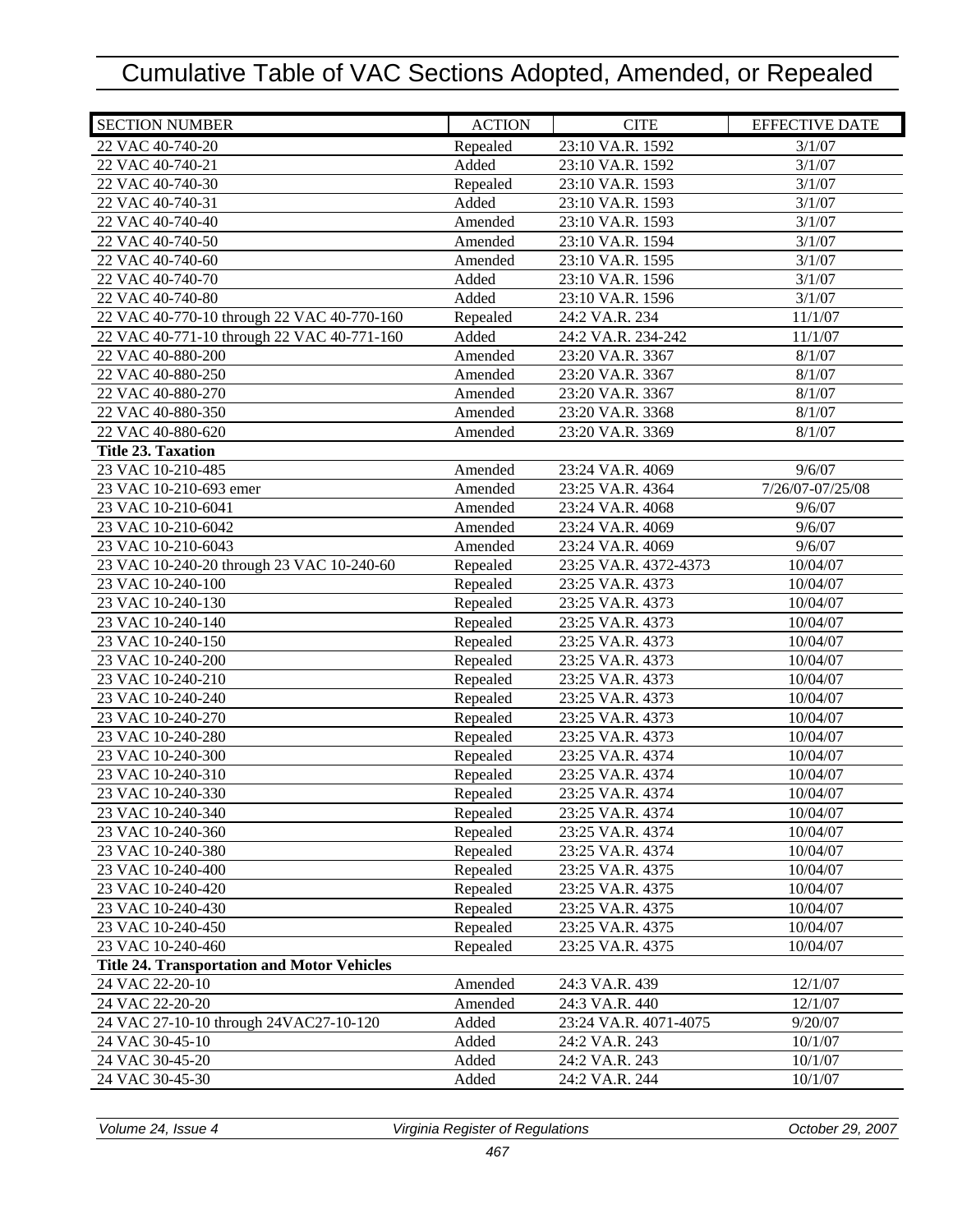| <b>SECTION NUMBER</b>                      | <b>ACTION</b> | <b>CITE</b>           | <b>EFFECTIVE DATE</b> |
|--------------------------------------------|---------------|-----------------------|-----------------------|
| 24 VAC 30-155                              | Erratum       | 23:21 VA.R. 3619      | $- -$                 |
| 24 VAC 30-155-10 through 24 VAC 30-155-100 | Added         | 23:18 VA.R. 2915-2930 | 7/1/07                |
| 24 VAC 30-320                              | Repealed      | $23:16$ VA.R. $2665$  | 3/22/07               |
| 24 VAC 30-325-10                           | Added         | 23:16 VA.R. 2665      | 3/22/07               |
| 24 VAC 30-325-20                           | Added         | 23:16 VA.R. 2666      | 3/22/07               |
| 24 VAC 30-330                              | Repealed      | $23:16$ VA.R. $2665$  | 3/22/07               |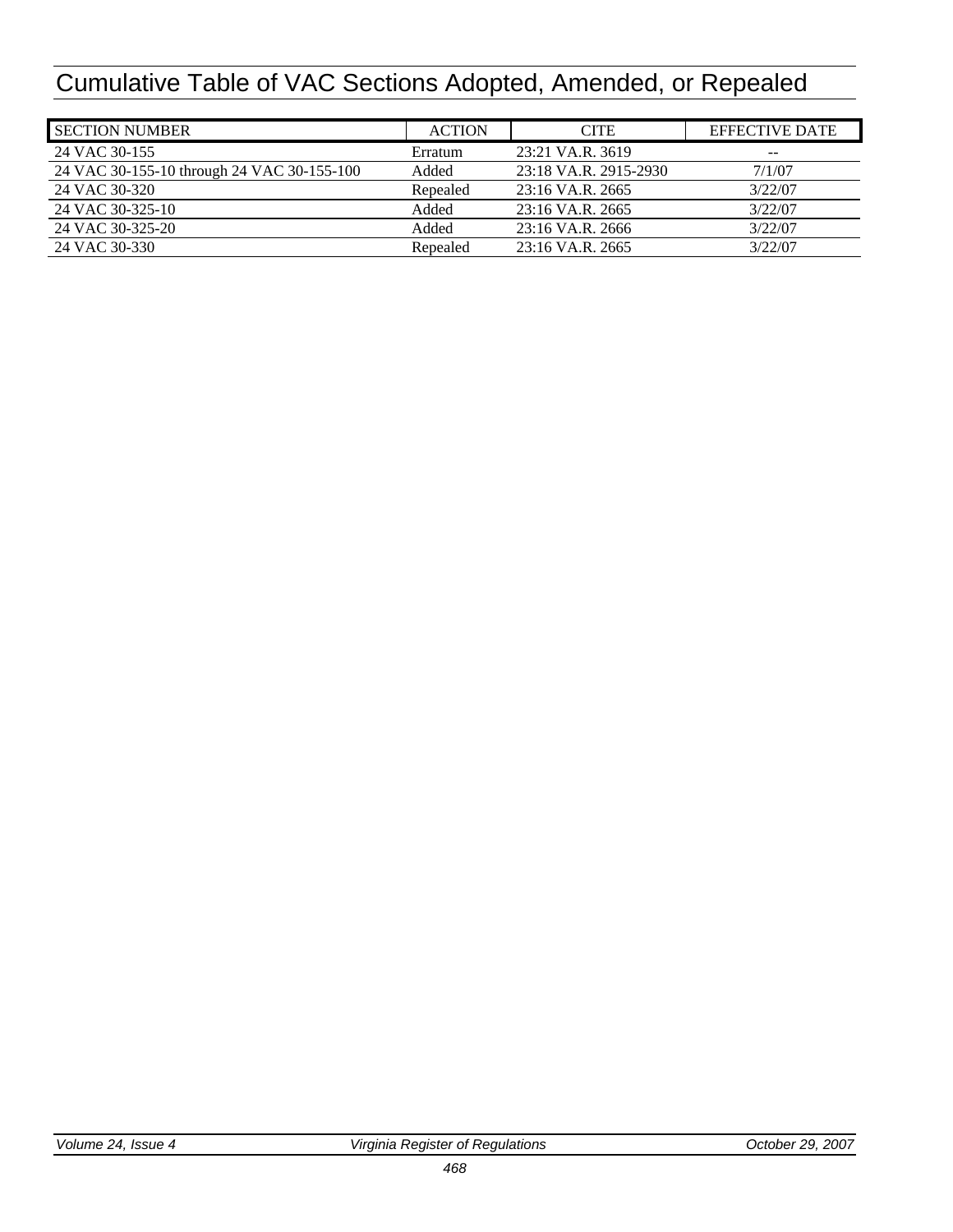## **NOTICES OF INTENDED REGULATORY ACTION**

## <span id="page-25-0"></span>**TITLE 6. CRIMINAL JUSTICE AND CORRECTIONS**

## **BOARD OF CORRECTIONS**

### **Notice of Intended Regulatory Action**

Notice is hereby given in accordance with §2.2-4007.01 of the Code of Virginia that the Board of Corrections intends to consider amending the following regulations: **6VAC15-80, Standards for Planning, Design, Construction and Reimbursement of Local Correctional Facilities.** The purpose of the proposed action is to amend definitions and add a new section to existing Standards for Planning, Design, Construction and Reimbursement of Local Correctional Facilities to make provisions relative to a Value Management Assessment Study. The amendment will allow local and regional correctional facilities to receive Value Management Assessment cost reimbursement, which is currently not provided for in 6VAC15-80.

The agency does not intend to hold a public hearing on the proposed action after publication in the Virginia Register.

Statutory Authority: §53.1-5 of the Code of Virginia.

Public comments: Public comments may be submitted until 5 p.m. on November 28, 2007.

Agency Contact: Brooks Ballard, Architectural & Engineering Services, Department of Corrections, 6900 Atmore Dr., Richmond, VA 23225, telephone 804-674-3102, FAX 804-674-3529, or email brooks.ballard@vadoc.virginia.gov.

VA.R. Doc. No. R08-865; Filed October 3, 2007, 1:10 p.m.

**––––––––––––––––––**

## **TITLE 8. EDUCATION**

## **BOARD OF EDUCATION**

### **Withdrawal of Notice of Intended Regulatory Action**

Notice is hereby given that the Board of Education has WITHDRAWN the Notice of Intended Regulatory Action for **8VAC20-520, Regulations Governing Reduction of State Aid When Length of School Term Below 180 School Days**, which was published in 21:14 VA.R. 1984 March 21, 2005. The agency promulgated new regulations under the fast-track provisions of the Administrative Process Act, and the NOIRA is no longer needed.

Agency Contact: Dr. Margaret N. Roberts, Office of Policy and Communications, Department of Education, P.O. Box 2120, Richmond, VA 23218-2120, telephone (804) 225-2540, FAX (804) 225-2524 or email margaret.roberts@doe.virginia.gov.

VA.R. Doc. No. R05-144; Filed October 16, 2007, 11:05 a.m.

## **––––––––––––––––––**

## **TITLE 12. HEALTH**

## **STATE BOARD OF HEALTH**

#### **Notice of Intended Regulatory Action**

Notice is hereby given in accordance with §2.2-4007.01 of the Code of Virginia that the State Board of Health intends to consider amending the following regulations: **12VAC5-31, Virginia Emergency Medical Services Regulations.** The purpose of the proposed action is to amend current regulations to include new regulations as a result of legislative changes and changes in the practice of EMS in order to adress the dynamic, ever-changing nature of EMS.

The agency intends to hold a public hearing on the proposed action after publication in the Virginia Register.

Statutory Authority: §32.1-111.3 of the Code of Virginia.

Public comments: Public comments may be submitted until 5 p.m. on November 28, 2007.

Agency Contact: Michael Berg, Regulatory and Compliance Manager, Department of Health, 109 Governor St., Richmond, VA 23219, telephone 804-864-7615 or email michael.berg@vdh.virginia.gov.

VA.R. Doc. No. R08-877; Filed September 28, 2007, 10:48 a.m. **––––––––––––––––––**

> **TITLE 18. PROFESSIONAL AND OCCUPATIONAL LICENSING**

#### **BOARD OF PHYSICAL THERAPY**

#### **Notice of Intended Regulatory Action**

Notice is hereby given in accordance with §2.2-4007.01 of the Code of Virginia that the Board of Physical Therapy intends to consider amending the following regulations: **18VAC112-20, Regulations Governing the Practice of Physical Therapy.** The purpose of the proposed action is to establish requirements for certification in direct access care.

The agency intends to hold a public hearing on the proposed action after publication in the Virginia Register.

Statutory Authority: §§54.1-2400 and 54.1-3482.1 of the Code of Virginia.

Public comments: Public comments may be submitted until 5 p.m. on November 28, 2007.

Agency Contact: Lisa R. Hahn, Executive Director, Board of Physical Therapy, 9960 Mayland Dr., Suite 300, Richmond,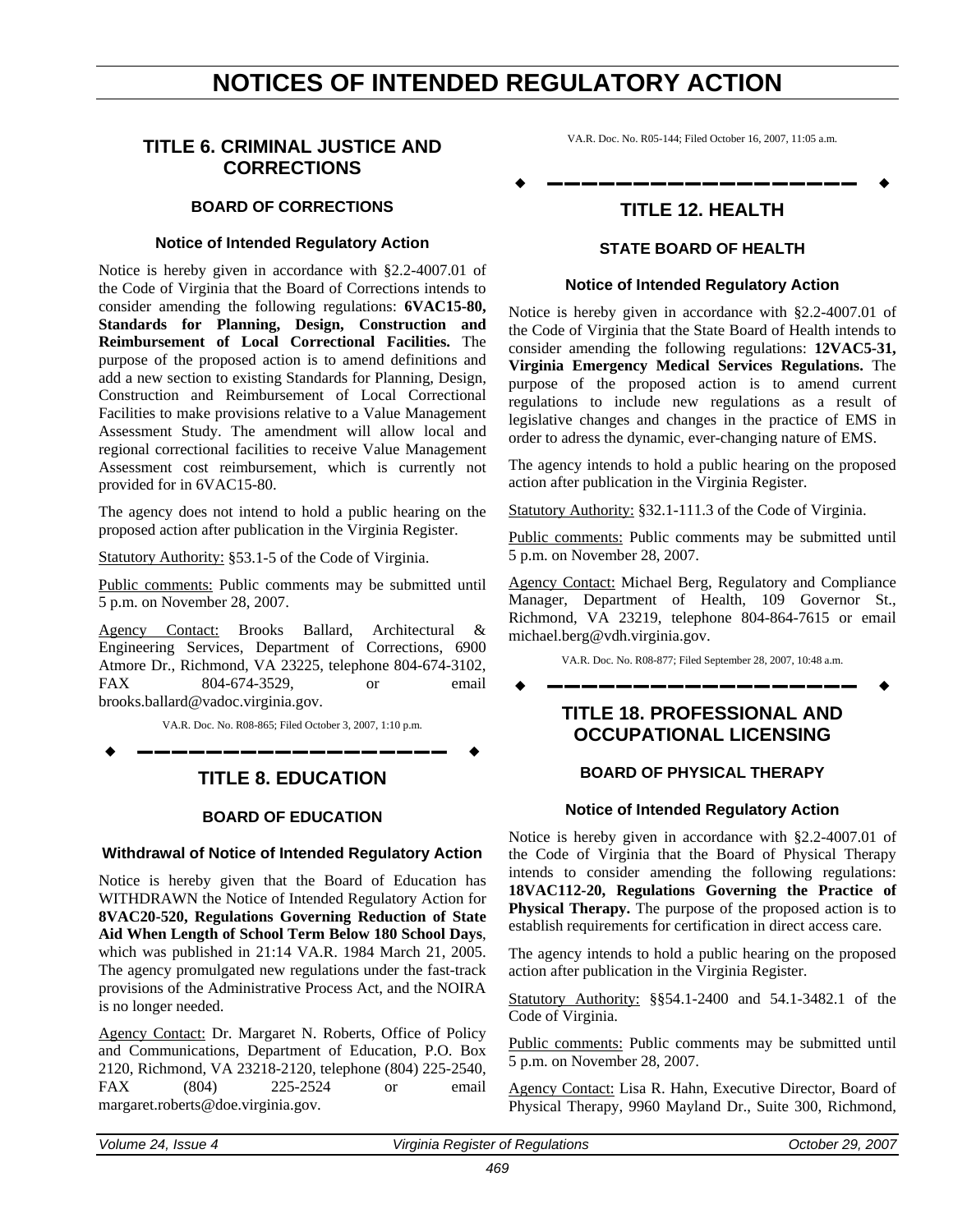VA 23233, telephone (804) 367-4424, FAX (804) 527-4413, or email lisa.hahn@dhp.virginia.gov.

VA.R. Doc. No. R08-857; Filed October 10, 2007, 10:02 a.m. **––––––––––––––––––**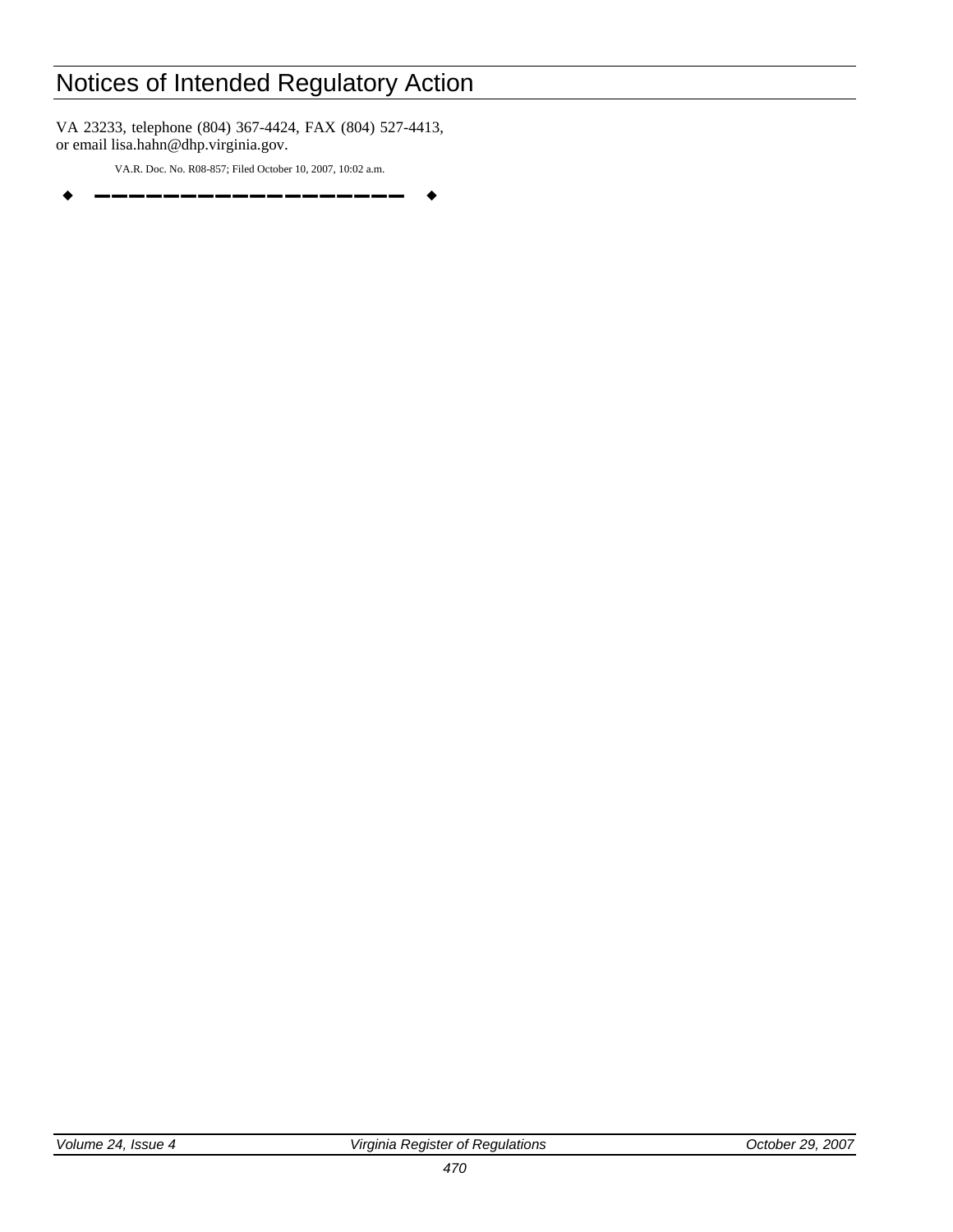## **REGULATIONS**

For information concerning the different types of regulations, see the Information Page.

**Symbol Key** 

<span id="page-27-0"></span>Roman type indicates existing text of regulations. Underscored language indicates proposed new text. Language that has been stricken indicates proposed text for deletion. Brackets are used in final regulations to indicate changes from the proposed regulation.

## **TITLE 4. CONSERVATION AND NATURAL RESOURCES**

## **MARINE RESOURCES COMMISSION**

### **Final Regulation**

REGISTRAR'S NOTICE: The following regulations filed by the Marine Resources Commission are exempt from the Administrative Process Act in accordance with § 2.2-4006 A 12 of the Code of Virginia; however, the commission is required to publish the full text of final regulations.

Title of Regulation: **4VAC20-252. Pertaining to the Taking of Striped Bass (amending 4VAC20-252-90, 4VAC20-252- 100).**

Statutory Authority: §§28.2-201 and 28.2-204.1 of the Code of Virginia.

Effective Date: October 1, 2007.

Agency Contact: Brandy L. Battle, Agency Regulatory Coordinator, Marine Resources Commission, 2600 Washington Ave., 3rd Floor, Newport News, VA 23607, telephone (757) 247-2248, FAX (757) 247-2002, or email brandy.battle@mrc.virginia.gov.

### Summary:

*The amendments set the possession limits for the Bay and Potomac River tributaries fall striped bass recreational fishery as two fish per person from October 4 through December 9, and one fish per person from December 10 through December 31. These possession limits may consist of only one striped bass 34 inches or greater.* 

### **4VAC20-252-90. Bay fall striped bass recreational fishery.**

A. The open season for the bay fall striped bass recreational fishery shall be October 4 through December 31, inclusive.

B. The area open for this fishery shall be the Chesapeake Bay and its tributaries.

C. The minimum size limit for this fishery shall be 18 inches total length.

D. The maximum size limit for this fishery shall be 28 inches total length, except as provided in subsection F of this section.

E. The possession limit for this fishery shall be two fish per person from October 4 through December 9.

F. The possession limit for this fishery shall be one fish per person from December 10 through December 31.

F. G. The possession limit limits described in subsection E and F of this section may consist of only one striped bass 34 inches or greater.

### **4VAC20-252-100. Potomac River tributaries summer/fall striped bass recreational fishery.**

A. The open season for the Potomac River tributaries fall striped bass fishery shall correspond to the open fall season as established by the Potomac River Fisheries Commission for the mainstem Potomac River.

B. The area open for this fishery shall be the Potomac River tributaries.

C. The minimum size limit for this fishery shall be 18 inches total length.

D. The maximum size limit for this fishery shall be 28 inches total length, except as provided in subsection F of this section.

E. The possession limit for this fishery shall be two fish per person from October 4 through December 9.

F. The possession limit for this fishery shall be one fish per person from December 10 through December 31.

F. G. The possession limit limits described in subsection E and F of this section may consist of only one striped bass 34 inches or greater.

VA.R. Doc. No. R08-957; Filed October 1, 2007, 9:37 a.m.

### **Final Regulation**

Title of Regulation: **4VAC20-260. Pertaining to Designation of Seed Areas and Clean Cull Areas (amending 4VAC20-260-10, 4VAC20-260-20, 4VAC20- 260-30, 4VAC20-260-40, 4VAC20-260-60, adding 4VAC20-260-35).**

Statutory Authority: §§28.2-201 and 28.2-507 of the Code of Virginia.

Effective Date: October 1, 2007.

Agency Contact: Brandy L. Battle, Agency Regulatory Coordinator, Marine Resources Commission, 2600 Washington Ave., 3rd Floor, Newport News, VA 23607, telephone (757) 247-2248, FAX (757) 247-2002, or email brandy.battle@mrc.virginia.gov.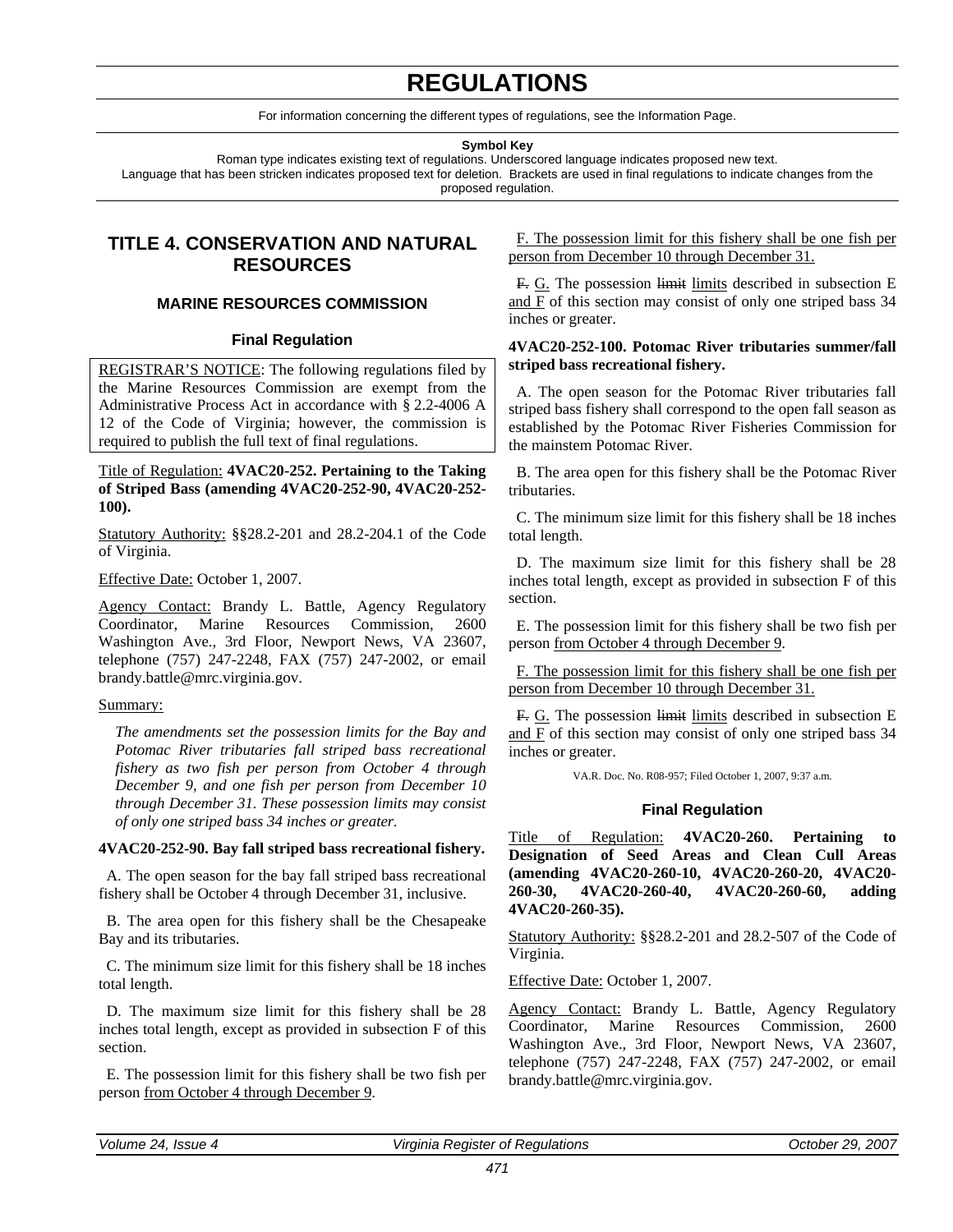### Summary:

*The amendments establish for the Lower Rappahannock River a maximum cull size of 4-1/4 inches for harvested oysters, culling tolerances and standards, and stricter penalties for the 2007-2008 public oyster harvest season.*

### CHAPTER 260

### PERTAINING TO THE CULLING OF OYSTERS DESIGNATION OF SEED AREAS AND CLEAN CULL AREAS

### **4VAC20-260-10. Purpose.**

The purpose of this chapter is to establish clean cull and seed areas, culling requirements (minimum and maximum size limit limits) and inspection procedures which that will provide protection for the public oyster beds, rocks, and shoals in Virginia's tidal waters.

### **4VAC20-260-20. Designation of seed areas and clean cull areas.**

A. Seed areas. The following natural public oyster beds, rocks, or shoals are designated for the harvest of seed oysters:

### 1. Seaside of Eastern Shore. All of the public oyster grounds on the eastern side of Accomack and Northampton Counties on Virginia's Eastern Shore.

2. 1. James River. All of the public oyster grounds in the James River and its tributaries above a line drawn from Cooper's Creek in Isle of Wight County on the south side of the James River to a line in a northeasterly direction across the James River to the Newport News municipal water tank located on Warwick Boulevard between 59th and 60th Streets Street in the City of Newport News, excluding the Jail Island and Point of Shoals Clean Cull areas and the Deep Water Shoal State Repletion Seed Area.

3. 2. Deep Water Shoal State Repletion Seed Area in the James River (574.66 acres). Beginning at a point approximately 530 feet west of Deep Water Shoal Light, said point being Corner 1 as located by Virginia State Plane Coordinates, South Zone, NAD 1927, North 302,280.00, East 2,542,360.00; thence North Azimuth 30°49'59", 4,506.99 feet to Corner 2, North 306,150.00, East 2,544,670.00; thence North Azimuth 135°08'57", 5,430.60 feet to Corner 3, North 302,300.00, East 2,548,500.00; thence North Azimuth 212°13'54", 3,487.42 feet to Corner 4, North 299,350.00, East 2,546,640.00; thence North Azimuth 269°10'16", 2,765.29 feet to Corner 5, North 299,310.00, East 2,543,875.00; thence North Azimuth 332°58'26", 3,334.09 feet to Corner 1, being the point of beginning. (Map 1)

B. Clean cull areas. All natural public oyster beds, rocks, or shoals in the tidal waters of Virginia, except those designated by the Marine Resources Commission as seed areas shall be considered clean cull areas.

Two areas within the James River Seed Area are set aside as clean cull areas and are described as follows:

1. Jail Island Clean Cull Area (1,342.23 acres). Beginning at a point approximately 2,000 feet southwest of the shore of Mulberry Island at Point A as located by Virginia State Plane Coordinates, South Zone, NAD 1927 North 281,468.20, East 2,558,879.7; thence North Azimuth 131°26'56", 8,422.95 feet to Corner 1B, North 275,892.62, East 2,565,193.09, then North Azimuth 210°28'11", 3,468.98 feet to Corner 628, North 272,902.72, East 2,563,434.03, thence North Azimuth 309°07'41", 9,174.96 feet to Corner 629, North 278,692.63, East 2,556,316.67, then North Azimuth 39°40'29", 1,777.88 feet to Corner 22, North 280,061.03, East 2,557,451.72, then North Azimuth 311°26'22", 13,325.00 feet to Corner 3, North 288,879.88, East 2,547,462.55, thence North Azimuth 45°25'14", 2,004.82 feet to Corner 4, North 290,287.06, East 2,548,890.54, thence North Azimuth 131°26'22", 13,325.00 feet to Point A, being the point of beginning.  $(Map 2)$ 

Additional Clean Cull Area (Jail Island) (227.19 acres). Beginning at a point, Corner 4 (being the northernmost corner on existing Jail Island Clean Cull Area) as located by Virginia State Plane Coordinates, South Zone, NAD 1927 (feet) North 290,287.06, East 2,548,890.54; thence North Azimuth 222°25'14", 2,004.82 feet to Corner 3 (a point on existing Jail Island Clean Cull Area) North 288,879.88, East 2,547,462.55; thence North Azimuth 296°26'55", 4,468.22 feet to Channel Light 24 North 290,870.0, East 2,543,462.0; thence North Azimuth 54°57'40", 825.34 feet to the Southernmost Mulberry Point Reef "Danger" Piling, North 291,343.85, East 2,544,137.75; thence North Azimuth 54°57'40", 3,103.87 feet to Corner 836, North 292,652.03, East 2,546,003.33; thence North Azimuth 128°18'48", 752.48 feet to Corner 33, North 292,185.52, East 2,546,593.75; thence North Azimuth 128°19'00", 1,778.27 feet to Corner 1, North 291,082.98, East 2,547,988.97; thence North Azimuth 131°26'19", 1,202.63 feet to Corner 4, being the point of beginning. (Map 4)

2. Point of Shoals Clean Cull Area (Baylor Acres—820 acres). Beginning at Channel Light #7 and continuing along the south side of channel to Tylers Beach to Channel Light #1 at entrance to Tylers Beach Channel, thence North Azimuth 101°08'43", 8,417 feet to an intersection corner near east end of Long Rock, Latitude 37°04'28.2", Longitude 76°37'37.5", thence North Azimuth 205°11'49", 9,604 feet to Day Marker #4, Latitude 37°03'03.17", Longitude 76°38'30", extending on same Azimuth line to other private ground. This area excludes any private leases within the outlined area. (Map 3)

Additional Clean Cull Area near Point of Shoals (3,800 acres). Beginning at Buoy 16 Latitude 37°04'22",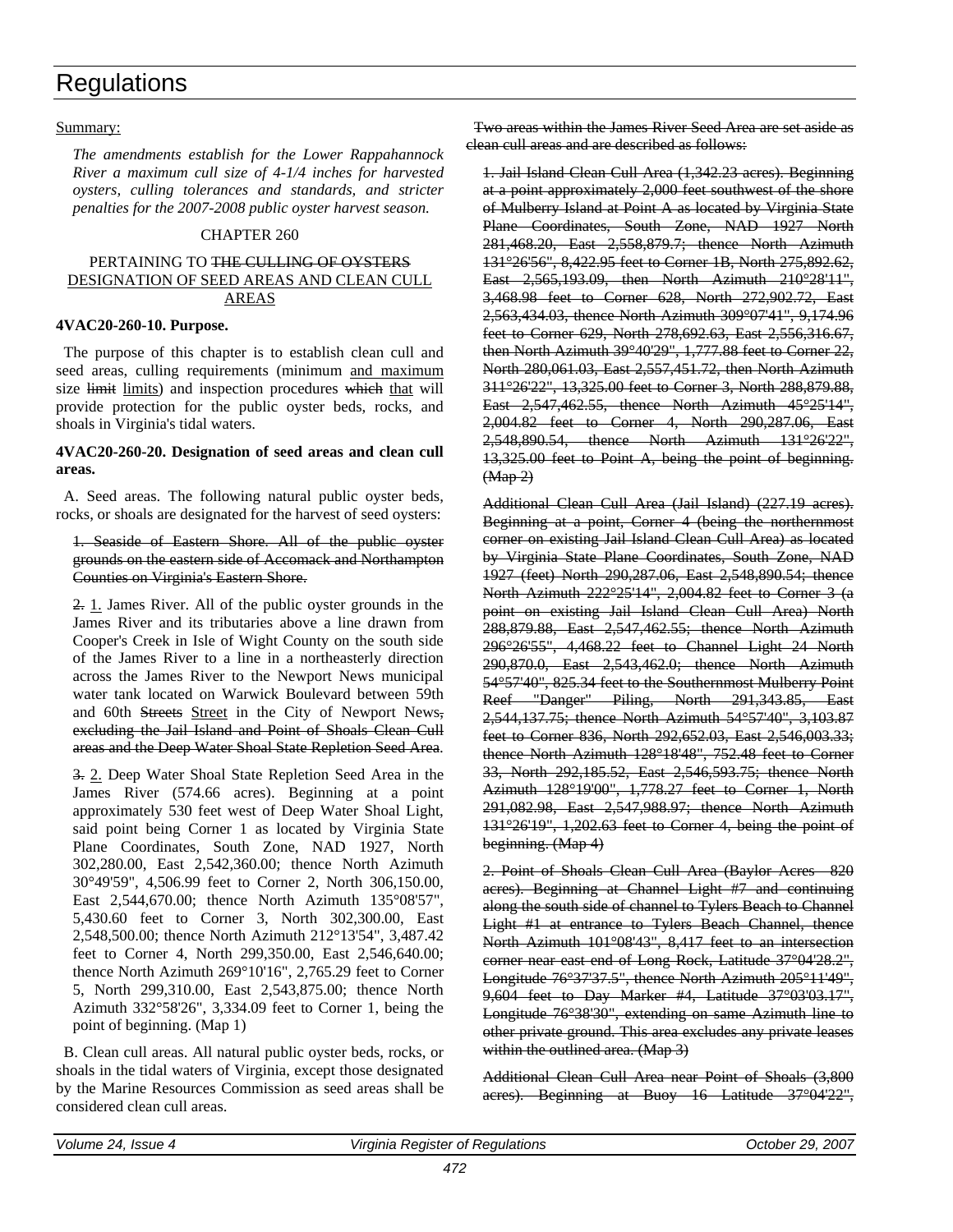Longitude 76°36'14.5", thence North Azimuth 148°10'48", 7,230.86 feet to buoy 12 Latitude 37°03'20.5", Longitude 76°35'29" ; thence southerly to Mogarts Beach; thence westerly along the shore to the inshore corner of the westernmost inshore private oyster lease corner; thence north and westerly along the offshore line of private oyster lease lines to an intersection with a line extending inshore from Day Marker 4 along a North Azimuth of 205°11'49" ; thence along this same extended line a North Azimuth 25°11'49" through Day Marker 4 Latitude 37°03'17",

Longitude 76°38'30" to an intersection point near the east end of Long Rock, 9,604 feet from Day Marker 4, said intersection point being Latitude 37°04'28.2", Longitude 76°37'37.5" ; thence North Azimuth 94°11'07", 6,755.01 feet to Buoy 16, being the point of beginning. (This area excludes any private leases within the outlined area.) (Map 5)





#### **4VAC20-260-30. Minimum cull size.**

In order to encourage a continued supply of marketable oysters, minimum size limits are hereby established. Undersized oysters and/or or shells shall be returned immediately to their natural beds, rocks, or shoals where taken. When small oysters are adhering so closely to the shell of the marketable oyster as to render removal impossible without destroying the young oyster, then it shall not be necessary to remove it. Allowances for undersized oysters and shells incidentally retained during culling are found in 4VAC20-260-40.

1. Oysters taken from clean cull areas shall not have shells less than three inches in length.

2. In the James River seed areas, there shall be no size limit on oysters harvested for replanting as seed oysters and seed oysters shall not be marketed for direct consumption.

3. In the James River seed areas, the shells of oysters harvested for direct consumption shall not be less than three inches in length.

4. On the seaside of Eastern Shore seed area, the shells of oysters marketed for direct consumption shall not be less

| Volume.       | ı Reaister of Reaulations | .2007         |
|---------------|---------------------------|---------------|
| : 24. Issue 4 | Virginia                  | October 29. 2 |
|               |                           |               |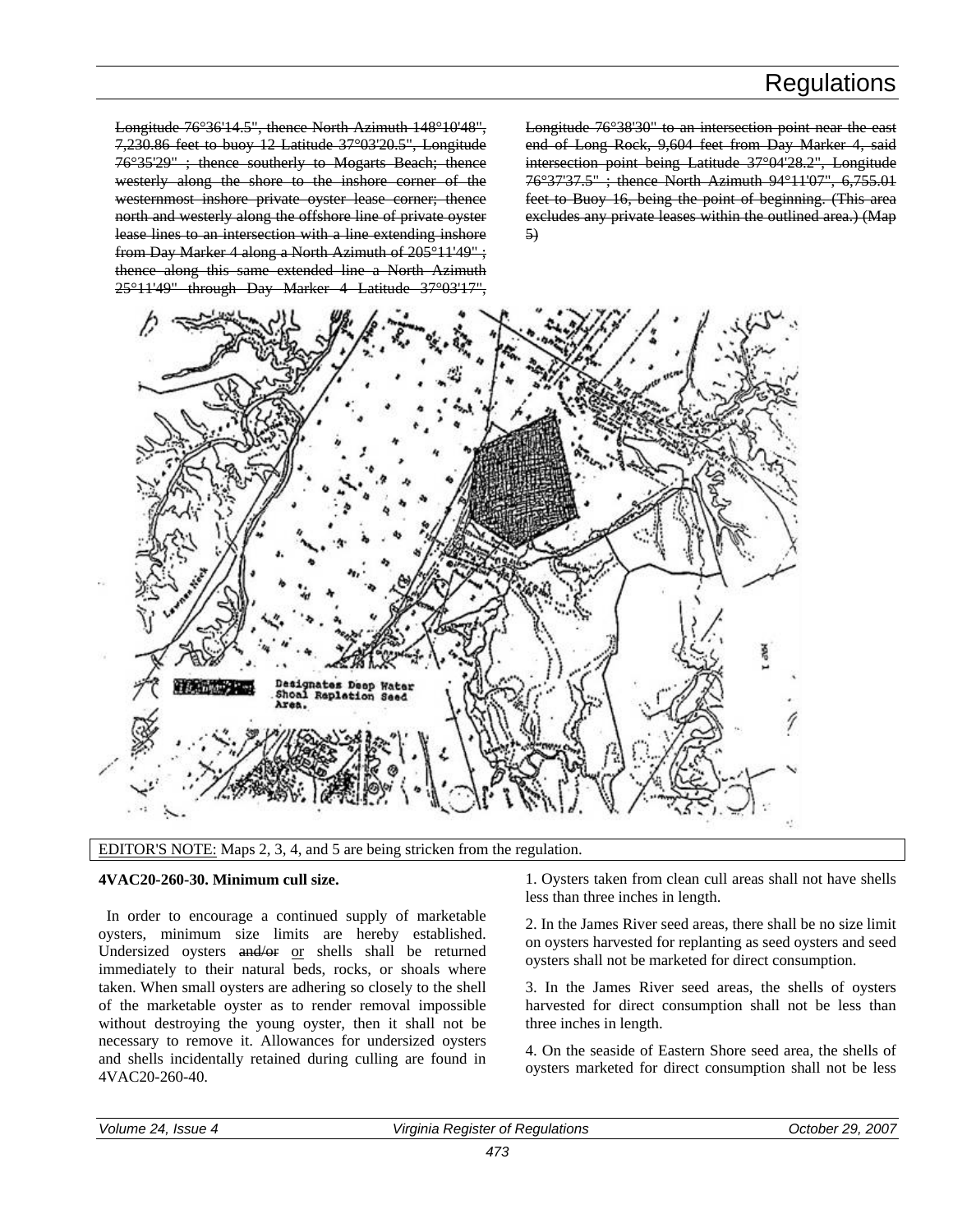<span id="page-30-0"></span>than three inches in length. (Oysters marketed as seed oysters shall have no size limit.)

5. In the Rappahannock River, the shells of oysters harvested for direct consumption, from the areas known as Russ' Rock and Carter's Rock, shall not be less than 2-1/2 inches in length.

## **4VAC20-260-35. Maximum cull size in the Rappahannock River.**

In order to protect potentially disease tolerant oysters in the Lower Rappahannock River, maximum size limits are hereby established. In the Lower Rappahannock River, Rotation Areas 1 through 6, oysters larger than the maximum size limit shall either be collected by the Marine Resources Commission or returned immediately to the natural beds, rocks, or shoals when taken. Allowance for oversized oysters and shells incidentally retained during culling are described in 4VAC20-260-40.

Oysters taken for direct human consumption from Rotation Areas 1 through 6 in the Lower Rappahannock River shall not have shells greater than 4-1/4 inches in length.

### **4VAC20-260-40. Culling tolerances or standards.**

A. In the clean cull areas, except the Lower Rappahannock River, Rotation Areas 1 through 6, if more than one fourquart measure of undersized oysters or shells is found per bushel inspected, it shall constitute a violation of this chapter.

B. In the Lower Rappahannock River, Rotation Areas 1 through 6, if more than one four-quart measure of undersized or oversized oysters or shells is found per bushel inspected, it shall constitute a violation of this chapter.

B. C. In the James River seed areas, if more than one sixquart measure of shells is found per bushel of seed oysters inspected, it shall constitute a violation of this chapter.

C. D. In the James River seed areas, if more than one fourquart measure of undersized oysters or shells are found per bushel of clean cull oysters inspected, it shall constitute a violation of this chapter.

D. E. On the seaside of Eastern Shore seed areas, if more than one four-quart measure of undersized (less than three inches) oysters and shell is found per bushel of oysters to be marketed for direct consumption, it shall constitute a violation of this chapter.

### **4VAC20-260-60. Penalty.**

A. As set forth in §§28.2-510 and 28.2-511 of the Code of Virginia, any person, firm, or corporation violating any provision of this chapter except 4VAC20-260-50 C shall be guilty of a Class 3 misdemeanor.

B. As set forth in §28.2-526 of the Code of Virginia, any person violating any provision of 4VAC20-260-50 C of the chapter shall be guilty of a Class 1 misdemeanor.

C. In addition to the penalty set forth by §28.2-903 of the Code of Virginia, any person violating any provisions of this chapter shall return all oysters in possession to the water and shall cease harvesting on that day. All harvesting apparatus of the person in violation of this chapter shall be subject to seizure, and pursuant to §28.2-232 of the Code of Virginia, that person shall be subject to the immediate forfeiture of all oyster licenses and permits until appearing before the Marine Resources Commission.

VA.R. Doc. No. R08-970; Filed October 1, 2007, 9:39 a.m.

## **Final Regulation**

Title of Regulation: **4VAC20-650. Establishment of Oyster Sanctuary Areas (amending 4VAC20-650-20, 4VAC20- 650-30, 4VAC20-650-40).**

Statutory Authority: §§28.2-201 and 28.2-507 of the Code of Virginia.

Effective Date: October 1, 2007.

Agency Contact: Brandy L. Battle, Agency Regulatory Coordinator, Marine Resources Commission, 2600 Washington Ave., 3rd Floor, Newport News, VA 23607, telephone (757) 247-2248, FAX (757) 247-2002, or email brandy.battle@mrc.virginia.gov.

Summary:

*The amendments establish sanctuary (no harvest) areas that replace former management areas and prescribe strict penalties on persons who don't adhere to the management measures.* 

#### CHAPTER 650

### ESTABLISHMENT OF OYSTER MANAGEMENT SANCTUARY AREAS

### **4VAC20-650-20. Oyster replenishment management sanctuary areas.**

A. The following Oyster Management Sanctuary Area is established: The Wreck Shoals—James River Oyster Management Sanctuary Area shall consist of all public oyster grounds within the boundaries as with a boundary defined by as: beginning at Corner 1 of Public Ground No.1—Warwick County (Lat 37° 04.520'N, Lon 76° 33.7333'W—NAD 1983),; thence southeasterly to Deep Creek Channel Marker "2" (Lat 37° 03.609'N, Lon 76° 32.102'W), thence southsouthwesterly to James River Channel Marker "5" (Lat 37° 02.345'N, Lon  $76^{\circ}$  32.769'W), thence southwesterly to the chimney of a beach house east of the Luter airstrip (Lat 37° 01.666'N, Lon  $76^{\circ}$  35.136'W), thence northerly to James River Channel Marker "12" (Lat 37° 03.323'N, Lon 76° 35.169'W), thence northeasterly to Corner 190 of Plat File 16734 (Lat 37° 04.904'N, Lon 76° 34.254'W)<sub>7</sub>; thence southeasterly to Corner 1 of Public Ground 1—Warwick County, the point of beginning.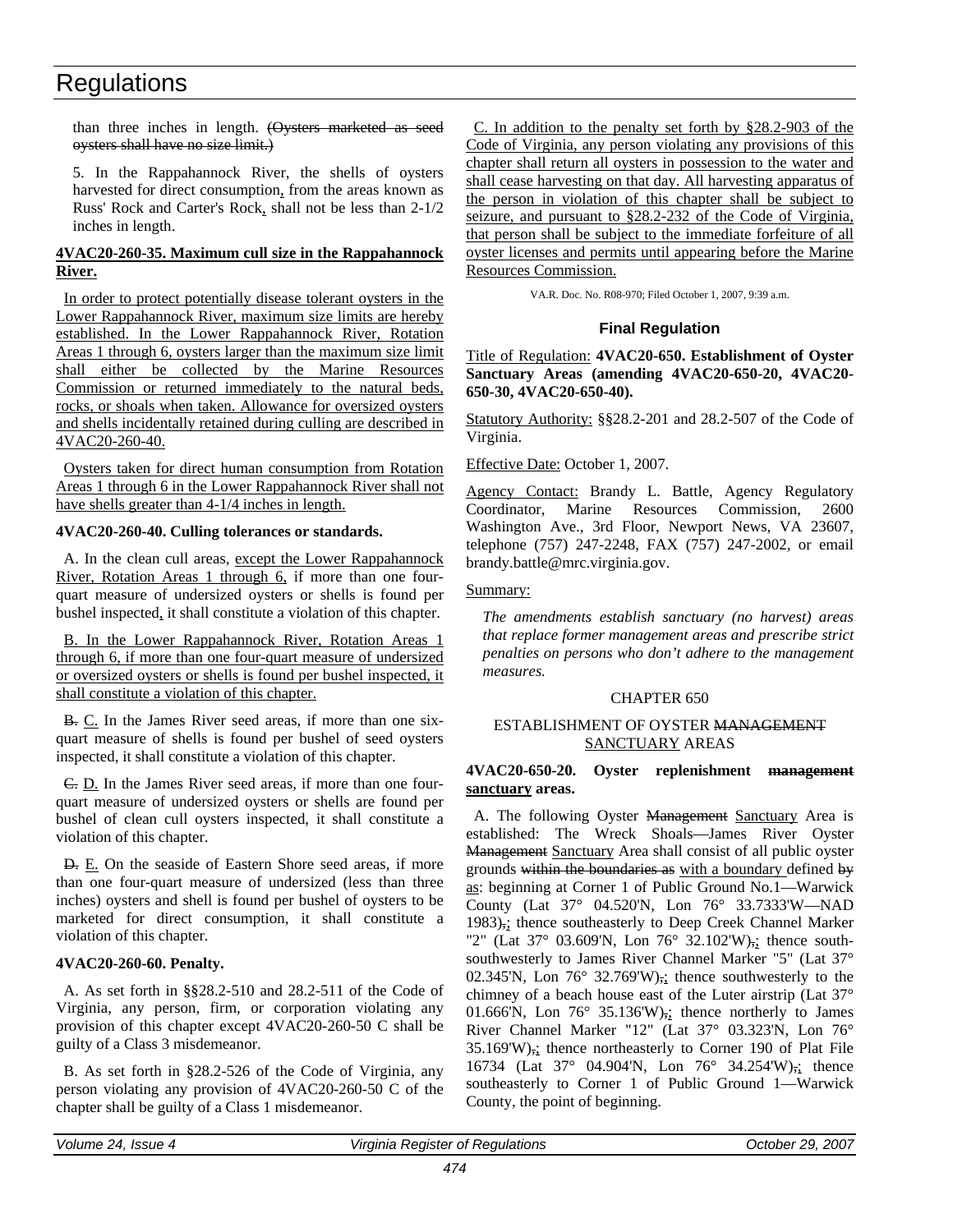<span id="page-31-0"></span>B. Constructed oyster reefs include all reefs constructed and marked by a "no harvesting" sign provided by the Conservation and Replenishment Department.

### **4VAC20-650-30. Closure of management sanctuary areas.**

A. All Oyster Management Sanctuary Areas shall be closed to the harvest of oysters, except that Seaside of the Eastern Shore Oyster Management Sanctuary Areas shall be closed to the harvest of all shellfish. Any person harvesting oysters or shellfish from the specified areas shall be guilty of a violation of this chapter.

B. It shall be unlawful for any person to possess any gear that could be used to harvest shellfish, within 300 100 feet of public or unassigned oyster grounds, in the area surrounding any oyster management sanctuary area, and such possession shall be considered as prima facie evidence of a violation of this chapter.

### **4VAC20-650-40. Penalty.**

A. As set forth in §28.2-903 of the Code of Virginia, any person violating any provision of this chapter shall be guilty of a Class 3 misdemeanor, and a second or subsequent violation of any provision of this chapter committed by the same person within 12 months of a prior violation is a Class 1 misdemeanor.

B. In addition to the penalty prescribed set forth by §28.2- 903 of the Code of Virginia, any persons person violating any provision of this chapter shall forfeit all harvested oysters, have their gear license revoked immediately and shall be subject to seizure of all harvesting apparatus for the remainder of the season return all oysters in possession to the water and shall cease harvesting on that day. All harvesting apparatus of the person in violation of this chapter shall be subject to seizure, and pursuant to §28.2-232 of the Code of Virginia, that person shall be subject to the immediate forfeiture of all oyster licenses and permits until appearing before the Marine Resources Commission.

VA.R. Doc. No. R08-969; Filed October 1, 2007, 9:40 a.m.

### **Final Regulation**

Title of Regulation: **4VAC20-720. Pertaining to Restrictions on Oyster Harvest (amending 4VAC20-720- 20, 4VAC20-720-40 through 4VAC20-720-80, 4VAC20- 720-110; adding 4VAC20-720-95).**

Statutory Authority: §§28.2-201, 28.2-507, and 28.2-518 of the Code of Virginia.

Effective Date: October 1, 2007.

Agency Contact: Brandy L. Battle, Agency Regulatory Coordinator, Marine Resources Commission, 2600 Washington Ave., 3rd Floor, Newport News, VA 23607, telephone (757) 247-2248, FAX (757) 247-2002, or email brandy.battle@mrc.virginia.gov.

## Summary:

*The amendments establish public grounds oyster harvest season dates and harvest restrictions and additional strict penalties for violations of this chapter.*

### **4VAC20-720-20. Definitions.**

The following words and terms when used in this chapter shall have the following meanings unless the context clearly indicates otherwise:

"Coan River Area" means that area of the Coan River to the Virginia-Maryland state line (PRV1A to PRV1B), except for that area above a line from Walnut Point (Survey Station Walnut) to Stephens Point (Survey Station Arthur).

### "Corrotoman River Hand Tong Area" means that area of the Corrotoman River north of the line drawn from Bar Pt. to the westernmost point on Black Stump Point.

"Deep Rock Dredge Patent Tong Area (Lower Chesapeake Bay)" means the area described as follows: starting at Cherry Point, Gwynns Island, thence northeast to G"1P" along the south side of the channel to Piankatank River; thence eastsoutheast to G"1R"; thence southwest to Sandy Point, Gwynns Island, North of Hole-in the-Wall.

"Deep Water Shoal State Replenishment Seed Area (DWS)" in the James River (574.66 Acres) means the areas beginning at a point approximately 530 feet west of Deep Water Shoal Light, said point being Corner 1 as located by Virginia State Plane Coordinates, South Zone, NAD 1927, north 302,280.00, east 2,542,360.00; thence north azimuth 30°49'59", 4,506.99 feet to Corner 2, north 306,150.00, east 2,544,670.00; thence north azimuth 135°08'57", 5,430.60 feet to Corner 3, north 302,300.00, east 2,548,500.00; thence north azimuth 212°13'54", 3,487.42 feet to Corner 4, north 299,350.00, east 2,546,640.00; thence north azimuth 269°10'16", 2,765.29 feet to Corner 5, north 299,310.00, east 2,543,875.00; thence north azimuth 332°58'26", 3,334.09 feet to Corner 1, being the point of beginning.

"Drumming Ground Hand Scrape Area" means that portion of the Rappahannock and Corrotoman River, west of the Rt. 3 bridge (Norris Bridge), and north of a line from the center of the Rt. 3 bridge (Norris Bridge) following westward along the channel to Towles Point at Buoy "R6", excluding the Corrotoman River north of a line from Bar Pt. to the westernmost point on Black Stump Point.

"Great Wicomico River Hand Scrape Area" means that area east of a line drawn from Sandy Point to Cockrell Point.

"Hand scrape" means any device or instrument with a catching bar having an inside measurement of no more than 22 inches, which is used or usable for the purpose of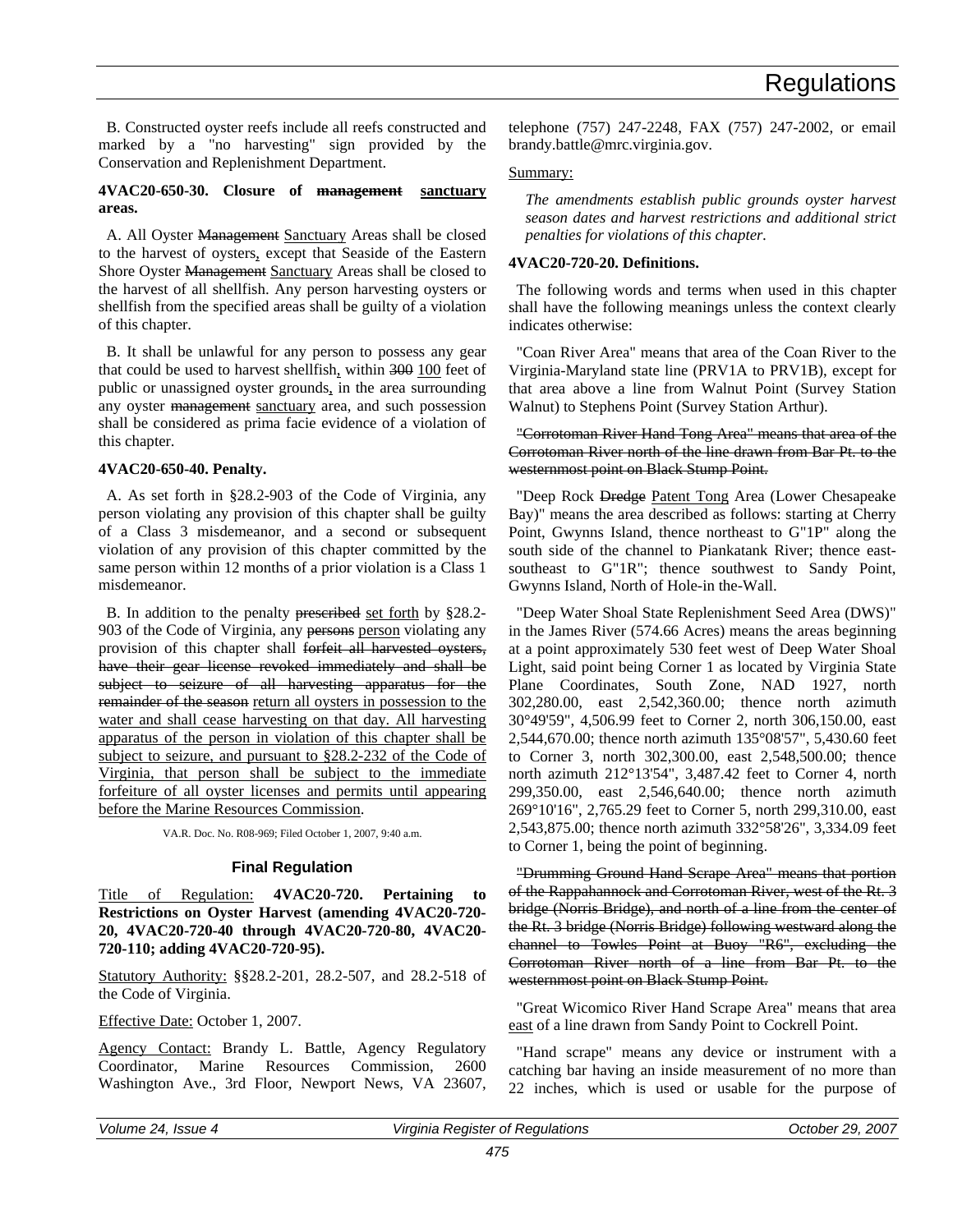extracting or removing shellfish from a water bottom or the bed of a body of water.

"James River Hand Scrape Area" means those public oyster grounds of the James River west of the Monitor and Merrimac Bridge Tunnel and northeast of the Mills E. Godwin/Nansemond River Bridge (Route 17) to the James River Bridge (Route 17).

"Lower Machodoc Area" means that area of the Lower Machodoc River to the Virginia-Maryland state line (PRV5A to PRV5C).

"Nomini River Hand Scrape Area" means that area of the Nomini River inside of Public Ground #1 to the Virginia-Maryland state line (PRV6A to PRV6B) (Kingscopsico), Public Ground 26 (Deans) and Public Ground 28 (Cut).

"Oyster Patent Tong" means any patent tong not exceeding 100 pounds in gross weight, including any attachment other than rope and with the teeth not to exceed four inches in length.

"Pocomoke and Tangier Sounds Management Area (PTSMA)" means the area as defined in §28.2-524 of the Code of Virginia.

### "Pocomoke Sound" means that area northeast from a line from Beach Island Light to the house on the Great Fox Island.

"Public oyster ground" means all those grounds defined in §28.2-551 of the Code of Virginia, all ground set aside as public oyster ground by court order, and all ground set aside as public oyster ground by order of the Marine Resources Commission.

"Rappahannock River Rotation Area 1" shall consist of all public grounds in the Rappahannock River with a boundary defined as beginning at the MLW west of Broad Creek (37° 33.952', N., 76° 19.309', W.); thence north to a VMRC buoy on the Baylor line (37° 34.539', N., 76° 19.022', W.) to VMRC buoy (37° 34.683', N., 76° 19.100' W.); thence, northeasterly to VMRC Buoy (37° 35.017', N., 76° 19.450', W.); thence, northeasterly to Sturgeon Bar Light (7R) (37° 35.150', N., 76° 19.733', W.); thence, continuing northwest to Mosquito Point Light (8R) (37° 36.100', N., 76° 21.300', W.); thence to the house on Mosquito Point (37° 36.523, N., 76° 21.595', W.) bounded on the east by a line from Windmill Point (37° 35.793', N., 76° 14.180', W.); thence, southeast to Windmill Point Light (37° 35.793', N., 76° 14.180', W.); thence southwesterly to Stingray Point Light (37° 33.673', N.,  $76^{\circ}$  16.362', W.); thence, westerly to Stingray Point  $(37^{\circ})$ 33.692', N., 76° 17.986', W.)

"Rappahannock River Rotation Area 2" shall consist of all public grounds in the Rappahannock River with a boundary on the east side defined as beginning at the house at Mosquito Point (37° 36.523', N., 76° 21.595', W.); thence, southeast to Mosquito Point Light "8R" (37° 36.100', N., 76° 21.300', W.); thence, continuing southeasterly to Sturgeon Bar Beacon "7R" (37° 35.150', N., 76° 19.733', W.); thence, southwesterly to VMRC buoy (37° 34.933', N., 76° 21.050', W.); thence, southwesterly to VMRC buoy (37° 34.883', N., 76° 21.100', W.); thence, to a pier west of Hunting Creek at Grinels (37° 34.436', N., 76° 26.288', W.). Rappahannock River Rotation Area 2 is bordered on the west by a line beginning at Mill Creek channel marker "4" (37° 35.083', N., 76° 26.950', W.); thence, northeasterly to Mill Creek channel marker "2" (37° 35.483', N., 76° 24.567', W.); thence, northeasterly to the house at Mosquito Point (37° 36.523', N., 76° 21.595', W.).

"Rappahannock River Rotation Area 3" shall consist of all public grounds in the Rappahannock River with a boundary defined as beginning from the north channel fender at the Norris Bridge (37° 37.483', N., 76° 25.035', W.); thence, southeast to the house on Mosquito Point (37° 36.523', N., 76° 21.595', W.); thence southwest to Mill Creek channel marker "2" (37° 35.483', N., 76° 24.567', W.); thence southwesterly to Mill Creek channel marker "4" (37° 35.083', N., 76° 24.950', W.); thence northeasterly to Parrotts Creek channel marker "1" (37° 36.033', N., 76° 25.417', W.); thence northerly to VMRC buoy (37° 36.333', N., 76° 25.200', W.); thence returning northerly to the Norris Bridge north channel fender.

"Rappahannock River Rotation Area 4" shall consist of all public grounds in the Rappahannock River with the boundary defined as beginning at the White Stone end of the Norris Bridge (37° 38.129', N., 76° 24.722', W.); thence, along the Norris Bridge to the north channel fender (37° 37.483', N.,  $76^{\circ}$  25.035', W.); thence westerly to the VMRC buoy 5-4 (36 $^{\circ}$ ) 38.005', N., 76° 30.028', W.); thence, north to Old House Point (37° 39.139', N., 76° 29.685', W.); thence, northerly to Ball Point (37° 41.660', N., 76° 28.632', W.); thence, continuing northerly to Bar Point  $(37^{\circ}$  41.666', N.,  $76^{\circ}$ 28.866', W.); thence easterly to Black Stump Point  $(37^{\circ})$ 41.737', N., 76° 28.111', W.); thence, southeasterly to the western headland of Taylor Creek (37° 40.983', N., 76° 27.602', W.); thence, southwesterly to VMRC Buoy at Ferry Bar north (37° 40.300', N., 76° 28.500', W.); thence, southeasterly to VMRC Buoy at Ferry Bar South (37° 40.167', N., 76° 28.583, W.); thence, southwesterly to Corrotoman Point Duck Blind (37° 39.945', N., 76° 28.467', W.); thence, southerly to VMRC Buoy 543 (37° 39.267', N., 76° 27.850', W.); thence, southerly to VMRC Buoy at Drumming West (37° 38.833', N., 76° 27.683', W.); thence, southerly to VMRC buoy at Drumming East (37° 38.833', N., 76° 27.567', W.); thence, northeasterly to Orchard Point (37° 38.924', N., 76° 27.126', W.).

"Rappahannock River Rotation Area 5" shall consist of public grounds in the Rappahannock River with a boundary defined as beginning east of a line from the east headland of Whiting Creek (37° 36.658', N., 76° 30.312', W.); thence, north to Towlest Pt. buoy "6" (37° 38.033', N., 76° 30.283', W.); thence, easterly to VMRC buoy 5-4 (37° 38.005', N., 76°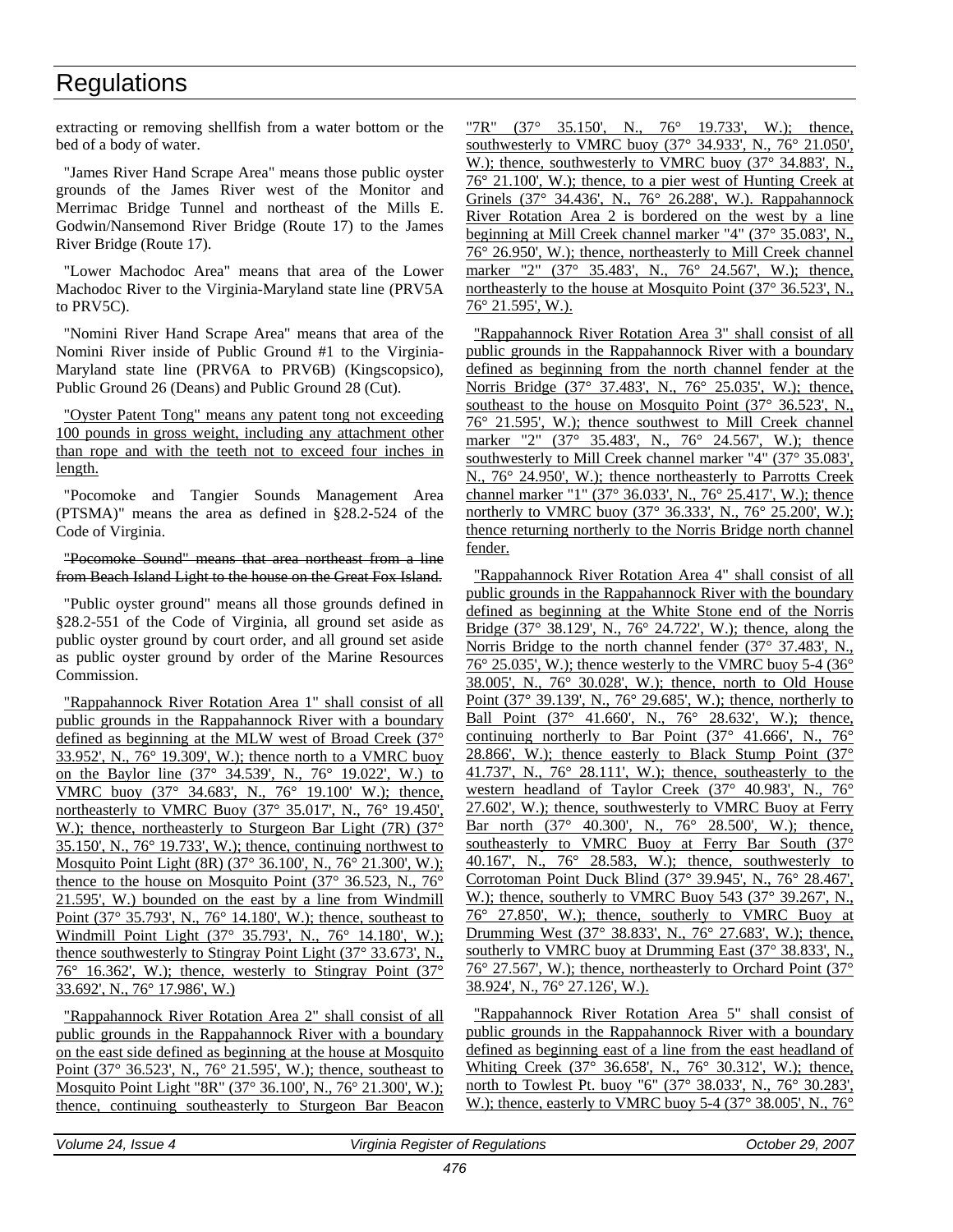30.028', W.) continuing easterly to the Norris Bridge north channel fender (37° 37.483', N., 76° 25.035', W.); thence, along the Norris Bridge southwest to Grey's Point (37° 36.833', N., 76° 25.999', W.).

"Rappahannock River Rotation Area 6" shall consist of all public grounds in the Rappahannock River with a boundary defined as beginning from Balls Point (37° 39.355', N., 76° 34.444', W.); thence, northeast to the flashing red buoy "8" off Rogue Pt. (37° 40.158', N., 76° 32.939', W.); thence, southeasterly to VMRC Towles Point Area buoy (37° 38.833', N., 76° 31.536', W.); thence, southwesterly to VMRC White House Sanctuary buoy (37° 38.150', N., 76° 30.533', W.); thence, southeasterly to red buoy "6"  $(37^{\circ})$ 38.033', N., 76° 30.283', W.); thence, southerly to the eastern headland of the mouth of Whiting Creek (37° 36.658', N., 76° 30.312', W.).

"Rappahannock River Hand Scrape Area 7" means that area shall consist of all public grounds in the Rappahannock River including all public grounds between a line extending from the eastern most point of Long Point thence in an easterly direction to flashing red buoy #8; thence due east to Rogue Point, upriver to a line extending from Tarpley Point; thence in a southwesterly direction to flashing green buoy #13; thence south-southwesterly to Jones Point with a boundary defined as beginning south of a line from Punchbowl Point (37° 44.675', N., 76° 37.325', W.) to Monaskon Point (37° 44.063', N., 76° 34.108', W.) to a line from Rogue's Point (37° 40.040', N., 76° 32.253', W.); thence, northwest to flashing red buoy "8" (37° 40.158', N., 76° 32.939', W.) continuing southwest to Balls Point (37° 39.355', N., 76° 34.444', W.).

"Rappahannock River Area 8" shall consist of all public grounds in the Rappahannock River with a boundary defined as beginning east and south of a line from Jones Point (37° 48.786', N., 76° 40.835', W.) to Sharps Point (37° 49.364', N., 76° 42.087', W.) to a line from Punchbowl Point (37° 44.675', N., 76° 37.325', W.) to Monaskon Point (37° 44.063', N., 76° 34.108', W.).

"Rappahannock River Hand Tong Area 9" means that area shall consist of all public grounds in the Rappahannock River with a boundary defined as beginning west of the line drawn from Sharps Pt. (37° 49.364', N., 76° 42.087', W.) Tarpley Pt. to Green Buoy #13 to Jones Pt (37° 46.786', N., 76° 40.835', W.) to the Route 360 (Drumming Bridge).

"Standard oyster dredge" means any device or instrument having a maximum weight of 150 pounds with attachments, maximum width of 50 inches and maximum tooth length of four inches.

"Tangier Sound" means that area from Tangier Light north to the Maryland-Virginia line (red buoy #6).

"Tangier-Pocomoke Sounds Rotation Area 1" shall include all public and unassigned grounds within the PTSMA, in Tangier Sound, that are west and south of a line beginning at the Maryland-Virginia Line (37° 54.61360', N., 75° 53.97396', W.) continuing south on Great Fox Island (37° 53.69465', N., 75° 53.88988', W.); thence continuing west to point "Area 2-NW" (37° 53.36335', N., 75° 56.55896', W.); thence south to a point "Area 2-SW" (37° 48.44291', N., 75° 56.48836', W.); thence continuing east to the north end of Watts Island (37° 48.77578', N., 75° 53.59941', W.). Area 1 shall also include all of the public and unassigned grounds in the PTSMA in Pocomoke Sound south and west of a line beginning at the house on Great Fox Island (37° 53.69465', N., 75° 53.88988', W.); thence east southeast to Red Channel Marker # 8 (37° 52.45833', N., 75° 49.40000', W.); thence south southeast to Green Channel Marker "C – 1"  $(37^{\circ}$ 52.10000', N., 75° 47.80833', W.) thence southeast to Flashing Red "2+1" (37° 50.95333', N., 75° 46.64167', W.); thence south to the northernmost tip of Russell Island (37° 48.38796', N., 75° 47.02241', W.).

"Tangier-Pocomoke Sounds Rotation Area 2" shall include all public and unassigned grounds in the PTSMA with a boundary defined as beginning at the house on Great Fox Island (37° 53.69465', N., 75° 53.88988', W.); thence south to the north end of Watts Island (37° 48.77578', N., 75° 53.59941', W.); thence west to a point "Area 2-SW"  $(37^{\circ})$ 48.44291', N., 75° 56.48836', W.); thence north to point "Area 2-NW" (37° 53.36335', N., 75° 56.55896', W.); thence back east to the house on Great Fox Island. This area includes Public Ground # 7, known as "Thoroughfare Rock" and Public Ground # 8, known as "California Rock" in Tangier Sound. Area 2 shall also include all public and unassigned grounds in the PTSMA in Pocomoke Sound northeast of a line beginning at the house on Great Fox Island (37° 53.69465', N., 75° 53.88988', W.); thence east southeast to Red Channel Marker # 8 (37° 52.45833', N., 75° 49.40000', W.); thence south southeast to Green Channel Marker " $C - 1$ " (37° 52.10000', N., 75° 47.80833', W.); thence southeast to Flashing Red "2+1" (37° 50.95333', N., 75° 46.64167', W.); thence south to the northernmost tip of Russell Island (37° 48.38796', N., 75° 47.02241', W.).

"Tangier Sound Hand Tong Area" means that area in the PTSMA south and west of a line from Fishbone Island thence southeast to bell buoy #5, thence south southwest to buoy #3 (such area to include all of Public Ground 3 and Flat Rock) and shall be a hand tong area only and Cod Harbor (approximately 1,124 acres) beginning at a point of East Point Marsh, said point having the Virginia state coordinates, south section, coordinates of north 555,414.89, east 2,730,388.85; thence south 79°59', east 2,260 feet to a line designating the western extent of the PTSMA as described in §28.2-524 of the Code of Virginia; thence south 10°16', west 2,800 feet; thence south 28°46', west 8,500 feet to a point on Sand Spit, position north 545,131.78, east, 2,728,014.94; thence along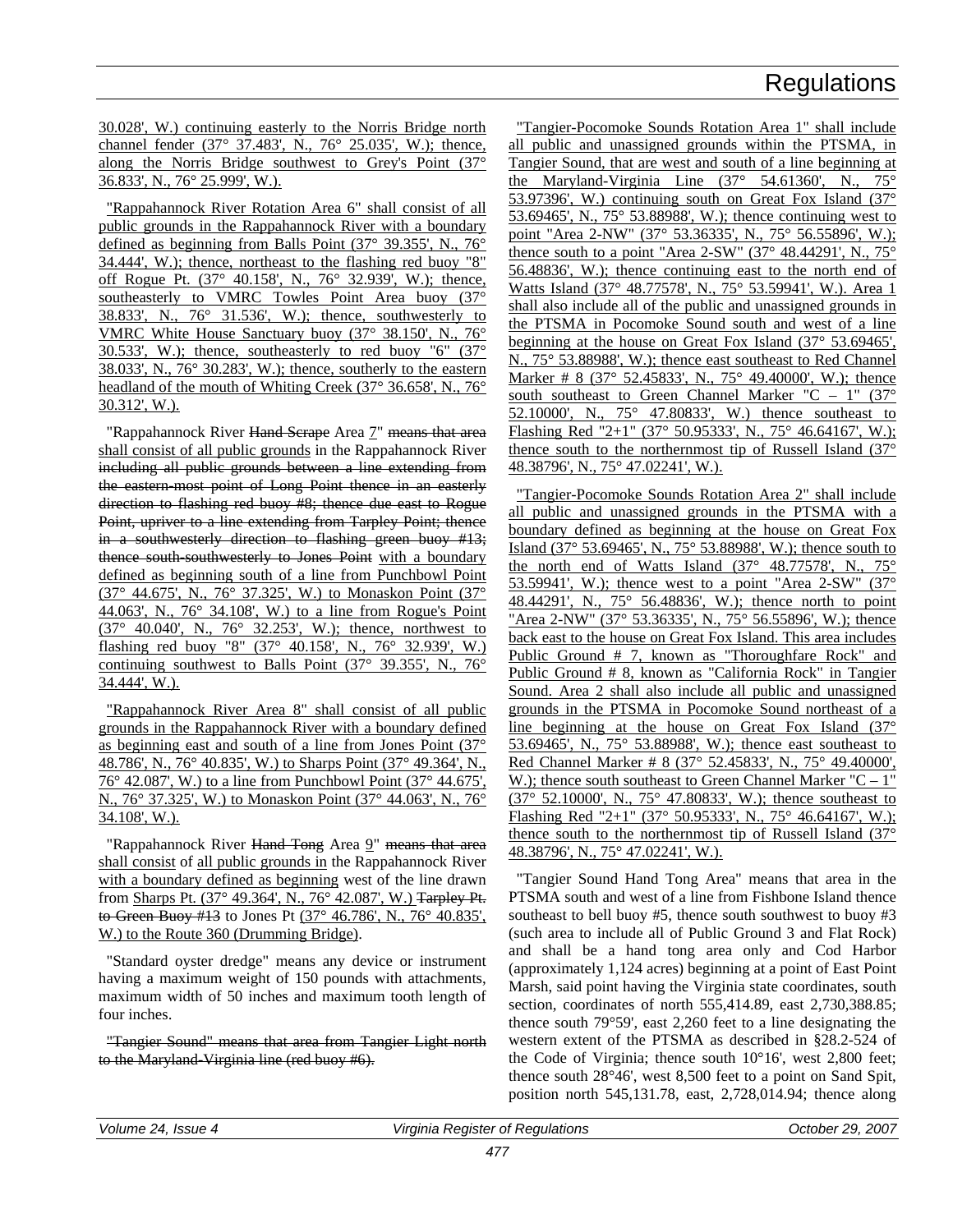the mean low water line of Cod Harbor in a west, north and northeast direction crossing Canton Creek and Mailboat Harbor from headland to headland to the point of beginning.

"Temples Bay Hand Scrape Area" means that area in the Rappahannock River west of the Rt. 3 bridge (Norris Bridge) and south of a line drawn from the center of the Rt. 3 bridge (Norris Bridge) upriver to Towles Pt. continuing the line upriver to Red Buoy 8; thence across to the southside of the river to Long Pt., thence back to the Rt. 3 bridge (Norris Bridge) along the southern shoreline.

"Thomas Rock Hand Scrape Area" means an area in the James River with an eastern boundary being the James River, Route 17 bridge and a western boundary being a line drawn from the south side of the river at Rainbow Farm Point; thence to the channel buoy green #5; and thence to Blunt Point on the north side of the river.

"Unassigned ground" means all grounds other than public oyster ground as defined by this chapter and which have not been set aside or assigned by lease, permit, or easement by the Marine Resources Commission.

"Upper Chesapeake Bay (Blackberry Hangs Hand Scrape Area)" means the area in Public Ground Number 118, south from the Smith Point Light to the Great Wicomico Light.

"Yeocomico River Area" means that area of the Yeocomico River inside Public Grounds 102, 104, 107, 112 and 113.

"York River Hand Scrape Area" means an area above the Route 17 or Coleman Bridge in Public Ground No. 30, along the north side of the river, to just above Aberdeen Creek.

### **4VAC20-720-40. Open season and areas.**

The lawful seasons and areas for the harvest of oysters from the public oyster grounds and unassigned grounds are as follows:

1. James River Seed Area, including the Deep Water Shoal State Replenishment Seed Area and James River Jail Island and Point of Shoals Clean Cull Areas: October 1, 2006 2007, through April 30, 2007 2008.

2. Seaside of Eastern Shore: for clean cull oysters only, October 1, 2006 2007, through December 31, 2006 January 31, 2008.

3. The following areas shall be opened from October 1, 2006 2007, through December 31, 2006 2007: the Rappahannock River Hand Tong Area Areas 8 and 9; the Corrotoman River Hand Tong Area; the Rappahannock River Hand Scrape Area; the Drumming Ground Hand Scrape Area (Rappahannock River); the Temples Bay Hand Serape Area (Rappahannock River); the Nomini River Hand Scrape Area; the James River Hand Scrape Area; the Upper Chesapeake Bay (Blackberry Hangs Hand Scrape Area) (Upper Chesapeake Bay); the York River Hand Scrape Area; Deep Rock Patent Tong Area (Lower

Chesapeake Bay); and the Thomas Rock Hand Scrape Area (James River).

4. The Rappahannock River Rotation Areas 1 and 6: October 1, 2007, through November 30, 2007.

4. Tangier Sound and 5. Tangier - Pocomoke Sound Sounds Rotation Area 1: December 1, 2006 2007, through February 28, 2007 2008.

## **4VAC20-720-50. Closed harvest season and areas.**

It shall be unlawful for any person to harvest oysters from the following areas during the specified periods:

1. All public oyster grounds and unassigned grounds in the Chesapeake Bay and its tributaries, including the tributaries of the Potomac River, except those areas listed in 4VAC20-720-40, are closed: October 1, 2006 2007, through September 30, 2007 2008.

2. James River Seed Area, including the Deep Water Shoal State Replenishment Seed Area and the James River Jail Island and Point of Shoals Clean Cull Areas: May 1, 2007 2008, through September 30, 2007 2008.

3. All public oyster grounds and unassigned grounds on the Seaside of Eastern Shore: for clean cull oysters, January 1, 2007 February 1, 2008, through September 30, 2007 2008, and for seed oysters, all year. Oyster harvest from leased oyster ground and fee simple oyster ground shall require a permit from the Marine Resources Commission as set forth in 4VAC20 720 90.

4. The following areas shall be closed from January 1, 2007 2008, through September 30, 2007 2008: the Rappahannock River Hand Tong Area Areas 8 and 9; the Corrotoman River Hand Tong Area; the Rappahannock River Hand Scrape Area; the Temples Bay Hand Scrape Area (Rappahannock River); the Drumming Ground Hand Scrape Area (Rappahannock River); the Nomini River Hand Scrape Area; the James River Hand Scrape Area; Deep Rock Patent Tong Area (Lower Chesapeake Bay); the Thomas Rock Hand Scrape Area (James River) and the Upper Chesapeake Bay (Blackberry Hangs Hand Scrape Area (Upper Chesapeake Bay); and the York River Hand Scrape Area.

5. The Rappahannock River Rotation Areas 1 and 6: December 1, 2007, through September 30, 2008.

5. Tangier Sound and 6. Tangier - Pocomoke Sound Sounds Rotation Area 1: October 1, 2006 2007, through November 30, 2006 2007, and March 1, 2007 2008, through September 30, 2007 2008.

## **4VAC20-720-60. Day and time limit.**

A. It shall be unlawful to take, catch or possess oysters on Saturday and Sunday from the public oyster grounds or unassigned grounds in the waters of the Commonwealth of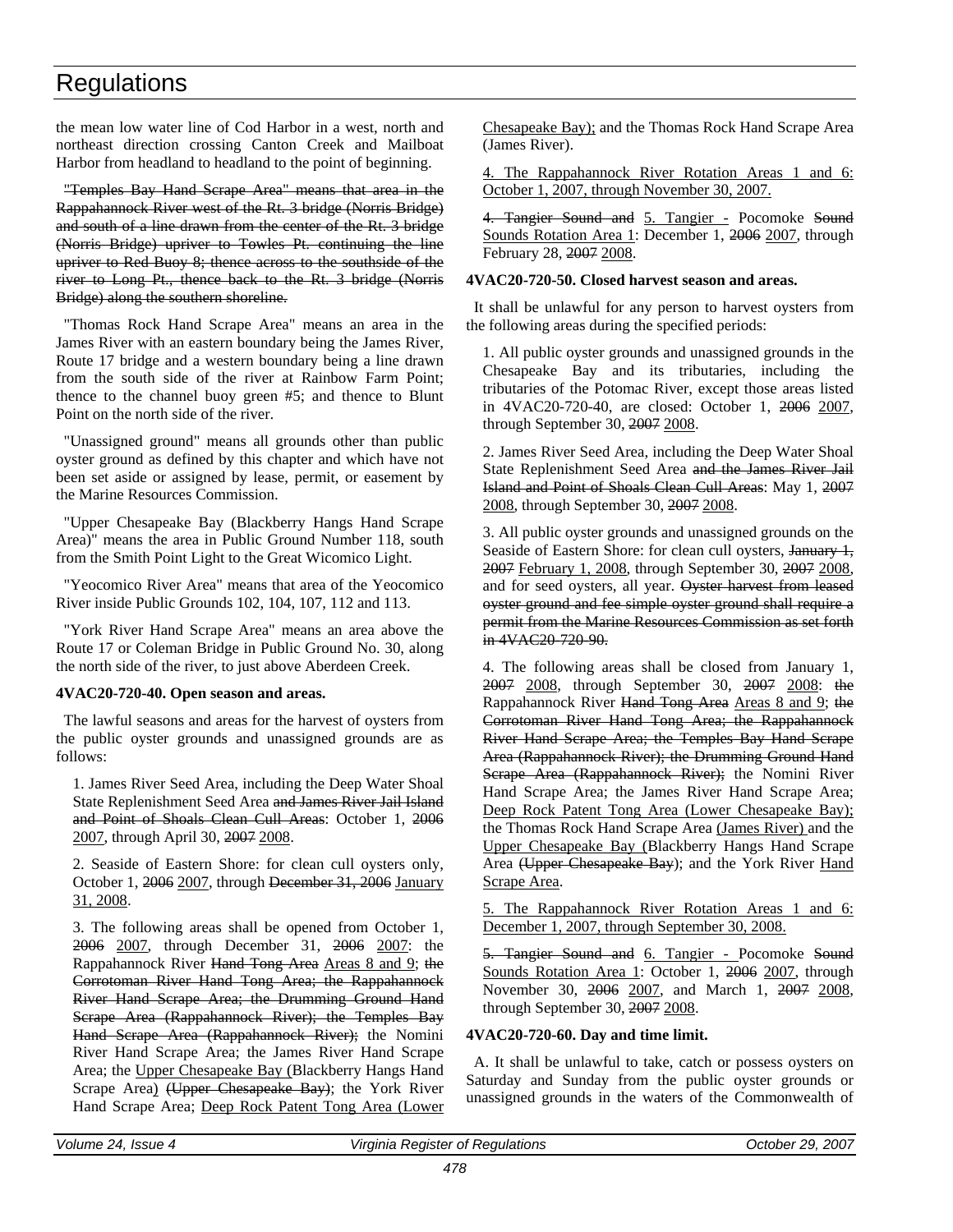Virginia, except that this provision shall not apply to any person harvesting no more than one bushel per day by hand or ordinary tong for household use only during the season when the public oyster grounds or unassigned grounds are legally open for harvest. The presence of any gear normally associated with the harvesting of oysters on board the boat or other vehicle used during any harvesting under this exception shall be prima facie evidence of violation of this chapter.

B. It shall be unlawful for any person to harvest or attempt to harvest oysters prior to sunrise or after 2 p.m. from the areas described in subdivisions 1, 3 and 4-5 of 4VAC20-720-40, except as described in 4VAC20-720-105.

C. It shall be unlawful for any person to harvest or attempt to harvest oysters in the Rappahannock River Rotation Areas 1 and 6 prior to 7 a.m. and after 1 p.m.

C. D. It shall be unlawful for a boat with an oyster dredge aboard to leave the dock until one hour before sunrise or return to the dock after sunset.

D. E. It shall be unlawful for a boat with a hand scrape aboard to leave the dock until one-half hour before sunrise or return to the dock after sunset.

### **4VAC20-720-70. Gear restrictions.**

A. It shall be unlawful for any person to harvest oysters in the James River Seed Areas, including the Deep Water Shoal State Replenishment Seed Area the James River Jail Island and Point of Shoals Clean Cull Areas, and the Rappahannock River Hand Tong Area 9, the Corrotoman River Hand Tong Area, except by hand or ordinary tong. It shall be unlawful for any person to have a hand scrape on board a boat that is harvesting or attempting to harvest oysters from public grounds by hand tong.

B. It shall be unlawful to harvest oysters from the seaside of the Eastern Shore, except by hand.

C. It shall be unlawful to harvest oysters from the hand scrape areas in the Rappahannock River Rotation Area 1 or 6, Rappahannock River Area 8; James River Hand Scrape Area, Thomas Rock Hand Scrape Area, Nomini River Hand Scrape Area, Upper Chesapeake Bay (Blackberry Hangs Hand Scrape Area), and York River Hand Scrape Area, except by hand scrape.

D. It shall be unlawful for any person to have more than one hand scrape on board any boat that is harvesting oysters or attempting to harvest oysters from public grounds. It shall be unlawful for any person to have a hand tong on board a boat that is harvesting or attempting to harvest oysters from public grounds by hand scrape.

E. It shall be unlawful to harvest oysters from the Pocomoke and Tangier Sounds Management Tangier – Pocomoke Rotation Area 1, except by a standard oyster dredge.

F. It shall be unlawful to harvest oysters from the Deep Rock Patent Tong Area, except by a standard oyster patent tong.

## **4VAC20-720-75. Gear license.**

A. It shall be unlawful for any person to harvest shellfish, from the hand scrape areas in the Rappahannock River, James River, Upper Chesapeake Bay, York River, and Nomini River Area who has not , unless that person has first obtained a current hand scrape license.

B. It shall be unlawful for any person to harvest shellfish, with a dredge from the public oyster grounds in the PTSMA who has not Tangier – Pocomoke Sounds Rotation Area 1, unless that person has first obtained a current dredge license.

C. It shall be unlawful for any person to harvest shellfish, with a patent tong from the public oyster grounds in the Deep Rock Patent Tong Area unless that person has first obtained a current patent tong license.

## **4VAC20-720-80. Quotas and harvest limits.**

A. In the James River Seed Area, including the Deep Water Shoal State Replenishment Seed Area, there shall be an oyster harvest quota of 80,000 bushels of seed oysters. It shall be unlawful for any person to harvest seed oysters from the James River Seed Area after the 80,000 bushel quota has been reached. In the James River Seed Area, including the Deep Water Shoal State Replenishment Seed Area, and Clean Cull Areas there shall be an oyster harvest quota of 15,000 bushels of clean cull oysters. It shall be unlawful for any person to harvest clean cull oysters from the James River Seed and Clean Cull Areas Area, including the Deep Water Shoal State Replenishment Seed Area, after the 15,000 bushel quota has been reached.

B. The lawful daily limit of clean cull oysters harvested from the areas as described in subdivision subdivisions 3 and 4 of 4VAC20-720-40 shall be determined by the number of registered commercial fishermen licensees on board the vessel multiplied by  $\frac{10}{10}$  eight bushels. It shall be unlawful to possess on board any vessel or to land more than the daily limit of clean cull oysters.

C. In the PTSMA in Tangier Sound and in the Tangier - Pocomoke Sound Sounds Rotation Area 1, where harvesting is allowed by dredge, there shall be a harvest limit of eight bushels per registered commercial fisherman licensee on board the vessel. It shall be unlawful for any registered commercial fisherman licensee to possess more than eight bushels per day. No blue crab bycatch is allowed. It shall be unlawful to possess on board any vessel more than 250 hard clams.

D. Harvesters who export the oysters to an out-of-state market or do not sell the oysters to a licensed and Department of Health certified Virginia buyer but sell the oysters directly

| Volume<br>Issue<br>24 | Virginia<br>Register of Regulations | 2007<br>29.<br><i>Jctober</i> |
|-----------------------|-------------------------------------|-------------------------------|
|                       |                                     |                               |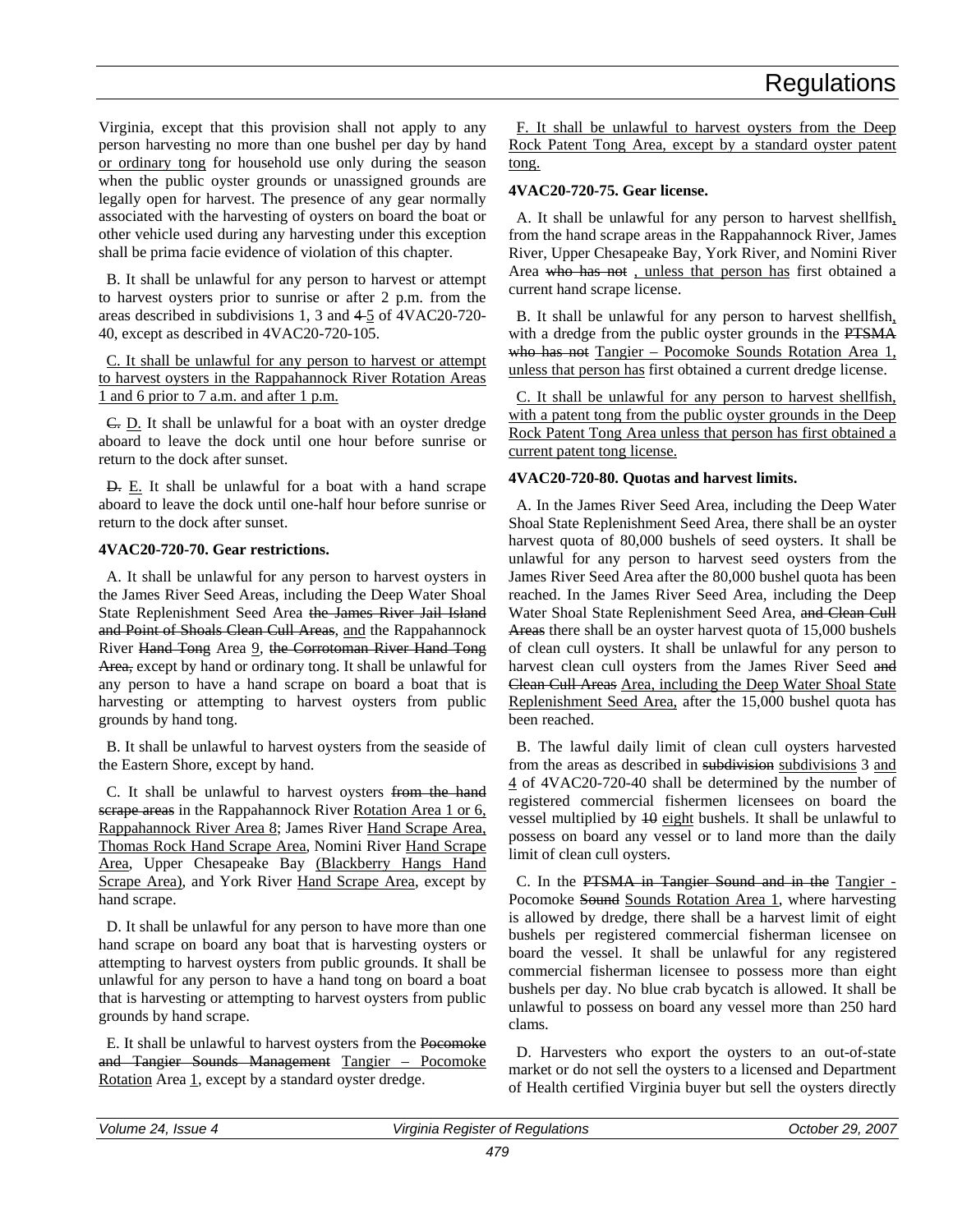to the public for human consumption shall report oysters harvested on a daily basis and pay oyster taxes weekly.

### **4VAC20-720-95. Harvesting permit required for the Rappahannock River Rotation Areas 1 through 6.**

A harvesting permit is required for the Rappahannock River rotation areas 1 through 6. Included with this permit will be a map of the two rotation areas that are open for harvesting in any given year and a culling stick specific to management provisions for these areas. It shall be unlawful for any person to harvest or attempt to harvest oysters from the Rappahannock River Rotation Areas 1 through 6 without first obtaining and having on board a harvest permit, map of lower Rappahannock Rotation Areas 1 through 6, and culling stick specific to these areas.

### **4VAC20-720-110. Penalty.**

A. As set forth in §28.2-903 of the Code of Virginia, any person violating any provision of this chapter shall be guilty of a Class 3 misdemeanor and a second or subsequent violation of any provision of this chapter committed by the same person within 12 months of a prior violation is a Class 1 misdemeanor.

B. In addition to the penalty prescribed by law, any person violating any provisions of this chapter shall return all oysters in possession to the water, shall cease harvesting on that day, and all harvesting apparatus shall be subject to seizure and pursuant to §28.2-232 of the Code of Virginia shall be subject to the immediate forfeiture of all oyster licenses and permits until appearing before the Marine Resources Commission.

C. In addition to the penalty prescribed by §28.2-802 of the Code of Virginia, any person violating any provisions of 4VAC20-720-105 shall destroy all oysters harvested by that person in violation of 4VAC20-720-105 in the presence of a marine police officer, and shall be subject to the immediate forfeiture of all oyster licenses and permits until appearing before the Marine Resources Commission.

VA.R. Doc. No. R08-971; Filed October 1, 2007, 9:41 a.m. **––––––––––––––––––** **TITLE 9. ENVIRONMENT** 

### **VIRGINIA WASTE MANAGEMENT BOARD**

### **Final Regulation**

Title of Regulation: **9VAC20-130. Solid Waste Planning and Recycling Regulations (amending 9VAC20-130-10, 9VAC20-130-40, 9VAC20-130-60, 9VAC20-130-70, 9VAC20-130-90, 9VAC20-130-110, 9VAC20-130-120, 9VAC20-130-130, 9VAC20-130-165, 9VAC20-130-175 through 9VAC20-130-230; adding 9VAC20-130-125, repealing 9VAC20-130-140, 9VAC20-130-150).**

Statutory Authority: §10.1-1411 of the Code of Virginia; 42 USC §6942(b), 40 CFR Parts 255 and 256.

Effective Date: November 28, 2007.

Agency Contact: Allen Brockman, Department of Environmental Quality, P.O. Box 10009, Richmond, VA 23240, telephone 804-698-4468, FAX 804-698-4327, or email arbrockman@deq.virginia.gov.

#### Summary:

*The amendments revise the minimum recycling rate to conform to Chapters 7 and 40 of the 2006 Acts of Assembly, no longer require the Department of Environmental Quality to approve minor plan amendments, and eliminate a duplicative provision on the waste information assessment program.*

*The changes made since publication of the proposed regulation (i) delete the requirement that the planning unit submit an action plan if the solid waste plan does not meet the requirements of the chapter; (ii) clarify the public participation requirements; and (iii) modify major and minor plan amendments.*

Summary of Public Comments and Agency's Response: A summary of comments made by the public and the agency's response may be obtained from the promulgating agency or viewed at the office of the Registrar of Regulations.

#### CHAPTER 130

### REGULATIONS FOR THE DEVELOPMENT OF SOLID WASTE MANAGEMENT PLANS PLANNING AND RECYCLING REGULATIONS

### **9VAC20-130-10. Definitions.**

The following words and terms when used in this chapter shall have the following [ meaning, meanings ] unless the context clearly indicates otherwise:

"Abandoned material" means any material that is: disposed of; burned or incinerated; or accumulated, stored or treated (but not recycled) before or instead of being abandoned by being disposed of, burned or incinerated.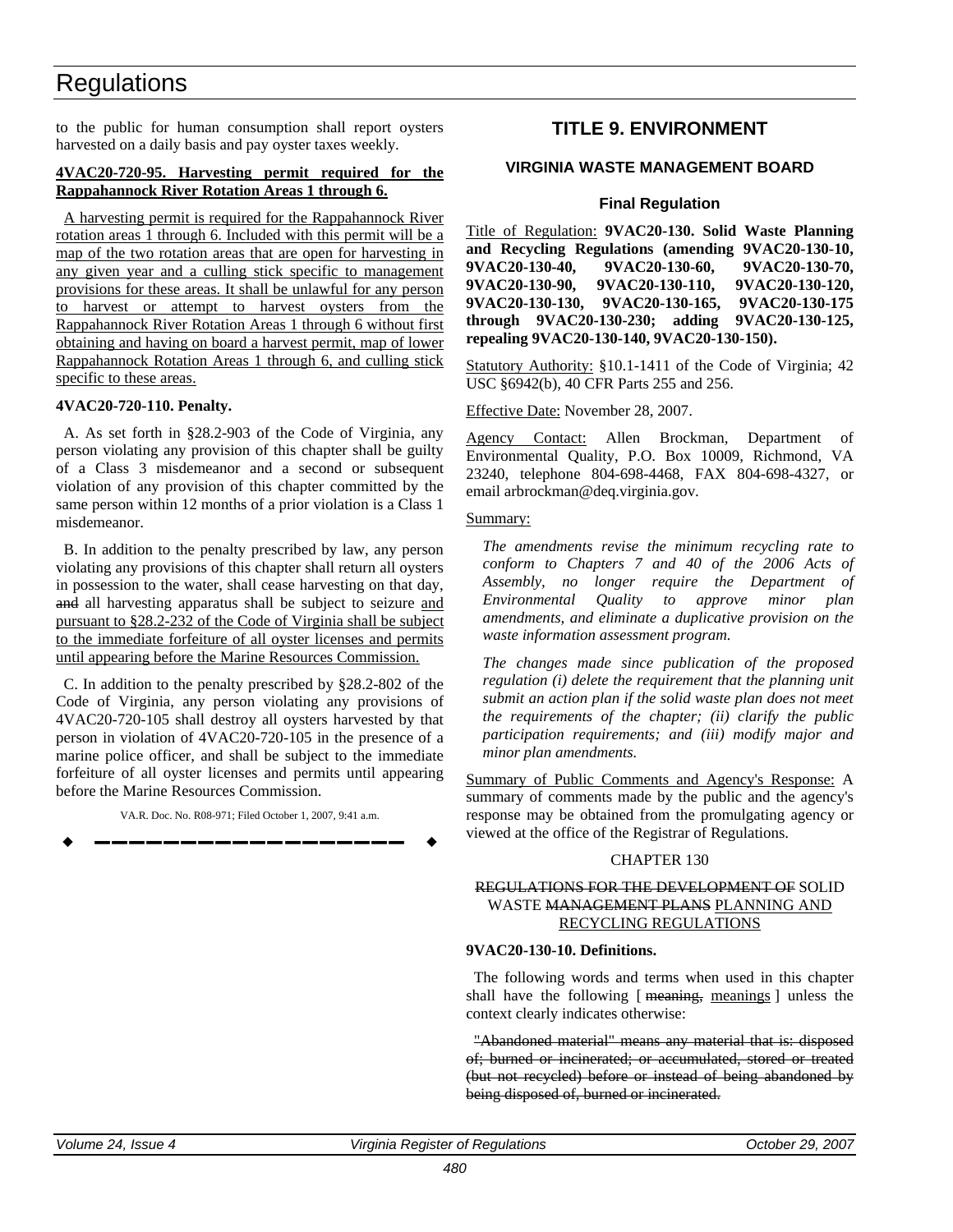"Agricultural waste" means all solid waste produced from farming operations<del>, or related commercial preparation of farm</del> products for marketing.

"Board" means the Virginia Waste Management Board.

"Commercial waste" means all solid waste generated by establishments engaged in business operations other than manufacturing or construction. This category includes, but is not limited to, solid waste resulting from the operation of stores, markets, office buildings, restaurants and shopping centers.

"Compost" means a stabilized organic product produced by composting in such a manner that the product can be handled, stored, and/or applied to the land.

"Composting" means the manipulation of the natural aerobic process of decomposition of organic materials to increase the rate of decomposition.

"Construction waste" means solid waste that is produced or generated during construction, remodeling, or repair of pavements, houses, commercial buildings, and other structures. Construction wastes include, but are not limited to, lumber, wire, sheetrock, broken brick, shingles, glass, pipes, concrete, paving materials, and metal and plastics if they the metal or plastics are a part of the materials of construction material or empty containers for such materials. Paints, coatings, solvents, asbestos-containing material, any liquid, compressed gases, or semi-liquids and garbage are not construction wastes.

"Contamination" means the degradation in quality of naturally occurring water, air, or soil resulting either directly or indirectly from human activity.

"Debris waste" means solid waste resulting from land clearing operations. Debris wastes include, but are not limited to, stumps, wood, brush, leaves, soil, and road spoils.

"Demolition waste" means solid waste produced by the destruction of structures and their foundations and includes the same materials as construction wastes.

"Department" means the Department of Environmental Quality.

"Director" means the Director of the Department of Environmental Quality or his designee. For purposes of submissions to the director as specified in the Waste Management Act, submissions may be made to the department.

"Discarded material" means a material that is: (i) abandoned material as defined in this chapter; (ii) recycled material as defined in this chapter; or (iii) considered inherently wastelike.

"Disposal" means the discharge, deposit, injection, dumping, spilling, leaking or placing of any solid waste into or on any land or water so that such solid waste or any constituent of it may enter the environment or be emitted into the air or discharged into any waters.

"Facility" means solid waste management facility unless the context clearly indicates otherwise.

"Friable asbestos" means any material containing more than 1.0% asbestos by weight that, when dry, may be crumbled, pulverized or reduced to powder by hand pressure and regulated as a special waste.

"Garbage" means readily putrescible discarded materials composed of animal, vegetable or other organic matter.

"Groundwater" means any water below the land surface in the zone of saturation.

"Hazardous waste" means a "hazardous waste" as defined by the Virginia Hazardous Waste Management Regulation, 9VAC20-60 [  $-12$  et seq ].

"Household waste" means any waste material, including garbage, trash and refuse, derived from households. Households include single and multiple residences, hotels and motels, bunkhouses, ranger stations, crew quarters, campgrounds, picnic grounds and day-use recreation areas. Household wastes do not include sanitary waste in septic tanks (septage), which is regulated by other state agencies.

"Incineration" means the controlled combustion of solid waste for disposal.

"Incinerator" means a facility or device designed for the treatment for volume reduction of solid waste by combustion.

"Industrial waste" means any solid waste generated by manufacturing or industrial process that is not a regulated hazardous waste. Such waste may include, but is not limited to, waste resulting from the following manufacturing processes: electric power generation; fertilizer/agricultural chemicals; food and related products/byproducts; inorganic chemicals; iron and steel manufacturing; leather and leather products; nonferrous metals manufacturing/foundries; organic chemicals; plastics and resins manufacturing; pulp and paper industry; rubber and miscellaneous plastic products; stone, glass, clay, and concrete products; textile manufacturing; transportation equipment; and water treatment. This term does not include mining waste or oil and gas waste.

"Industrial waste landfill" means a solid waste landfill used primarily for the disposal of a specific industrial waste or a waste that is a byproduct of a production process.

"Institutional waste" means all solid waste emanating from institutions such as, but not limited to, hospitals, nursing homes, orphanages, and public or private schools. It can include regulated medical waste from health care facilities and research facilities that must be managed as  $an a$  regulated medical waste.

| Volume 24, Issue 4 |
|--------------------|
|--------------------|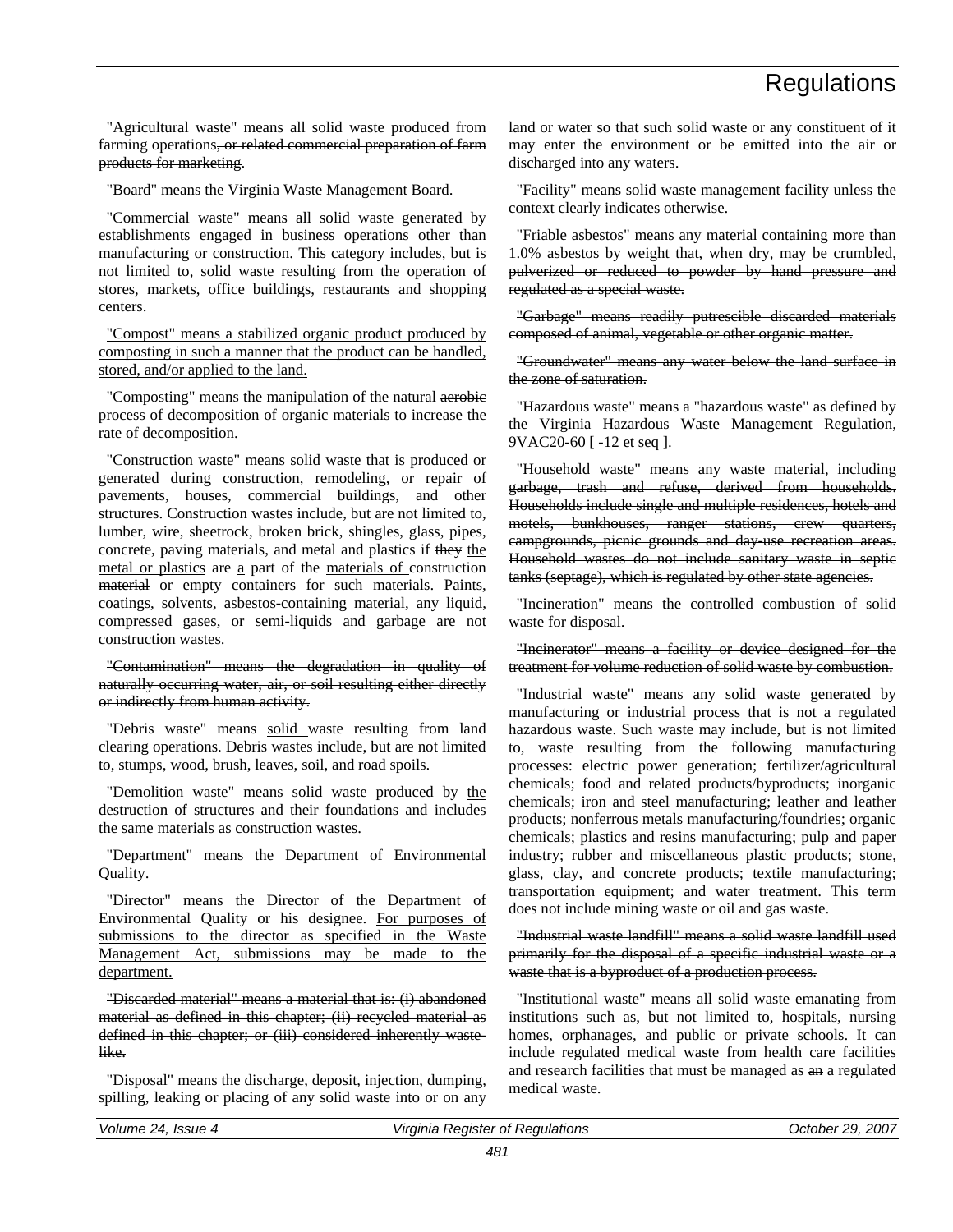"Integrated waste management plan" means a governmental plan that considers all elements of waste management during generation, collection, transportation, treatment, storage, disposal, and litter control and selects the appropriate methods of providing necessary control and services for effective and efficient management of all wastes. An "integrated waste management plan" must provide for source reduction, reuse and recycling within the jurisdiction and the proper funding and management of waste management programs.

"Jurisdiction" means a local governing body; city, county or town; or any independent entity, such as a federal or state agency, which join with local governing bodies to develop a waste management plan.

"Landfill" means a sanitary landfill, an industrial waste landfill, or a construction/demolition/debris landfill (as these terms are defined in [the Solid Waste Management Regulations ( ] 9VAC20-80).

#### "Large diameter tree stumps" means tree stumps larger than six inches in diameter.

"Litter" means all waste material disposable packages or containers, but not including the wastes of the primary processes of mining, logging, farming, or manufacturing.

"Market" or "markets" means interim or end destinations for the recyclable materials, including a materials recovery facility (MRF).

"Market conditions" means business and system related issues used to determine if materials can be targeted, collected, and delivered to an interim or end market in an efficient manner. Issues may include, but are not limited to: the cost of collection, storage and  $\left[\frac{\theta}{\theta} \right]$  preparation  $\left[\frac{\theta}{\theta}\right]$ both ] ; the cost of transportation; accessible volumes of materials targeted for recycling; market value of materials targeted for collection/recycling; and distance to viable markets.

"Materials recovery facility (MRF)" means, for the purpose of this regulation, a facility for the collection, processing and marketing of recyclable materials including, but not limited to: metal, paper, plastics, and glass.

"Mulch" means woody waste consisting of stumps, trees, limbs, branches, bark, leaves and other clean wood waste that has undergone size reduction by grinding, shredding, or chipping, and is distributed to the general public for landscaping purposes or other horticultural uses, except composting as defined and regulated under the Solid Waste Management Regulations (9VAC20-80) or the Vegetative Waste Management and Yard Waste Composting Regulations (9VAC20-101)..

"Municipal solid waste" means waste that is normally composed of residential, commercial, and institutional solid waste and residues derived from the combustion of these wastes.

"Open dump" means a site on which any solid waste is placed, discharged, deposited, injected, dumped or spilled so as to create a nuisance or present a threat of a release of harmful substances into the environment or present a hazard to human health. Such a site is subject to the open dump criteria in 9VAC20-80-180.

"Permit" means the written permission of the director to own, operate or construct a solid waste management facility.

"Person" means an individual, corporation, partnership, association, a governmental body, a municipal corporation or any other legal entity.

"Principal recyclable materials (PRMs)" means paper, metal (except automobile bodies), plastic, glass, commingled yard waste, wood, and textiles, tires, used oil, used oil filters, used antifreeze, batteries, electronics, or material as may be approved by the director. "Principal recyclable materials" does not include large diameter tree stumps. Commingled materials [ refer refers ] to single stream collections of recyclables where sorting is done at a materials recovery facility.

#### "Recycled material" means a material that is derived from recycling.

"Recycling" means the process of separating a given waste material from the waste stream and processing it so that it may be used again as a raw material for a product, which may or may not be similar to the original product. For the purpose of this chapter, recycling shall not include processes that only involve size reduction.

"Recycling residue" means the (i) nonmetallic substances, including but not limited to plastic, rubber, and insulation, [that which ] remain after a shredder has separated [for purposes of recycling ] the ferrous and nonferrous metal from a motor vehicle, appliance or other discarded metallic item [ for purposes of recycling ] and (ii) organic waste remaining after removal of metals, glass, plastics and paper that are to be recycled as part of a resource recovery process for municipal solid waste resulting in the production of a refuse derived fuel.

"Refuse" means all solid waste products having the character of solids rather than liquids and that are composed wholly or partially of materials such as garbage, trash, rubbish, litter, residues from clean up of spills or contamination, or other discarded materials.

"Regional boundary" means the boundary defining an area of land that will be a unit for the purpose of developing a waste management plan, and is established in accordance with 9VAC20-130-180 through 9VAC20-130-220.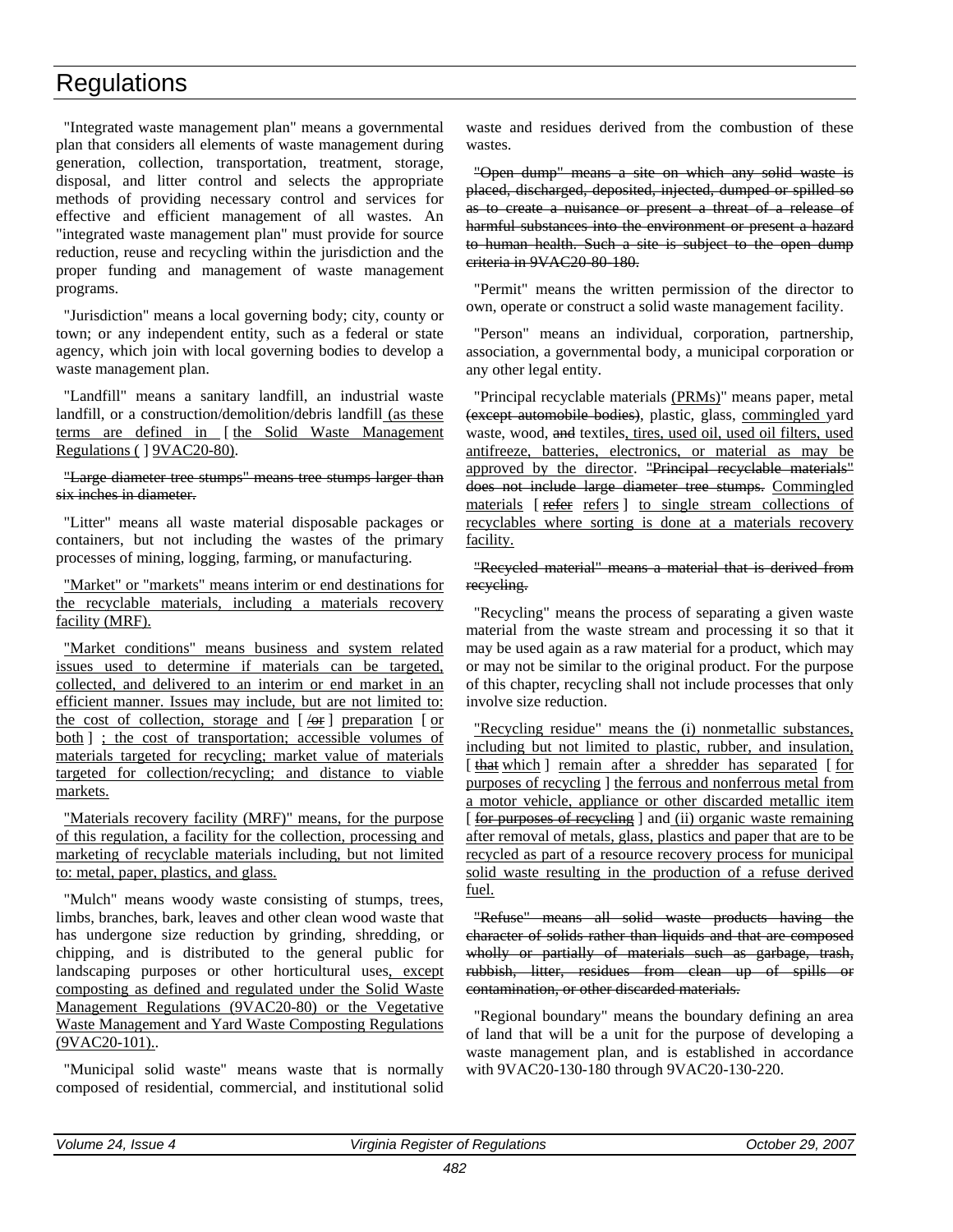"Regulated medical waste" means solid wastes so defined by the Regulated Medical Waste Management Regulations (9VAC20-120-10 et seq.) as promulgated by the Virginia Waste Management Board.

"Residential waste" means household waste any waste material, including garbage, trash and refuse, derived from households. Households include single and multiple residences, hotels and motels, bunkhouses, ranger stations, crew quarters, campgrounds, picnic grounds and day-use recreation areas. Residential wastes do not include sanitary waste in septic tanks (septage), that is regulated by other state agencies.

"Resource recovery system" means a solid waste management system that provides for collection, separation, recycling and recovery of energy or solid wastes, including disposal of nonrecoverable waste residues.

"Reuse" means the process of separating a given solid waste material from the waste stream and using it, without processing or changing its form, other than size reduction, for the same or another end use.

"Rubbish" means combustible or slowly putrescible discarded materials that include but are not limited to trees, wood, leaves, trimmings from shrubs or trees, printed matter, plastic and paper products, grass, rags and other combustible or slowly putrescible materials not included under the term "garbage."

"Sanitary landfill" means an engineered land burial facility for the disposal of solid household waste that, which is so located, designed, constructed and operated to contain and isolate the solid waste so that it does not pose a substantial present or potential hazard to human health or the environment. A sanitary landfill also may receive other types of solid wastes, such as commercial solid waste, nonhazardous sludge, hazardous waste from conditionally exempt small quantity generators, construction demolition debris, and nonhazardous industrial solid waste.

"Scrap metal" means bits and pieces of metal parts such as bars, rods, wire, or metal pieces that may be combined together with bolts or soldering that are discarded material and can be recycled. For the purposes of this chapter, this definition includes the reclaimable metal parts of white goods.

"Site" means all land and structures, other appurtenances, and improvements on them used for treating, storing, and disposing of solid waste. This term includes adjacent land within the facility boundary used for the utility systems such as repair, storage, shipping or processing areas, or other areas incident to the management of solid waste. (Note: This term includes all sites whether they are planned and managed facilities or open dumps.)

"Sludge" means any solid, semisolid or liquid [ wastes ] with similar characteristics and effects [ waste ] generated from a public, municipal, commercial or industrial waste water wastewater treatment plant, water supply treatment plant, or air pollution control facility, or any other waste producing facility.

"Solid waste" means any garbage, refuse, sludge and other discarded material, including solid, liquid, semisolid or contained gaseous material, resulting from industrial, commercial, mining and agricultural operations, or community activities but does not include (i) solid or dissolved material in domestic sewage, (ii) solid or dissolved material in irrigation return flows or in industrial discharges that are sources subject to a permit from the State Water Control Board, or (iii) source, special nuclear, or byproduct material as defined by the Federal Atomic Energy Act of 1954, as amended of those materials defined as "solid waste" in [ the Solid Waste Management Regulations ( ] 9VAC20-80  $[\frac{+40}{-}].$ 

"Solid waste planning unit" means each region or locality that submits a solid waste management plan.

"Solid waste management facility ("SWMF $\lceil \cdot \rceil$ )" means a site used for planned treating, storing, or disposing of solid waste. A facility may consist of several treatment, storage, or disposal units.

"Source reduction" means any action that reduces or eliminates the generation of waste at the source, usually within a process. Source reduction measures include process modifications, feedstock substitutions, improvements in feedstock purity, improvements in housekeeping and management practices, increases in the efficiency of machinery, and recycling within a process. Source reduction minimizes the material that must be managed by waste disposal or nondisposal options by creating less waste. "Source reduction" is also called "waste prevention," "waste minimization," or "waste reduction."

"Source separation" means separation of recyclable materials from the waste stream by the waste generator of materials that are collected for use, reuse, reclamation, or recycling.

"Special wastes" means solid wastes that are difficult to handle, require special precautions because of hazardous properties or the nature of the waste creates waste management problems in normal operations.

"Supplemental recyclable material" means waste tires, used oil, used oil filters, used antifreeze, automobile bodies, construction waste, demolition waste, debris waste, batteries, ash, sludge or large diameter tree stumps, or material as may be authorized by the director.

"Tons" means 2,000 pounds.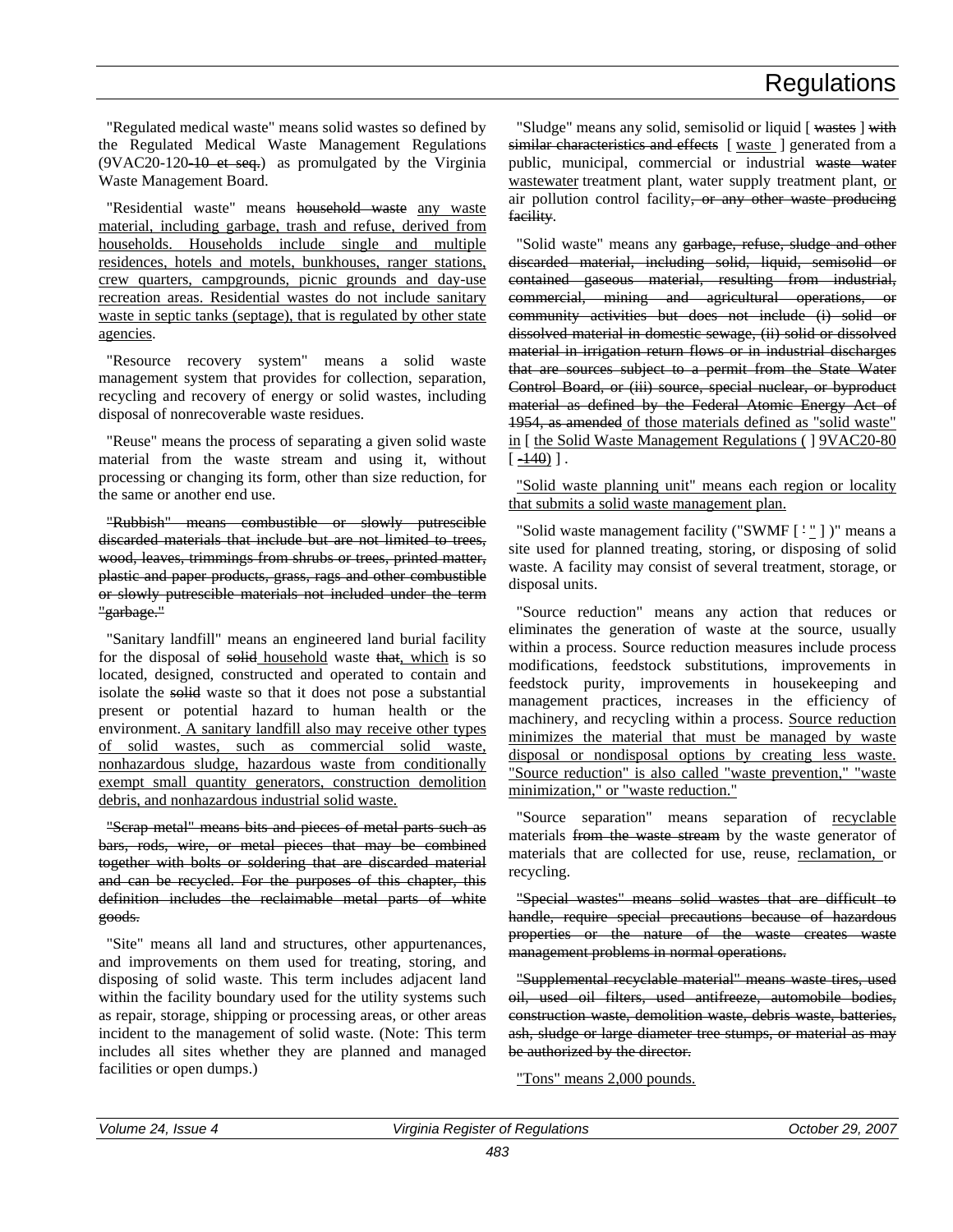"Transfer station" means any solid waste storage or collection facility at which solid waste is transferred from collection vehicles to haulage vehicles for transportation to a central solid waste management facility for disposal, incineration or resource recovery.

"Trash" means combustible and noncombustible discarded materials and is used interchangeably with the term rubbish.

"Used or reused material" means a material which is either:

1. Employed as an ingredient (including use as an intermediate) in a process to make a product, excepting those materials possessing distinct components that are recovered as separate end products; or

2. Employed in a particular function or application as an effective substitute for a commercial product or natural resources.

For purposes of these regulations, "used or reused material" means a given solid waste material that is separated from the waste stream and used, without processing or changing its form, for the same or another end use.

"Vegetative waste" means decomposible decomposable materials generated by yard and lawn care or land-clearing activities and includes, but is not limited to, leaves, grass trimmings, and woody wastes such as shrub and tree prunings, bark, limbs, roots, and stumps. For more detail see [ Vegetative Waste Management and Yard Waste Composting Regulations ( ] 9VAC20-101 [ ) ].

"Waste exchange" means any system to identify sources of wastes with potential for <u>use</u> reuse, recycling or reclamation and to facilitate its acquisition by persons who reuse, recycle or reclaim it, with a provision for maintaining confidentiality of trade secrets.

"White goods" means any stoves, washers, hot water heaters or other large appliances. For the purposes of this chapter, this definition also includes, but is not limited to, such Freoncontaining appliances as refrigerators, freezers, air conditioners, and dehumidifiers.

"Yard waste" means decomposable waste materials generated by yard and lawn care and includes leaves, grass trimmings, brush, wood chips, and shrub and tree trimmings. Yard waste shall not include roots or stumps that exceed six inches in diameter.

### **9VAC20-130-40. Purpose of regulations.**

The purpose of these regulations is to:

1. Establish minimum requirements for solid waste management standards and planning requirements and recycling for protection of the public health, public safety, the environment, and natural resources throughout the Commonwealth; promote local and regional planning that provides for environmentally sound and compatible solid

waste management with the most effective and efficient use of available resources;

2. Establish procedures and rules for designation of regional boundaries for solid waste management plans;

3. Establish state, local government, regional or area served by the plan responsibility responsible for meeting and maintaining the minimum recycling rates of 25%;

4. Establish the requirement in compliance with the Virginia Waste Management Act, §§10.1-1411 and 10.1-1408.1 D 1 (vi) of the Code of Virginia, for withholding issuance of permits for solid waste management facility; [ and ]

5. Provide for reasonable variance and exemptions  $[$ ; and .  $]$ 

[ 6. Provide for reporting and assessment of solid waste management and recycling in the Commonwealth in accordance with the Virginia Waste Management Act, §10.1- 1413.1 of the Code of Virginia.

### **9VAC20-130-60. Applicability of regulations.**

A. This chapter applies to all cities, counties, towns, designated regions solid waste planning units (under 9VAC20-130-180) and permitted solid waste facilities within the solid waste planning unit, including those facilities covered under permit by rule procedures found in 9VAC20- 80. Any city, county, and town within that county may mutually agree to unite for the purpose of solid waste management planning, and upon joint written notification to the director, shall be deemed to be a single solid waste planning unit for development of a local solid waste management plan.

B. Any cities, counties, and towns may be represented by a planning district, public service authority, or designated region that has been adopted under 9VAC20-130-90 B.

C. The plan may (subject to statutory authority) specify that all solid waste must be recycled at the rate established by the plan regardless of the point of origin of the solid waste. Solid wastes from both public and private sources shall be subject to such requirement.

### **9VAC20-130-70. Enforcement and appeal.**

A. All administrative enforcement and appeals taken from actions of the director relative to the provisions of this chapter shall be governed by the Virginia Administrative Process Act (§9-6.14:1 et seq. Chapter 40 (§2.2-4000 et seq.) of Title 2.2 of the Code of Virginia). Enforcement of this chapter will be in accord with §§10.1-1186, 10.1-1411 and 10.1-1455 of the Code of Virginia.

B. After July 1, 2000 2007, no permit for a solid waste management new sanitary landfill, incinerator, or waste-toenergy facility, or for an expansion, increase in capacity, or increase in the intake rate of an existing sanitary landfill, incinerator, or waste-to-energy facility shall be issued unless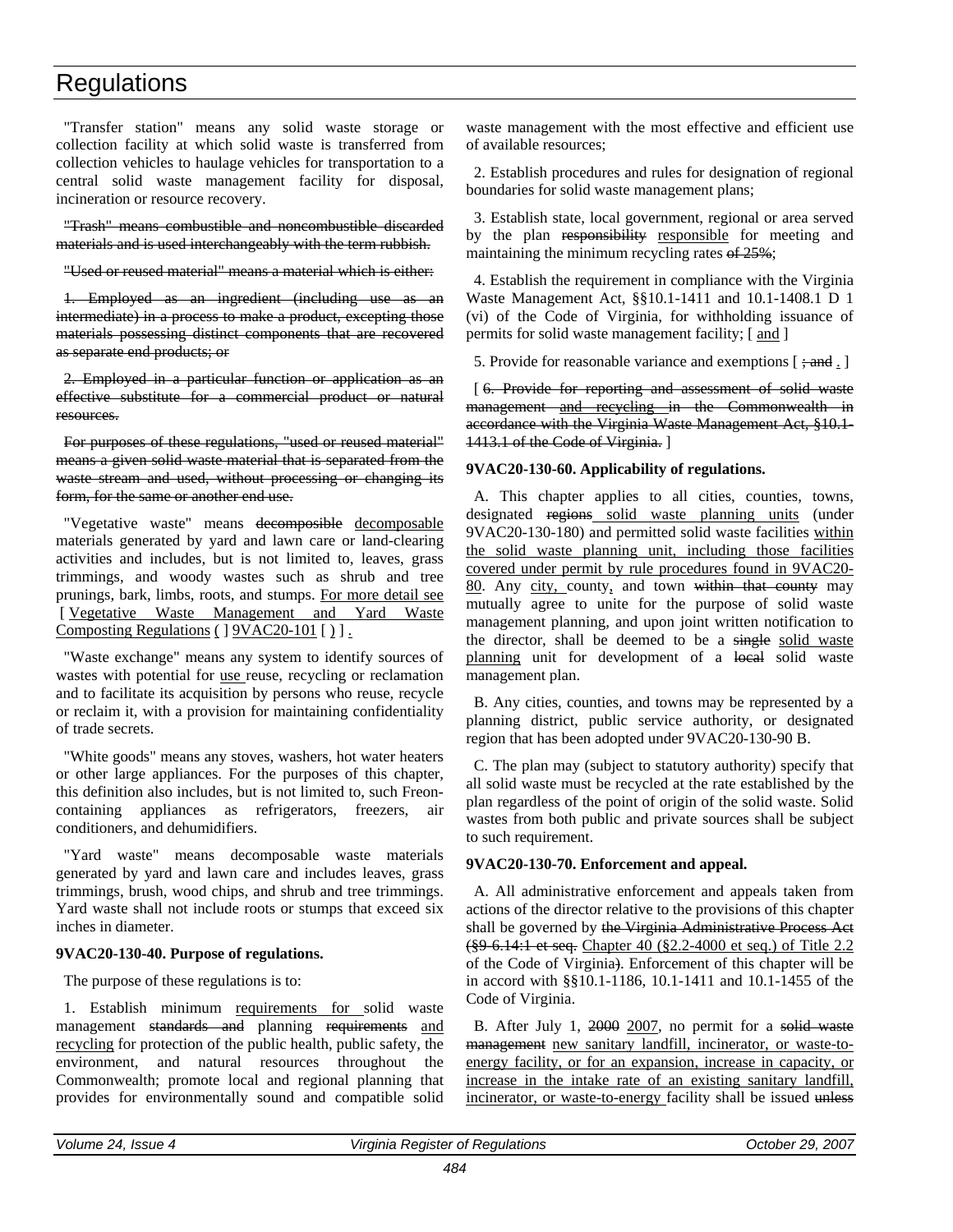the local or regional applicant has a plan approved in accordance with this chapter until the solid waste planning unit within which the facility is located has a solid waste management plan approved by the board in accordance with the regulations, except as otherwise provided in §10.1-1411 of the Code of Virginia and the permit complies with the statutory requirements of the Virginia Waste Management Act, §§10.4-1411 and 10.1-1408.1 D 1 (iv) and 10.1-1411 of the Code of Virginia. These provisions shall not be applicable to permits or permit amendments required for the operation or regulatory compliance of any existing facility, regardless of type, nor shall it be cause for the delay of any technical or administrative review of pending amendments thereto.

C. Failure to attain a mandated municipal solid waste recycling rate shall not be the sole cause for the denial of any permit or permit amendment, except as provided herein for sanitary landfills, incinerators, or waste-to-energy facilities, provided that all components of the solid waste management plan for the planning unit are in compliance with the regulations.

D. No application for a new solid waste management facility permit or for a modification of a permit to allow an existing solid waste management facility to expand or increase its capacity shall be complete unless the application contains certification, from the governing body for the locality in which the facility is or will be located, that (i) the proposed new facility or the expansion or increase in capacity of the existing facility is consistent with the applicable local or regional solid waste management plan developed and approved pursuant to §10.1-1411 of the Code of Virginia; or (ii) the local government or solid waste management planning unit has initiated the process to revise the solid waste management plan to include the new or expanded facility. Inclusion of such certification shall be sufficient to allow processing of the permit application, up to but not including publication of the draft permit or permit amendment for public comment, but shall not bind the director in making the determination required by §10.1-1408.1 D1 of the Code of Virginia.

E. No application for coverage under a permit-by-rule or for modification of coverage under a permit-by-rule shall be complete unless it contains certification from the governing body of the locality in which the facility is to be located that the facility is consistent with the solid waste management plan developed and approved in accordance with §10.1-1411 of the Code of Virginia.

### **9VAC20-130-90. Relationship to other bodies of regulation.**

A. This chapter is a solid waste management planning and recycling regulation that specifies minimum standards and planning requirements for solid waste management in the Commonwealth, including solid waste management planning

by regional or local governmental entities of the Commonwealth and assessment of solid waste management in the Commonwealth. If there is a mutually exclusive conflict between this chapter and other adopted nonhazardous solid waste management regulations of this agency, the provisions of this chapter are superior. In any detail where there exists no mutually exclusive conflict between this chapter and other regulations of the board, compliance with all regulations is required.

B. Multi-jurisdictional plans developed in fulfillment of the requirements of this chapter must be adopted under authority of the Regional Cooperation Act (Chapter 42 (§15.2-4200 et seq.) of Title 15.2 of the Code of Virginia), the Virginia Water and Waste Authorities Act (Chapter 51 (§15.2-5100 et seq.) of Title 15.2 of The Code of Virginia), the provisions of the Code of Virginia governing joint exercise of powers by political subdivisions (§15.2-1300), or other authority as applicable.

C. If there is a mutually exclusive conflict between this chapter and the Virginia Hazardous Waste Management Regulations, the provisions of the hazardous waste regulations are superior. In any detail where no such mutually exclusive conflict exists, compliance with all regulations is required.

### **9VAC20-130-110. Schedule for plan development.**

A. Every city, county and town Each solid waste planning unit in the Commonwealth shall develop and maintain a solid waste management plan or amend an existing solid waste management plan and submit it for approval in accordance with this chapter. Existing plans may be amended by addendum of items such as consideration of the waste management hierarchy, the recycling program implementation activities and other requirements of this chapter that are not a part of the existing plan. A local jurisdiction participating in an authorized regional solid waste management plan is not required to develop a separate plan.

B. A complete, revised solid waste management plan in compliance with this chapter shall be provided to the department no later than July 1, 2004.

C. B. The department shall review and approve or return comments on the deficiencies in each plan submitted in accordance with 9VAC20-130-110 A no later than 90 days from the date the plans are received. In the event the department is unable to complete its review within 90 days, the applicant will be notified and given a date as to when the review will be completed.

D. C. Each submitter who receives comments on its solid waste management plan under subsection  $\overline{CB}$  of this section shall submit a corrected revised solid waste management plan to the department no later than 90 days following receipt of notification of deficiencies.

| Volume 24, Issue 4 | Virginia Register of Regulations | 2007<br>October 29. . |
|--------------------|----------------------------------|-----------------------|
|                    |                                  |                       |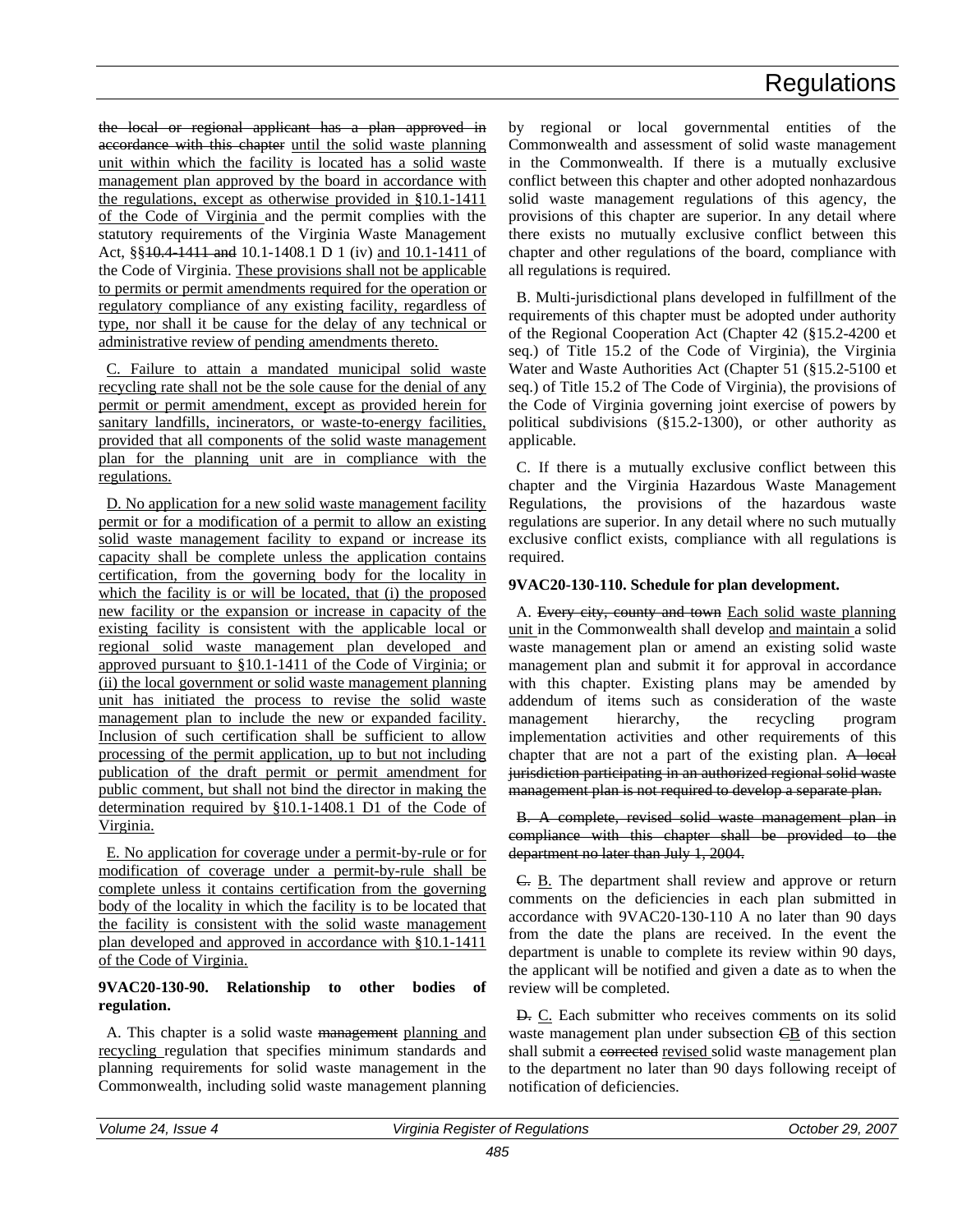E. D. Plans approved without alteration shall become effective upon notification of such approval by the department. If after review of the corrected plan submitted pursuant to subsection  $\overline{D} \overline{C}$  of this section, the department cannot approve the corrected solid waste management plan because it the department finds the plans plan not to be in accordance with this chapter, it will issue a notice of intent to disapprove to the submitter. The notice of intent to disapprove shall set forth (i) the reason for the disapproval, (ii) what is required for approval, and (iii) the right of the submitter to an informational informal fact-finding proceeding under Article 3 of the Virginia Administrative Process Act (§9-6.14:1 et seq. Chapter 40 (§2.2-4000 et seq.) of Title 2.2 of the Code of Virginia), and (iv) allow the development of an action plan for the solid waste planning unit as set forth [ in this chapter ] at 9VAC20-130-120 I. The department will give priority consideration for review of corrected plans where the local or regional body solid waste planning unit has a pending permit application for a solid waste management facility.

F-E. The director may revoke the approval of any plan or require its revision and resubmittal if there is evidence that there has been significant deviation from the plan. Significant deviations are departures or omissions from activities planned in accordance with 9VAC20-130-120. The department will issue a notice of intent to revoke or require revision and resubmittal of a plan. The notice of intent shall set forth (i) whether the department intends to revoke or require revision and resubmittal of the plan, (ii) the reason the department intends to take the action, and (iii) the right of the submitter of the plan to an informational informal fact-finding proceeding under Article 3 of the Virginia Administrative Process Act (§9-6.14:1 et seq. Chapter 40 (§2.2-4000 et seq.) of the Code of Virginia).

### **9VAC20-130-120. Mandatory plan contents Planning requirements.**

A. [ The solid waste management plan shall include Basie basic ] planning elements:

1. An integrated waste management strategy; Objectives for solid waste management within the planning unit;

2. A discussion as to how the plan will be implemented and tracked, consisting of an integrated waste management strategy to support and promote the hierarchy set forth at 9VAC20-130-30; giving preference to alternatives in the following order of priority: source reduction, reuse, recycling, resource recovery, incineration, and landfilling;

3. Objectives for solid waste management within the jurisdiction;

4. 3. Definition of incremental stages of progress toward the objectives and schedule for their implementation, including, for compliance with 9VAC20-80-500, specific

solid waste management facility names, facility capacities, and life based on 20-year need;

5. Descriptions of the funding and resources necessary, including consideration of fees dedicated to future facility development 4. Strategy for the provision of necessary funds and resources;

6. Strategy for the provision of necessary funds and resources 5. Descriptions of the funding and resources necessary, including consideration of fees dedicated to future facility development;

7. 6. Strategy for public education and information on source reduction, reuse, and recycling; and

8. 7. Consideration of public and private sector partnerships and private sector participation in execution of the plan. Existing private sector recycling operations should be incorporated in the plan and the expansion of such operations should be encouraged.

B. A minimum recycling rate of 25% of the as specified in §10.1-1411 of the Code of Virginia for total municipal solid waste generated annually in each eity, county, town or region solid waste planning unit shall be met and maintained. The plan shall describe how this rate shall be met or exceeded.

1. The plan shall describe how the minimum recycling rate shall be met or exceeded. The department may approve the solid waste management plans of units that do not currently meet the minimum recycling rate only if all other requirements of these regulations have been met and the solid waste planning unit demonstrates its commitment to implementing a strong and detailed action plan for recycling to meet the required rate.

2. When a solid waste planning unit's annual recycling rate falls below the minimum rate, it shall constitute evidence of a significant deviation from the plan. The plan may be subject to revocation by the department under 9VAC20- 130-110 E unless the solid waste planning unit submits a recycling action plan acceptable to the department per subsection I of this section.

C. Calculation methodology shall be included in the plan.

1. The plan shall describe the method of calculating the rate of recycling. The following formula shall be used:

Rate = (Recycled/Total) X 100%

Where, "Recycled" equals the amount of principal recyclable material received during the previous 12 months for recycling and "Total" is the amount of municipal solid waste generated within the jurisdiction during the previous 12 months.

The amounts may be expressed in the following units:

a. The actual weight of each component.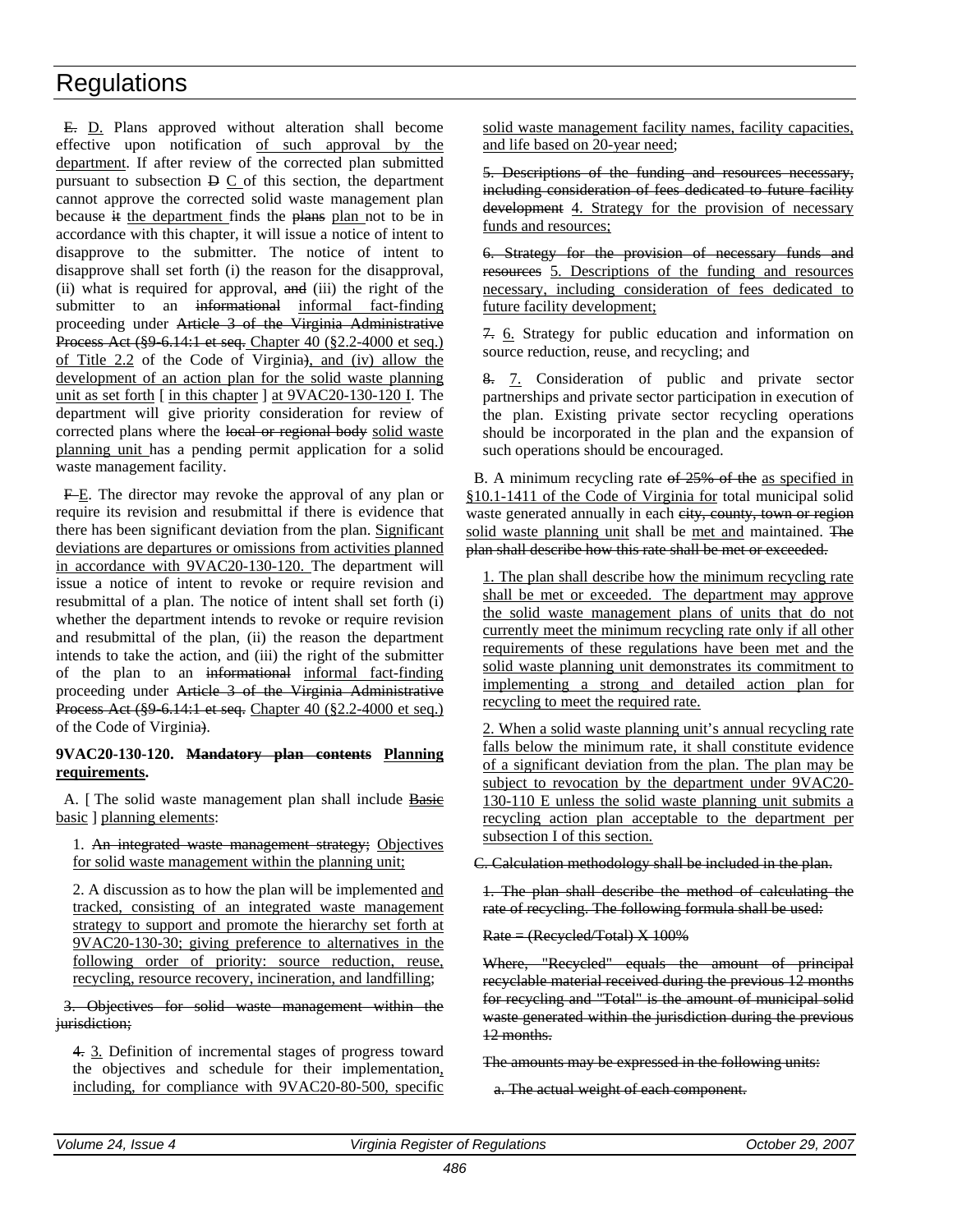b. The volume of each component.

c. The estimated weight of each component based on the most accurate survey or estimated per capita weight.

2. The amount of supplemental recyclable material that is reused or recycled may be added into both the "Recycled" and "Total" amounts in each calculation method.

Any local government or regional solid waste management body that is participating in the used tire management program sponsored by the department may add the amount of those tires to both the "Recycling" and "Total" amounts in the recycling rate calculation.

4. Any local government or regional solid waste management body may include mulched yard waste in both the "Recycled" and "Total" amounts simultaneously for the required recycling rate calculations if it can be demonstrated that the finished mulch will be marketed or otherwise used productively. In addition, any local government or regional solid waste management body may include composted yard waste in both the "Recycled" and "Total" amounts simultaneously for the required recycling rate calculations if it can be demonstrated that the finished compost will be marketed or otherwise used productively.

5. Any local government or regional solid waste management body may include used oil, used oil filters, and used antifreeze in the "Recycled" and "Total" amounts if it can be demonstrated that the oil, used oil filters and used antifreeze will be marketed or used productively.

6. Where a source reduction of any municipal solid waste material or reuse of a principal recyclable material is documented to have occurred, is accurately quantified and is requested as a petition for a variance in accordance with 9VAC20-130-230, the director may issue a credit for the amount to be added into the "Recycled" and "Total" amounts in each calculation method. The credit may be for a part of the source reduction or reuse amount if the director finds that to be more appropriate. The director shall grant such a credit only where an effective recycling program is being implemented. The director shall not grant the credit if the minimum recycling rate of 25% is being achieved.

7. These regulations shall permit a credit, to be added into the "Recycled" and "Total" amounts in each calculation method, of one ton for each ton of recycling residue generated in Virginia and deposited in a landfill permitted under subsection M of §10.1-1408.1of the Code of Virginia. The total annual credits shall not exceed one-fifth of the 25% required recycling rate.

C. The solid waste management plan shall include data and analyses of the following type(s) for each jurisdiction. Each item below shall be in a separate section and labeled as to content:

1. Population information and projections for 20 years of population growth and development patterns;

2. Urban concentrations, geographic conditions, economic growth and development, markets for the reuse and recycling of materials, transportation conditions, and related factors;

3. Estimates of solid waste generation from residential, commercial institutional, industrial, construction, demolition, debris and other types of sources, including the amounts reused, recycled, recovered as a resource, incinerated and landfilled. Entities engaged in the collection, processing, and marketing of recyclable materials should provide data for incorporation into the recycling rate calculation, when requested by the planning unit.

4. A listing of existing and planned solid waste collection, storage, treatment, transportation, disposal and other management facilities, their projected capacities, expected life and systems for their use;

5. All milestones in the implementation of the solid waste management plan over the 20-year projection and the parties responsible for each milestone;

6. A description of programs for solid waste reduction, reuse, recycling, resource recovery, incineration, storage, treatment, disposal and litter control;

7. A description of outreach programs for waste exchange, public education and public participation;

8. The procedures for and results of evaluating solid waste collection, including transfer stations; and

9. The assessment of all current and predicted needs for solid waste management for a period of 20 years and a description of the action to be taken to meet those needs.

D. All known solid waste disposal sites, closed, inactive and active, within the area of the solid waste management plan shall be documented and recorded at a centralized archive authorized to receive and record information and a copy shall be sent to the director department. All new sites shall be recorded at the same central data source.

E. A methodology shall be utilized to monitor the amount of solid waste of each type produced within the area of the solid waste management plan and to record the annual production by solid waste types at a centralized archive and a copy shall be sent to the <del>director</del> department. Waste types include but are not limited to broad classes such as municipal solid waste, construction/demolition/debris, industrial, regulated medical waste, white goods, friable asbestos, petroleum contaminated soil and the major categories of principle and supplemental recyclable materials.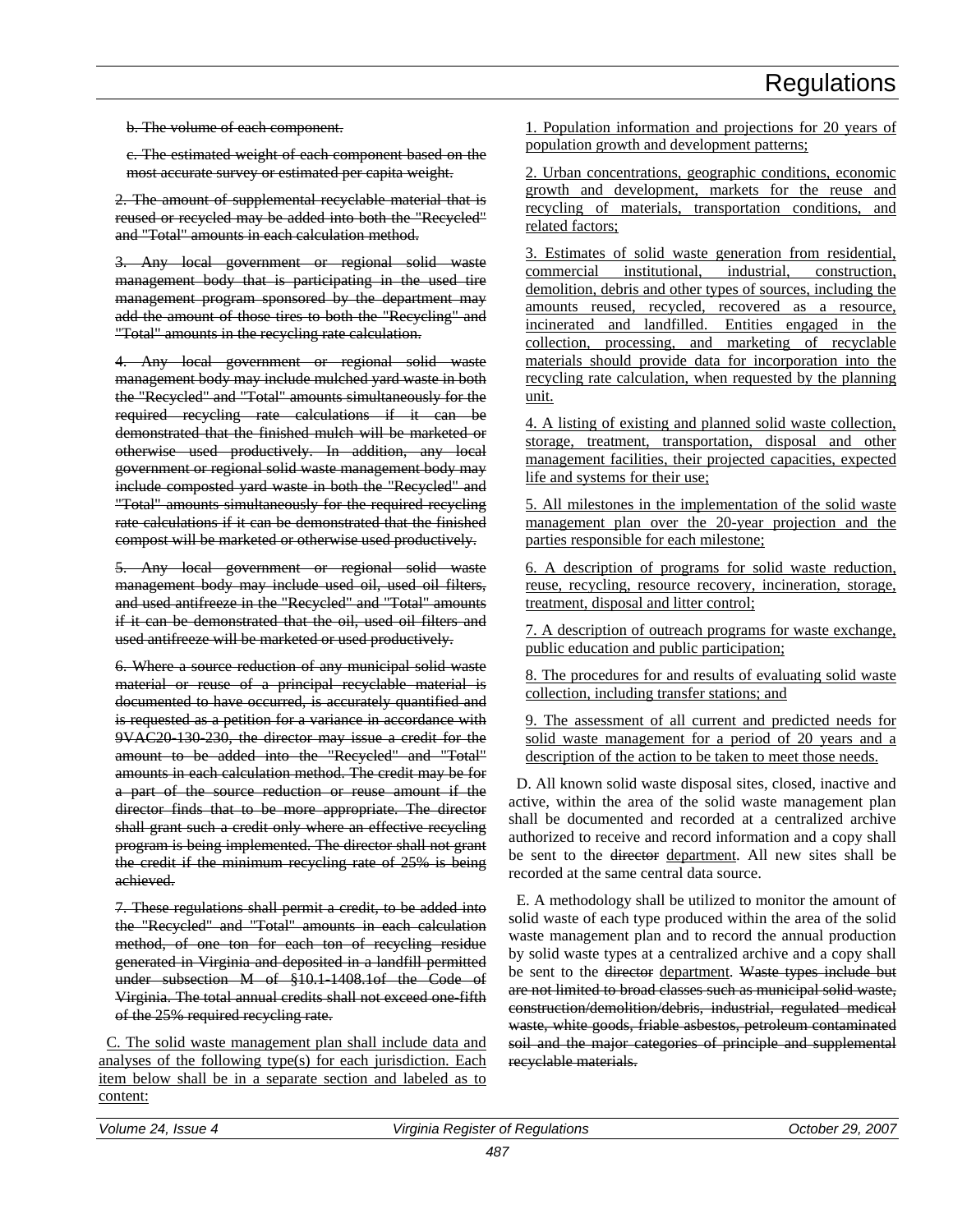F. The solid waste management plan shall include, when developed locally, a copy of the local governing body's resolution adopting the solid waste management plan.

G. The solid waste management plan shall include, when developed regionally, a copy of the resolution approving the plan adopted in accordance with the Virginia Area Development Act, the Virginia Water and Waste Authorities Act, the provisions of the Code of Virginia governing joint exercise of powers by political subdivisions (§15.2-1300 of the Code of Virginia), or other authority as applicable.

H. The solid waste management plan shall clearly and explicitly demonstrate the manner in which the goals of the planning requirements in these regulations shall be accomplished and actions to take if these requirements are not met.

I. A planning unit that does not meet the requirements of these regulations [ may shall ] submit an action plan, by mail or electronic mail, for approval by the department. Such action plans shall include:

1. A description of the deficiency that requires the development of the action plan.

2. A time schedule to resolve the deficiency(ies) associated with the planning unit's failure to meet the requirements of the approved solid waste management plan.

3. A reporting requirement to the department, of a minimum of once every six months, including activities or updates documenting how the action plan requirements are being met.

4. Plans and all subsequent reports and submittals shall be reviewed by the department within 30 days of receipt by the department.

5. All the department's requests for further information or response(s) shall be provided within 30 days of receipt at the planning unit. The department may grant reasonable extensions to these deadlines on a case-by-case basis.

### **9VAC20-130-125. Recycling requirements.**

A. Each solid waste planning unit shall maintain a minimum recycling rate for municipal solid waste generated within the solid waste planning unit pursuant to the following schedule:

1. Except as provided in subdivision 2 of this subsection, each solid waste planning unit shall maintain a minimum 25% recycling rate; or

2. Each solid waste planning unit shall maintain a minimum 15% recycling rate if it has (i) a population density rate of less than 100 persons per square mile according to the most recent United States Census, or (ii) a not seasonally adjusted civilian unemployment rate for the immediately preceding calendar year that is at least 50%

greater than the state average as reported by the Virginia Employment Commission for such year.

B. The minimum recycling rate shall be determined by the following formula:

Recycling Rate =  $[PRMs$  recycled $] \div [MSW]$  generated + [all Credits in C]

Where: PRMs recycled equals the amount of principle recyclable materials received for recycling each calendar year; and

MSW generated equals the sum of PRMs recycled and MSW disposed. (MSW disposed equals the amount of MSW delivered to landfills, transfer stations, incineration and waste-to-energy facilities)

The amounts shall be expressed in tons using one of the methods below:

1. The actual weight of each component in tons; or

2. The volume of each component, converted to weight in tons (conversion chart in Form DEQ 50-30).

C. Credits may be added to the recycling formula in subsection B of this section provided that the aggregate of all such credits shall not exceed five percentage points of the annual municipal solid waste recycling rate achieved for each solid waste planning unit:

1. A credit of one ton for each ton of any nonmunicipal solid waste material that is recycled;

2. A credit of one ton for each ton of any solid waste material that is reused;

3. A credit of one ton for each ton of recycling residue generated in Virginia and deposited in a landfill permitted under §10.1-1408.1 of the Code of Virginia;

4. A credit of two percentage points of the minimum recycling rate mandated for the solid waste planning unit for a source reduction program that is implemented within the solid waste planning unit. The existence and operation of such a program shall be certified by the solid waste planning unit; and

5. A credit of one ton for each inoperable vehicle for which a locality receives reimbursement from the Virginia Department of Motor Vehicles under §46.2-1407 of the Code of Virginia.

D. Yard wastes and vegetative wastes are deemed to be recycled if they are composted or mulched and the finished mulch or compost is marketed or otherwise used productively. Tires are deemed to be recycled if they are beneficially used in a method consistent with the waste tire program operated by the department. Used oil, oil filters and antifreeze are deemed to be recycled if they are marketed or otherwise used productively.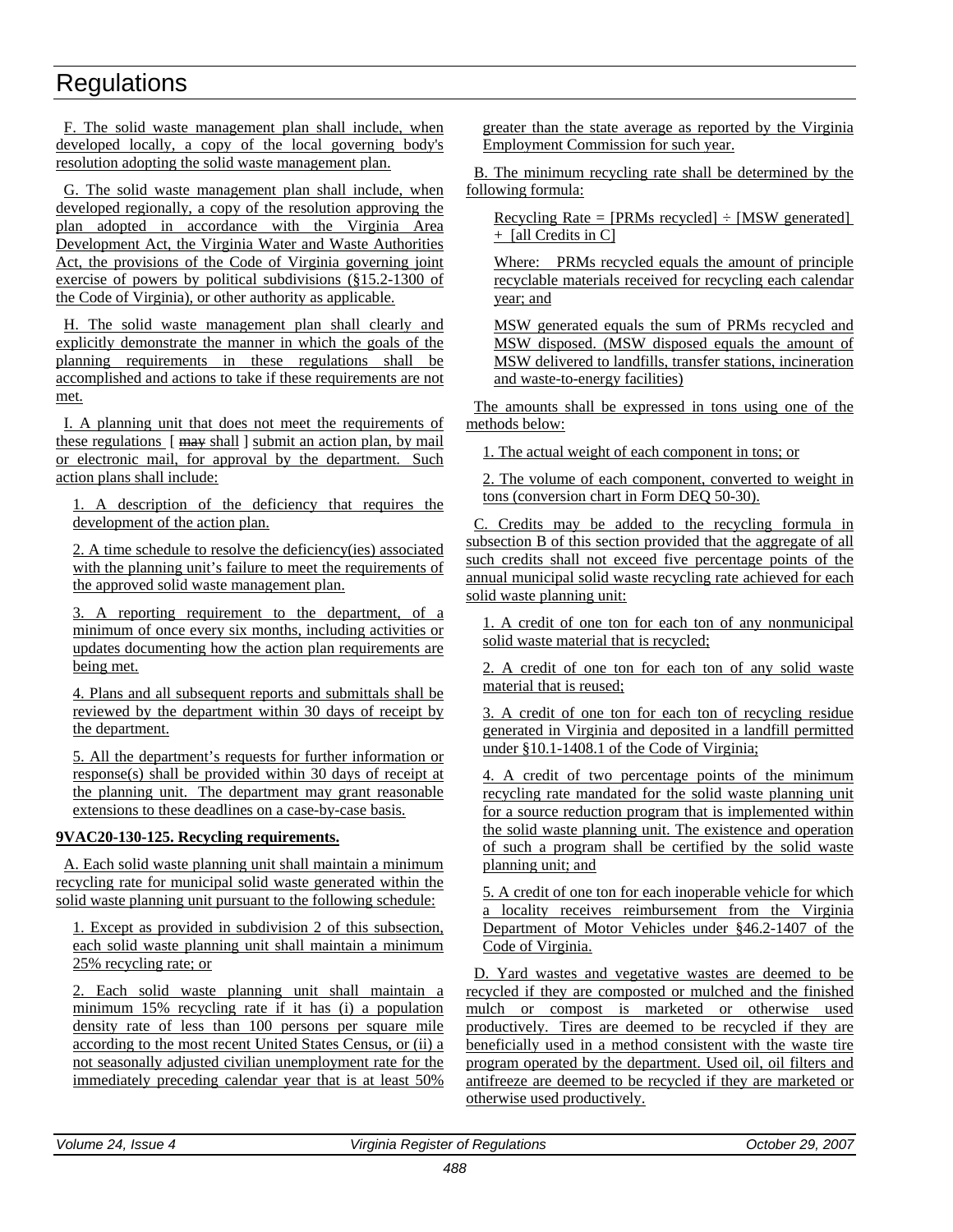#### **9VAC20-130-130. Public participation.**

[A. Prior to the solid waste planning unit's submission of a solid waste management plan or a major amendment to the plan to the department, the submitter shall publish a notice and hold a public hearing on the plan in accordance with the procedures of the ] local [ government ] or regional planning agency [ or governments in the solid waste planning unit. When the solid waste planning unit represents multiple government units, the submitter of a major plan amendment(s) needs to conduct the above public participation requirements only in the county or locality where the major amendment is to be located. A record of the public hearing, a copy of all written comments and the submitter's response to all comments received shall be submitted with the plan.

B. Plan developers shall, in accordance with their own rules and procedures, provide for ] extensive [ participation by the public through the use of ] citizen advisory committees and [ public meetings during the development of the plan.  $A$ . Each solid waste planning unit shall provide for public participation during plan development through such means as public meetings or citizen advisory committees.

B. Prior to submission of a plan or major amendment the solid waste planning unit shall publish a notice and hold a public hearing on the plan. When the solid waste planning unit represents multiple government units, the unit submitting a major plan amendment(s) needs to conduct the above public participation requirements only in the county or locality involved in the major amendment. A record of the public hearing, a copy of all written comments and the submitter's response to all comments received shall be submitted with the plan or plan amendment. ]

#### **9VAC20-130-140. Plan objectives. (Repealed.)**

Every solid waste management plan shall be a fully integrated waste management plan that considers all elements of waste management. The plan shall:

1. Include consideration of the hierarchy defined in 9VAC20-130-30 giving preference to alternatives in the following order of priority: source reduction, reuse, recycling, resource recovery, incineration, and landfilling;

2. Clearly and explicitly demonstrate the manner in which the goals of the mandatory objectives defined in 9VAC20- 130-120 shall be accomplished;

3. Include, when developed locally, a copy of the local governing body's resolution adopting the plan; and

4. Include, when developed regionally, a copy of the resolution approving the plan adopted in accordance with the Virginia Area Development Act, the Virginia Water and Waste Authorities Act, the provisions of the Code of Virginia governing joint exercise of powers by political subdivisions §15.2-1300 of the Code of Virginia, or other authority as applicable.

### **9VAC20-130-150. Incorporated data. (Repealed.)**

The local government or regional solid waste management plan shall include data and analyses of the following type for each jurisdiction. Each item below shall be in a separate section and labeled as to content:

1. Population information and projections for 20 years of population growth and development patterns;

2. Urban concentrations, geographic conditions, economic growth and development, markets for the reuse and recycling of materials, transportation conditions, and related factors;

3. Estimates of solid waste generation from households, commercial institutions, industries and other types of sources, including the amounts reused, recycled, recovered as a resource, incinerated and landfilled. Estimates should identify special waste to include, at least, the following: stumps, land-clearing debris and construction wastes, motor vehicle tires, waste oil, batteries, sludges, mining wastes, septage, agricultural wastes and spill residues;

4. A listing of existing and planned solid waste collection, storage, treatment, transportation, disposal and other management facilities, their projected capacities, expected life and systems for their use;

5. All milestones in the implementation of the solid waste management plan over the 20-year projection and the parties responsible for each milestone;

6. A description of programs for solid waste reduction, reuse, recycling, resource recovery, incineration, storage, treatment, disposal and litter control;

7. A description of outreach programs for waste exchange, public education and public participation;

8. The procedures for and results of evaluating solid waste collection, including transfer stations; and

9. The assessment of all current and predicted needs for solid waste management for a period of 20 years and a description of the action to be taken to meet those needs.

#### **9VAC20-130-165. Waste Information and Assessment Program Annual recycling data reporting.**

A. The owners or operators of all permitted facilities that treat, store, or dispose of solid waste shall report by March 31 of each year the amount of solid waste, by weight or volume, received and managed in the Commonwealth during the preceding calendar year. The report shall identify solid waste by the following categories: (i) municipal solid waste; (ii) construction and demolition debris; (iii) industrial waste; (iv) regulated medical waste; (v) vegetative and yard waste; (vi)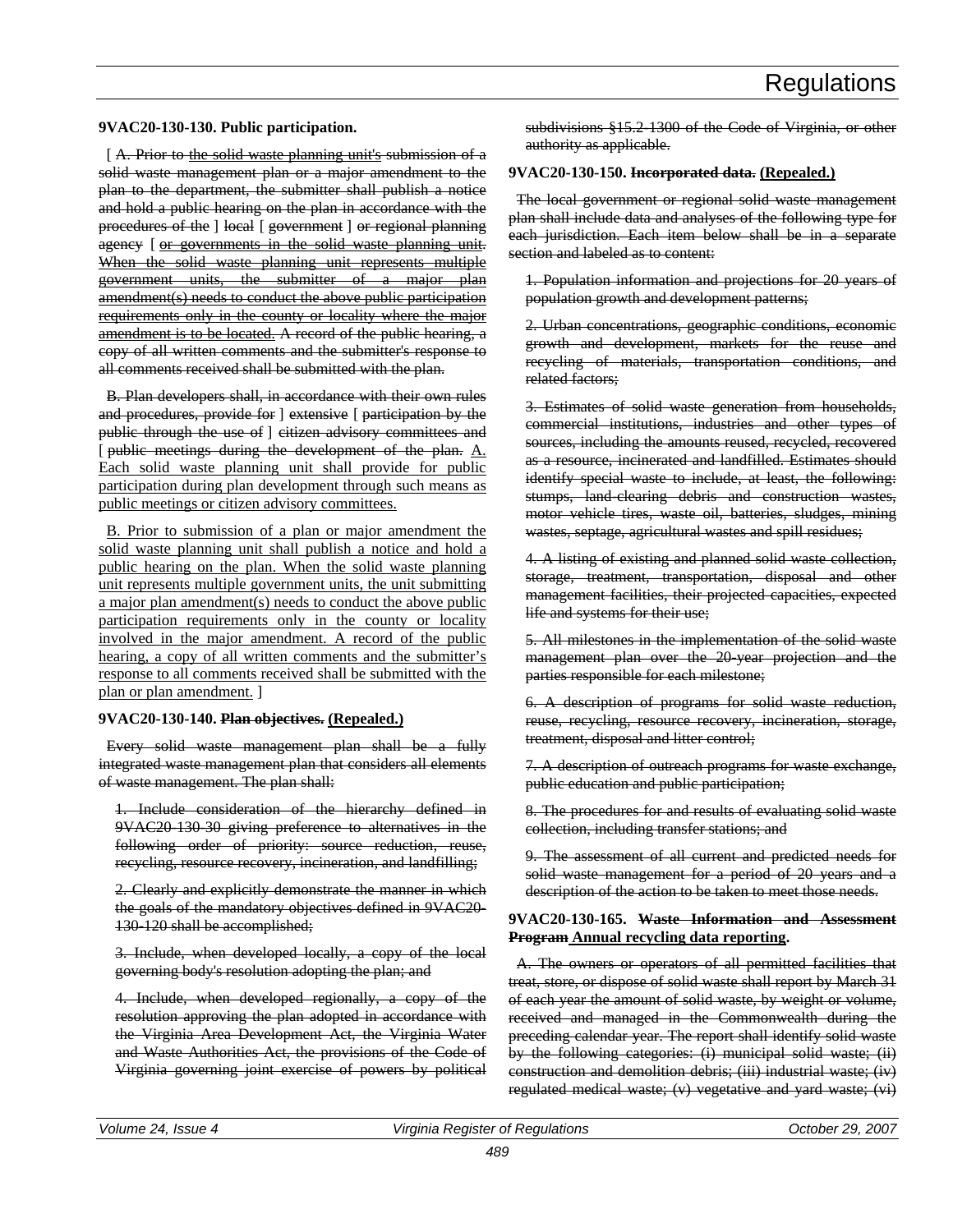incinerator ash; (vii) sludge other than sludge that is land applied in accordance with §32.1-164.5 of the Code of Virginia; (viii) tires; (ix) white goods; (x) friable asbestos; (xi) petroleum contaminated soil; and (xii) other special waste. For each such category the report shall include an estimate of the amount that was generated outside of the Commonwealth and the jurisdictions where such waste originated.

The report shall also estimate the amount of solid waste managed or disposed of by each of the following methods: (i) recycling; (ii) composting; (iii) landfilling; (iv) incineration (v) sending off site for further management; and (vi) stored on site on December 31 of the reporting year. This section shall not apply to captive waste management facilities. The report is to be sent to the department regional office for the facility's location.

Information on the available capacity and expected life of the facilities at the disposal rates submitted in this subsection shall be included in the annual report required by this section.

B. At the option of the facility owner, the data collected may include an accounting of the facility's economic benefits to the locality where the facility is located including the value of disposal and recycling facilities provided to the locality at no cost or reduced cost, direct employment associated with the facility, and other economic benefits resulting from the facility during the preceding calendar year.

C. No facility shall be required pursuant to this section to provide information that is a trade secret as defined in §59.1- 336 of the Code of Virginia.

D. Every city, county and town in the Commonwealth, or solid waste management planning region approved pursuant to 9VAC20-130-180, shall submit to the department by April 30 of each year, the data and calculations required in 9VAC20-130-120 B and C.

Every solid waste planning unit shall submit to the department by April 30 of each year the data and calculations required in 9VAC20-130-125 A, B, and C.

### **9VAC20-130-175. Amendments to plans.**

A. Amendments to the plans shall be classified as major or minor. These classifications are described in this section below.

1. Major amendments shall include:

a. Any addition, deletion, or cessation of operation of any solid waste [ disposal ] facility;

b. Any increase in landfill capacity;

c. Any change that moves toward implementation of a waste management strategy that is lower in the waste management hierarchy;

d. Action plan(s), including an action plan to address a planning unit's recycling rate that has fallen below the statutory minimum; [and or ]

e. Any change to membership in the approved area.

2. Minor amendments shall include  $\int \frac{day}{l}$ :

a. Any addition, deletion, or cessation of operation of any facility that is not a solid waste disposal facility;

b. Any ] change that moves toward implementation of a waste management strategy that is higher in the waste management hierarchy [ and any; or

c. Any ] nonsubstantive administrative change such as a change in name.

[3. ] Minor amendments shall be submitted, by mail or electronic mail, directly to the department for notation. The planning units are the repository for the minor amendments to the plans.

B. Any amendments to the plans shall be approved by the department prior to implementation.

C. B. Major amendments shall require the same public participation as detailed in 9VAC20-130-130 before being submitted, by mail or electronic mail, to the department for approval prior to implementation.

### D. Minor amendments shall be submitted directly to the department for approval.

E. C. The department shall review major amendments and approve or return comments on the any deficiencies in each amendment submitted in accordance with this section no later than 90 days from the date the plans amendments are received. In the event the department is unable to complete its review within 90 days, the applicant will be notified and given a date as to when the review will be completed. No department approval shall be necessary for minor amendments.

F. D. Each submitter who receives comments on his solid waste management plan major plan amendment under subsection  $E \subseteq C$  of this section shall submit a corrected amendment to the department no later than 90 days following notification of deficiencies.

G. Amendments E. Major amendments approved without alteration shall become effective upon notification. If after review of the corrected amendment submitted pursuant to subsection F D of this section, the department cannot approve the corrected amendment because it finds the amendment not to be in accordance with this chapter, it will issue a notice of intent to disapprove to the submitter. The notice of intent to disapprove shall set forth (i) the reason for the disapproval, (ii) what is required for approval, and (iii) the right of the submitter to an informational informal fact-finding proceeding under Article 3 of the Virginia Administrative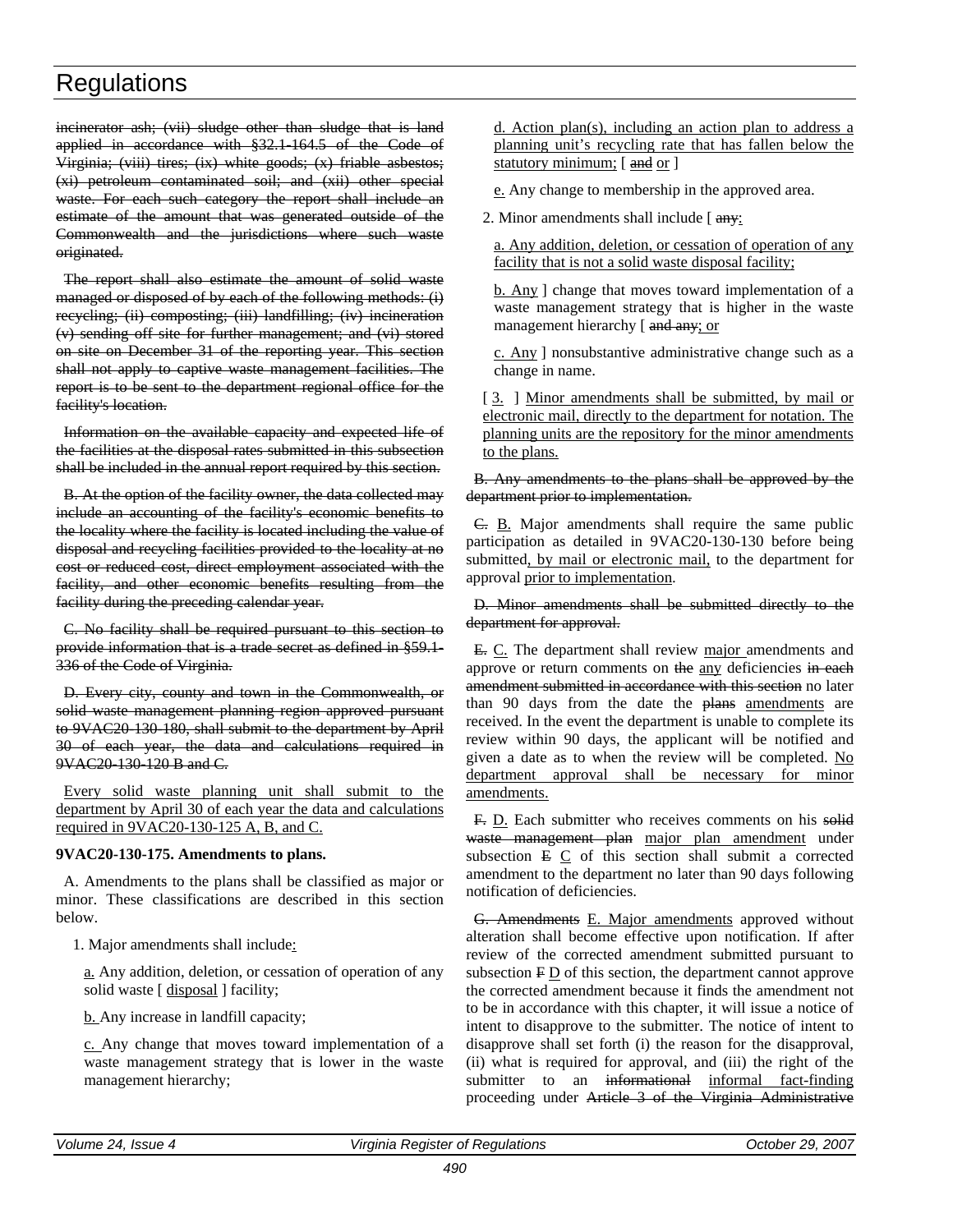Process Act (§9-6.14:1 et seq. Chapter 40 (§2.2-4000 et seq.) of Title 2.2 of the Code of Virginia). The department will give priority consideration for review of corrected amendments when the local or regional body planning unit has a pending permit application for a solid waste management facility.

F. Solid waste management planning units are required to maintain current plans. On or before each five-year anniversary of the department's plan-approval date, the planning unit shall submit a letter to the department, by mail or electronic mail, certifying that the following plan elements, listed in 9VAC20-130-120 C, have been maintained and updated: waste generation estimates are current, the schedule increments have been met, and a projected 20-year waste management capacity remains available or projects otherwise are on schedule to meet the unit's solid waste needs. The letter of certification will be used in the department's assessment of whether any plan amendments are necessary and to ensure compliance with 9VAC20-130-110 E.

### **9VAC20-130-180. Designation of regions solid waste planning units.**

The director has been authorized by the Governor to designate regional boundaries defining areas and jurisdictions to be considered for joint development of solid waste management plans. Only those regions solid waste planning units meeting the standards established in this chapter will be considered. Any group of jurisdictions may petition the director for designation as a region solid waste planning unit, and, if the proposed region meets the standards established for designation, the director shall approve the request.

### **9VAC20-130-190. Development of designated regions solid waste planning units.**

A. At least 14 days prior to designating a regional boundary for solid waste management planning, the director shall place a notice of the proposed regional boundary and an opportunity to comment in the Virginia Register of Regulations and in a newspaper of general circulation within the proposed region solid waste planning unit.

B. If, as a result of the notices required by subsection A of this section, the director feels a significant need exists to hold a public hearing on the issues, a public hearing shall be held in the proposed region prior to the designation. At least 14 days prior to the public hearing, a notice of the proposed public hearing shall appear in the same publications as the notice under subsection A of this section.

### **9VAC20-130-200. Considerations in designating a regional boundary solid waste planning unit boundaries.**

A. The following shall be considered in designating regional solid waste planning unit boundaries:

1. Geographic areas or jurisdictions which have a history of cooperating to solve problems in environmental or other related matters;

2. Existing regional management systems, authorities or similar institutions;

3. The size, configuration and location of the regional areas should have sufficient solid waste contribution and market availability to support the solid waste management system;

4. Solid waste types within areas and mutuality of solid waste management interests;

5. Geologic, hydrologic, soil and groundwater conditions; availability of land and soils; and natural barriers and ecosystems; and

6. Existing planning areas established for purposes other than solid waste management including the existence of informational databases containing data related to that needed for solid waste management planning and recycling.

B. Areas included within a solid waste planning boundary [unit's ] boundaries [unit's ] may be local or regional.

1. A local area may include a city, town or county and any towns within the county that through mutual agreement join with the county for the purpose of developing a plan.

2. A regional area may include:

a. The jurisdictions with existing regional planning district boundaries;

b. Any combination of local governments formally joined to form a region or service authority, or

c. Existing waste management or public service authorities.

### **9VAC20-130-210. Criteria for designating a regional planning agency solid waste planning unit.**

A. The director may authorize an official committee or public body as authorized to develop, adopt and promulgate the solid waste management plan.

B. Prospective regional planning agencies solid waste planning units shall have:

1. Demonstrated ability to plan, manage or operate solid waste management and recycling services; or

2. Completed planning that resulted in successful implementation of solid waste management and recycling facilities or services.

C. An entity designated as responsible for developing a regional solid waste management plan shall: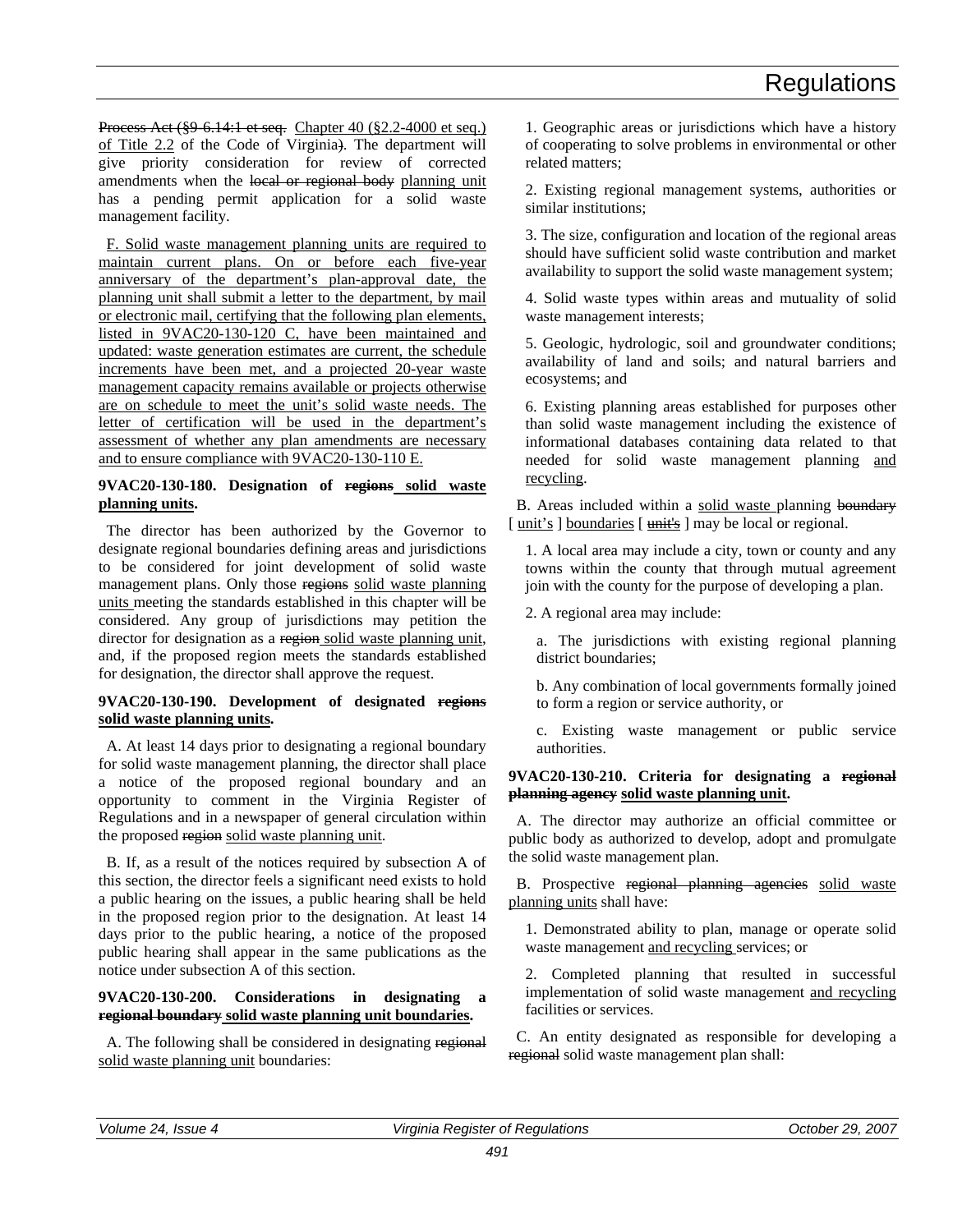1. Be an organization that represents the executive boards of jurisdictions within the region solid waste planning unit;

2. Have planning authority for the regional area;

3. Be capable of readily starting the plan development work tasks;

4. Have an established methodology for resolving conflicts, making planning decisions and providing public participation in the development of the plan;

5. Have experience in environmental planning and have a staff experienced in the work tasks involved in such planning;

6. Have established a methodology and authority sufficient to implement the plan once it is complete and approved; and

7. Have access to informational resources within the region.

### **9VAC20-130-220. Amendment of regional boundary solid waste planning unit boundaries.**

The director may amend a regional solid waste planning unit's boundary based on an application from the governing body or bodies of the region solid waste planning unit. Along with the application, each locality (within the original region and any locality being added) must submit a letter acknowledging the change in the boundary.

### **9VAC20-130-230. Petitioning for variance or exemption.**

A. Any person regulated by this chapter may petition the director to grant a variance or an exemption from any requirement of this chapter subject to the provisions of this section. Any petition submitted to the director department is also subject to Article 3 of the Virginia Administrative Process Act (§9-6.14:1 et seq. Chapter 40 (§2.2-4000 et seq. of Title 2.2 of the Code of Virginia  $\ddot{+}$ .

B. The director may grant the variance or an exemption provided the applicant demonstrates to the satisfaction of the director that:

1. The solid waste planning unit has demonstrated that it has made a good faith effort to comply with the minimum recycling rates and with the requirements of this chapter before that unit petitioned for a variance; and

2. (i) If the minimum recycling rate is addressed in the petition, and strict application of the minimum recycling rates will result in undue hardship as a result of the solid waste planning unit's particular market conditions that are beyond the planning unit's control; or (ii) if the recycling rate is not addressed in the petition and granting the variance will not have an adverse impact on the integrity of the overall solid waste management plan.

B. C. The petition shall be submitted to the director department by certified mail and shall include:

1. The petitioner's name and address;

2. A statement of petitioner's interest in the proposed action;

3. A description of desired action and a citation of the regulation from which a variance is requested;

4. A description of need and justification for the proposed action, including impacts from existing operations and market conditions (if, based on the evidence submitted in a petition, the director determines that market conditions within a county, city, town or region make unreasonable the mandatory recycling rates specified in this chapter and that the market conditions are beyond the control of the county, city, town or region, a variance from those rates may be issued the planning unit chooses to petition for [ subdivision ] B 2 (i) of this section);

5. The duration of the variance, if applicable;

6. The potential impact of the variance on public health or the environment;

7. 6. Other information believed by the applicant to be pertinent; and

8. 7. The following statement signed by the petitioner or authorized representative:

"I certify that I have personally examined and am familiar with the information submitted in this petition and all attached documents, and that, based on my inquiry of those individuals immediately responsible for obtaining the information, I believe that the submitted information is true, accurate, and complete. I am aware that there are significant penalties for submitting false information, including the possibility of fine and imprisonment."

D. Petition processing and resolution.

1. In the case of a denial, the petitioner's procedural rights are outlined in Chapter 40 (§2.2-4000 et seq.) of Title 2.2 of the Code of Virginia.

2. If the director grants a variance request, the notice to the petitioner shall provide that the variance may be terminated upon a finding by the director that the petitioner has failed to comply with any variance requirements.

NOTICE: The forms used in administering 9 VAC 20-130, Solid Waste Planning and Recycling Regulations, are not being published; however, the name of each form is listed below. The forms are available for public inspection at the Department of Environmental Quality, 629 East Main Street, Richmond, Virginia, or at the office of the Registrar of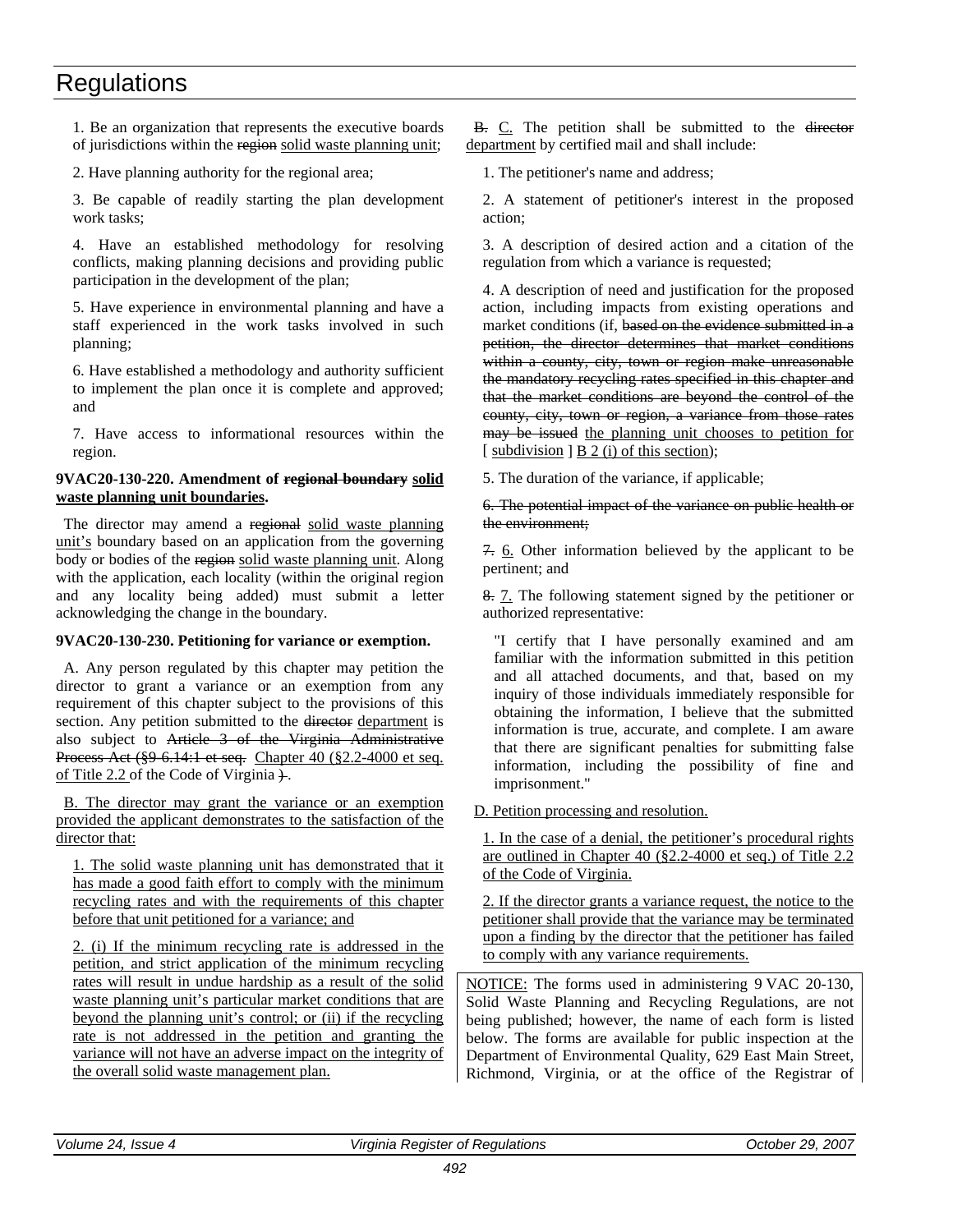Regulations, General Assembly Building, 2nd Floor, Richmond, Virginia.

#### FORMS

[ Solid Waste Information and Assessment Program Reporting Table, DEQ Form 50-25 (rev. 2/05). ]

Locality Recycling Rate Report, DEQ Form 50-30 (rev. 1/03 2/06).

VA.R. Doc. No. R06-29; Filed October 5, 2007, 10:47 a.m.

**––––––––––––––––––**

### **TITLE 10. FINANCE AND FINANCIAL INSTITUTIONS**

### **STATE CORPORATION COMMISSION**

### **Proposed Regulation**

REGISTRAR'S NOTICE: The State Corporation Commission is exempt from the Administrative Process Act in accordance with §2.2-4002 A 2 of the Code of Virginia, which exempts courts, any agency of the Supreme Court, and any agency that by the Constitution is expressly granted any of the powers of a court of record.

Title of Regulation: **10VAC5-40. Credit Unions (adding 10VAC5-40-5, 10VAC5-40-60).**

Statutory Authority: §§6.1-225.3, 6.1-225.3:1, 6.1-225.22, 6.1-225.57, and 12.1-13 of the Code of Virginia; 12 USC §1757 (7)(I) and 12 CFR 712.1.

Public Hearing Information: A public hearing will be scheduled upon request.

Public comments: Public comments may be submitted until 5 p.m. on December 14, 2007.

Agency Contact: George Latham, Deputy Commissioner, BFI, State Corporation Commission, P.O. Box 640, Richmond, VA 23218, telephone (804) 371-9698, FAX (804) 371-9416, or email george.latham@scc.virginia.gov.

### Summary:

*The proposed regulation establishes the terms and conditions under which state-chartered credit unions may invest in or make loans to credit union service organizations.*

### AT RICHMOND, OCTOBER 5, 2007

COMMONWEALTH OF VIRGINIA, ex rel.

STATE CORPORATION COMMISSION

CASE NO. BFI-2007-00161

Ex Parte: In re: credit union service organizations

### ORDER TO TAKE NOTICE

WHEREAS, §§ 6.1-225.3, 6.1-225.3:l, and 6.1-225.22 of the Code of Virginia authorize the State Corporation Commission ("Commission") to promulgate regulations to implement the provisions of the Virginia Credit Union Act and permit statechartered credit unions to exercise powers comparable to federal credit unions;

WHEREAS, subsection 10 of § 6.1-225.57 of the Code of Virginia authorizes state-chartered credit unions to invest their funds in or make loans to entities known as credit union service organizations ("CUSOs");

WHEREAS, 12 U.S.C. § 1757(7)(I) and 12 C.F.R. § 712.1 et seq. prescribe the terms and conditions under which federal credit unions may invest in or make loans to CUSOs; and

WHEREAS, based on the terms and conditions under which federal credit unions are authorized to invest in or make loans to CUSOs, the Bureau of Financial Institutions has proposed regulations that would impose similar terms and conditions on state-chartered credit unions that wish to invest their funds in or make loans to CUSOs;

### IT IS THEREFORE ORDERED THAT:

(1) The proposed regulations are appended hereto and made a part of the record herein.

(2) Comments or requests for hearing on the proposed regulations must be submitted in writing to Joel H. Peck, Clerk, State Corporation Commission, c/o Document Control Center, P.O. Box 2118, Richmond, Virginia 23218, on or before December 14, 2007. Requests for hearing shall state why a hearing is necessary and why the issues cannot be adequately addressed in written comments. All correspondence shall contain a reference to Case No. BFI-2007-00161. Interested persons desiring to submit comments electronically may do so by following the instructions available at the Commission's website: http://www.scc.virginia.gov/caseinfo.htm.

(3) The proposed regulations shall be posted on the Commission's website at http://www.scc.virginia.gov/caseinfo.htm.

AN ATTESTED COPY hereof, together with a copy of the proposed regulations, shall be sent to the Registrar of Regulations for publication in the Virginia Register.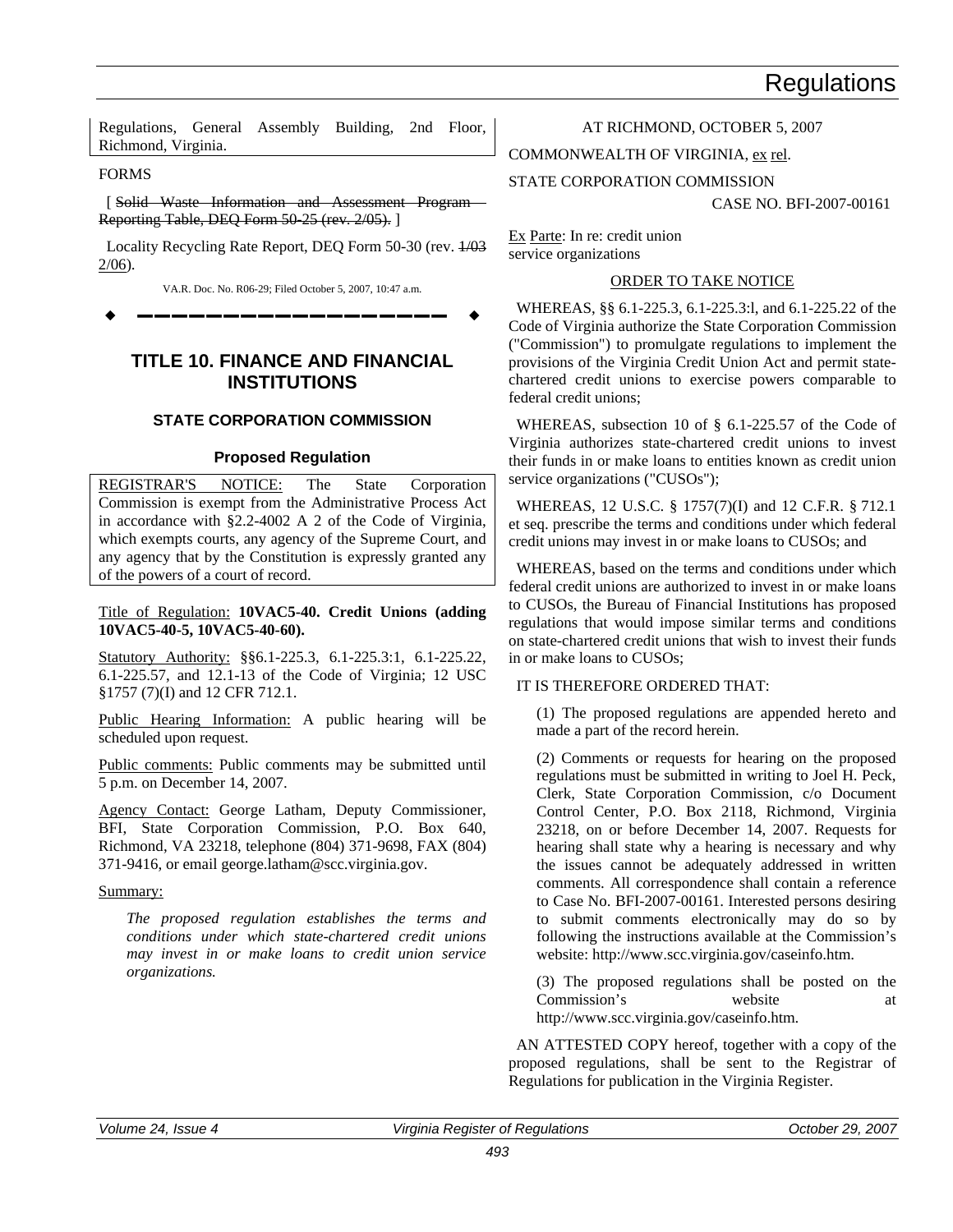AN ATTESTED COPY hereof shall be sent to the Commissioner of Financial Institutions, who shall forthwith mail a copy of this Order, together with a copy of the proposed regulations, to all state-chartered credit unions and such other interested parties as he may designate.

### **10VAC5-40-5. Definitions.**

The following words and terms when used in this chapter shall have the following meanings unless the context clearly indicates otherwise:

"Credit union service organization" or "CUSO" means a corporation, limited liability company, or limited partnership of which more than 50% of the voting shares or ownership interest is held, directly or indirectly, by one or more credit unions or organizations of credit unions.

"GAAP" means generally accepted accounting principles.

"Immediate family member" means a spouse or other family member living in the same household.

"Officials" means a credit union's directors or committee members.

"Reserves" means the total of undivided earnings, regular reserves, and any other type of funds held in reserve except allowances for loan losses.

"Senior management employee" means a credit union's chief executive officer (typically the president or treasurer/manager), any assistant chief executive officers (e.g., assistant president, vice president, or assistant treasurer/manager), and the chief financial officer (comptroller).

### **10VAC5-40-60. Credit union service organizations (CUSOs).**

A. 1. Except as otherwise provided in this section, a statechartered credit union shall not, directly or indirectly, invest its funds or make loans pursuant to subdivision 10 of §6.1- 225.57 of the Code of Virginia.

2. A CUSO shall not, directly or indirectly, invest any of its funds in a corporation, limited liability company, partnership, association, trust, or other legal or commercial entity unless the state-chartered credit union or credit unions having an interest in the CUSO would be permitted to directly invest its funds in such entity and the statechartered credit union or credit unions comply with the notice requirements in subsection B and the other provisions of this section.

3. CUSOs shall not, directly or indirectly, acquire control of another depository institution, nor invest in shares, stocks, or obligations of an insurance company, trade association, liquidity facility, or similar organization, corporation, or association.

B. 1. At least 60 days prior to investing in or making loans to a CUSO, either directly or indirectly, a state-chartered credit union shall give written notice of its proposed investment or loans to the Commissioner of Financial Institutions (commissioner) along with a business plan, marketing plan, financial analyses, and any other information the commissioner may require concerning the proposed investment or loans.

2. If a state-chartered credit union wishes to subsequently increase the amount of its investment in or loans to a CUSO, it shall give written notice to the commissioner at least 30 days prior to such additional investment or loans along with any additional information the commissioner may require.

3. A state-chartered credit union may invest up to 5.0% of its outstanding shares and reserves in a CUSO. However, a state-chartered credit union's total investments in all CUSOs shall not exceed, in the aggregate, 5.0% of its outstanding shares and reserves.

4. A state-chartered credit union may make loans to a CUSO provided that the amount of the loans, when combined with the credit union's total investments in and loans to all CUSOs, does not exceed, in the aggregate, 5.0% of its outstanding shares and reserves.

5. If the limits specified above are reached or exceeded because of the profitability of the CUSO and the related GAAP valuation of the investment under the equity method, without an additional cash outlay by the statechartered credit union, divestiture is not required. A statechartered credit union may continue to invest up to these limits without regard to the increase in the GAAP valuation resulting from a CUSO's profitability.

6. The 5.0% limits specified in this subsection may be exceeded with prior written approval from the commissioner.

C. 1. A state-chartered credit union may invest in or make loans to a CUSO only if the CUSO is or will be structured as a corporation, limited liability company, or limited partnership. A state-chartered credit union may only participate in a limited partnership as a limited partner.

2. A state-chartered credit union may invest in or make loans to a CUSO only if the CUSO is or will be providing its products and services exclusively to (i) the credit union or credit unions that have invested in the CUSO; (ii) the members of the credit union or credit unions that have invested in the CUSO; (iii) other credit unions; and (iv) organizations of credit unions.

3. A state-chartered credit union shall account for its investments in or loans to a CUSO in conformity with GAAP.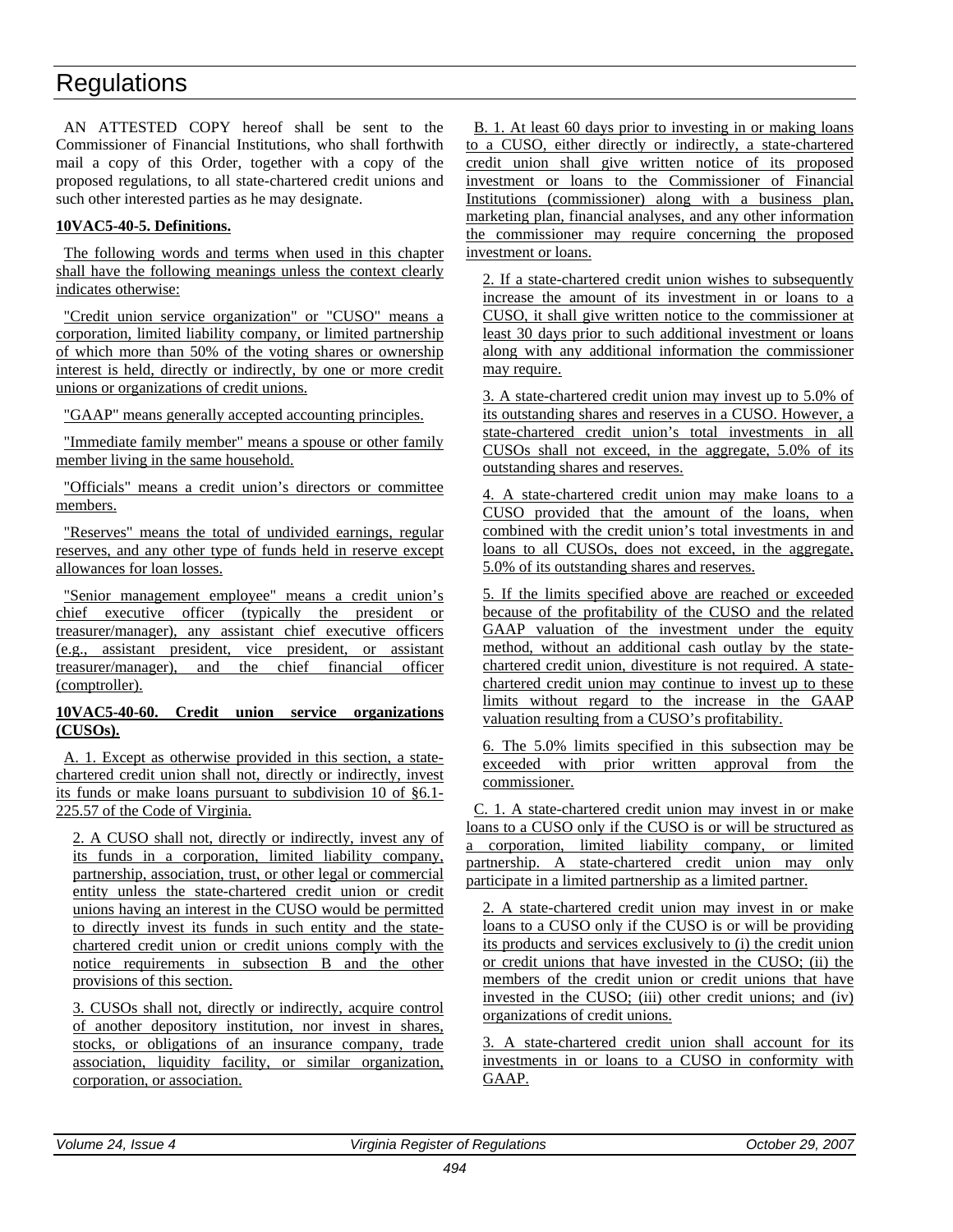4. A state-chartered credit union shall obtain written agreements from a CUSO, prior to investing in or making loans to the CUSO, that the CUSO shall:

a. Account for all of its transactions in accordance with GAAP;

b. Prepare quarterly financial statements and obtain an annual financial statement audit of its financial statements by a licensed certified public accountant in accordance with generally accepted auditing standards. A wholly owned CUSO is not required to obtain a separate annual financial statement audit if it is included in the annual consolidated financial statement audit of the credit union that is its parent; and

c. Provide the Bureau of Financial Institutions (bureau) and its staff with complete access to any books and records of the CUSO and the ability to review CUSO internal controls, as deemed necessary by the bureau in carrying out its responsibilities under the Virginia Credit Union Act (§6.1-225.1 et seq. of the Code of Virginia).

5. A CUSO shall comply with all applicable federal, state, and local laws and regulations.

D. 1. A state-chartered credit union and a CUSO shall be operated in a manner that demonstrates to the public the separate existence of the state-chartered credit union and the CUSO. Good business practices dictate that each shall operate so that:

a. Its respective business transactions, accounts, and records are not intermingled;

b. Each observes the formalities of its separate company procedures;

c. Each is adequately financed as a separate unit in light of normal obligations reasonably foreseeable in a business of its size and character;

d. Each is held out to the public as a separate enterprise;

e. The state-chartered credit union does not dominate the CUSO to the extent that the CUSO is treated as a department of the credit union; and

f. Unless the state-chartered credit union has guaranteed a loan obtained by the CUSO, all borrowings by the CUSO shall indicate that the state-chartered credit union is not liable.

2. If a CUSO in which a state-chartered credit union has an investment plans to change its structure, the credit union shall obtain prior, written legal advice that the CUSO shall remain established in a manner that will limit potential exposure of the credit union to no more than the loss of funds invested in or loaned to the CUSO. The legal advice shall address factors that have led courts to "pierce the corporate veil" such as inadequate capitalization, lack of separate corporate identity, common boards of directors and employees, control of one entity over another, and lack of separate books and records. The legal advice may be provided by independent legal counsel of either the investing state-chartered credit union or the CUSO.

E. The commissioner may at any time, based upon supervisory, legal, or safety and soundness considerations, prohibit or otherwise limit any CUSO activities or services.

F. A state-chartered credit union may only invest in or make loans to CUSOs that are or will be sufficiently bonded or insured for their specific operations.

G. A state-chartered credit union may only invest in or make loans to CUSOs that are or will be engaged in activities and services that are reasonably related to the operations of credit unions, including but not limited to the following:

1. Checking and currency services (i.e., check cashing, coin and currency services, money orders, savings bonds, travelers checks, and purchase and sale of U.S. Mint commemorative coin services);

2. Clerical, professional and management services (i.e., accounting services, courier services, credit analyses, facsimile transmissions, copying services, internal audits for credit unions, locator services, management and personnel training and support, marketing services, research services, and supervisory committee audits);

3. Business loan origination;

4. Consumer mortgage loan origination and processing;

5. Electronic transaction services (i.e., automated teller machine (ATM) services, credit card and debit card services, data processing, electronic fund transfer (EFT) services, electronic income tax filing, payment item processing, wire transfer services, and cyber financial services);

6. Financial counseling services (i.e., developing and administering Individual Retirement Accounts (IRAs), Keogh, deferred compensation, and other personnel benefit plans, estate planning, financial planning and counseling, income tax preparation, investment counseling, and retirement counseling);

7. Fixed asset services (i.e., management, development, sale, or lease of fixed assets, and sale, lease, or servicing of computer hardware or software);

8. Insurance brokerage or agency (i.e., agency for sale of insurance, provision of vehicle warranty programs, and provision of group purchasing programs);

9. Leasing personal property and real estate leasing of excess CUSO property;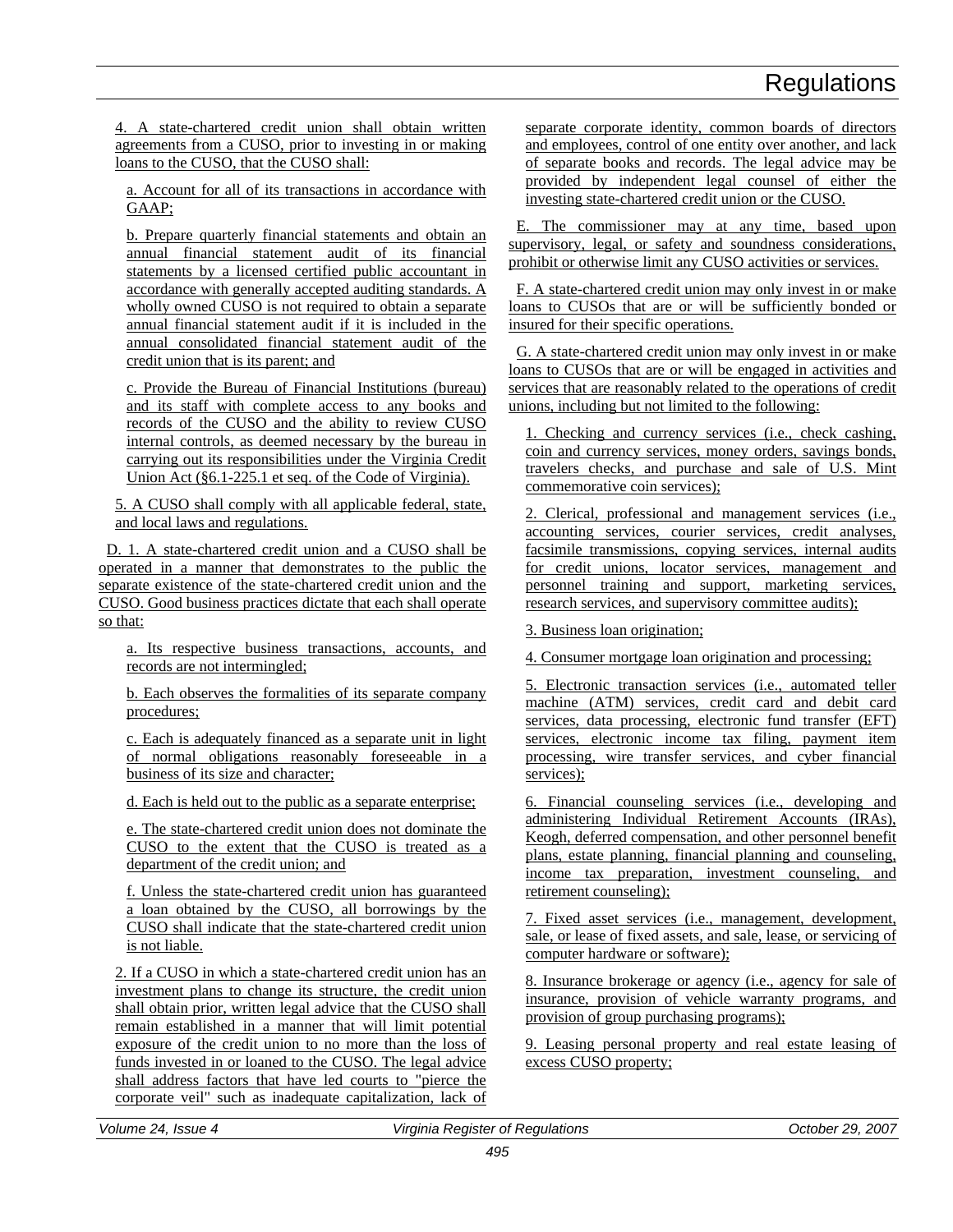10. Loan support services (i.e., debt collection services, loan processing, loan servicing, loan sales, and selling repossessed collateral);

11. Record retention, security and disaster recovery services (i.e., alarm-monitoring and other security services, disaster recovery services, microfilm, microfiche, optical and electronic imaging, CD-ROM data storage and retrieval services, provision of forms and supplies, and record retention and storage);

12. Securities brokerage services;

13. Shared credit union branch (service center) operations;

14. Student loan origination;

15. Trust and trust-related services (i.e., acting as administrator for prepaid legal service plans, acting as trustee, guardian, conservator, estate administrator, or in any other fiduciary capacity, and other trust services); and

16. Real estate brokerage services and real estate listing services.

H. In order for a state-chartered credit union to invest in or make loans to a CUSO that is or will be engaged in activities or services that are not enumerated in subsection G of this section, the state-chartered credit union shall obtain prior approval from the State Corporation Commission (commission). A request for commission approval of an activity or service that is not enumerated in subsection G of this section shall be submitted with the written notice required by subsection B of this section and include a full explanation and complete documentation of the activity or service and how that activity or service is reasonably related to the operations of credit unions.

I. 1. If a state-chartered credit union has outstanding loans or investments in a CUSO, then the credit union's officials, senior management employees, and their immediate family members shall not receive, either directly or indirectly, any salary, commission, investment income, or other income or compensation from the CUSO or from any person being served through the CUSO. This provision does not prohibit the credit union's officials or senior management employees from assisting in the operation of a CUSO, provided the officials or senior management employees are not compensated by the CUSO. Furthermore, the CUSO may reimburse the state-chartered credit union for the services provided by such credit union officials and senior management employees only if the account receivable of the credit union due from the CUSO is paid in full at least every 120 days.

2. The prohibition contained in subdivision 1 of this subsection also applies to state-chartered credit union employees not otherwise covered if the employees are directly involved in dealing with the CUSO, unless the state-chartered credit union's board of directors determines that the credit union's employees' positions do not present a conflict of interest.

3. All transactions with business associates or family members of state-chartered credit union officials, senior management employees, or their immediate family members that are not specifically prohibited by subdivision 1 or 2 of this subsection shall be conducted at arm's length and in the interest of the state-chartered credit union.

J. 1. A state-chartered credit union's investments in CUSOs in existence prior to February 1, 2008, shall conform with this section no later than August 1, 2008, unless the commissioner grants prior written approval to continue the credit union's investments for a stated period.

2. A state-chartered credit union's loans to CUSOs in existence prior to February 1, 2008, shall conform with this section no later than August 1, 2008, unless (i) the commissioner grants prior written approval to continue the credit union's loans for a stated period, or (ii) under the terms of its loan agreement, the credit union cannot require accelerated repayment without breaching the agreement.

VA.R. Doc. No. R08-921; Filed October 5, 2007, 1:20 p.m.

**––––––––––––––––––**

### **TITLE 18. PROFESSIONAL AND OCCUPATIONAL LICENSING**

### **BOARD OF PHYSICAL THERAPY**

### **Emergency Regulation**

Title of Regulation: **18VAC112-20. Regulations Governing the Practice of Physical Therapy (amending 18VAC112- 20-90, 18VAC112-20-130, 18VAC112-20-131, 18VAC112- 20-150; adding 18VAC112-20-81).**

Statutory Authority: §§54.1-2400 and 54.1-3482.1 of the Code of Virginia.

Effective Dates: November 1, 2007, through October 31, 2008.

Agency Contact: Lisa R. Hahn, Executive Director, Board of Physical Therapy, 9960 Mayland Dr., Suite 300, Richmond, VA 23233, telephone (804) 367-4424, FAX (804) 527-4413, or email lisa.hahn@dhp.virginia.gov.

### Preamble:

*The adoption of an emergency regulation by the Board of Physical Therapy is required to comply with amendments to Chapters 9 (§54.1-900 et seq.) and 18 (§54.1-1800 et seq.) of Title 54.1 of the Code of Virginia and the second enactment clause of Chapters 9 and 18 of the 2007 Acts of Assembly, which require: "That the Board shall*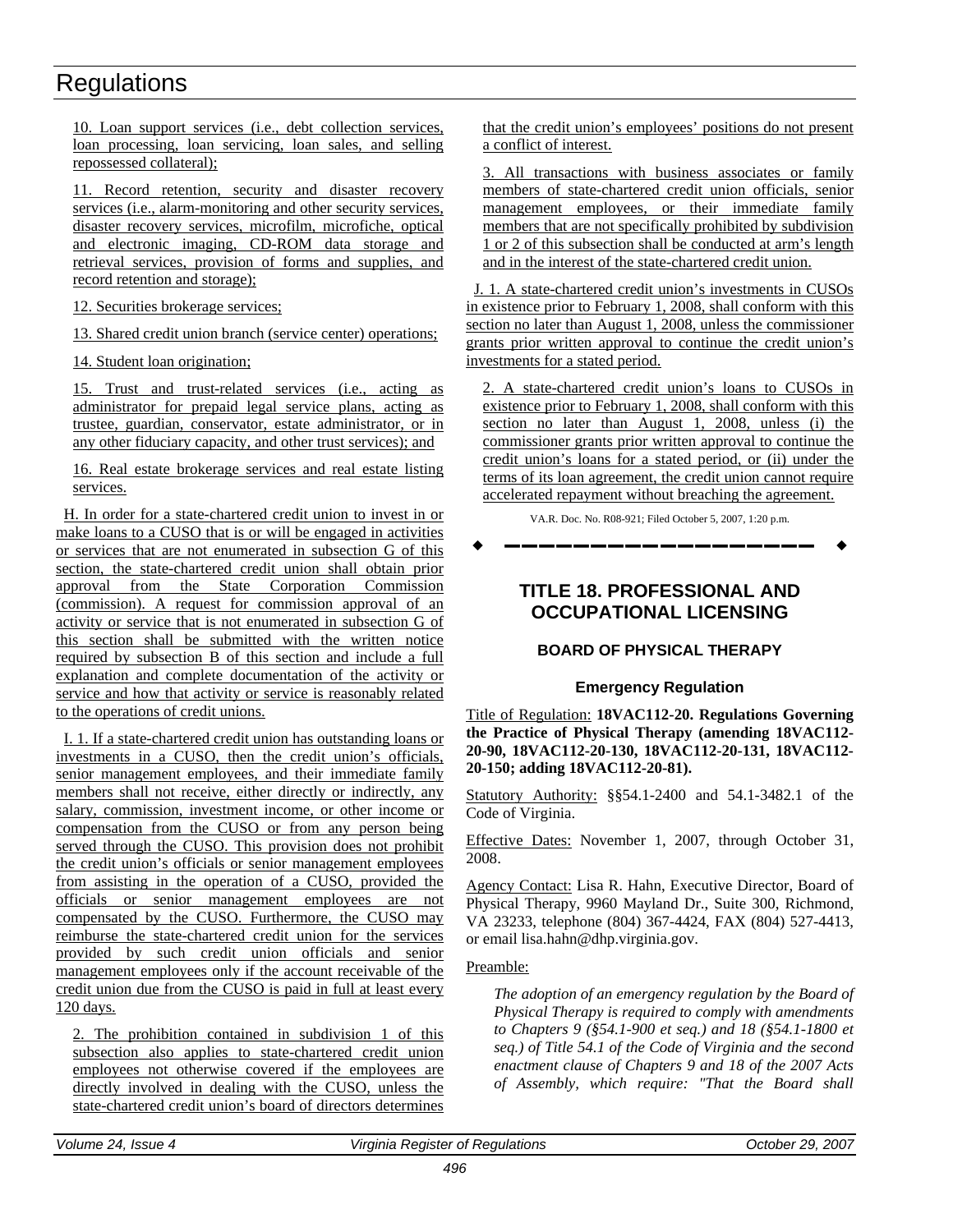*promulgate regulations to implement provisions of this act to be effective within 280 days of its enactment."*

*The purpose of the regulatory action is compliance with the statute that requires the board to establish criteria for certification to provide certain physical therapy services without referral. Regulations must provide for promotion of patient safety and for continuing education to carry out direct access duties. Therefore the qualifications for certification are a doctoral or transitional program that includes education in screening for medical disorders or differential diagnosis or specific continuing education in those areas coupled with at least three years of experience in active practice. In addition, a physical therapist who intends to maintain certification will have to direct at least four of the required 30 hours of continuing education each biennium to topics related to practice in a direct access environment.*

*In compliance with the law, a physical therapist treating a patient without referral will be required to obtain an attestation from a patient that he is not currently being treated for the same condition by another practitioner and written consent to provide a copy of the patient record to another practitioner identified by the patient if the condition for which he is seeking treatment does not improve after the 14-day period in which the physical therapist is allowed to treat.*

*The qualifications required for certification in direct access assure that the physical therapist has education and training in the recognition of and screening for medical disorders to protect patient health and safety while in the care of the physical therapist. The requirement for written consent to provide patient records to another health care practitioner will assure that the physical therapist is able to work collaboratively with other practitioners to provide safe and effective treatment.*

*The amended regulations (i) establish the qualifications and application requirements for certification in direct access; (ii) set out the responsibility for the physical therapist to obtain the medical release and patient consent required by the statute; (iii) establish a biennial renewal of certification with continuing education hours; and (iv) establish the fees for direct access certification.*

### **18VAC112-20-81. Requirements for direct access certification.**

A. An applicant for certification to provide services to patients without a referral as specified in §54.1-3482.1 of the Code of Virginia shall hold an active, unrestricted license as a physical therapist in Virginia and shall submit evidence satisfactory to the board, that he has one of the following qualifications:

1. Completion of a doctor of physical therapy program approved by the American Physical Therapy Association; or

2. Completion of a transitional program in physical therapy as recognized by the board; or

3. At least three years of post-licensure, active practice with evidence of 15 contact hours of continuing education in medical screening or differential diagnosis, including passage of a post-course examination. The required continuing education shall be offered by a provider or sponsor listed as approved by the board in 18VAC112-20- 131 and may be face-to-face or on-line education courses.

B. In addition to the evidence of qualification for certification required in subsection A, an applicant seeking direct access certification shall submit to the board:

1. A completed application as provided by the board;

2. Any additional documentation as may be required by the board to determine eligibility of the applicant; and

3. The application fee as specified in 18VAC112-20-150.

### **18VAC112-20-90. General responsibilities.**

A. The physical therapist shall be responsible for managing all aspects of the physical therapy care of each patient and shall provide:

1. The initial evaluation for each patient and its documentation in the patient record; and

2. Periodic evaluations prior to patient discharge, including documentation of the patient's response to therapeutic intervention.

B. The physical therapist shall communicate the overall plan of care to the patient or his legally authorized representative and shall also communicate with a referring doctor of medicine, osteopathy, chiropractic, podiatry, or dental surgery, nurse practitioner or physician assistant to the extent required by §54.1-3482 of the Code of Virginia.

C. A physical therapist assistant may assist the physical therapist in performing selected components of physical therapy intervention to include treatment, measurement and data collection, but not to include the performance of an evaluation as defined in 18VAC112-20-10.

D. A physical therapist assistant's visits to a patient may be made under general supervision.

E. A physical therapist providing services with a direct access certification as specified in §54.1-3482 of the Code of Virginia shall utilize the Direct Access Patient Attestation and Medical Release Form prescribed by the board or otherwise include in the patient record the information, attestation and written consent required by subsection B of §54.1-3482.

| ⊾ Volume<br>Issue<br>24<br>$\overline{A}$ | । Reaister of Reaulations<br>Virainia | . 2007<br>-29.<br>Jctober |
|-------------------------------------------|---------------------------------------|---------------------------|
|                                           |                                       |                           |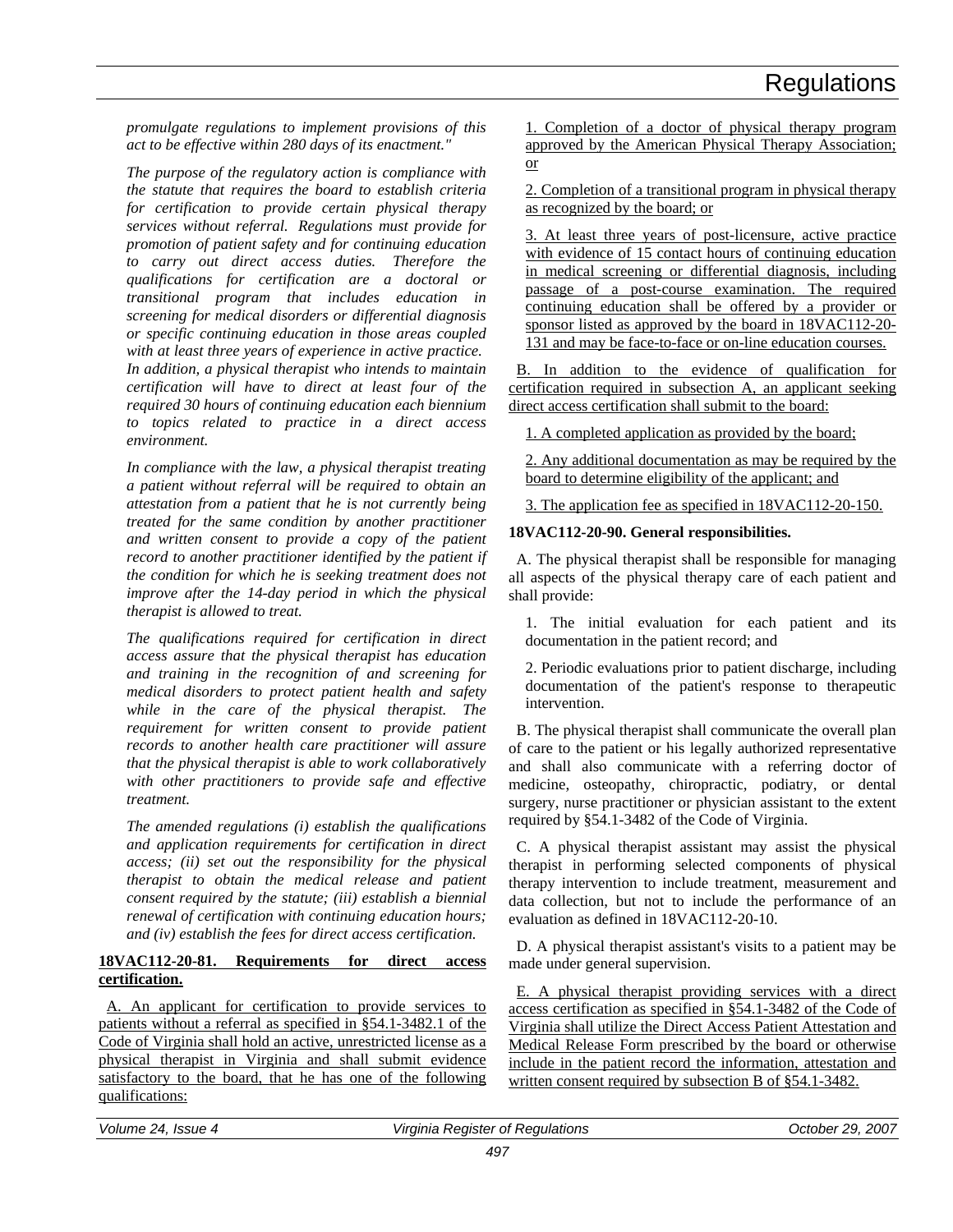### **18VAC112-20-130. Biennial renewal of license and certification.**

A. A physical therapist and physical therapist assistant who intends to continue practice shall renew his license biennially by December 31 in each even-numbered year and pay to the board the renewal fee prescribed in 18VAC112-20-150.

B. A licensee whose licensure has not been renewed by the first day of the month following the month in which renewal is required shall pay a late fee as prescribed in 18VAC112- 20-150.

C. In order to renew an active license, a licensee shall be required to:

1. Complete a minimum of 160 hours of active practice in the preceding two years; and

2. Comply with continuing competency requirements set forth in 18VAC112-20-131.

D. In order to renew a direct access certification, a licensee shall be required to:

1. Hold an active, unrestricted license as a physical therapist; and

2. Comply with continuing education requirements set forth in 18VAC112-20-131 I.

### **18VAC112-20-131. Continued competency requirements for renewal of an active license.**

A. In order to renew an active license biennially after December 31, 2003, a physical therapist or a physical therapist assistant shall complete at least 30 contact hours of continuing learning activities within the two years immediately preceding renewal. In choosing continuing learning activities or courses, the licensee shall consider the following: (i) the need to promote ethical practice, (ii) an appropriate standard of care, (iii) patient safety, (iv) application of new medical technology, (v) appropriate communication with patients, and (vi) knowledge of the changing health care system.

B. To document the required hours, the licensee shall maintain the Continued Competency Activity and Assessment Form that is provided by the board and that shall indicate completion of the following:

1. A minimum of 15 of the contact hours required for physical therapists and 10 of the contact hours required for physical therapist assistants shall be in Type 1 face-to-face courses. For the purpose of this section, "course" means an organized program of study, classroom experience or similar educational experience that is directly related to the clinical practice of physical therapy and approved or provided by one of the following organizations or any of its components:

a. The Virginia Physical Therapy Association;

b. The American Physical Therapy Association;

c. Local, state or federal government agencies;

d. Regionally accredited colleges and universities;

e. Health care organizations accredited by the Joint Commission on Accreditation of Healthcare Organizations (JCAHO);

f. The American Medical Association - Category I Continuing Medical Education course; and

g. The National Athletic Trainers Association.

2. No more than 15 of the contact hours required for physical therapists and 20 of the contact hours required for physical therapist assistants may be Type 2 activities or courses, which may or may not be offered by an approved organization but which shall be related to the clinical practice of physical therapy. Type 2 activities may include but not be limited to consultation with colleagues, independent study, and research or writing on subjects related to practice.

3. Documentation of specialty certification by the American Physical Therapy Association may be provided as evidence of completion of continuing competency requirements for the biennium in which initial certification or recertification occurs.

C. A licensee shall be exempt from the continuing competency requirements for the first biennial renewal following the date of initial licensure in Virginia.

D. The licensee shall retain his records on the completed form with all supporting documentation for a period of four years following the renewal of an active license.

E. The licensees selected in a random audit conducted by the board shall provide the completed Continued Competency Activity and Assessment Form and all supporting documentation within 30 days of receiving notification of the audit.

F. Failure to comply with these requirements may subject the licensee to disciplinary action by the board.

G. The board may grant an extension of the deadline for continuing competency requirements for up to one year for good cause shown upon a written request from the licensee prior to the renewal date.

H. The board may grant an exemption for all or part of the requirements for circumstances beyond the control of the licensee, such as temporary disability, mandatory military service, or officially declared disasters.

I. Physical therapists holding certification to provide direct access without a referral shall include four contact hours related to carrying out direct access duties as part of the required 30 contact hours of continuing education. Courses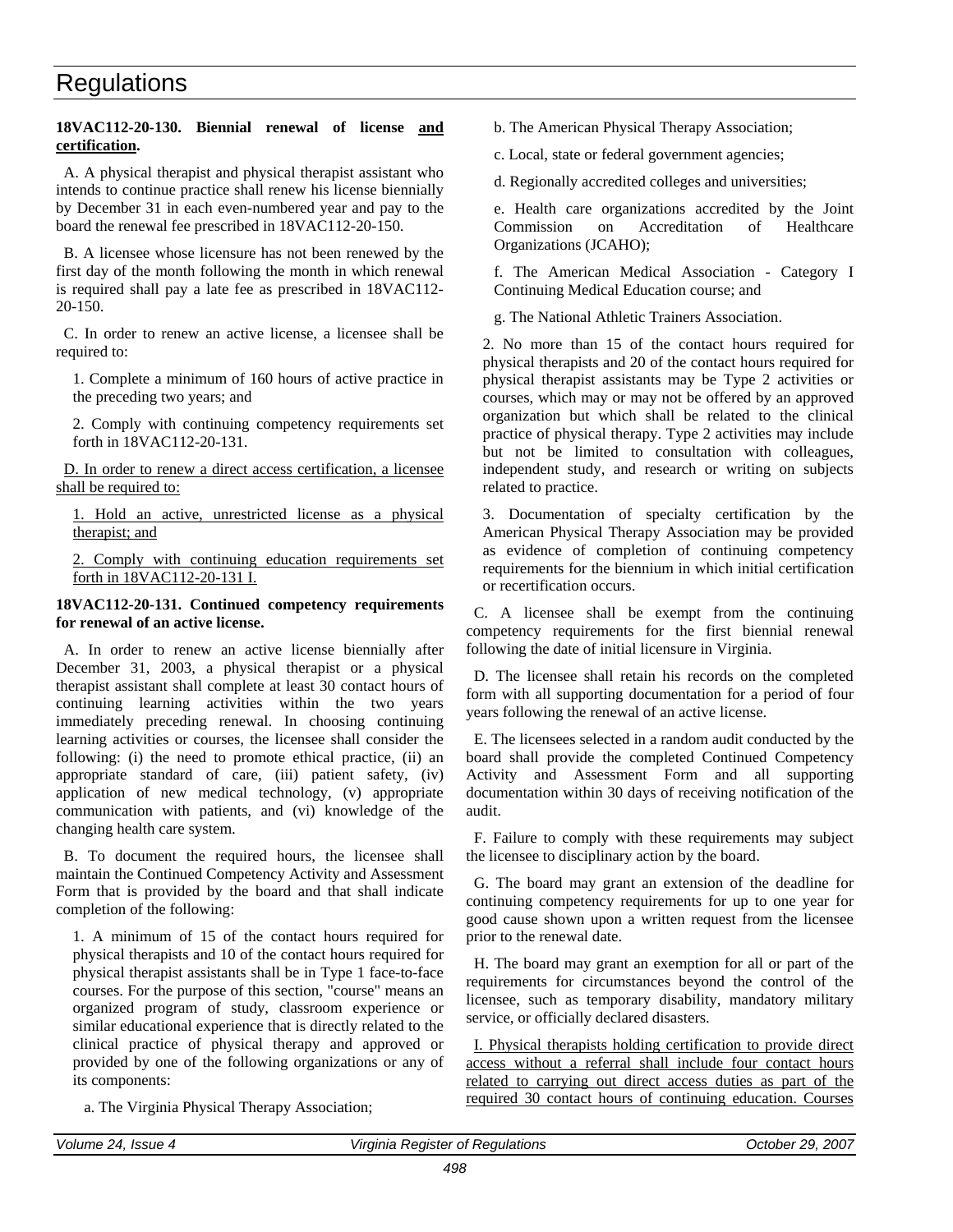for direct access continuing education shall relate to clinical practice in a direct access setting.

### **18VAC112-20-150. Fees.**

A. Unless otherwise provided, fees listed in this section shall not be refundable.

B. Licensure by examination.

1. The application fee shall be \$140 for a physical therapist and \$100 for a physical therapist assistant.

2. The fees for taking all required examinations shall be paid directly to the examination services.

C. Licensure by endorsement. The fee for licensure by endorsement shall be \$140 for a physical therapist and \$100 for a physical therapist assistant.

D. Licensure renewal and reinstatement.

1. The fee for active license renewal for a physical therapist shall be \$135 and for a physical therapist assistant shall be \$70 and shall be due by December 31 in each even-numbered year. From January 1, 2006, through December 31, 2006, the fee for active license renewal fee shall be \$60 for a physical therapist and \$30 for a physical therapist assistant.

2. A fee of \$25 for a physical therapist assistant and \$50 for a physical therapist for processing a late renewal within one renewal cycle shall be paid in addition to the renewal fee.

3. The fee for reinstatement of a license that has expired for two or more years shall be \$180 for a physical therapist and \$120 for a physical therapist assistant and shall be submitted with an application for licensure reinstatement.

E. Other fees.

1. The fee for an application for reinstatement of a license that has been revoked shall be \$1,000.

2. The fee for a duplicate license shall be \$5, and the fee for a duplicate wall certificate shall be \$15.

3. The fee for a returned check shall be \$35.

4. The fee for a letter of good standing/verification to another jurisdiction shall be \$10.

### F. Direct access certification fees.

1. The application fee shall be \$100 for a physical therapist to obtain certification to provide services without a referral.

2. The fee for renewal on a direct access certification shall be \$35 and shall be due by December 31st in each evennumbered year.

3. A fee of \$15 for processing a late renewal of certification within one renewal cycle shall be paid in addition to the renewal fee.

NOTICE: The forms used in administering 18VAC112-20, Regulations Governing the Practice of Physical Therapy, are not being published; however, the name of each form is listed below. The forms are available for public inspection at the Department of Health Professions, 9960 Mayland Drive, Richmond, Virginia, or at the office of the Registrar of Regulations, General Assembly Building, 2nd Floor, Richmond, Virginia.

### FORMS

Application for Licensure by Examination to Practice Physical Therapy as a Physical Therapist or a Physical Therapist Assistant (rev.  $7/04$  9/07).

Application for Licensure by Endorsement to Practice Physical Therapy as a Physical Therapist or a Physical Therapist Assistant (rev.  $7/04$  8/07).

Application for Reinstatement of Licensure to Practice Physical Therapy as a Physical Therapist or a Physical Therapist Assistant (rev. 7/04 8/07).

Instructions for Licensure by Endorsement to Practice as a Physical Therapist or Physical Therapist Assistant (Graduate of an American/Approved Program) (rev. 8/05 8/07).

Instructions for Licensure by Endorsement to Practice as a Physical Therapist or Physical Therapist Assistant (Graduate of a Non-American/Nonapproved Program) (rev. 8/05 8/07).

Instructions for Licensure by Examination to Practice as a Physical Therapist or Physical Therapist Assistant (Graduate of an American/Approved Program) (rev. 8/05 8/07).

Instructions for Licensure by Examination to Practice as a Physical Therapist or Physical Therapist Assistant (Graduate of a Non-American/Nonapproved Program) (rev. 8/05 8/07).

Instructions for Completing Reinstatement of Licensure Application for Physical Therapist/Physical Therapist Assistant (rev. 7/04 2/05).

Score Transfer Request Application (rev. 5/03).

Traineeship Application, Statement of Authorization (rev. 7/04 8/07).

Traineeship Application, Statement of Authorization (1,000 hour traineeship) (rev.  $7/048/07$ ).

Traineeship Application, Statement of Authorization, Relicensure (480-hour traineeship) (rev. 7/04 8/07).

Form #A, Claims History Sheet (rev. 7/04).

Form #B, Employment/Practice Verification of Physical Therapy (rev. 7/04).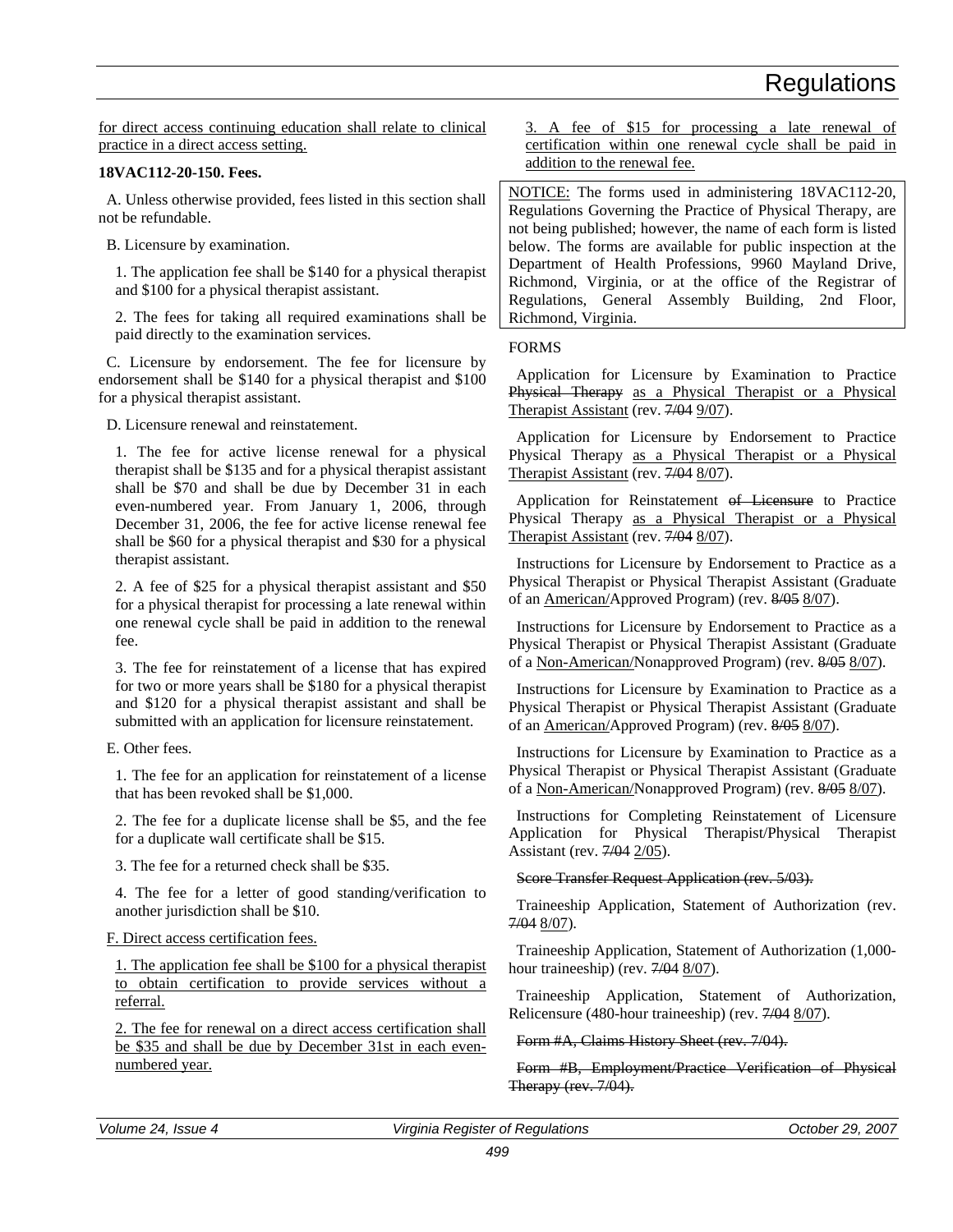Form #C, Verification of State Licensure (rev. 7/04).

Form #L, Certificate of Physical Therapy Education (rev. 7/04 4/07).

### Renewal Notice and Application (rev. 7/04).

Continued Competency Activity and Assessment Form (rev. 7/04 10/06).

Instructions for Direct Access Certification (eff. 8/07).

Application for Direct Access Certification (eff. 8/07).

Patient Attestation and Medical Release Form for Physical Therapy Treatment (eff. 7/07).

VA.R. Doc. No. R08-857; Filed October 10, 2007, 10:02 a.m.

### **BOARD OF SOCIAL WORK**

### **Proposed Regulation**

Title of Regulation: **18VAC140-20. Regulations Governing the Practice of Social Work (amending 18VAC140-20-10, 18VAC140-20-40, 18VAC140-20-50, 18VAC140-20-60, 18VAC140-20-105, 18VAC140-20-150, 18VAC140-20-160; adding 18VAC140-20-51; repealing 18VAC140-20-140).**

Statutory Authority: §54.1-2400 of the Code of Virginia.

Public Hearing Information:

November 14, 2007 - 10 a.m. - Perimeter Center, 9960 Mayland Drive, 2nd Floor, Richmond, VA

Public comments: Public comments may be submitted until 5 p.m. on December 28, 2007.

Agency Contact: Evelyn B. Brown, Executive Director, Board of Social Work, 9960 Mayland Drive, Suite 300, Richmond, VA 23233-1463, telephone (804) 367-4488, FAX (804) 527-4435, or email evelyn.brown@dhp.virginia.gov.

Basis: Section 54.1-2400 of the Code of Virginia provides the Board of Social Work the authority to promulgate regulations to administer the regulatory system.

Chapter 37 (§54.1-3700 et seq.) of Title 54.1 of the Code of Virginia provides for licensure and regulation of social workers.

Purpose: The board is amending existing regulations to address several issues that have arisen. First, the Standards of Practice for Social Work, relating to professional conduct and grounds for disciplinary action, need to be updated for consistency with current practice and with the other behavioral sciences. Specific standards for informed consent, continuation of services, confidentiality of patient records, and improper relationships with clients are intended to protect the health and safety of those who are vulnerable in the care of a social worker providing counseling or case management.

Second, the board's amendments will allow for applicants for licensed social worker (LSW) designation to take the licensure examination upon completion of the required education and prior to the completion of the required supervised experience for applicants with a Bachelor of Social Work degree. Licensed social worker applicants possessing a Masters of Social Work degree currently are not required to fulfill the supervision requirement and will continue to be exempt from this requirement under the regulatory change.

Third, the board has amended the supervision section to accept "group supervision" as a method of obtaining the required hours necessary for licensure. The language would specify a limitation of six people as the maximum size in a group and that only half of the required hours could be gained through group. The professional training necessary to provide supervision is also specified to ensure adequate preparation for safe and competent practice by supervisees and later licensees.

Substance: The board has amended 18VAC140-20-150 on professional conduct and 18VAC140-20-160 on grounds for disciplinary action or denial of issuance of a license, both of which fall under Part VI, Standards of Practice, in the board's regulations. Amendments address issues such as standards for therapy not rendered in face-to-face settings; information that should be provided to clients at the initial sessions; informed consent; appropriate collaboration with other treating professionals; the requirement to maintain adequate information in client records; and the prohibition against engaging in relationships with clients, supervisees, students and those in collateral relationships with clients (such as spouses or other relatives). The proposed regulations will provide a more consistent and up-to-date basis for disciplinary action that will better serve to protect the health and safety of the client and provide clearer guidance for the practice of social workers.

The board adopted amendments to allow bachelors education (BSW) applicants to take the basic level examination for licensed social worker (LSW) designation prior to completion of 3,000 hours of postbachelor's experience required in 18VAC140-20-60 B 2 a.

The proposed change will not reduce the requirements for LSW licensure nor will it result in applicants obtaining licensure without completing all existing requirements. This change will allow applicants to take the required examination upon completion of the educational requirements as set out in 18VAC140-20-60. The rationale for proposing this change is threefold. First, the Virginia Chapter of the National Association of Social Workers (NASW-VA) approached the board about making this change. NASW-VA believes that by allowing students to take the examination upon graduation, more will opt to take it. Second, and closely related to the first reason, the board has heard from several students that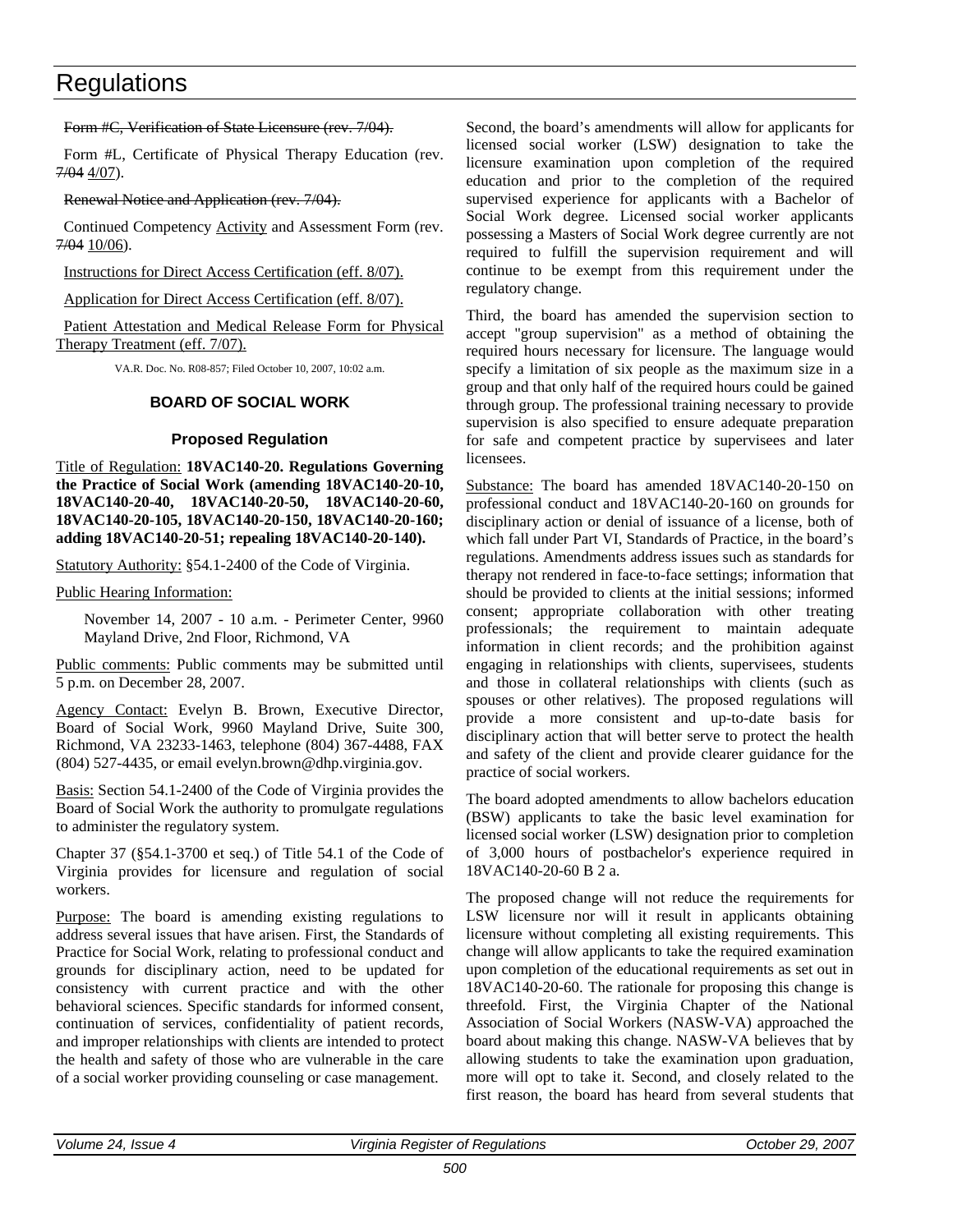they would prefer to take the examination shortly after graduating while the information is still fresh in their minds. It takes roughly two years to obtain the 3,000 hours of supervision. The basic examination is primarily nonclinical in nature, therefore obtaining the 3,000 hours of supervision does not improve the candidates' chances of successfully passing the examination. Third, this change would bring Virginia in line with the surrounding jurisdictions (District of Columbia and Maryland) in terms of requirement for basic level licensure. Candidates for LSW level licensure are able to sit for the required examination in those jurisdictions upon completion of the necessary educational requirements.

Currently, an applicant for licensure as a clinical social worker must have completed a minimum of 3,000 hours of supervised postmaster's degree experience in the delivery of clinical social work services or the equivalent in part-time experience. A minimum of one hour of individual face-toface supervision must be provided each week for a total of at least 100 hours. The regulations do not specify that group supervision is allowed, but it is already being utilized by persons obtaining the required 3,000 hours. The regulatory change will clarify that group supervision is a method for obtaining the hours, but there would be a limitation on the number of persons who could constitute a group and would require that no more than half the hours could be gained in group supervision. While supervisors are expected to be appropriately qualified by their education and experience to provide supervision, there was no specific requirement. The proposed rules will specify that a supervisor must complete a three-hour graduate course in supervision or at least 14 of the hours of continuing education required for renewal toward courses in supervision.

Issues: The primary advantage to the public would be greater specificity and guidance about the ethical and professional standards of practice to discourage a social worker from acting inappropriately or providing substandard care for a client. Those persons seeking social work services will be better protected by specific rules on informed consent, client confidentiality, continuation of care, and dual relationships.

In addition, the requirement for registration of supervision during a residency, regardless of the practice setting, will improve the oversight and accountability for person providing services during a period of gaining practical experience. There is an advantage to consumers since the hours and format for supervision are specified to ensure the service being provided by the resident is safe and effective. There are no disadvantages to consumers of mental health services.

There are no disadvantages to the agency or the Commonwealth. By specifying the professional training required for a supervisor, there will be less ambiguity in the regulation, which may encourage compliance.

Department of Planning and Budget's Economic Impact Analysis:

Summary of the Proposed Amendments to Regulation. The Board of Social Work (Board) proposes to make changes to the regulations that include: (1) eliminating an obsolete requirement that an applicant to be a licensed clinical social worker (LCSW) or a licensed social worker (LSW) submit an application to the Board 90 days prior to the date of the written examination for licensure, (2) requiring that all supervised experience be registered with the Board in advance in order for the hours to be accepted towards licensure, (3) permitting up to, but no more than, 50 hours of the 100 required hours of face-to-face supervision for the LCSW licensure to be group supervision, (4) specifying that a supervisor for candidates for LCSW hold an active, unrestricted LCSW license and requiring that a supervisor have three years of post-licensure experience rather than the current requirement of five years post-Master's-degree experience, (5) requiring that supervisors maintain documentation of which clients were the subject of supervision for five years post supervision, (6) requiring that LCSW supervisors receive professional training within the five years immediately preceding registration of supervision, (7) allowing persons who complete the education requirement to take the LSW examination immediately after graduation but before their supervised experience, (8) allowing a person with a bachelor's degree and at least three years of postlicensure social work experience to provide supervision for an LSW candidate, (9) eliminating a section establishing committees of the Board to assist in evaluating professional qualifications and the mental or emotional competency of licensees or applicants, (10) requiring that social workers provide for a continuation of care when services must be interrupted or terminated, (11) requiring that social workers inform clients of the potential risks and benefits of services and the limitations on confidentiality and ensure that clients have provided informed written consent to treatment,  $(12)$ requiring that as treatment requires and with the written consent of the client, social workers collaborate with other health or mental health providers concurrently providing services to the client, (13) requiring that licensees maintain records securely and destroy records that are no longer useful in a way that ensures client confidentiality, (14) requiring that social workers maintain client records for a minimum of six years, and (15) expanding the actions that the Board may take if there are grounds for disciplinary action.

Result of Analysis. The benefits likely exceed the costs for one or more proposed changes. There is insufficient data to accurately compare the magnitude of the benefits versus the costs for other changes.

Estimated Economic Impact. Under the current regulations, an applicant to be a licensed clinical social worker (LCSW) or a licensed social worker (LSW) must submit an application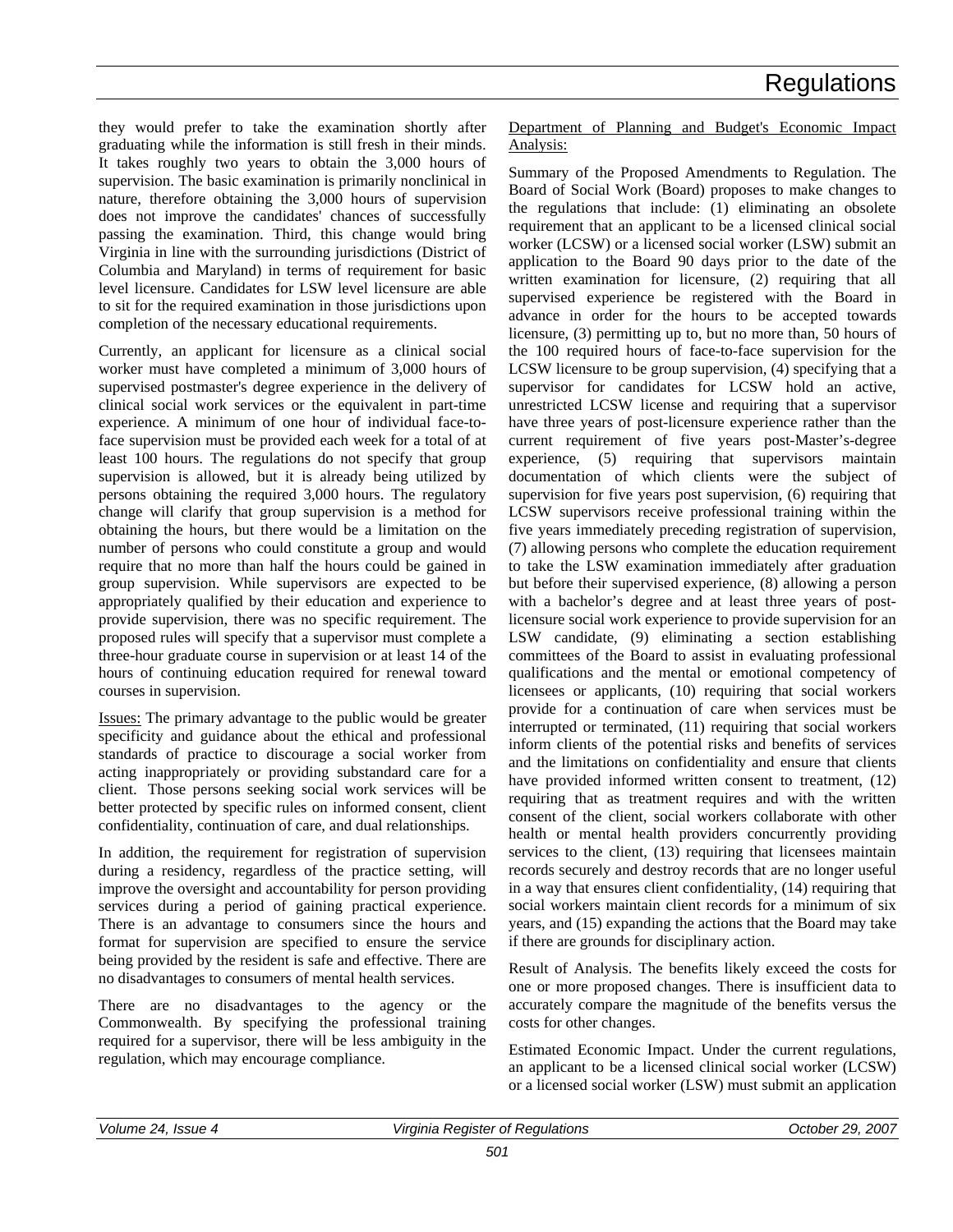to the Board 90 days prior to the date of the written examination for licensure. Since the examination is now offered electronically daily, applicants are no longer in practice required to submit the application 90 days prior to the exam, so this requirement is now unnecessary and its deletion will have no economic impact.

Under the current regulations, any LSW or LCSW working for state government or for state-funded agencies (e.g., United Way or community service boards) are exempt from registering their supervised experience with the Board prior to engaging in the supervised experience. Since LSWs can only practice in exempt settings, all candidates for licensed social work are exempt from the registration of supervision. In addition, according to the Department of Health Professions (DHP), approximately 40 percent of candidates for licensed clinical social work are working/under supervision in the public sector, and therefore, are exempt. Since there are approximately 300 LSWs and LCSWs who become licensed every year<sup>1</sup>, the number of LSWs licensed (approximately 24, since the LSW to LCSW ratio is about 0.08) plus the number of exempt LCSWs licensed (approximately  $110)^2$  results in approximately 134 additional candidates for LSW or LCSW who would need to register supervision under these amendments. The fee for registration of supervision is \$25, so the total cost of these amendments to social workers statewide will be an estimated \$3350, in addition to the nominal amount of time it will take the currently exempt social workers to fill out the two-page form for registration.

The economic benefit of this amendment derives from the assurance for applicants that their supervised and other experience will be approved by the Board. According to DHP, the Board sees approximately 2-3 applicants per month who, for some reason, are not qualified for licensure as a social worker. Many candidates gain experience under the supervision of other mental health professionals, such as psychologists or counselors, whose supervision does not fulfill the supervised experience requirement for licensure as a social worker. Some candidates have the incorrect number of hours or type of work experience (for example, advocacy work experience rather than clinical work experience). Other candidates have the correct supervised experience but did not complete the correct coursework in graduate school. This means that candidates can work for two or more years under supervision without being able to use their time towards licensure. Because in the pre-registration of supervision process, the Board requires the applicant's transcripts and specifics on the upcoming supervision from both the supervisee and supervisor, and because the Board requires a signed contract that outlines the requirements in terms of hours and work experience, the Board believes that the dissemination of information that occurs during the registration process will allow candidates to be confident that their work and experience will count towards licensure. In fact, even under the current regulation, many exempt

applicants choose to register their supervision. In addition, there will be no more confusion about who should or should not register supervision, since all applicants will be required to register supervision. Since currently it is not uncommon that years of supervisor and supervisee time are lost because of the failure to require prior registration of supervision with the Board, the benefit of this amendment likely outweighs the cost. Under this amendment, should an applicant fail to register their supervision, the hours will not be counted towards licensure; however, in the end, the approval or disapproval of experience is decided on a case-by-case basis.

Under the current regulations, licensure as an LCSW requires 100 hours of face-to-face supervision with no allowance for group supervision; the proposed amendments allow up to 50 hours of the face-to-face supervision to be group supervision, provided that the group comprises no more than six supervisees. This amendment should create a net economic benefit, allowing supervisors to increase the efficiency of their supervision (and therefore spend more time on the practice of social work) and supervisees to complete their supervised experience more quickly. The requirement that groups be limited to six supervisees protects the public interest by ensuring adequate supervision and proper training.

Requiring a LCSW supervisor to have three years postlicensure experience rather than five years post-Master's experience is more stringent, since the current regulation allows candidates four years to acquire their supervised social work experience after completing the Master's degree. The major cost of this amendment is to reduce the number of supervisors in the field, making it more difficult for candidates to complete their supervisory experience and therefore complete the requirements for licensure. Although it will also reduce the supervisory work of some social workers, the cost to them should be offset by the re-allocation of their time to social work activities. According to DHP, however, this amendment will not affect many supervisors, since most social workers who go into supervision have at least five years post-Masters experience and three years post-licensure experience. Furthermore, if a licensed LCSW has five years post-Masters experience, she must have at least one year postlicensure experience (since she is required to complete the supervisory experience within four years), therefore the amendment requires at most two additional years of experience to become a supervisor. Given that this amendment will only affect a few supervisors for at most two years, it does not appear that this amendment will significantly reduce the number of supervisors in the field. Therefore, the economic benefit of ensuring that candidates have proper supervision from a qualified supervisor should outweigh the cost of this amendment.

Under the current regulations, there are no requirements for training in supervision before registering to be a supervisor. The proposed amendment that LCSW supervisors receive professional training in supervision can be fulfilled either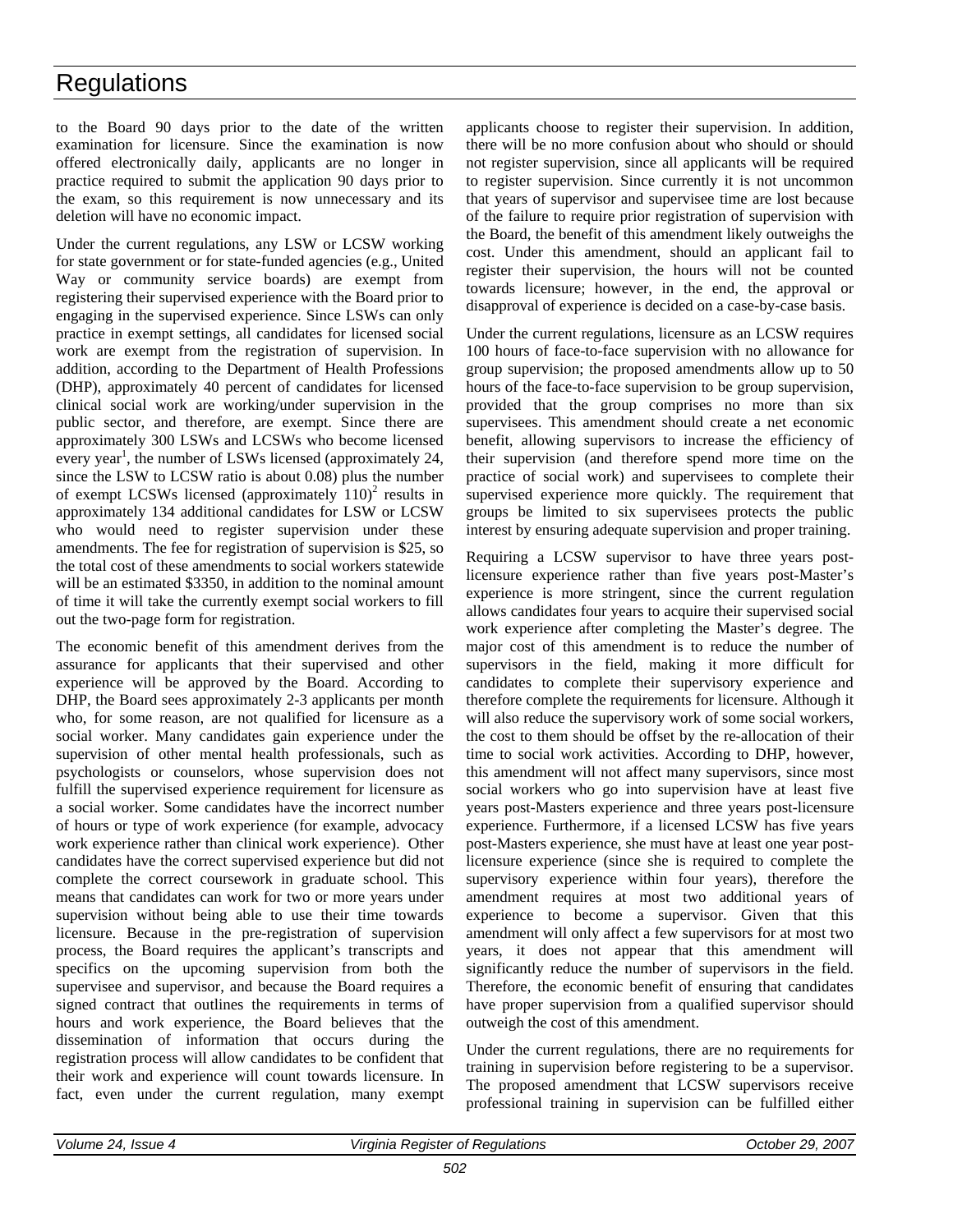through a three-hour graduate course in supervision or through 14 hours of continuing education (CE) offered by a Board-approved provider. A candidate studying to be a LCSW who would like to be a supervisor can fulfill the requirement by taking a course in supervision as a part of their Master's degree curriculum. A LCSW who would like to be a supervisor can fulfill the requirement by taking 14 hours of CE as a part of their biennially-required 30 hours of CE for license renewal. According to DHP, these courses or continuing education opportunities in social work supervision are widely available. For example, supervisory courses in social work were found in the online course catalogues at Virginia Commonwealth University, George Mason University, and Norfolk State University. The reasons to require supervisory training are that in disciplinary cases, the Board has seen evidence of inadequate supervision in which a supervisor did not know or understand his role in ensuring the supervisee's knowledge and skills to practice in an ethical and competent manner, and that professional training in supervision would be consistent with other behavioral health professions.<sup>3</sup> Costs lie in how a potential supervisor might choose to allocate her courses or continuing education requirements without this amendment. This cost could be financial if the social worker could otherwise fulfill the CE requirements less expensively. The social worker would also face an opportunity cost if he cannot take a desired course in order to fulfill the new supervisory training requirements. Existing supervisors will not be required to acquire the training; the training is intended only for those who will register to become LCSW supervisors in the future.

Under current regulations, LSW candidates are required to finish both their education requirements (a bachelor's degree) and their supervised experience before taking the LSW examination. Under the proposed amendment, candidates who complete the education requirement will be allowed to take the LSW examination immediately after graduation, before the supervised experience. Because this changes the order of the requirements for licensure as a LSW, and not the actual requirements, it is not anticipated to impose any economic cost. One benefit of this change is that students will be able to take the examination shortly after graduating while the information is still fresh in their minds; because the examination is primarily non-clinical in nature, obtaining the 3,000 hours of supervision (that takes approximately two years) does not improve the candidates' chances of passing the exam.<sup>4</sup> A second benefit is that the Virginia Chapter of the National Association of Social Workers believes that by allowing students to take the examination upon graduation, more will opt to take it, thereby increasing the number of social workers in the field.<sup>5</sup>

The proposed amendments will allow someone with a bachelor's degree and at least three years of post-licensure social work experience to supervise an LSW candidate; under current regulations, that person could not provide supervision. If the person with the bachelor's degree is a qualified supervisor, this amendment imposes no costs on social workers or to the public. The benefits lie in the increased number of supervisors available to supervise, and therefore more LSW candidates can become licensed quickly and efficiently. The proposed amendments also repeal a section of the regulation establishing committees of the Board to evaluate professional qualifications and the mental or emotional competency of licensees. These committees have not been used in years, and therefore the repeal of the regulation should impose no cost or benefit. According to DHP, "if such an evaluation is required, it would be performed by an expert, not a committee of the Board."

The proposed amendments require social workers to maintain records for six years, instead of the five years as currently required. In addition, the records of a minor child must be maintained for either six years after attaining the age of majority or ten years following service termination, whichever comes later. The reason for the change is to standardize social work with other mental health professions and to give social workers a clearer requirement for the maintenance of records (the maintenance of records requirements are more explicitly laid out under the amendments than in the current regulation). Since most records are maintained electronically $<sup>6</sup>$  and because, according</sup> to DHP, most social workers maintain records for much longer than six years, the cost of this amendment should be minimal. The Board believes that the maintenance of records is necessary to ensure continuous, competent, and safe treatment and is critical in the evaluation of disciplinary cases or in resolving disputes.

Finally, the Board proposes a host of amendments to the Standards of Practice section of the regulation, including requiring that social workers provide for a continuation of care when services must be interrupted or terminated; requiring that social workers inform clients of the potential risks and benefits of services and the limitations on confidentiality and ensure that clients have provided informed written consent to treatment; requiring that as treatment requires and with the written consent of the client, social workers collaborate with other health or mental health providers concurrently providing services to the client; requiring that licensees maintain records securely and destroy records that are no longer useful in a way that ensures client confidentiality; and expanding the actions that the Board may take if there are grounds for disciplinary action. According to DHP, these changes are being proposed primarily to explicitly state requirements for social workers that are already in practice and to ensure consistency in requirements across mental health professions. These requirements could have a negative economic impact on the practices of social workers (finding continuation of care, providing informed written consent, collaborating with health or mental health providers, and destroying documents in a confidential manner

| Issue<br>Volume<br>$\overline{a}$<br> | . Reaister<br>Reaulations<br>Virginia<br>Οt | 2007<br>29.<br><i><b>October</b></i> |
|---------------------------------------|---------------------------------------------|--------------------------------------|
|                                       | $  -$                                       |                                      |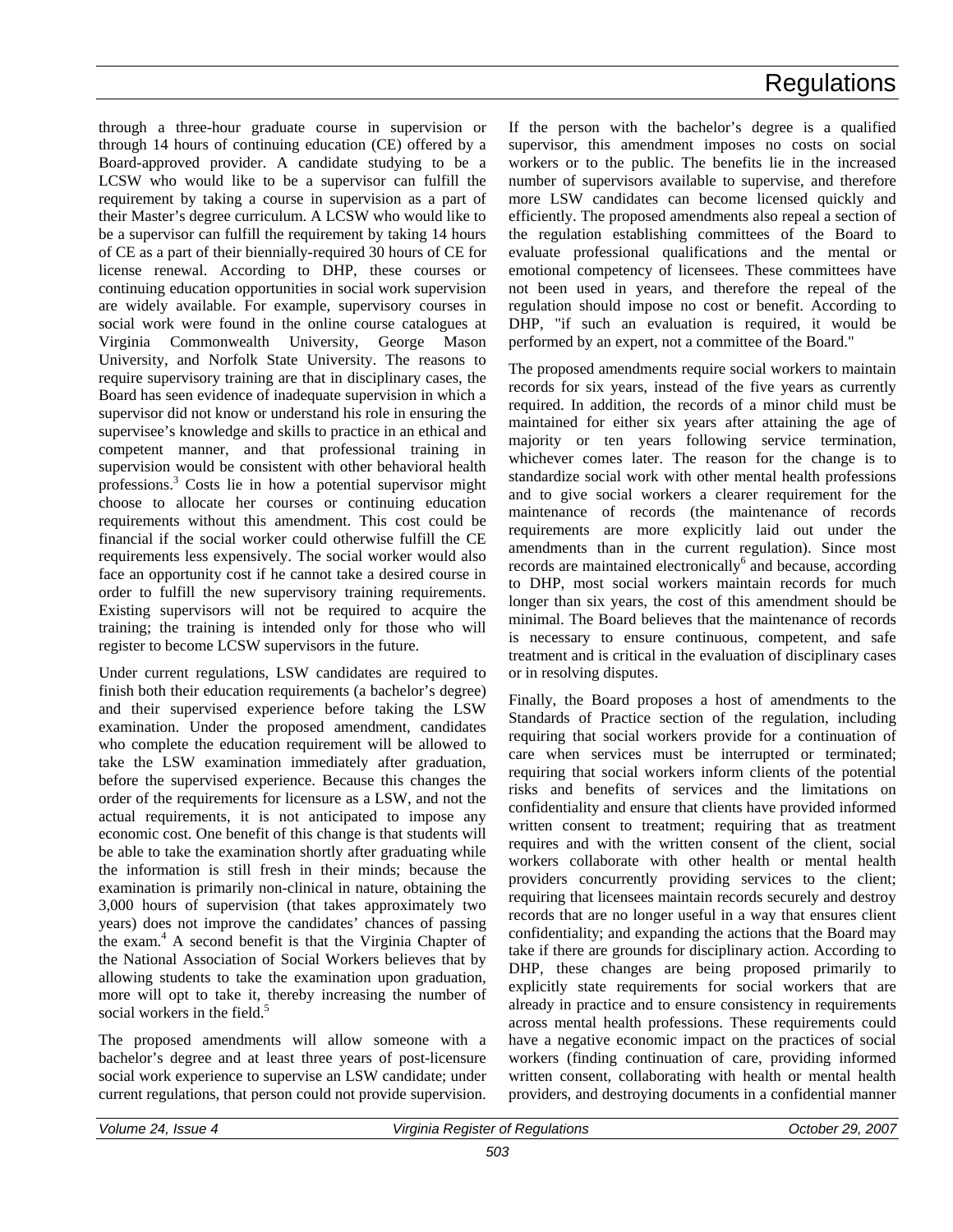could cost a social worker time). However, these practices ensure a level of professionalism among social workers that will ensure consistency, efficiency, and fairness in service provision that benefits the public and should ensure a net economic benefit. In addition, according to DHP, these practices are commonly followed among social workers and therefore are not likely to significantly change the practice of social work.

Businesses and Entities Affected<sup>7</sup>. The businesses and entities that will be affected by these amendments are those that employ the 4,805 LCSWs and 379 LSWs. In addition, these amendments will affect those working or studying to become a LCSW or a LSW and the approximately 300-325 LCSWs and LSWs who are licensed every year. Of the 4,805 LCSWs, approximately 60 percent are in private practice. The remaining 40 percent of LCSWs and all of the LSWs are employed by the public sector.

Localities Particularly Affected. The proposals do not disproportionately affect specific localities.

Projected Impact on Employment. The proposals have no projected impact on employment.

Effects on the Use and Value of Private Property. The proposals do not affect the use and value of private property.

Small Businesses: Costs and Other Effects. Many of the approximately 60 percent of licensed clinical social workers who are employed by the private sector are in organizations that are small businesses. However, because all of those in private business are already required to register for supervision, and because the cost of the education requirement for supervisors is relatively small, these amendments should not increase costs significantly or have other adverse effects on small businesses. If LCSW supervisors in the private sector have five years of post-Masters experience but do not have three years of postlicensure experience, and therefore will not be able to supervise LCSW candidates under the new amendments, then the workload potential of the firm could be reduced. (Assuming that there is not a one-to-one relationship between the hours of work of a LCSW candidate and hours of supervisory work for that candidate.) However, because DHP estimates that this amendment will affect only a small number of supervisors—and because an LCSW will need to gain at most two years of further experience—this amendment is not likely to have significant impact on small businesses in Virginia.

Small Businesses: Alternative Method that Minimizes Adverse Impact. There is no apparent alternative method that minimizes adverse impact while still accomplishing the intended positive policy goals.

Real Estate Development Costs. The proposed amendments do not create additional costs related to the development of real estate for commercial or residential purposes.

Legal Mandate. The Department of Planning and Budget (DPB) has analyzed the economic impact of this proposed regulation in accordance with §2.2-4007.04 of the Administrative Process Act and Executive Order Number 36 (06). Section 2.2-4007.04 requires that such economic impact analyses include, but need not be limited to, the projected number of businesses or other entities to whom the regulation would apply, the identity of any localities and types of businesses or other entities particularly affected, the projected number of persons and employment positions to be affected, the projected costs to affected businesses or entities to implement or comply with the regulation, and the impact on the use and value of private property. Further, if the proposed regulation has adverse effect on small businesses, §2.2-4007.04 requires that such economic impact analyses include (i) an identification and estimate of the number of small businesses subject to the regulation; (ii) the projected reporting, recordkeeping, and other administrative costs required for small businesses to comply with the regulation, including the type of professional skills necessary for preparing required reports and other documents; (iii) a statement of the probable effect of the regulation on affected small businesses; and (iv) a description of any less intrusive or less costly alternative methods of achieving the purpose of the regulation. The analysis presented above represents DPB's best estimate of these economic impacts.

 $\overline{1.}$  Source: Department of Health Professions

\_\_\_\_\_\_\_\_\_\_\_\_\_\_\_\_\_\_\_\_\_\_\_\_\_\_\_\_\_\_\_\_\_\_\_\_

- 2. (300-24)\*0.4
- 3. Source: Department of Health Professions
- 4. Source: Department of Health Professions
- 5. Source: Department of Health Professions
- 6. Source: Department of Health Professions
- 7. Source: Department of Health Professions

Agency's Response to the Department of Planning and Budget's Economic Impact Analysis: The Board of Social Work concurs with the analysis of the Department of Planning and Budget on proposed amended regulations for 18VAC140-20, Regulations Governing the Practice of Social Work, relating to requirements for examination, supervision and practice standards.

#### Summary:

*The proposed amendments (i) require registration of supervision by persons preparing for licensure in social work, regardless of the practice setting, to allow for group supervision, and specify the professional training necessary for a licensee to serve as a supervisor; (ii) allow a bachelor's degree graduate to take the examination for a licensed social worker prior to completing 3,000 hours of work experience; and (iii) revise the standards of professional conduct to update the language, address conduct seen in disciplinary cases,*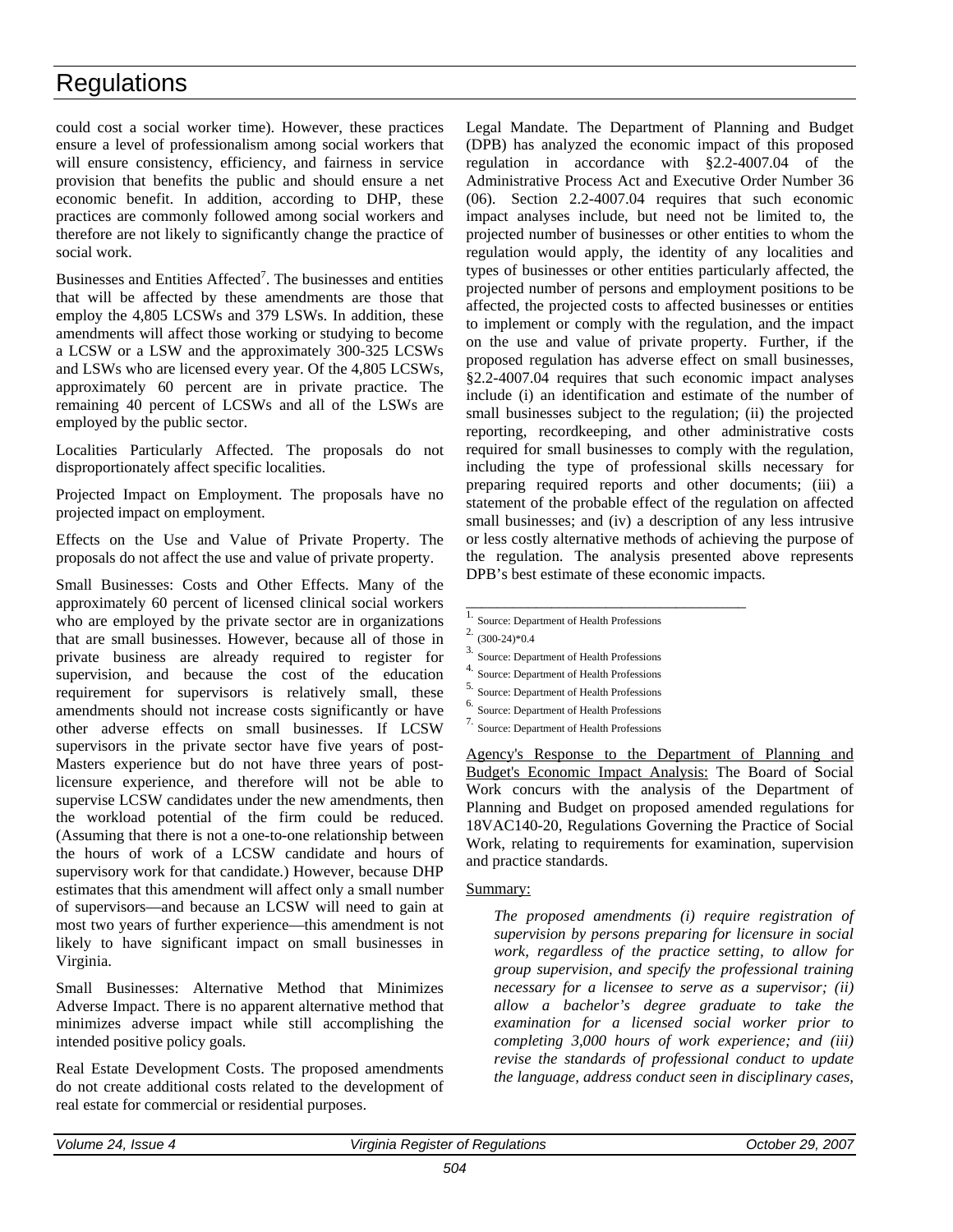*and provide consistency with other behavioral health professions.*

#### **18VAC140-20-10. Definitions.**

A. The following words and terms when used in this chapter shall have the meanings ascribed to them in §54.1-3700 of the Code of Virginia:

Board

Casework

Casework management and supportive services

Clinical social worker

Practice of social work

Social worker

B. The following words and terms when used in this chapter shall have the following meanings, unless the context clearly indicates otherwise:

"Accredited school of social work" means a school of social work accredited by the Council on Social Work Education.

"Clinical course of study" means graduate course work which includes specialized advanced courses in human behavior and social environment, social policy, research, clinical practice with individuals, families, groups and a clinical practicum which focuses on diagnostic, prevention and treatment services.

"Clinical social work services" include the application of social work principles and methods in performing assessments and diagnoses based on a recognized manual of mental and emotional disorders or recognized system of problem definition, preventive and early intervention services and treatment services, including but not limited to psychotherapy and counseling for mental disorders, substance abuse, marriage and family dysfunction, and problems caused by social and psychological stress or health impairment.

"Exempt practice" is that which meets the conditions of exemption from the requirements of licensure as defined in §54.1-3701 of the Code of Virginia.

"Face-to-face supervision" means the physical presence of the individuals involved in the supervisory relationship during either individual or group supervision.

"Nonexempt practice" is that which does not meet the conditions of exemption from the requirements of licensure as defined in §54.1-3701 of the Code of Virginia.

"Supervision" means the relationship between a supervisor and supervisee which is designed to promote the development of responsibility and skill in the provision of social work services. Supervision is the inspection, critical evaluation, and direction over the services of the supervisee. Supervision shall include, without being limited to, the review of case

presentations, audio tapes, video tapes, and direct observation a professional relationship between a supervisor and supervisee in which the supervisor directs, monitors and evaluates the supervisee's social work practice while promoting development of the supervisee's knowledge, skills and abilities to provide social work services in an ethical and competent manner.

### **18VAC140-20-40. Requirements for licensure by examination as a licensed clinical social worker.**

Every applicant for examination for licensure by the board as a licensed clinical social worker shall:

1. Meet the education and experience requirements prescribed in 18VAC140-20-50 or 18VAC140-20-60 for the category of practice in which licensure is sought.

2. Submit in one package to the board office, not less than 90 days prior to the date of the written examination:

a. A completed notarized application;

b. Documentation, on the appropriate forms, of the successful completion of the supervised experience requirements of 18VAC140-20-50 or 18VAC140-20-60 along with documentation of the supervisor's out-of-state license where applicable. Applicants whose former supervisor is deceased, or whose whereabouts is unknown, shall submit to the board a notarized affidavit from the present chief executive officer of the agency, corporation or partnership in which the applicant was supervised. The affidavit shall specify dates of employment, job responsibilities, supervisor's name and last known address, and the total number of hours spent by the applicant with the supervisor in face-to-face supervision;

c. The application fee prescribed in 18VAC140-20-30;

d. Official transcript or transcripts in the original sealed envelope submitted from the appropriate institutions of higher education directly to the applicant; and

e. Documentation of applicant's out-of-state licensure where applicable.

### **18VAC140-20-50. Education and experience requirements for licensed clinical social worker.**

A. Education. The applicant shall hold a minimum of a master's degree from an accredited school of social work. Graduates of foreign institutions shall establish the equivalency of their education to this requirement through the Foreign Equivalency Determination Service of the Council of Social Work Education.

1. The degree program shall have included a graduate clinical course of study; or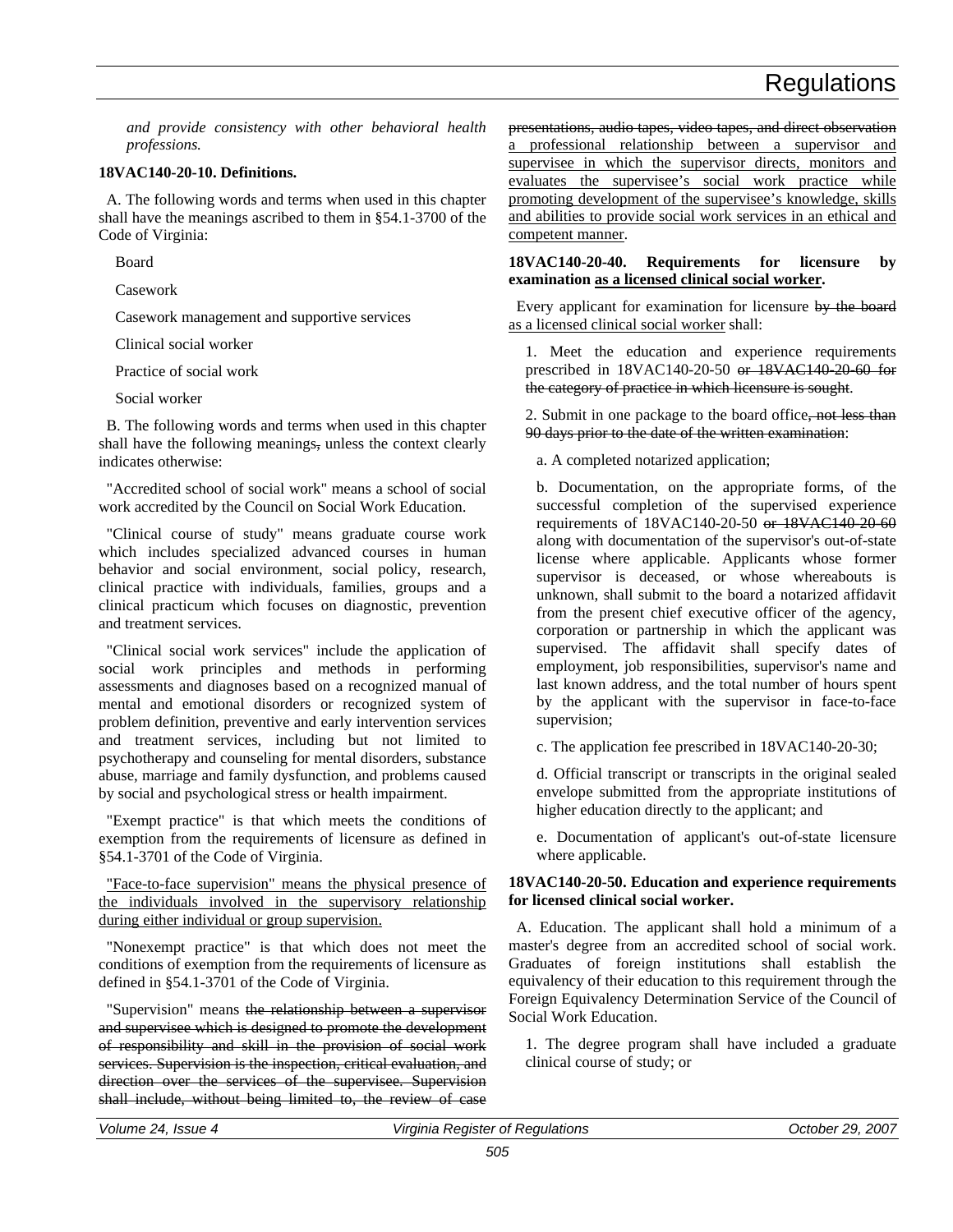2. The applicant shall provide documentation of having completed specialized experience, course work or training acceptable to the board as equivalent to a clinical course of study.

B. Supervised experience. Supervised experience obtained prior to December 23, 1998, may be accepted towards licensure if this supervision met the requirements of the board which were in effect at the time the supervision was rendered. Supervised experience in all settings obtained in nonexempt settings in Virginia without prior written board approval will not be accepted toward licensure. Supervision begun before November 28, 2007, that met the requirements of this section in effect prior to that date will be accepted until November 28, 2011.

1. Registration. An individual who proposes to obtain supervised post-master's degree experience in Virginia shall, prior to the onset of such supervision:

a. Register on a form provided by the board and completed by the supervisor and the supervised individual; and

b. Pay the registration of supervision fee set forth in 18VAC140-20-30.

2. Hours. The applicant shall have completed a minimum of 3,000 hours of supervised post-master's degree experience in the delivery of clinical social work services or the equivalent in part-time experience. A minimum of one hour of individual face-to-face supervision shall be provided each week for a total of at least 100 hours. No more than 50 of the 100 hours may be obtained in group supervision, nor shall there be more than six persons being supervised in a group unless approved in advance by the board. The board may consider alternatives to face-to-face supervision if the applicant can demonstrate an undue burden due to hardship, disability or geography.

a. Experience shall be acquired in no less than two nor more than four years.

b. Supervisees shall average no less than 15 hours per week in face-to-face client contact for a minimum of 1,380 hours in the two-year period. The remaining hours may be spent in ancillary duties and activities supporting the delivery of clinical services.

3. An individual who does not become a candidate for licensure complete the supervision requirement after four years of supervised experience shall submit evidence to the board showing why the training should be allowed to continue.

C. Requirements for supervisors.

1. The supervisor shall be hold an active, unrestricted license as a licensed clinical social worker in the jurisdiction in which the clinical services are being rendered with at least five years post-Master of Social Work three years of postlicensure clinical social work experience. The board may consider supervisors with commensurate qualifications if the applicant can demonstrate an undue burden due to geography or disability.

2. The supervisor shall have received professional training in supervision, consisting of a three credit-hour graduate course in supervision or at least 14 hours of continuing education offered by a provider approved under 18VAC140-20-105. The graduate course or hours of continuing education in supervision shall be obtained by a supervisor within five years immediately preceding registration of supervision.

3. The supervisor shall not provide supervision for a member of his immediate family or provide supervision for anyone with whom he has a dual relationship.

#### D. Responsibilities of supervisors:

2. The supervisor shall:

a. 1. Be responsible for the easework social work activities of the prospective applicant supervisee as set forth in this subsection once the supervisory arrangement is accepted;

b. 2. Review and approve the diagnostic assessment and treatment plan of a representative sample of the clients assigned to the applicant during the course of supervision. The sample should be representative of the variables of gender, age, diagnosis, length of treatment and treatment method within the client population seen by the applicant. It is the applicant's responsibility to assure the representativeness of the sample that is presented to the supervisor. The supervisor shall be available to the applicant on a regularly scheduled basis for supervision. The supervisor will maintain documentation, for five years post supervision, of which clients were the subject of supervision;

e. 3. Provide supervision only for those easework social work activities for which the supervisor has determined the applicant is competent to provide to clients;

d. 4. Provide supervision only for those activities for which the supervisor is qualified by education, training and experience; and

e. 5. Evaluate the supervisee's knowledge and document minimal competencies in the areas of an identified theory base, application of a differential diagnosis, establishing and monitoring a treatment plan, development and appropriate use of the professional relationship, assessing the client for risk of imminent danger, and implementing a professional and ethical relationship with clients.;

6. Be available to the applicant on a regularly scheduled basis for supervision; and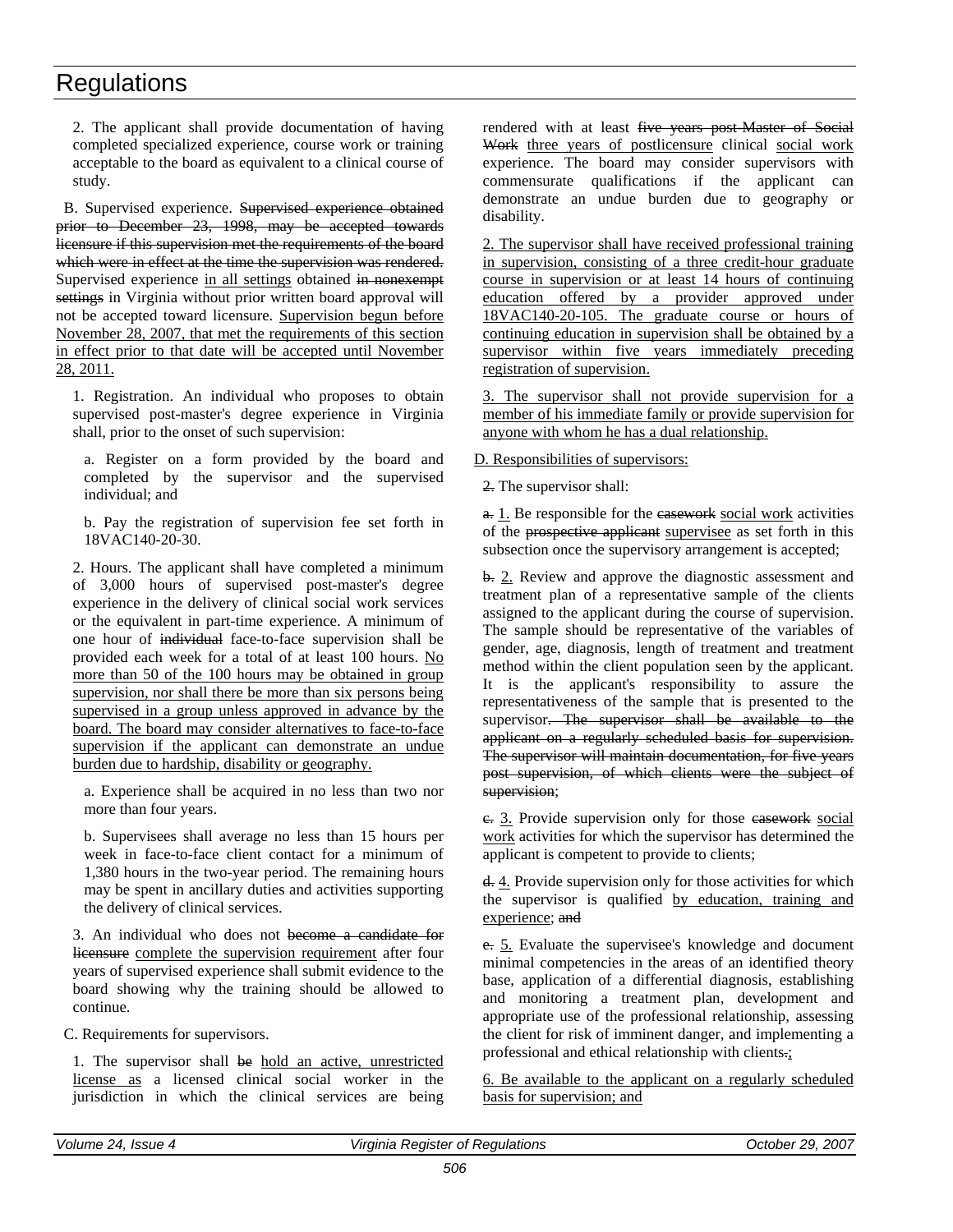7. Maintain documentation, for five years postsupervision, of which clients were the subject of supervision.

3. Supervision between members of the immediate family (to include spouses, parents, and siblings) will not be approved.

D. Supervision requirements for applicants in exempt practices. Individuals may obtain the required supervision and experience without registration of supervision provided such experience:

1. Is obtained in an exempt practice; and

2. Meets all other requirements for supervised experience as set forth in this section.

**18VAC140-20-51. Requirements for licensure by examination as a licensed social worker.**

A. In order to be approved to sit for the board-approved examination for a licensed social worker, an applicant shall:

1. Meet the education requirements prescribed in 18VAC140-20-60 A.

2. Submit in one package to the board office:

a. A completed notarized application;

b. The application fee prescribed in 18VAC140-20-30;

c. Official transcript or transcripts in the original sealed envelope submitted from the appropriate institutions of higher education directly to the applicant.

B. In order to be licensed by examination as a licensed social worker, an applicant shall:

1. Meet the education and experience requirements prescribed in 18VAC140-20-60;

2. Submit, in addition to the application requirements of subsection A, the following:

a. Documentation, on the appropriate forms, of the successful completion of the supervised experience requirements of 18VAC140-20-60 along with documentation of the supervisor's out-of-state license where applicable. An applicant whose former supervisor is deceased, or whose whereabouts is unknown, shall submit to the board a notarized affidavit from the present chief executive officer of the agency, corporation or partnership in which the applicant was supervised. The affidavit shall specify dates of employment, job responsibilities, supervisor's name and last known address, and the total number of hours spent by the applicant with the supervisor in face-to-face supervision;

b. Verification of a passing score on the board-approved national examination; and

c. Documentation of applicant's out-of-state licensure where applicable.

### **18VAC140-20-60. Education and experience requirements for licensed social worker.**

A. Education. The applicant shall hold a bachelor's or a master's degree from an accredited school of social work. Graduates of foreign institutions must establish the equivalency of their education to this requirement through the Foreign Equivalency Determination Service of the Council on Social Work Education.

B. Master's degree applicant. An applicant who holds a master's degree may apply for licensure as a licensed social worker without documentation of supervised experience.

B. Supervised experience. Supervised experience obtained prior to December 23, 1998, may be accepted towards licensure if this supervision met the requirements of the board which were in effect at the time the supervision was rendered. C. Bachelor's degree applicant. Supervised experience in all settings obtained in nonexempt settings in Virginia without prior written board approval will not be accepted toward licensure. Supervision begun before November 28, 2007, that met the requirements of this section in effect prior to that date will be accepted until November 28, 2011.

1. Registration. An individual who proposes to obtain supervised post-master's degree experience in Virginia shall, prior to the onset of such supervision, register a supervision contract with the board as set forth in 18VAC140-20-50 B.

2. 1. Hours. a. Bachelor's degree applicants shall have completed a minimum of 3,000 hours of full-time postbachelor's degree experience or the equivalent in part-time experience in casework management and supportive services under supervision satisfactory to the board. A minimum of one hour of face-to-face supervision shall be provided each week for the period of supervision for a total of at least 100 hours.

b. 2. Experience shall be acquired in no less than two nor more than four years from the beginning of the supervised experience.

C. D. Requirements for supervisors.

1. The supervisor providing supervision shall be hold an active, unrestricted license as a licensed social worker with a master's degree, or a licensed social worker with a bachelor's degree and at least three years of postlicensure social work experience or a licensed clinical social worker in the jurisdiction in which the social work services are being rendered. If this requirement places an undue burden on the applicant due to geography or disability, the board may consider individuals with comparable qualifications.

2. The supervisor shall: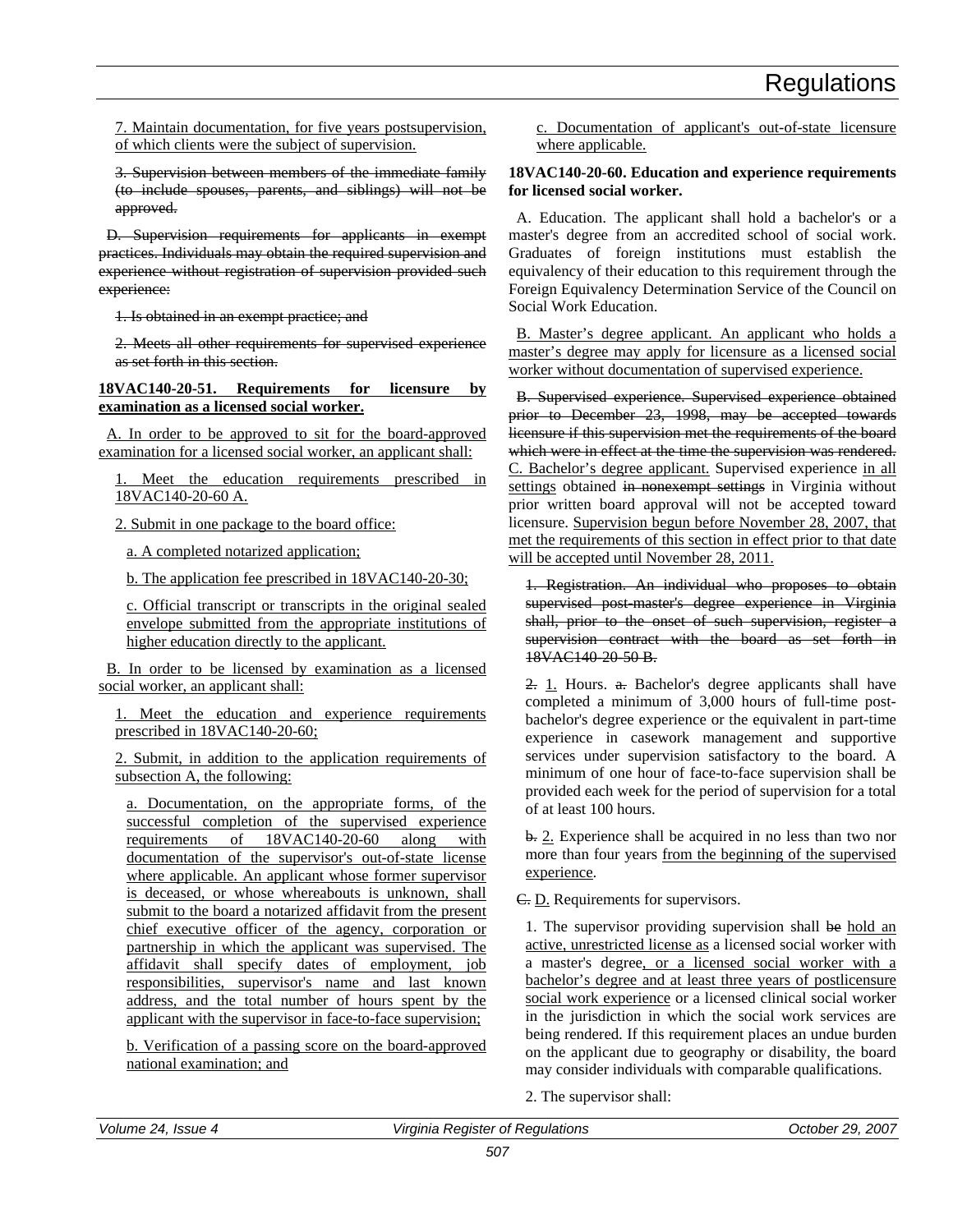a. Be responsible for the social work practice of the prospective applicant once the supervisory arrangement is accepted by the board;

b. Review and approve the assessment and service plan of a representative sample of cases assigned to the applicant during the course of supervision. The sample should be representative of the variables of gender, age, assessment, length of service and casework method within the client population seen by the applicant. It is the applicant's responsibility to assure the representativeness of the sample that is presented to the supervisor. The supervisor shall be available to the applicant on a regularly scheduled basis for supervision. The supervisor will maintain documentation, for five years post supervision, of which clients were the subject of supervision;

c. Provide supervision only for those casework management and support services activities for which the supervisor has determined the applicant is competent to provide to clients;

d. Provide supervision only for those activities for which the supervisor is qualified; and

e. Evaluate the supervisee in the areas of professional ethics and professional competency.

3. Supervision between members of the immediate family (to include spouses, parents, and siblings) will not be approved.

D. Supervision requirements for applicants in exempt practice. Individuals may obtain the required supervised experience without registration of supervision provided such experience:

1. Is obtained in an exempt practice; and

2. Meets all other requirements of the board for supervised experience as set forth in this section.

### Part III

#### Examinations

**18VAC140-20-105. Continued competency requirements for renewal of an active license.** 

A. After April 25, 2003, licensed Licensed social workers and licensed clinical social workers shall be required to have completed a minimum of 30 contact hours of continuing education for each biennial licensure renewal. A minimum of two of those hours must pertain to the standards of practice and laws governing the profession of social work in Virginia, or the Code of Ethics of one of the social work professional associations listed under subdivision B 1 d.

1. The board may grant an extension for good cause of up to one year for the completion of continuing education requirements upon written request from the licensee prior

to the renewal date. Such extension shall not relieve the licensee of the continuing education requirement.

2. The board may grant an exemption for all or part of the continuing education requirements due to circumstances beyond the control of the licensee such as temporary disability, mandatory military service, or officially declared disasters.

B. Hours may be obtained from a combination of boardapproved activities in the following three two categories:

1. Category I. Formally Organized Learning Activities. A minimum of 20 hours shall be documented in this category, which shall include one or more of the following:

a. Regionally accredited university or college academic courses in a behavioral health discipline. A maximum of 15 hours will be accepted for each academic course.

b. Continuing education programs offered by universities or colleges accredited by the Council on Social Work Education.

c. Workshops, seminars, conferences, or courses in the behavioral health field offered by federal, state or local social service agencies, public school systems or licensed health facilities and licensed hospitals.

d. Workshops, seminars, conferences or courses in the behavioral health field offered by an individual or organization that has been certified or approved by one of the following:

(1) The Child Welfare League of America and its state and local affiliates.

(2) The National Association of Social Workers and its state and local affiliates.

(3) The Association of Black Social Workers and its state and local affiliates.

(4) The Family Service Association of America and its state and local affiliates.

(5) The Clinical Social Work Federation and its state and local affiliates.

(6) Individuals or organizations who have been approved as continuing education sponsors by the Association of Social Work Boards or any state social work board.

2. Category II. Individual Professional Activities. A maximum of 10 of the required 30 hours may be earned in this category, which shall include one or more of the following:

a. Participation in an Association of Social Work Boards item writing workshop. (Activity will count for a maximum of two hours.)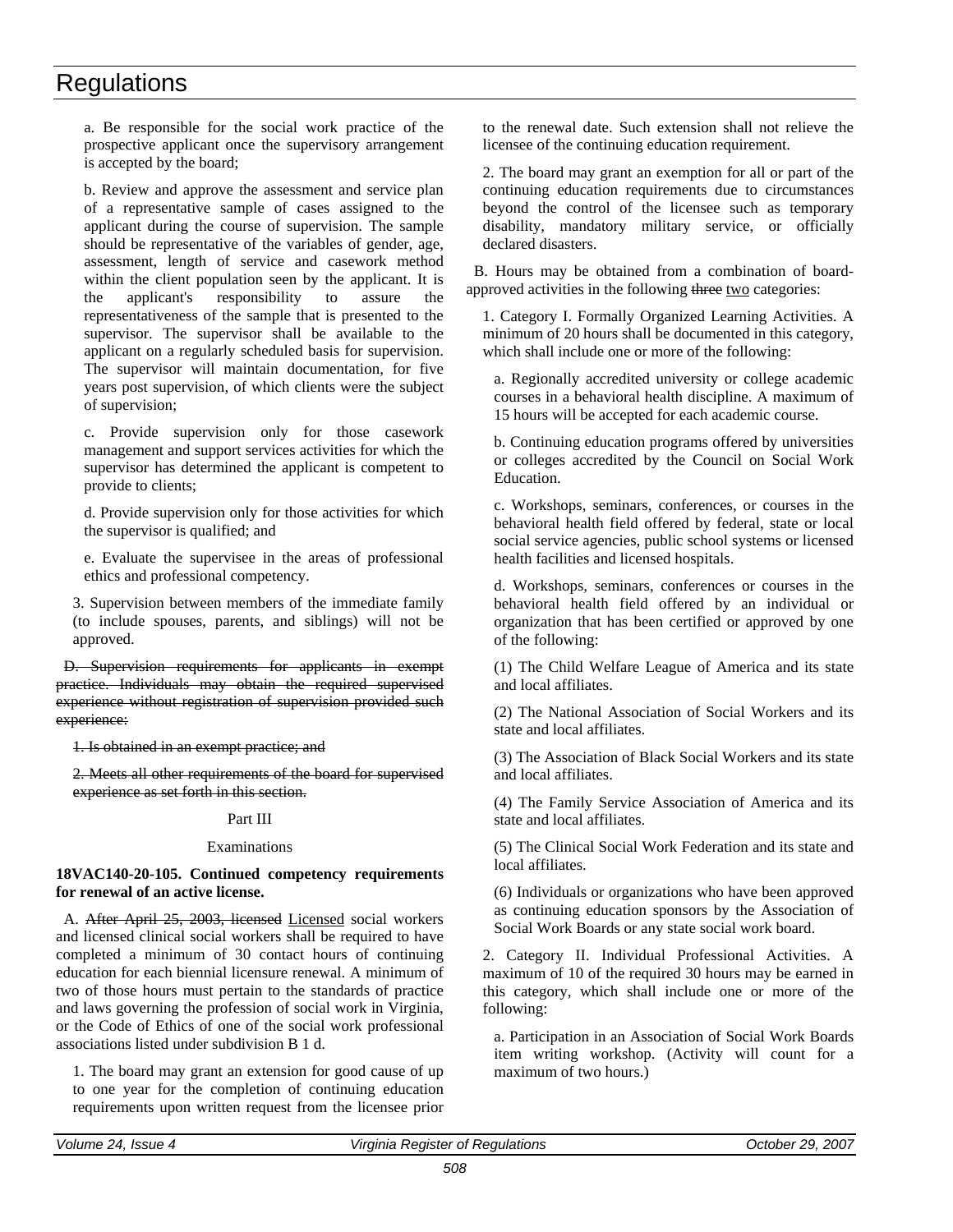b. Publication of a professional social work-related book or initial preparation/presentation of a social work-related course. (Activity will count for a maximum of 10 hours.)

c. Publication of a professional social work-related article or chapter of a book, or initial preparation/presentation of a social work-related in-service training, seminar or workshop. (Activity will count for a maximum of five hours.)

d. Provision of a continuing education program sponsored or approved by an organization listed under Category I. (Activity will count for a maximum of two hours and will only be accepted one time for any specific program.)

e. Field instruction of graduate students in a Council on Social Work Education-accredited school. (Activity will count for a maximum of two hours.)

f. Serving as an officer or committee member of one of the national professional social work associations listed under subdivision B 1 d of this section. (Activity will count for a maximum of two hours.)

g. Attendance at formal staffings at federal, state or local social service agencies, public school systems or licensed health facilities and licensed hospitals. (Activity will count for a maximum of five hours.)

h. Independent or group study including listening to audio tapes, viewing video tapes, reading, professional books or articles. (Activity will count for a maximum of five hours.)

#### Part V

#### **Committees**

#### **18VAC140-20-140. Examining and advisory committees. (Repealed.)**

The board may establish advisory and examining committees to assist it in carrying out statutory responsibilities.

1. The committees may assist in evaluating the professional qualifications of applicants and candidates for licensure and renewal of licenses and in other matters the board deems necessary.

2. The committees may assist in the evaluation of the mental or emotional competency, or both, of any licensee or applicant for licensure when such competence is an issue before the board.

#### Part VI V

Standards of Practice

### **18VAC140-20-150. Professional conduct.**

A. The protection of the public health, safety, and welfare and the best interest of the public shall be the primary guide in determining the appropriate professional conduct of all persons whose activities are regulated by the board. Regardless of the delivery method, whether in person, by telephone or electronically, these standards shall apply to the practice of social work.

B. Persons licensed as social workers and clinical social workers shall:

1. Practice in a manner that is in the best interest of the public and does not endanger the public health, safety, or welfare.

2. 1. Be able to justify all services rendered to or on behalf of clients as necessary for diagnostic or therapeutic purposes.

2. Provide for continuation of care when services must be interrupted or terminated.

3. Practice only within the competency areas for which they are qualified by education and  $\Theta$  experience, or both.

4. Report to the board known or suspected violations of the laws and regulations governing the practice of social work.

5. Neither accept nor give commissions, rebates, or other forms of remuneration for referral of clients for professional services.

6. Ensure that clients are aware of fees and billing arrangements before rendering services.

7. Inform clients of potential risks and benefits of services and the limitations on confidentiality and ensure that clients have provided informed written consent to treatment.

7. 8. Keep confidential their therapeutic relationships with clients and disclose client records to others only with written consent of the client, with the following exceptions: (i) when the client is a danger to self or others; or (ii) as required by law.

8. 9. When advertising their services to the public, ensure that such advertising is neither fraudulent nor misleading.

9. Not engage in dual relationships with clients, former clients, supervisees, and supervisors that might compromise that person's well-being, impair the social worker's or supervisor's objectivity and professional judgment or increase the risk of exploitation, to include, but is not limited to, such activities as counseling close friends, sexual partners, employees or relatives, and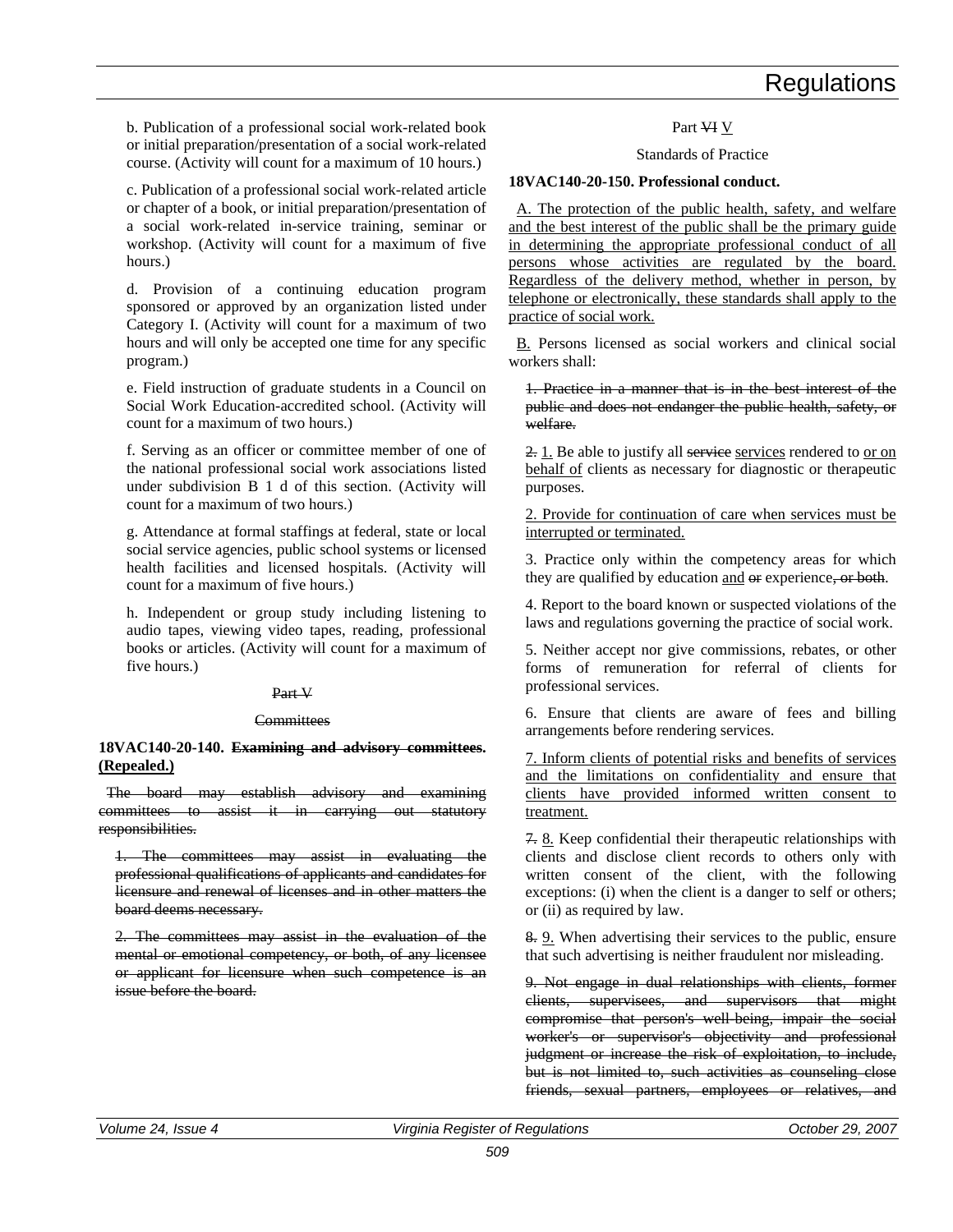engaging in business relationships with clients. Sexual contact or conduct of a sexual nature during the course of professional services and for a period of not less than two years following cessation or termination of professional services with a client or those included in the provision of collateral therapeutic services shall be prohibited. Thereafter, the licensee shall bear the burden of demonstrating that there has been no exploitation regardless of that person's consent to, initiation of or participation in the sexual contact or conduct of a sexual nature with the practitioner.

10. Maintain clinical records on each client. The record shall include identifying information to substantiate diagnosis and treatment plan, client progress, and termination. The clinical record shall be preserved for at least five years post termination As treatment requires and with the written consent of the client, collaborate with other health or mental health providers concurrently providing services to the client.

11. Ensure that clients have provided informed consent to treatment Refrain from undertaking any activity in which one's personal problems are likely to lead to inadequate or harmful services.

12. Recognize conflicts of interest and inform all parties of the nature and directions of loyalties and responsibilities involved.

C. In regard to client records, persons licensed by the board shall comply with provisions of §32.1-127.1:03 of the Code of Virginia on health records privacy and shall:

1. Maintain written or electronic clinical records for each client to include identifying information and assessment that substantiates diagnosis and treatment plans. Each record shall include a diagnosis and treatment plan, progress notes for each case activity, information received from all collaborative contacts and the treatment implications of that information, and the termination process and summary.

2. Maintain client records securely, inform all employees of the requirements of confidentiality, and provide for the destruction of records that are no longer useful in a manner that ensures client confidentiality.

3. Disclose or release records to others only with clients' expressed written consent or that of their legally authorized representative or as mandated by law.

4. Ensure confidentiality in the usage of client records and clinical materials by obtaining informed consent from clients or their legally authorized representative before (i) videotaping, (ii) audio recording, (iii) permitting thirdparty observation, or (iv) using identifiable client records and clinical materials in teaching, writing or public presentations.

5. Maintain client records for a minimum of six years or as otherwise required by law from the date of termination of the therapeutic relationship with the following exceptions:

a. At minimum, records of a minor child shall be maintained for six years after attaining the age of majority or 10 years following termination, whichever comes later.

b. Records that are required by contractual obligation or federal law to be maintained for a longer period of time.

c. Records that have been transferred to another mental health professional or have been given to the client or his legally authorized representative.

D. In regard to dual relationships, persons licensed by the board shall:

1. Not engage in a dual relationship with a client or a former client that could impair professional judgment or increase the risk of harm to the client. (Examples of such a relationship include, but are not limited to, familial, social, financial, business, bartering, or a close personal relationship with a client.) Social workers shall take appropriate professional precautions when a dual relationship cannot be avoided, such as informed consent, consultation, supervision, and documentation to ensure that judgment is not impaired and no exploitation occurs.

2. Not have any type of sexual intimacies with a client or those included in collateral therapeutic services, and not provide services to those persons with whom they have had a sexual relationship. Social workers shall not engage in sexual intimacies with a former client within a minimum of five years after terminating the professional relationship. Social workers who engage in such a relationship after five years following termination shall have the responsibility to examine and document thoroughly that such a relationship did not have an exploitive nature, based on factors such as duration of therapy, amount of time since therapy, termination circumstances, client's personal history and mental status, adverse impact on the client. A client's consent to, initiation of or participation in sexual behavior or involvement with a social worker does not change the nature of the conduct nor lift the regulatory prohibition.

3. Not engage in any sexual relationship or establish a therapeutic relationship with a current supervisee or student. Social workers shall avoid any nonsexual dual relationship with a supervisee or student in which there is a risk of exploitation or potential harm to the supervisee or student, or the potential for interference with the supervisor's professional judgment.

4. Recognize conflicts of interest and inform all parties of the nature and directions of loyalties and responsibilities involved.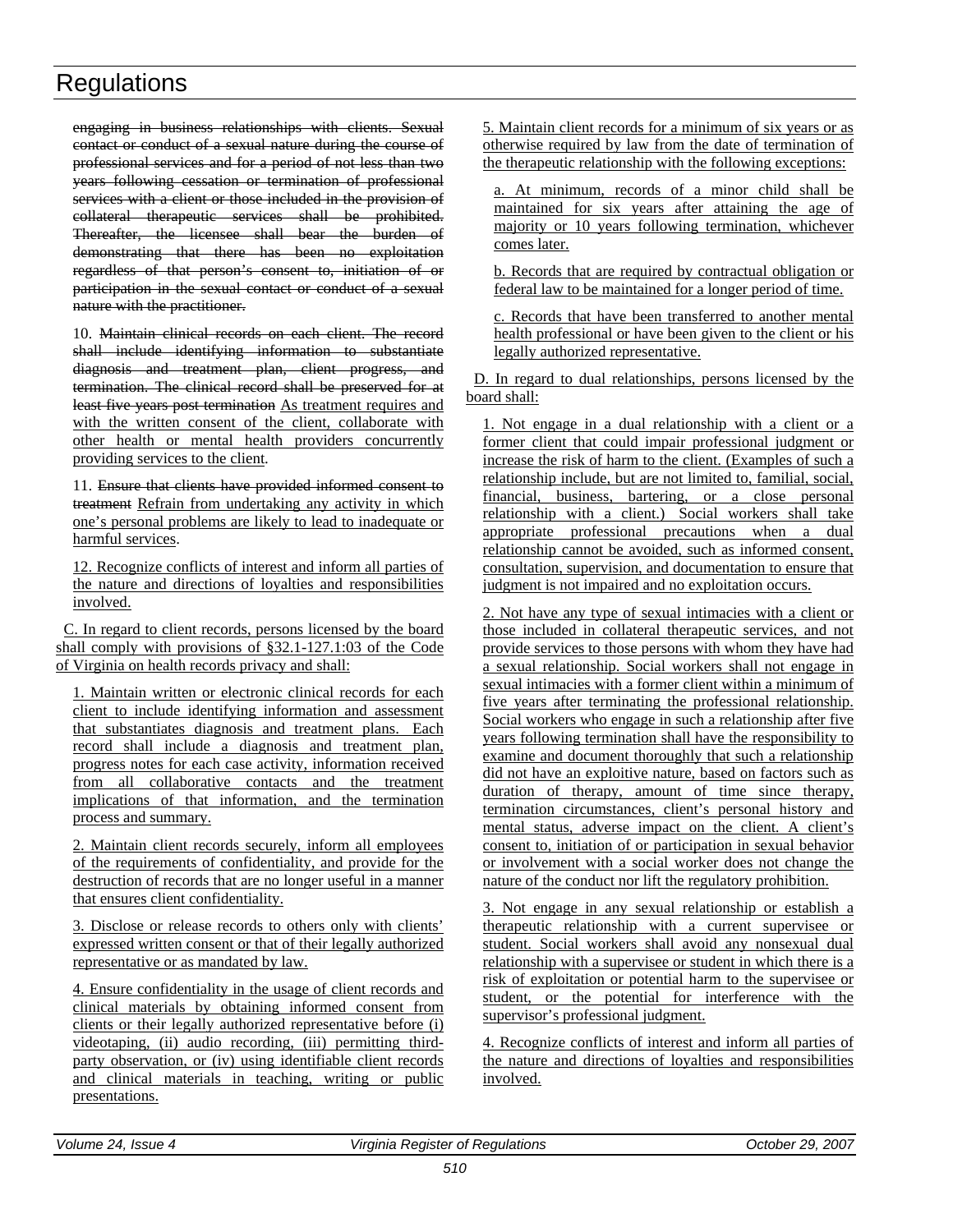5. Not engage in a personal relationship with a former client in which there is a risk of exploitation or potential harm or if the former client continues to relate to the social worker in his professional capacity.

#### **18VAC140-20-160. Grounds for disciplinary action or denial of issuance of a license.**

Action by the board to deny, revoke, suspend or decline to renew a license shall be in accordance with the following The board may refuse to admit an applicant to an examination; refuse to issue a license to an applicant; or reprimand, impose a monetary penalty, place on probation, impose such terms as it may designate, suspend for a stated period of time or indefinitely, or revoke a license for one or more of the following grounds:

1. Conviction of a felony or of a misdemeanor involving moral turpitude;

2. Procurement of license by fraud or misrepresentation;

3. Conducting one's practice in such a manner so as to make the practice a danger to the health and welfare of one's clients or to the public. In the event a question arises concerning the continued competence of a licensee, the board will consider evidence of continuing education.

4. Being unable to practice social work with reasonable skill and safety to clients by reason of illness, excessive use of alcohol, drugs, narcotics, chemicals or any other type of material or as a result of any mental or physical condition;

5. Conducting one's practice in a manner contrary to the standards of ethics of social work or in violation of 18VAC140-20-150, standards of practice;

6. Performing functions outside the board-licensed area of competency;

7. Failure to comply with the continued competency requirements set forth in 18VAC140-20-105; and

8. Violating or aiding and abetting another to violate any statute applicable to the practice of social work or any provision of this chapter.

VA.R. Doc. No. R07-120; Filed October 10, 2007, 10:04 a.m. **––––––––––––––––––**

### **TITLE 20. PUBLIC UTILITIES AND TELECOMMUNICATIONS**

### **STATE CORPORATION COMMISSION**

### **Final Regulation**

REGISTRAR'S NOTICE: The State Corporation Commission is exempt from the Administrative Process Act in accordance with § 2.2-4002 A 2 of the Code of Virginia, which exempts courts, any agency of the Supreme Court, and any agency that by the Constitution is expressly granted any of the powers of a court of record.

### Title of Regulation: **20VAC5-417. Rules Governing the Certification and Regulation of Competitive Local Exchange Carriers (amending 20VAC5-417-10, 20VAC5- 417-50).**

Statutory Authority: §12.1-13 of the Code of Virginia.

### Effective Date: October 9, 2007.

Agency Contact: Katie Cummings, Deputy Director, Communications Division, State Corporation Commission, P.O. Box 1197, 1300 E. Main St., Richmond, VA 23218, telephone (804) 371-9101, FAX (804) 371-9069, or email katie.cummings@scc.virginia.gov.

### Summary:

*The amendments incorporate changes in the telecommunications marketplace since these sections were last approved on April 9, 2003, in Case No. PUC-2002- 00115.*

*The regulations reflect incorporation of additional definitions, implementation of price ceilings for intrastate switched access rates, and a transitional period to implement the access charge ceilings as requested by the commission from the previous case. The changes also provide competitive local exchange carriers shortened tariff filing intervals; relaxation of the current price ceilings; and pricing flexibility for all but basic telephone service, associated service charges, and switched access charge rates.*

*Changes from the proposed regulation clarify that any deregulatory or detariffing treatment granted to an ILEC will be applicable to comparable services, class of customers or geographic areas of the new entrants. Also, additional clarification sets forth the timing of required access charge changes pursuant to a commission order.*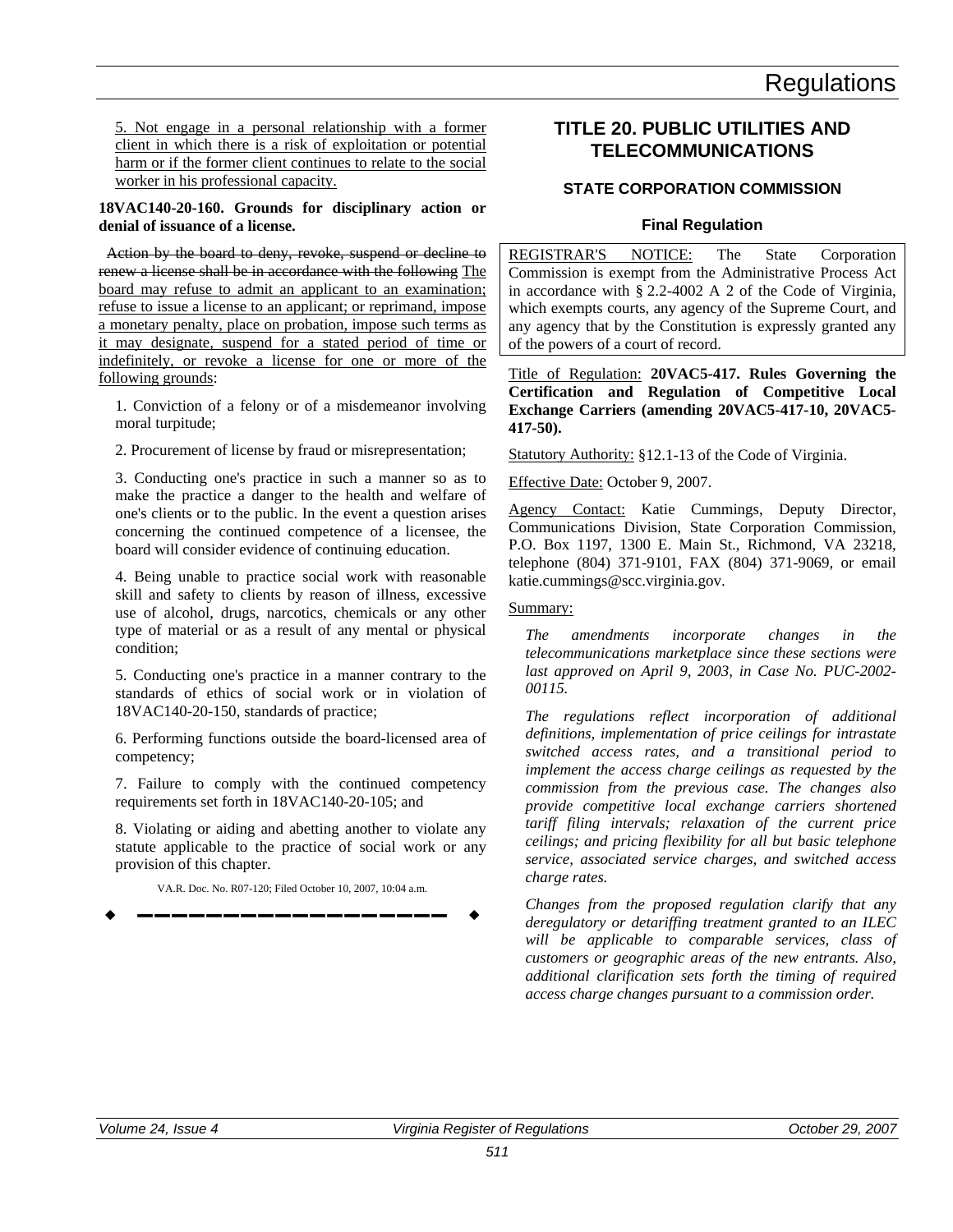### AT RICHMOND, SEPTEMBER 27, 2007

### COMMONWEALTH OF VIRGINIA, ex rel.

### STATE CORPORATION COMMISSION

CASE NO. PUC-2007-00033

Ex Parte: Amendment of Rules Governing the Certification and Regulation of Competitive Local Exchange Carriers

### FINAL ORDER

On April 30, 2007, the State Corporation Commission ("Commission") issued an Order that established this proceeding for the purpose of amending the Commission's Rules Governing the Certification and Regulation of Competitive Local Exchange Carriers ("CLECs"), 20 VAC 5- 417-10 *et seq*. ("CLEC Rules"). The proposed rules in this case amend 20 VAC 5-417-10 (Definitions) and 20 VAC 5- 417-50 (Regulation of new entrants providing local exchange telecommunications services). $<sup>1</sup>$ </sup>

On June 20, 2007, the following interested persons submitted comments on the proposed rules: NTELOS Network Inc.; Level 3 Communications, LLC ("Level 3"); AT&T Communications of Virginia, LLC and TCG Virginia, Inc.; Cox Virginia Telcom, Inc.; Verizon Virginia Inc., Verizon South Inc., and MCImetro Access Transmission Services of Virginia, Inc.; and the Office of the Attorney General's Division of Consumer Counsel.

On July 19, 2007, the Commission's Staff ("Staff") filed comments on the proposed rules that, among other things, summarized the comments filed by interested persons and recommended changes to 20 VAC 5-417-50 C, E2, E4, and G.

On August 1, 2007, Level 3 filed a Motion for Leave to File Reply to Staff Comments ("Motion for Leave") and a Reply to Staff Comments. No objection was filed to the Motion for Leave.

NOW THE COMMISSION, upon consideration of this matter, is of the opinion and finds that the revisions to the CLEC Rules approved herein are just and reasonable.

The revisions to 20 VAC 5-417-10 (Definitions) provide appropriate clarification for implementing and administering the CLEC Rules and are reasonable.

The revisions to 20 VAC 5-417-50 (Regulation of new entrants providing local exchange telecommunications services), including the additional language recommended by the Staff, provide CLECs with appropriate requirements and flexibility regarding pricing, services, notice, and filings and are reasonable.

The revisions to 20 VAC 5-417-50 (Regulation of new entrants providing local exchange telecommunications services), including the additional language recommended by

the Staff, appropriately allow CLECs to request pricing structures or rates that do not conform to the rules and are reasonable. In addition, we further modify section K thereof to clarify that a CLEC may offer individual customer pricing in a competitive bid or a competitive procurement situation.

The revisions to 20 VAC 5-417-50 (Regulation of new entrants providing local exchange telecommunications services), including the additional language recommended by the Staff, appropriately addresses the disparity between Verizon's intrastate access rates and CLECs' intrastate access rates and result in just and reasonable intrastate access rates for CLECs. Furthermore, we find that it is reasonable to remove the second sentence from proposed rule 20 VAC 5- 417-50 E.1.c. This particular subsection establishes a just and reasonable intrastate access rate of \$.029 per minute for a transition period from December 1, 2007 through March 30, 2008. We conclude that, as with the other parts of the rules adopted today, this transition rate should apply to all CLECs.

Also, our Order establishing this proceeding did not provide for replies to the Staff Report, and we deny Level 3's Motion for Leave.

Finally, as noted in our April 13, 2007 Order establishing this proceeding, the fact that the changes to intrastate access rates required herein are limited to CLECs does not represent a finding that no changes are warranted for ILECs' intrastate access rates. Indeed, any proposed changes to intrastate access rates for ILECs will be considered in one or more separate proceedings.

### Accordingly, IT IS HEREBY ORDERED THAT:

(1) We hereby adopt the revised Rules Governing the Certification and Regulation of Competitive Local Exchange Carriers (Chapter 417), appended hereto as Attachment A, effective on and after October 9, 2007.

(2) The Commission's Division of Information Resources shall forward this Final Order and the rules adopted herein to the Registrar of Virginia for publication in the Virginia Register of Regulations.

(3) Level 3's Motion for Leave is hereby denied.

(4) This case is dismissed.

AN ATTESTED COPY hereof shall be sent by the Clerk of the Commission to: Mark Keffer, Esquire, AT&T Communications of Virginia, 2nd Floor, Room D-C3.201, 3033 Chain Bridge Road, Oakton, Virginia 22185; Mary McDermott, NTELOS Network Inc., Sr. V.P. Legal & Regulatory, 401 Spring Lane, Suite 300, P.O. Box 1990, Waynesboro, Virginia 22980; Ashley C. Beuttel, Assistant Attorney General, Office of Attorney General, Division of Consumer Counsel, 900 East Main Street, 2nd Floor, Richmond, Virginia 23219; Cliona M. Robb, Esquire, Christian & Barton, L.L.P., 909 East Main Street, Suite 1200, Richmond, Virginia 23219-3095; Eric M. Page, Esquire,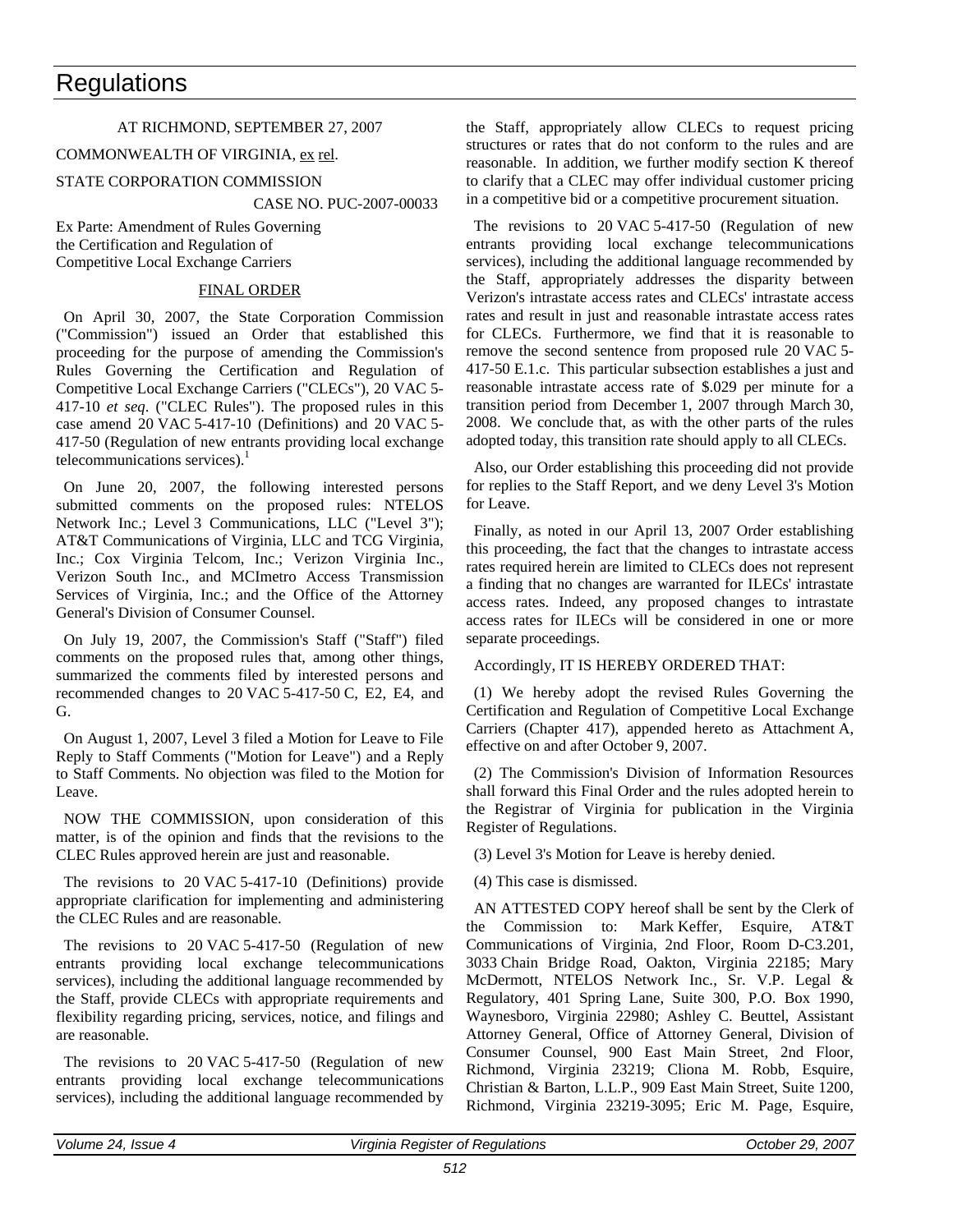LeClair Ryan P.C., Riverfront Plaza East Tower, 951 Byrd Street, 8th Floor, P.O. Box 2499, Richmond, Virginia 23218- 2499; Lydia R. Pulley, General Counsel, and Secretary, Verizon Virginia Inc., 600 East Main Street, 11th Floor, Richmond, Virginia 23219-2441.

#### **20VAC5-417-10. Definitions.**

The following words and terms when used in this chapter shall have the following meanings unless the context clearly indicates otherwise:

"Attestation" means a written statement regarding compliance with a requirement or condition contained in this chapter, signed by an officer, director, or comparable official of the applicant or new entrant.

"Basic telephone service" means the customer's dial tone line and local usage. Local usage can be purchased on a flat rate, measured, or on a per message basis, or some combination thereof.

"Bundled service" means a designated group of services or products offered to customers at a package or set price. A bundled service may consist of regulated and nonregulated services or products.

"Casual user service" means a local exchange telecommunications service of a competitive local exchange carrier or municipal local exchange carrier that does not require a customer to actively subscribe or contract with the competitive local exchange carrier or municipal local exchange carrier to use the service. For example, these services may require alternate billing arrangements such as a calling card to use the service.

"Commission" means the State Corporation Commission.

"Competitive local exchange carrier" ("CLEC") means an entity, other than a locality, certificated to provide local exchange telecommunications services in Virginia after January 1, 1996, pursuant to §56-265.4:4 of the Code of Virginia. An incumbent local exchange carrier shall be considered a CLEC in any territory that is outside the territory it was certificated to serve as of December 31, 1995, for which it obtains a certificate to provide local exchange telecommunications services on or after January 1, 1996.

"Customer" means any person, firm, partnership, corporation, or lawful entity that purchases local exchange telecommunications services.

"Incumbent local exchange carrier" or "incumbent" ("ILEC") means a public service company providing local exchange telecommunications services in Virginia on December 31, 1995, pursuant to a certificate of public convenience and necessity, or the successors to any such company.

"Individual customer pricing" means the offering of service or services to a specific customer at rates, terms, or conditions provided through an agreement instead of pursuant to tariff.

"Interconnection" means the point of interface between local exchange carriers' networks. Interconnection can be achieved at different points of the network.

"Interexchange carrier" ("IXC") means a carrier that provides intrastate interexchange long distance telephone service.

"Interstate service" means service that originates in one state and terminates in another state.

"Intrastate service" means service that originates and terminates within a state.

"Local exchange carrier" ("LEC") means a certificated provider of local exchange telecommunications services, whether an incumbent or new entrant.

"Local exchange telecommunications services" means local exchange telephone service as defined by §56-1 of the Code of Virginia.

"Locality" means a city, town, or county that operates an electric distribution system in Virginia.

"Municipal local exchange carrier" ("MLEC") means a locality certificated to provide local exchange telecommunications services pursuant to §56-265.4:4 of the Code of Virginia.

"New entrant" means a CLEC or an MLEC.

"Promotion or promotional rates" means an offering of limited duration that reduces, waives, or otherwise modifies applicable tariffed rates, terms, or conditions.

"Service charges" means charges associated with work activities performed by the LEC in conjunction with providing service. These include, but are not limited to, charges for installation, activation, order processing, line restoration, maintenance visits, or changes in service.

"Switched access charges" means the per minute rates billed by LECs to IXCs or other LECs for the use of the LEC's network when an end user makes or receives a long distance call.

### **20VAC5-417-50. Regulation of new entrants providing local exchange telecommunications services.**

A. Unless otherwise allowed by the commission, tariffs are required for all local exchange telecommunications service offerings except those that are comparable to "competitive" offerings of any ILEC that does not require tariffs.

| Volume<br>Issue<br>. 24 | Register of Regulations<br>Virginia | 2007<br>20<br><i><b>October</b></i> |
|-------------------------|-------------------------------------|-------------------------------------|
|                         |                                     |                                     |

 $^{\rm 1.}$  The Commission published notice of the proposed rules as classified advertising in newspapers of general circulation throughout the Commonwealth of Virginia and forwarded the proposed rules to the Registrar of Virginia for publication in the Virginia Register of Regulations.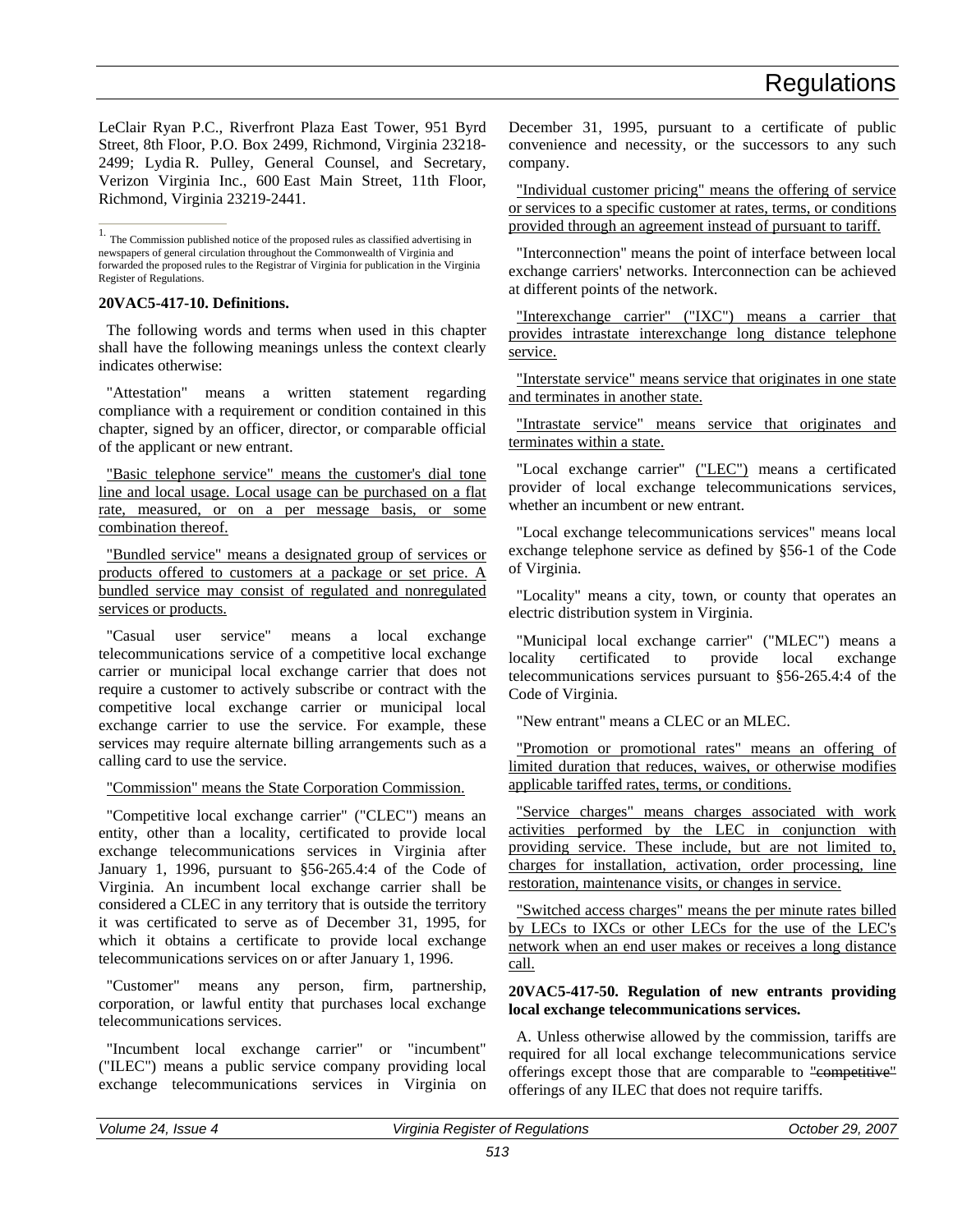B. A new entrant that has received certification to provide local exchange telecommunications services shall, prior to offering such services, submit its proposed initial tariffs to the Division of Communications. A new entrant shall not offer any local exchange telecommunications services until its tariffs have been accepted by the Division of Communications and are effective.

C. A new entrant may petition the commission to consider deregulation or detariffing treatment for any of its specific service offerings. [Any deregulatory or detariffing treatment] for any comparable service, class of customers, or geographic area granted to an ILEC shall be applicable to a new entrant under like conditions. ]

D. Unless otherwise allowed by the commission, prices for local exchange telecommunications services provided by a new entrant basic telephone service and associated service charges, not purchased as part of a bundled service, shall not exceed the highest of the comparable tariffed services provided by the or applicable ceiling rates, as determined by the commission, of an incumbent local exchange carrier or carriers in the same local serving areas service territory. Price ceilings shall be the highest tariffed rates as of January 1, 1996, for comparable services of any ILEC serving the local service area of the new entrant. Price ceilings for a new entrant shall be increased if the highest tariffed rate of an incumbent is raised through applicable regulatory procedures. Unless otherwise determined by the commission, price decreases for an incumbent's service, whether initiated by the carrier or adopted by the commission, shall not require a corresponding decrease in the price ceilings applicable to the new entrant. Tariff changes pursuant to this price ceiling plan shall be implemented as follows:

1. Price decreases shall become effective on a minimum of one day's written notice to the Division of Communications.

2. Price increases below ceiling rates shall become effective after 30 days' written notice is provided to the Division of Communications and affected customers.

a. Written notice to affected customers shall be provided through bill inserts, bill messages, or direct mail.

b. Notice for price increases for a casual user or nonsubscriber service shall be provided through publication once as display advertising in newspapers having general circulation in the areas served by the new entrant. Display advertising shall only be used for notice for casual user or nonsubscriber services unless otherwise authorized by the commission.

c. A copy of the customer notice, the date or dates of such notification, and proof of publication, if applicable, shall be included with the notice to the Division of Communications.

d. A proposed rate increase below ceiling rates, if there are no current customers, shall not require customer notice. The notice to the Division of Communications shall include an attestation by the new entrant that it has no customers.

E. A new entrant may petition the commission for approval of pricing structures or rates that do not conform with the price ceilings. The new entrant shall provide appropriate documentation and rationale to support any request. The commission may permit such alternative pricing structures and rates unless there is a showing the public interest will be harmed. 1. Beginning December 1, 2007, unless otherwise allowed by the commission, prices for a new entrant's intrastate access services shall not exceed the highest of the following:

a. The new entrant's comparable interstate switched access charge rates.

b. The aggregate intrastate switched access charge rates of the ILEC in whose service territory the new entrant is providing service. A new entrant may utilize a blended or composite rate to reflect applicable price ceilings of more than one ILEC or to reflect an alternative rate structure to the ILEC.

c. An intrastate switched access charge benchmark rate of \$.029 per minute for a transition period from December 1, 2007, through March 30, 2008. [ Under  $subdivision E 1 c, a new entrant may not exceed its$ intrastate switched access rates in effect on May 1,  $\frac{2007}{1}$ ] Effective April 1, 2008, [this ] subdivision [ $\angle$  E 1]  $\varepsilon$  ] no longer applies.

2. A new entrant may be required to submit supporting documentation to justify its [ switched access ] rates [ and , ] structure [ , and appropriate functions ] to the Division of Communications.

3. Unless otherwise ordered by the commission, if an ILEC lowers its switched access charges on its own, such reductions shall not be reflected in applicable price ceilings and a new entrant is not required to adjust its rates in such circumstances.

4. If an ILEC lowers switched access charges pursuant to a commission order, a new entrant shall have 90 days to adjust [ and implement ] its switched access rates to correspond to the new applicable price ceiling. [ Applicable access tariffs shall be filed with the Division of Communications at least 10 days prior to the effective date. The commission may approve an alternative implementation schedule for a new entrant or new entrants to adjust their switched access rates.

F. The price ceiling requirements shall not apply to a new entrant's services: (i) that are comparable to services classified as competitive Tariff changes for the incumbent; or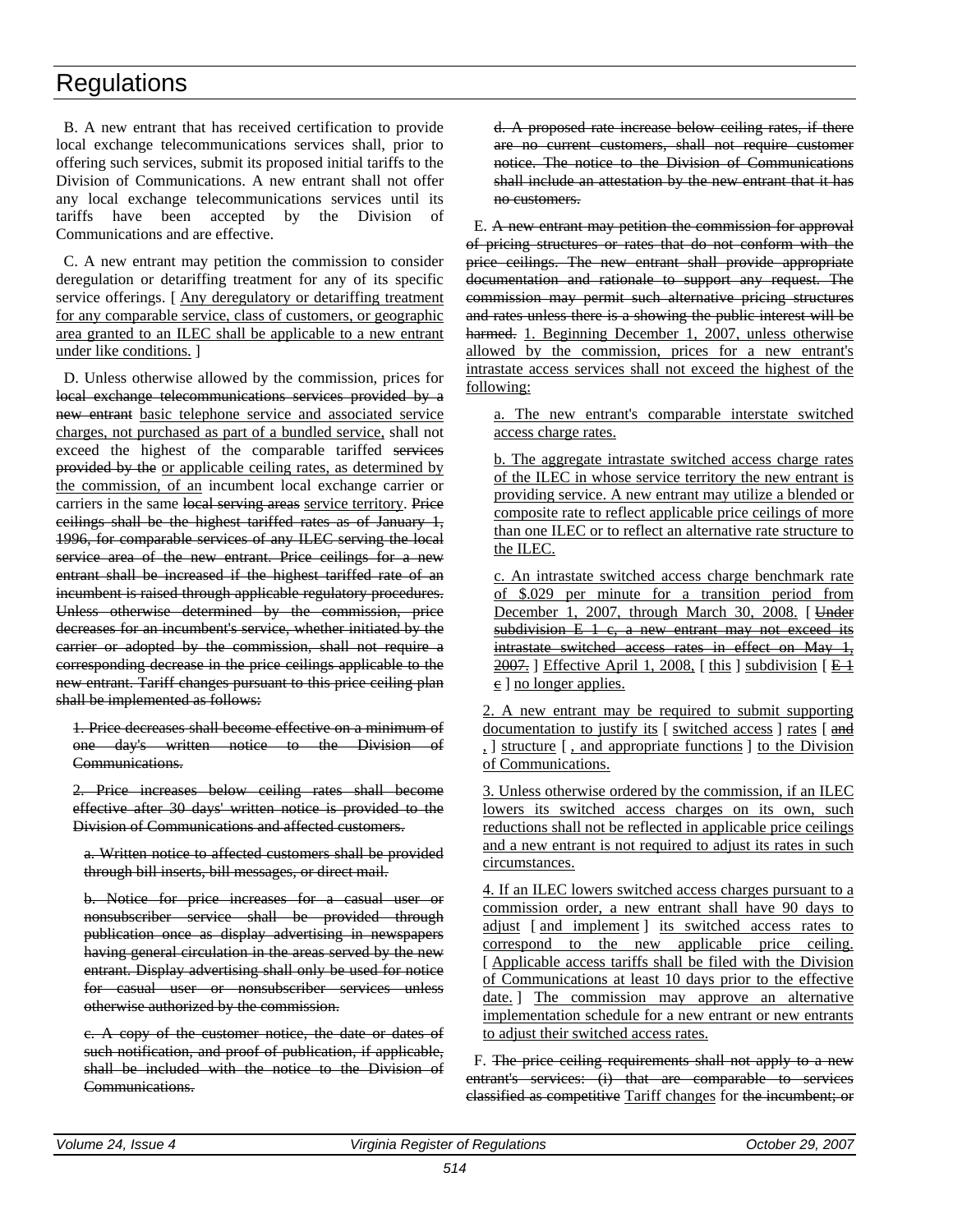(ii) that have been provided regulatory treatment different than that specified by this chapter. local exchange telecommunications services of new entrants shall be implemented as follows:

1. Price decreases shall be noticed to the Division of Communications no later than three days after the effective date.

2. Price increases shall become effective after at least 30 days' written notice is provided to affected customers and at least seven business days' written notice to the Division of Communications.

a. Written notice to affected customers shall be provided through bill inserts, bill messages, or direct mail.

b. Notice for price increases for a casual user or nonsubscriber service shall be provided through publication once as display advertising in newspapers having general circulation in the areas served by the new entrant. Display advertising shall only be used for notice for casual user or nonsubscriber services unless otherwise authorized by the commission.

c. A copy of the customer notice, the date or dates of such notification, and proof of publication, if applicable, shall be included with the notice to the Division of Communications.

d. An allowable rate increase, if there are no current customers, shall not require customer notice. The notice to the Division of Communications shall include an attestation by the new entrant that it has no customers.

3. New service offerings shall become effective after at least three business days' written notice to the Division of Communications.

4. Administrative or nonprice changes shall become effective after at least three business days' written notice to the Division of Communications.

5. A new entrant, subject to prior approval of the Division of Communications, may seek to file tariff changes in less than the prescribed timeframe stated above.

G. Tariff filings and revisions shall be submitted to A new entrant may petition the Director commission for approval of the Division of Communications and shall include an original and two copies pricing structures or rates that do not conform with price ceiling requirements in subsections D and E. The new entrant shall provide appropriate documentation and rationale to support any request. The commission may permit such alternative pricing structures and rates [ unless there is a showing that if ] the public interest will [ not ] be harmed.

H. Tariffs for new services offered Unless otherwise ordered by a new entrant that are the commission, price ceiling requirements shall not comparable apply to services classified as competitive for the incumbent or for which the commission has not provided regulatory treatment different a new entrant's services other than that those specified by this chapter shall be filed with 30 days' prior notice to the commission in subsections D and E of this section. Price decreases for these services shall become effective on a minimum of one day's notice to the commission. Price increases shall become effective after 30 days' prior notice to the Division of Communications and affected customers in the manner prescribed by subdivision D 2 of this section.

I. A new entrant may, pursuant to §56-481.2 of Tariff filings and revisions shall be submitted to the Code Director of Virginia, submit an alternative regulatory plan for the commission's consideration in the applicant's certification proceeding or at a later date if it desires regulation different from that specified in this section [the ] Division of Communications and shall include an original and two copies.

J. A new entrant providing may, for a specified period of time, offer promotional rates, terms, or conditions for its local exchange telecommunications services shall not abandon or discontinue such services except as prescribed offerings that differ from the rates, terms, or conditions in 20VAC5-423, Rules Governing the Discontinuance of Local Exchange Telecommunications Services Provided by Competitive Local Exchange Carriers its tariffs. Promotions may be submitted by letter and become effective after at least three business days' written notice to the Director of the Division of Communications.

K. An MLEC A new entrant may petition the commission offer individual customer pricing for authority to include a subsidy in any of its local exchange telecommunications services to a customer that may differ from those in its tariffs in a competitive bid [ or procurement ] situation. The commission may approve such a subsidy if it is deemed new entrant shall retain records of any such agreements and make same available to be in the public interest the Division of Communications upon request. Any commission approved subsidy may not result in a price for the service lower than the price for the same service charged by the ILEC provider in the area.

L. A new entrant requesting authority to expand its geographic service territory not covered by its existing certificate shall file a petition with the commission may, pursuant to §56-481.2 of the Code of Virginia, submit an alternative regulatory plan for the commission's consideration in the applicant's certification proceeding or at a later date if it desires regulation different from that specified in this section.

M. A new entrant providing local exchange telecommunications services shall not abandon or discontinue such services except as prescribed in 20VAC5-423, Rules Governing the Discontinuance of Local Exchange

| Volume:<br><i><b>Issue</b></i><br>24<br>$\epsilon$ | Virginia<br>Register of Regulations | 2007<br>29.<br><i>October</i> |
|----------------------------------------------------|-------------------------------------|-------------------------------|
|                                                    |                                     |                               |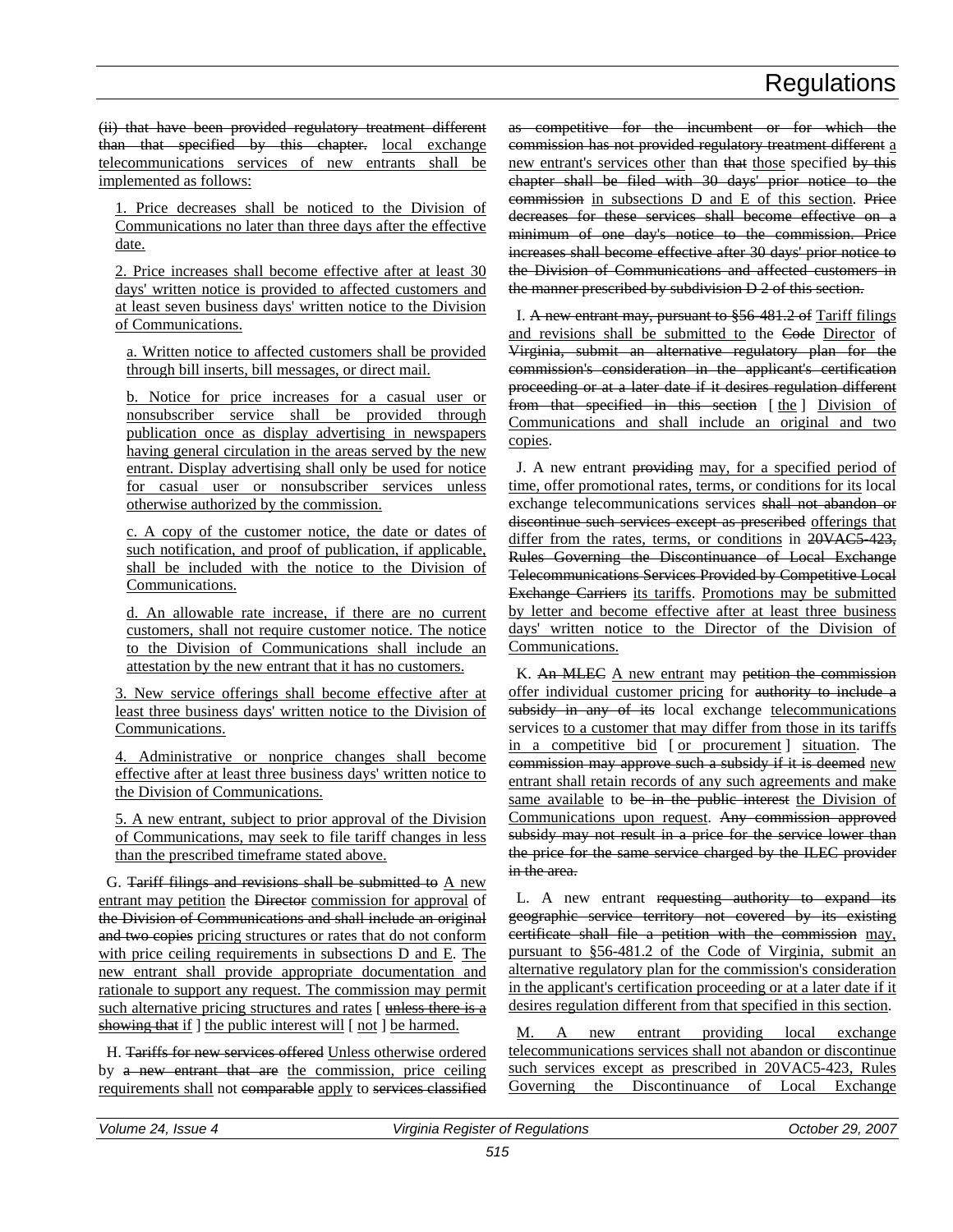Telecommunications Services Provided by Competitive Local Exchange Carriers.

N. An MLEC may petition the commission for authority to include a subsidy in any of its local exchange services. The commission may approve such a subsidy if it is deemed to be in the public interest. Any [ commission approved ] subsidy [approved by the commission] may not result in a price for the service lower than the price for the same service charged by the ILEC provider in the area.

O. A new entrant requesting authority to expand its geographic service territory not covered by its existing certificate shall file a petition with the commission.

VA.R. Doc. No. R08-756; Filed September 28, 2007, 2:42 p.m.

**––––––––––––––––––**

### **TITLE 24. TRANSPORTATION AND MOTOR VEHICLES**

### **DEPARTMENT OF MOTOR VEHICLES**

### **Final Regulation**

Titles of Regulations: **24VAC20-120. Commercial Driver Training School Regulations (repealing 24VAC20-120-10 through 24VAC20-120-180).** 

**24VAC20-121. Virginia Driver Training Schools Regulations (adding 24VAC20-121-10 through 24VAC20- 121-220).**

Statutory Authority: §§46.2-203 and 46.2-1703 of the Code of Virginia.

Effective Date: January 1, 2008.

Agency Contact: Marc Copeland, Senior Policy Analyst, Department of Motor Vehicles, Post Office Box 27412, Richmond, VA 23269-0001, telephone 804-367-1875, FAX 804-367-6631, TTY 800-272-9268, or email marc.copeland@dmv.virginia.gov.

#### Summary:

*The Department of Motor Vehicles is repealing its existing driver training school regulations and promulgating new regulations to address the needs of novice drivers of passenger vehicles and commercial motor vehicles, and the driving public in general.*

*The regulations set forth licensing requirements for general driving instructors, and Class A (commercial motor vehicle training) and Class B (passenger vehicle training) driver training schools; establish business office and classroom requirements and business practices; specify recordkeeping requirements, including availability of records, and inspection and compliance reviews; establish school licensing requirements, including school* 

*license renewal and transfer provisions; set forth school contract requirements; establish a driver training school fee schedule; and provide for sanctions for violations of statutes or regulations. Notable changes to the existing regulations include requiring national criminal records checks and mandatory continuing education for driving instructors.*

*Changes made to the proposed regulations require schools to provide written agreements associated with the use of classrooms, driving simulators and other facilities they utilize; allow DMV to prescribe the manner in which completion certificates may be provided to students by the schools; require schools that have filed for bankruptcy to notify DMV within 15 days of the filing, and to provide, among other things, information about the financial status of the company and how the filing might affect past, present and future students; require each school owner to be responsible for the acts of any instructor performing within the scope of his duties as an instructor; require Class A schools to provide written agreements associated with the use of driving ranges; and allow DMV, pursuant to §46.2-1702 of the Code of Virginia, to establish curriculum requirements other than the current Department of Education curriculum for Class B courses.*

Summary of Public Comments and Agency's Response: A summary of comments made by the public and the agency's response may be obtained from the promulgating agency or viewed at the office of the Registrar of Regulations.

### CHAPTER 121

### VIRGINIA DRIVER TRAINING SCHOOLS **REGULATIONS**

### Part I

#### General Provisions

### **24VAC20-121-10. Definitions.**

The terms "Class A licensee," "Class B licensee," "driver training school" or "school," and "instructor" are defined in §46.2-1700 of the Code of Virginia. In addition to those definitions, the following words and terms when used in this regulation shall have the following meanings unless the context clearly indicates otherwise:

"Class A license" means a license issued by the Department of Motor Vehicles to a driver training school that provides training in the operation of any type of commercial motor vehicle as defined in §46.2-341.4 of the Code of Virginia.

"Class B license" means a license issued by the Department of Motor Vehicles to a driver training school that provides training in the operation of any type of motor vehicle other than motorcycles and commercial motor vehicles as defined in §46.2-341.4 of the Code of Virginia.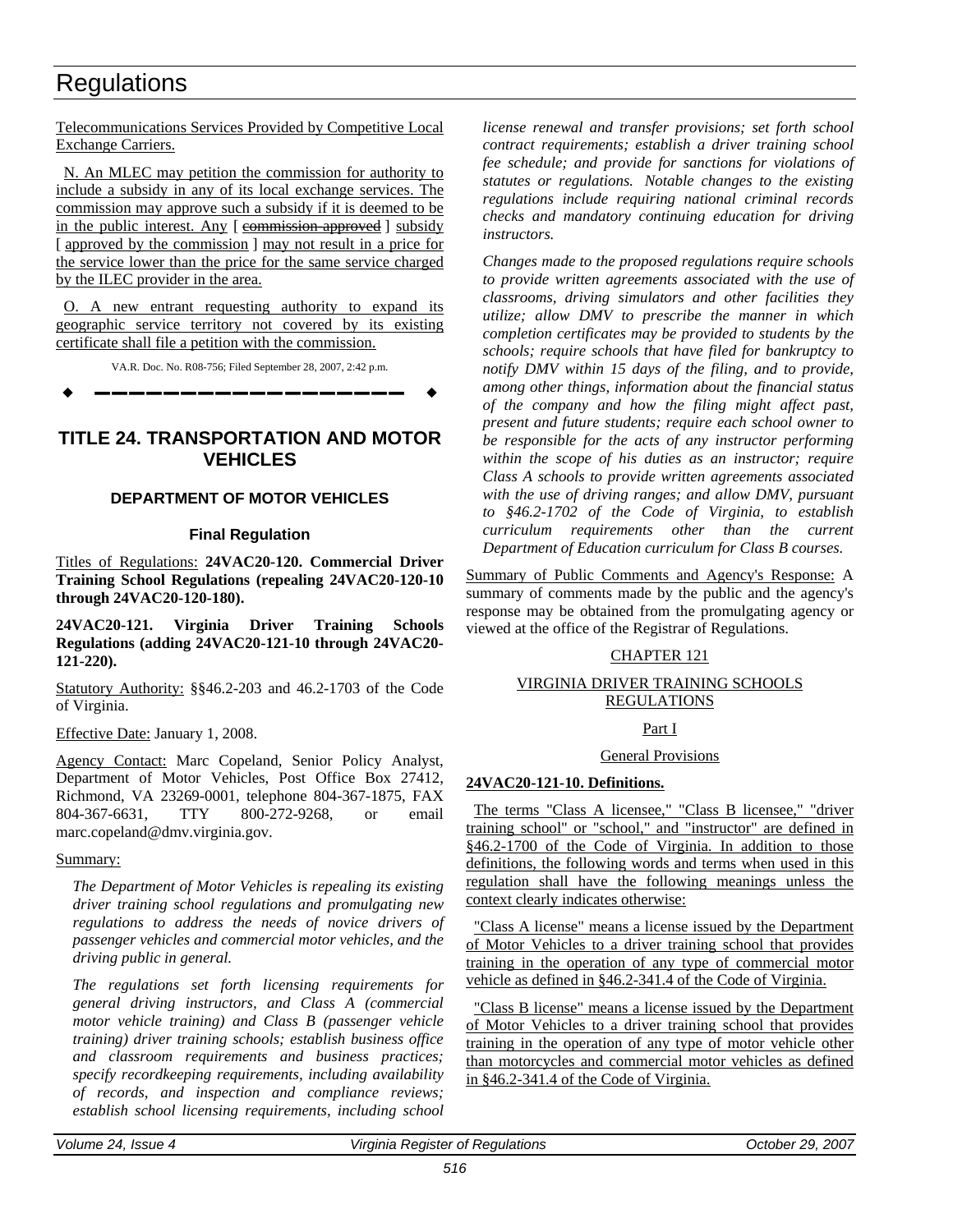"Commissioner" means the Commissioner of the Virginia Department of Motor Vehicles.

"Curriculum" means the courses of instruction and other relevant materials related to driver training offered by driver training schools.

"Department" means the Virginia Department of Motor Vehicles. For notification and document submission purposes, department shall specifically mean the Commercial Licensing Division at the headquarters office of the Virginia Department of Motor Vehicles in Richmond.

"General compliance review" means a formal review by the department of a driver training school's operations, facilities and records to determine compliance with statutory and regulatory requirements.

"In-vehicle instruction" means the delivery of information and experience by an instructor to a student who is in or driving a motor vehicle, and where observing the driving skills and actual driving experiences of other students is a major component.

"National criminal records check" means a criminal background check performed by the Department of State Police that includes all participating states and jurisdictions.

"Normal business hours" shall mean the normal business hours of the department, which are Monday through Friday, 8 a.m. to 5 p.m., and Saturdays, 8 a.m. to noon.

"Owner" means a person or persons, including a partnership, corporation or other business entities, that have a vested interest in and control over a school.

"Period of instruction" means 50 minutes of in-vehicle or classroom instruction.

"Revoke" or "revocation" means that school or instructor licenses revoked are not subject to renewal or restoration except through reapplication after (i) the expiration of the revocation period and (ii) any outstanding compliance requirements have been met.

"Safe mechanical condition" means the continual compliance with safety requirements of vehicles that are used to train school students, and have passed either a Virginia state safety inspection or a federal Motor Carrier Safety Administration inspection, and for vehicles used to train the disabled, be certified by the National Mobility Equipment Vendors Association, whichever is applicable based on the type of training provided by the school.

"Suspend" or "suspension" means that the school or instructor licenses suspended have been temporarily withdrawn, but may be reinstated after (i) the expiration of the suspension period and (ii) the licensee has met all outstanding compliance requirements.

### **24VAC20-121-20. Business office and classroom requirements.**

A. No school license shall be issued unless the school has an established place of business in the Commonwealth that is owned, rented or leased by the school. Such established place of business shall:

1. Be the premises of the licensed location of the school;

2. Satisfy all local business licensing and zoning regulations;

3. Have office space devoted exclusively to the driver training school;

4. Contain all records that are required to be maintained under the provisions of these regulations unless the school has been permitted to maintain them elsewhere pursuant to 24VAC20-121-40;

5. Be equipped with a desk, chairs, filing space, working utilities and a working telephone listed in the name of the school;

6. Comply with federal, state and local health, fire and building code requirements, including the Americans with Disabilities Act (42 USC §12101 et seq.);

7. Be open to the general public a minimum of eight hours per week during normal business hours; and

8. Not share space with a school classroom.

The school shall also provide to the department the street address and physical address of any other business offices maintained by the school in addition to the licensed location office.

In addition to business office addresses, all addresses [and, ] physical locations of classrooms, [ driving ranges, ] driving simulators or any other facilities used by the school shall be provided to the department in writing. [ If any such classroom, driving simulator or other facility is not owned by the school, then a copy of all agreements associated with the use of such property by the school shall be provided to the department. ] Schools shall not use classrooms, [ driving ranges, driving simulators or other driver training facilities prior to receiving approval for their use from the department.

A school owner's residence may  $\lceil$ , in part,  $\rceil$  be used as the licensed location of a school if it qualifies for a federal tax deduction of expenses related to the business use of part of the residence and meets the established place of business requirements set forth in these regulations.

B. Any school that engages in classroom instruction shall provide a classroom with the following:

1. Seating arrangements and writing surfaces for each student and a minimum of 10 square feet per student attending at any given time;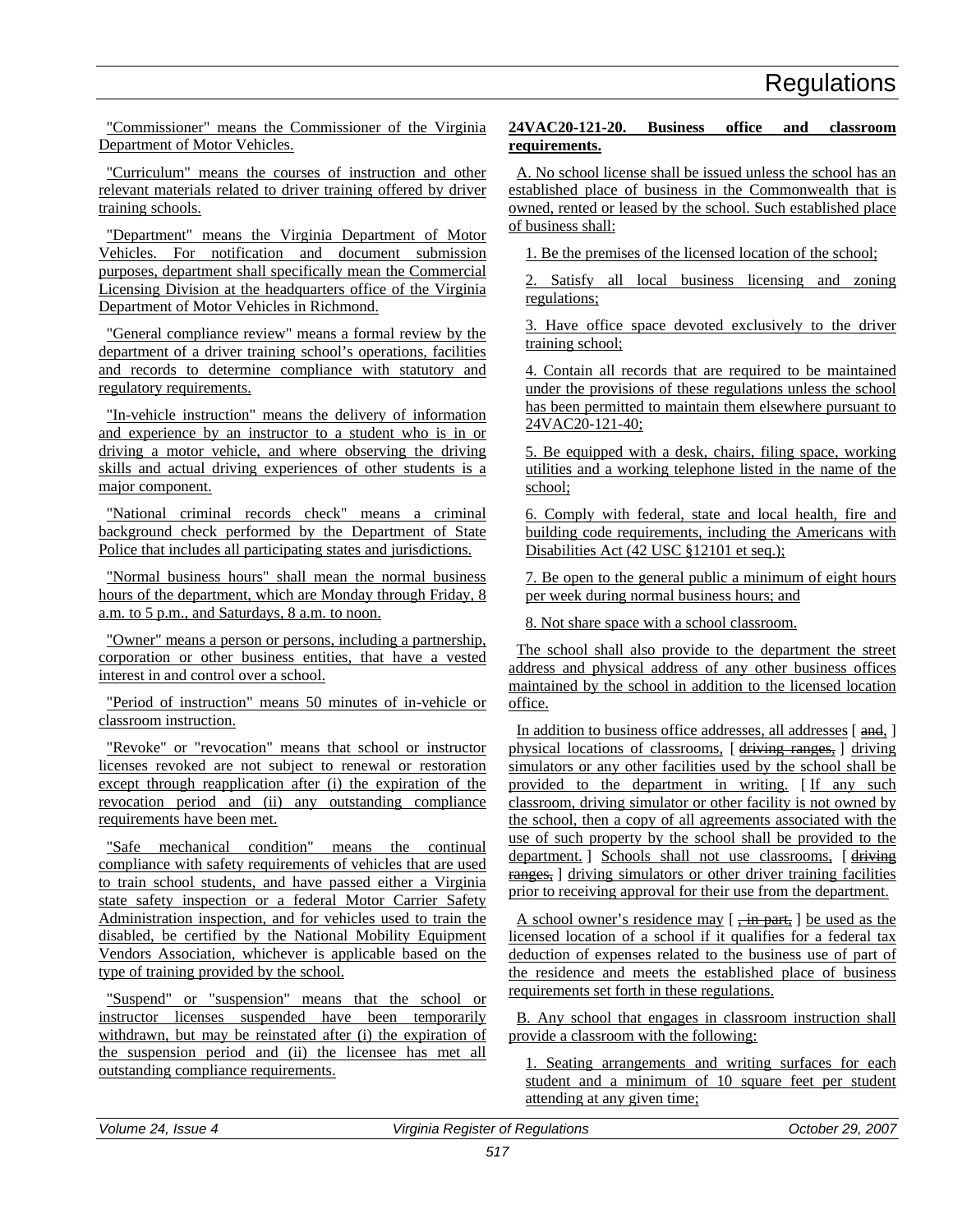2. Blackboards or other visual aids that shall be visible from all seating positions;

3. Driver education reference books, including [ , when applicable, ] current curriculum guides [ , student work books ] and appropriate textbooks for each student;

4. Appropriate audio/video equipment and screen in good working order; and

5. Restroom facilities that are clean, accessible and in good working order.

C. Office and instruction hours shall be posted in a conspicuous location outside the licensed location and any other business office [ and shall be in a manner that is visible and ] easily accessible to the public [ from outside of the licensed location and business ].

D. The school license and any notice of the department that limits or restricts training shall be prominently posted at the licensed location office. A copy of the school license and notice, if applicable, also shall be prominently posted in each school classroom and any other business office maintained by the school.

In addition, schools shall display, in a conspicuous location in all their classrooms and their business offices, signs provided by the department that notify students and the public about the department's toll-free hotline.

E. Any school licensed by the department shall notify the department, in writing, 30 days prior to a change of address for the licensed location, any other business office or classroom or other instructional facility. The department will issue a revised license reflecting such changes. The school shall return the current license to the department upon receipt of a revised school license. All school-related business, classroom and instructional locations are subject to approval by the department, as required in these regulations.

F. The location of a school's licensed location, other business offices, classrooms or practice driver training areas shall be a distance of at least 1,500 feet from any property owned, leased or maintained by the department for examining motor vehicle operators. Such distance shall be measured in a straight line from the nearest point of the primary building of the department's property to the nearest point of the school licensed location, business office, classroom or practice driver training area, whichever is closest. This distance requirement may be waived by the department if the licensed location, other business office, classroom or practice driver training area has been previously allowed to be within the 1,500 foot limit as a result of an action or omission on the part of the department. All school-related business, classroom or instructional locations must be approved by the department prior to use.

### **24VAC20-121-30. Business practices.**

A. A school shall not use any name other than that shown on its school license. Schools using the same or similar name of another current or former school or similar business, or using names considered to be offensive in nature, as determined by the department, shall not be licensed by the department.

B. A school that utilizes "Department of Motor Vehicles" or "DMV" in any form of advertising including, but not limited to, telephone directories and websites shall use only the words "Licensed by the Department of Motor Vehicles (DMV) of the Commonwealth of Virginia." A school shall not refer to any other state agency or board in any documentation or advertisement. Schools with web sites shall notify the department of their web addresses when applying for or renewing their license or when the site becomes operational, whichever is sooner.

C. A school shall not use false, deceptive or misleading information in any advertisement or provide this type of information to prospective students.

D. A school, instructor, owner or any other person employed by or otherwise associated with a school shall not:

1. Assert or imply that it will guarantee that any student will pass the state driver's license examination;

2. Assert or imply that the student can secure a driver's license;

3. Assert or imply that the student will be guaranteed employment upon completion of any course of instruction;

4. Transact or solicit driver training school business on property owned, leased or maintained by the department;

5. Provide translation services for any individual who is taking the department's driver's license knowledge examination;

6. Falsify forms, certificates or other documents for use by students or other individuals in order to obtain a driver's license;

7. Possess, use, provide, sell or give the department's driver licensing test questions to students or other individuals;

8. Assist or facilitate the creation of false identification documents of any kind or false residency certification for any individual;

9. Provide instruction at a site not formally approved by the department;

10. Contract or subcontract, without written approval of the parents or legal guardians, with other driver training schools or driver training organizations to provide classroom or in-vehicle instruction for students under 18 years of age who are not married or emancipated;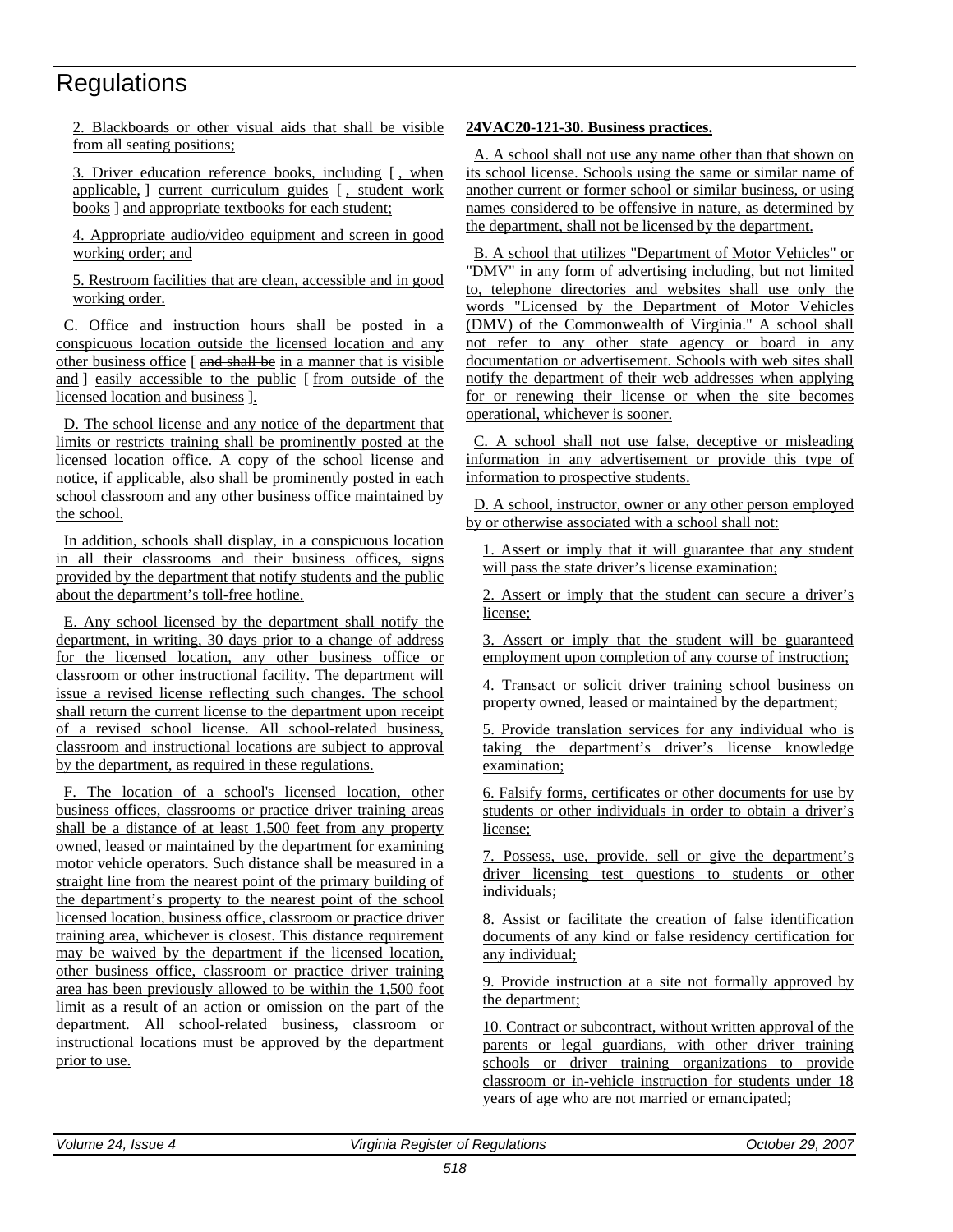11. Have, use, keep or be under the influence of alcohol, illegal drugs or [  $\theta$ ther ] substances, [ or otherwise ] legal [ drugs ] or [ illegal, substances that would affect a person's ability to drive or provide or receive instruction while such person is ] on the premises of or in vehicles used by the school [ that would affect a person's ability to drive a vehicle or provide or receive instruction ]; or

12. Conduct themselves in a manner not suitable or compatible with school-related activities. Such prohibited conduct includes, but is not limited to:

a. Touching in a manner that would be considered inappropriate by a reasonable person;

b. Telling jokes or making statements or comments that a reasonable person would consider (i) to be hateful or demeaning to a particular race or ethnicity, or (ii) to have sexual or otherwise vulgar content or connotation;

c. Displaying objects or materials that a reasonable person would consider unpleasant, distasteful, nasty, disgusting, hateful or otherwise unsuitable;

d. Berating or otherwise harassing students or other persons;

e. Running errands;

f. Except for emergency situations, using telecommunications or any other audio or video equipment during periods of in-vehicle or classroom instruction that are not part of the course of instruction. If an emergency situation occurs during in-vehicle instruction, such use should, whenever possible, be made once the vehicle is safely off the road and stopped;

g. Eating during periods of instruction;

h. Use of tobacco products during periods of instruction;

i. Creating a training environment considered hostile or otherwise intimidating to a reasonable person; or

j. Allowing any student to engage in such prohibited conduct outlined above.

E. Except when full tuition has not been satisfied, a school shall provide, within five business days of the successful completion of program requirements [ and in a manner prescribed by the department ], an original certificate of completion needed by the student (i) to obtain a driver's license, (ii) for insurance verification purposes, or (iii) for employment purposes. No fee shall be charged by the school for the original certificate.

F. Schools shall operate in accordance with the driver training school operations manual as provided and updated by the department.

G. No school vehicles shall park on the department's owned, leased or maintained property except for the purposes of conducting official business with the department during normal business hours. At no time whatsoever shall a school provide training to a student on the department's owned, leased or maintained property [ or over its test routes ].

### **24VAC20-121-40. Records to be maintained.**

Except as otherwise provided in this section, all records shall be maintained at the licensed location of the school. The commissioner may, on written request from a school, permit records to be maintained at a location other than the licensed location for good cause shown.

Schools shall maintain accurate, complete, legible and upto-date records, as required under §§46.2-1701.2 and 46.2- 1701.3 of the Code of Virginia. Such records shall include:

1. All student records;

2. All business records;

3. All records relating to:

a. Compliance with or proof of exemption from local business licensing and zoning regulations;

b. Federal, state and local health, fire and building code requirements; and

c. Size and space requirements for places of business and classrooms; and

4. Any other records required by the department in a manner prescribed by the department.

All records shall be retained by the school for a minimum of three years after their creation. Copies of such records shall be provided to the department upon request.

### **24VAC20-121-50. Availability of records; inspections and compliance reviews.**

A. All records shall be open and available for inspection by any employee of the department during normal business hours or at a reasonable time agreeable to the department employee. Schools shall have someone, who is employed by or otherwise associated with the school and who can access all records, available to assist the department employee, as necessary. If copies of such records are not readily available, the department employee may secure and remove these records in order to review, photocopy them or use them in a hearing. The department shall return those records it removes after the review or photocopying is completed, or at the conclusion of the hearing process, including any related court action, when used for that purpose.

B. Each applicant for licensing as a driver training school shall permit the department to inspect its operations, facilities and records as they relate to its driver training program for the purpose of determining whether the applicant is qualified for licensing.

*Volume 24, Issue 4 Virginia Register of Regulations October 29, 2007*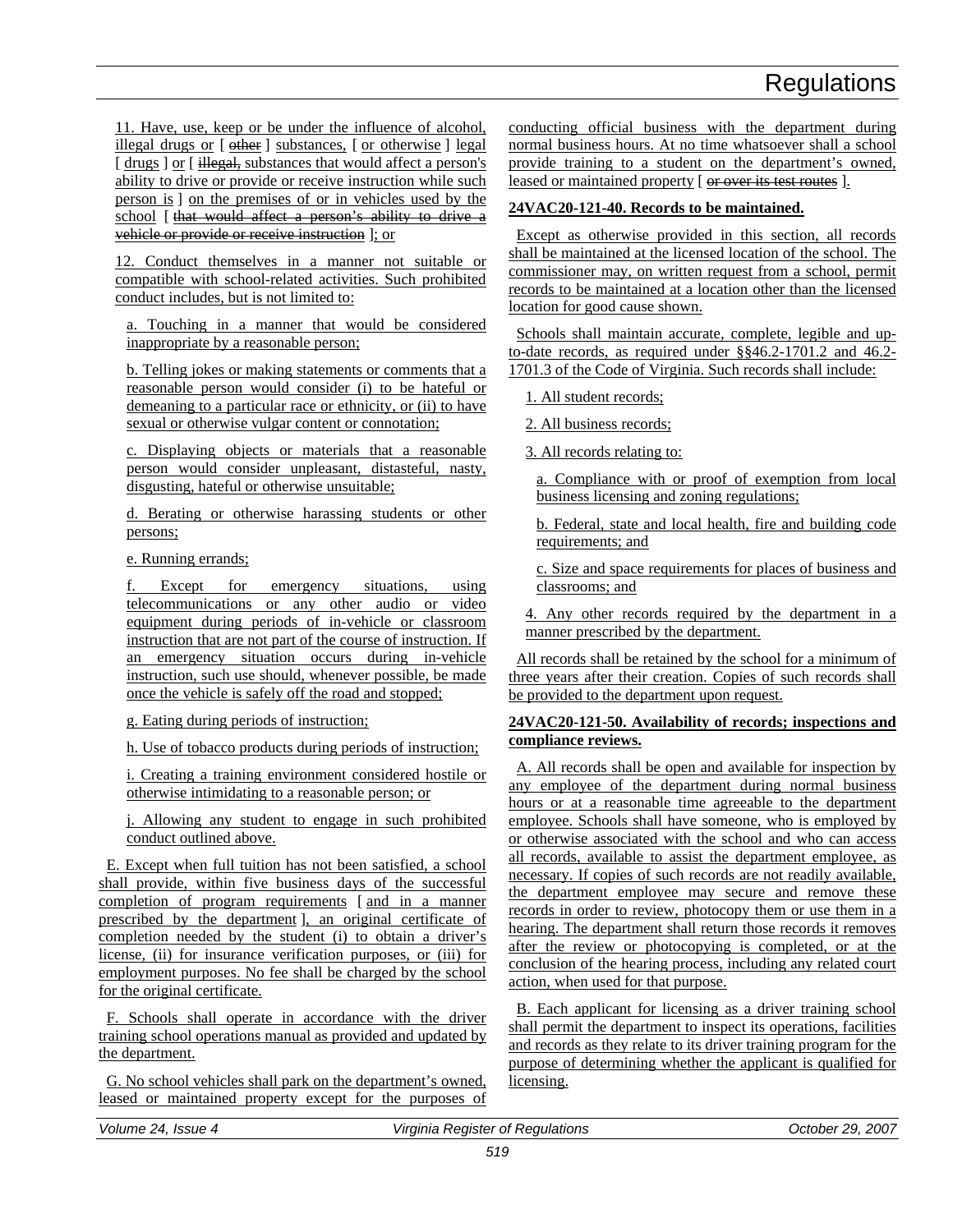The department shall perform its inspections during normal business hours with or without prior notice to the driver training schools. The department shall prepare a written report on the results of each inspection, and provide a copy of the report to and review it with the applicant. At the conclusion of the review of the report, the applicant shall provide signed written documentation to the representative of the department conducting the inspection that indicates the school has received and reviewed the report.

C. Each school shall permit the department, from time to time, to inspect and conduct a general compliance review of its business offices, classrooms, vehicles and any other records or properties associated with the operation of the school to determine whether the school remains in compliance with licensing requirements.

D. The department shall perform its inspections and general compliance reviews during normal business hours with or without prior notice to the driver training schools. The department shall prepare a written report on the results of each inspection and general compliance review, and provide a copy of the report to and review it with the owner or business manager of the school. At the conclusion of the review of the report, the owner or business manager of the school shall provide signed written documentation to the representative of the department conducting the inspection or general compliance review that indicates the school has received and reviewed the report.

E. Any school owner, employee or instructor who meets with department employees for the purposes of inspecting or otherwise obtaining records is subject to the conduct requirements set forth in these regulations. Any school owner, employee or instructor who violates the conduct requirements set forth in these regulations during such meetings shall be subject to the sanctions set forth in these regulations.

F. Each student's record shall be open and available for inspection by the respective current or former student 18 years of age or older and by the parents and legal guardians of current or former students under 18 years of age during normal business hours or at a reasonable time agreeable to both the school and the student or parents or legal guardians of students under 18 years of age.

Under no circumstances shall a school owner, employee or instructor meet, for the purposes of inspecting records, or for any other purpose, with current or former students under 18 years of age at the time of the meeting without a parent or legal guardian being present unless the student is married or emancipated. Any school owner, employee or instructor who meets with students, parents or legal guardians for the purposes of inspecting records is subject to the conduct requirements set forth in these regulations. Any school owner, employee or instructor who violates the conduct requirements set forth in these regulations during such meetings with

students, parents or legal guardians shall be subject to the sanctions set forth in these regulations.

### **24VAC20-121-60. School licensing requirements.**

A. Schools seeking a license shall file with the department, as required by these regulations, a completed application for a driver training school license along with any associated fees and other documentation required by the department. In addition, each school shall collect and submit to the department, as required by these regulations, the instructor applications for those instructors that they employ along with any associated fees and other documentation required by the department.

B. The following shall accompany the school licensing application and shall be in addition to any other application requirements of the department:

1. An application fee;

2. A certificate of insurance;

3. A surety bond;

4. Instructor applications;

5. A local business license or zoning document, or a letter from local authorities indicating none is required; and

6. A national criminal records check completed within 60 days of the application deadline for each individual providing instruction or otherwise employed by or managing the school.

In addition. each owner or principal of the owner of a driver training school shall submit a national criminal records check with the school license application package.

C. The application package shall be submitted to the department at the address shown on the application. All proper applications will be either approved or denied within 30 business days of receipt by the department.

D. School licenses shall be valid for a period of 12 months and shall display the validity period on the face of the license. The school license shall expire on the last day of the last valid month of the license period.

E. Schools seeking a license shall file with the department evidence of insurance, with a company authorized to do business in the Commonwealth of Virginia, on all vehicles used by schools to provide instruction, [at least] in the minimum amounts as required by §46.2-472 of the Code of Virginia.

The school shall provide and maintain evidence of insurance coverage on a certificate of insurance form provided by the department. The certificate shall be filed upon application and at other times of the licensure period as requested by the department. The certificate shall stipulate the make, model, year, vehicle identification number, vehicle color and license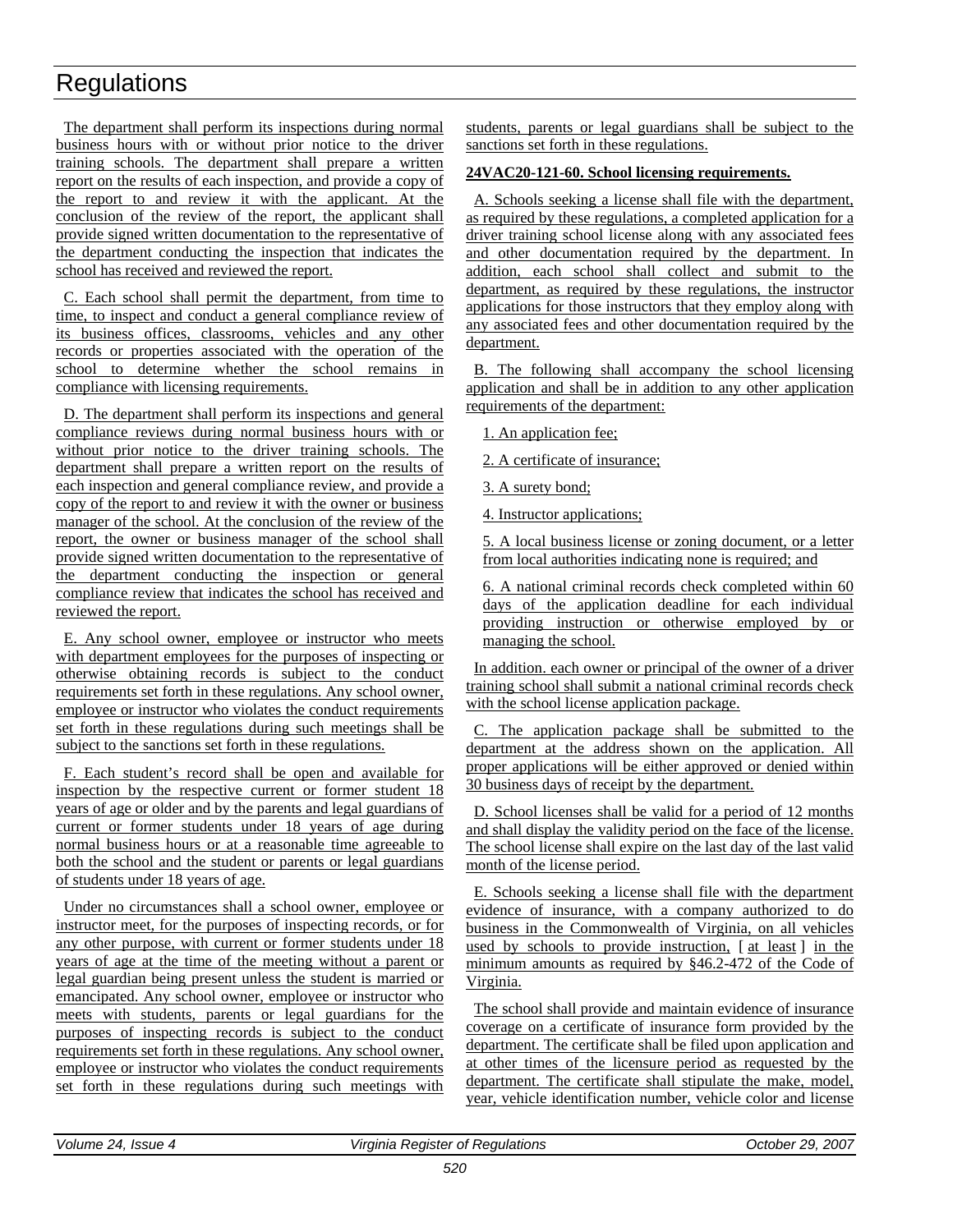plate number for all vehicles and shall also stipulate that the department will be notified by the insurance carrier (i) 10 calendar days before the school's insurance policy expires or (ii) on the same day that the policy is canceled or not maintained in full force.

Schools shall provide to the department written verification from their insurance company that the insurance company is aware the vehicles are used for driver training instruction and are operated by student drivers. Schools shall notify the department in writing of any change in liability insurance coverage not later than the effective date of the change.

Each school shall provide written notice to the department's driver training school section in the event that any motor vehicle is added to or deleted from the insurance policy during the coverage period. The notice shall include the make, model, year, vehicle identification number, vehicle color and the license plate number. The notice shall be received by the department prior to using any added motor vehicle for driver education instruction. Failure to maintain required liability insurance for school vehicles or failure to comply with insurance certification requirements shall result in the suspension or revocation of the school's license or the imposition of other sanctions, or both, as set forth in these regulations.

F. All licensed schools shall file with the department a surety bond in the sum set by statute for Class A and Class B schools, payable to the Commonwealth of Virginia, issued by a corporation licensed to transact surety business in the Commonwealth. The surety bond shall be filed with each application and must provide coverage for the entire licensure period.

G. The department may refuse to approve any application, including originals or renewals, in which the owner or any principal of the owner, or any of the school's employees or instructors (i) have previously been or would be subject to any sanctions prescribed by these regulations or (ii) has been convicted of a felony, including but not limited to bribery, forgery, fraud or embezzlement under the laws of the Commonwealth or any other jurisdiction, or a conviction of any offense included in Article 7 (§18.2-61 et seq.) of Chapter 4 of Title 18.2 of the Code of Virginia (Criminal Sexual Assault) or of any similar laws of any other jurisdiction, or any misdemeanor or felony involving:

1. Sexual assault as established in Article 7 (§18.2-61 et seq.) of Chapter 4 of Title 18.2 of the Code of Virginia;

2. Obscenity and related offenses as established in Article 5 (§18.2-372 et seq.) of Chapter 8 of Title 18.2 of the Code of Virginia;

3. Drugs as established in Article 1 (§18.2-247 et seq.) of Chapter 7 of Title 18.2 of the Code of Virginia;

4. Crimes of moral turpitude;

- 5. Contributing to the delinquency of a minor;
- 6. Taking indecent liberties with a minor;
- 7. The physical or sexual abuse or neglect of a child;
- 8. Similar offenses in other jurisdictions; or

9. Other offenses, as determined by the department, which would impact ownership, operation or instruction by a school.

Any school license issued may be suspended or revoked if such a conviction occurs during any licensure period.

H. To avoid any conflict of interest, the department will not approve any Class A school license for any applicant that is certified by DMV as a Third Party Tester for the commercial driver's license (CDL) skills testing.

I. Requests to change (i) the name or address of a school or (ii) a school license to add to or eliminate a licensed location, or any other business offices, classrooms or other instructional facilities during the licensure period shall be made to the department at least 30 days prior to such change. Such changes shall be subject to a processing fee, as set forth in these regulations, and the issuance of a modified license, as requested. The expiration on any modified license issued shall be the same as the current license.

### **24VAC20-121-70. School license renewal required.**

A. Every licensed school applying for renewal shall return the following to the department at the address shown on the application on or before the 15th day of the month in which the current license expires:

1. A renewal application;

2. A certificate of insurance, as required under these regulations;

3. A photocopy of a current business license, if required by the locality, or a letter from the locality that indicates no business license is required;

4. National criminal records checks completed within 60 days of the application deadline for each individual providing instruction or otherwise employed by or managing the school, as required by these regulations; and

5. A fee for each license renewal application, as set forth in these regulations.

If the original surety bond is no longer in force, a new surety bond must also accompany the renewal application.

B. The department will make every effort to mail a renewal notice to the licensee outlining the procedures for renewal at least 90 days prior to the expiration of their license and to mail a follow-up reminder notice 45 days prior to the expiration of their license. Failure to receive these notices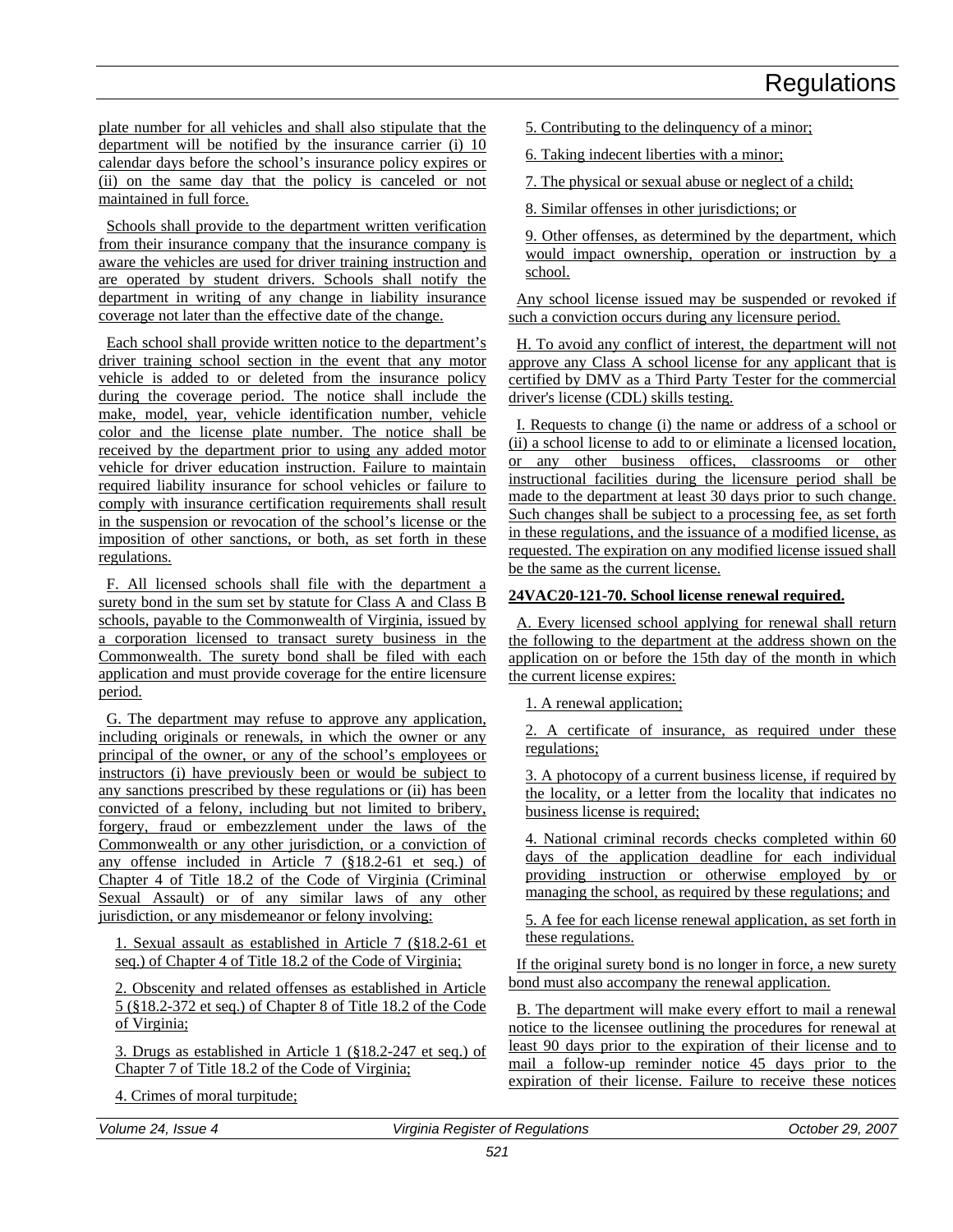shall not relieve the licensee of the obligation to apply if a continuation of the license is desired.

### **24VAC20-121-80. Transferability of school licenses.**

A. A change in ownership shall require an application for an original license along with the documents and fees required under these regulations, which shall be submitted to the department at least 30 days in advance of the effective date of the change. The school shall not operate under the change in ownership until an original license has been issued by the department reflecting the new ownership.

B. School licenses are not transferable; they shall not be sold, loaned, bartered or given by a licensee or an agent of a licensee to another school, individual, association, partnership or corporation.

### **24VAC20-121-90. School contracts.**

A. All contracts between any school and any individual or group attending the school shall be in a standard format approved by the department. A school shall not make any changes to the format without review and approval by the department. A copy of the signed contract must be provided to each student who signs the contract for those students 18 years of age or older and those students under 18 years of age who are either married or emancipated. For students under 18 years of age who are not married or emancipated, a copy of the signed contract must be provided to the parents or legal guardians who sign the contract.

Excluding transcripts and certificates of completion, all written correspondence from schools to current or former students and their parents or legal guardians related in any way to course work or the contract between the school and the student shall include standard information about the department's toll-free telephone hotline. The department shall specify to the schools, as part of the school license application package, the content and the font requirements for this hotline information.

Schools may not include any statements in their contracts that place the financial responsibility for accidents occurring in school-owned vehicles during periods of instruction on the student or on the parents or legal guardians of students operating the vehicles.

B. The required elements for all contracts between schools and their independent contractors shall be provided by the department as part of the school license application package.

C. Addenda to any contracts between a school and its students or a school and its independent contractors shall be approved by the department.

D. Licensed driver training schools may conduct training courses at [ public or ] private schools, subject to existing statutory and regulatory requirements. Driver training schools offering such training shall provide the department with a copy of the written contract between the driver training school and the [ public or ] private school [ that includes the dates and times for the courses ] along with written confirmation [ that the classroom as to which ] portion of the training  $\lceil$ , if any,  $\rceil$  is being conducted at the  $\lceil$  public or  $\rceil$ private school.

### **24VAC20-121-100. General instructor licensing requirements.**

A. Individuals seeking an instructor's license shall submit, as required by these regulations, a completed application along with any associated fees and other appropriate documentation to the school with which they are employed. Schools shall be responsible for submitting the instructor applications, along with any associated fees and other appropriate documentation, to the department, as required by these regulations. Applicants seeking an original or a renewal of an instructor's license shall submit with their application a national criminal records check completed within 60 days of the submission date of the application.

B. Applicants must be at least 21 years of age and must be able to document with driving records at least five years of licensed driving experience, two years of which shall be experience in the United States or a territory thereof. These driving records must exhibit the individual's name, the driver's license number, the date of issue, the issuing jurisdiction, the date of expiration and notations of any convictions, license withdrawals, suspensions, revocations, cancellations, disqualifications or restrictions. In the event an applicant uses driving records from a foreign country to substantiate licensed driving experience, such records must be translated into English by an appropriate authority, as approved by the department, at the applicant's expense.

C. Individuals seeking an instructor's license must be employed by a licensed school. No instructor shall be employed by more than one school unless all the schools are owned by the same person. Instructors employed by more than one school shall have an application and other appropriate documentation and fees submitted to the department by each school that employs them.

D. Individuals licensed as instructors or seeking an instructor's license must be able to effectively communicate in English in an easily understood and comprehensible manner to their students and the department, as determined by the department.

E. Individuals seeking an instructor's license to teach invehicle instruction shall hold a valid driver's license from their state of domicile at the time of licensing and throughout the entire licensure period. If such driver's licenses are from another state or jurisdiction, the applicant must provide to the department a copy of their driving record from that jurisdiction with their application and every three months thereafter if they receive an instructor's license. Such driving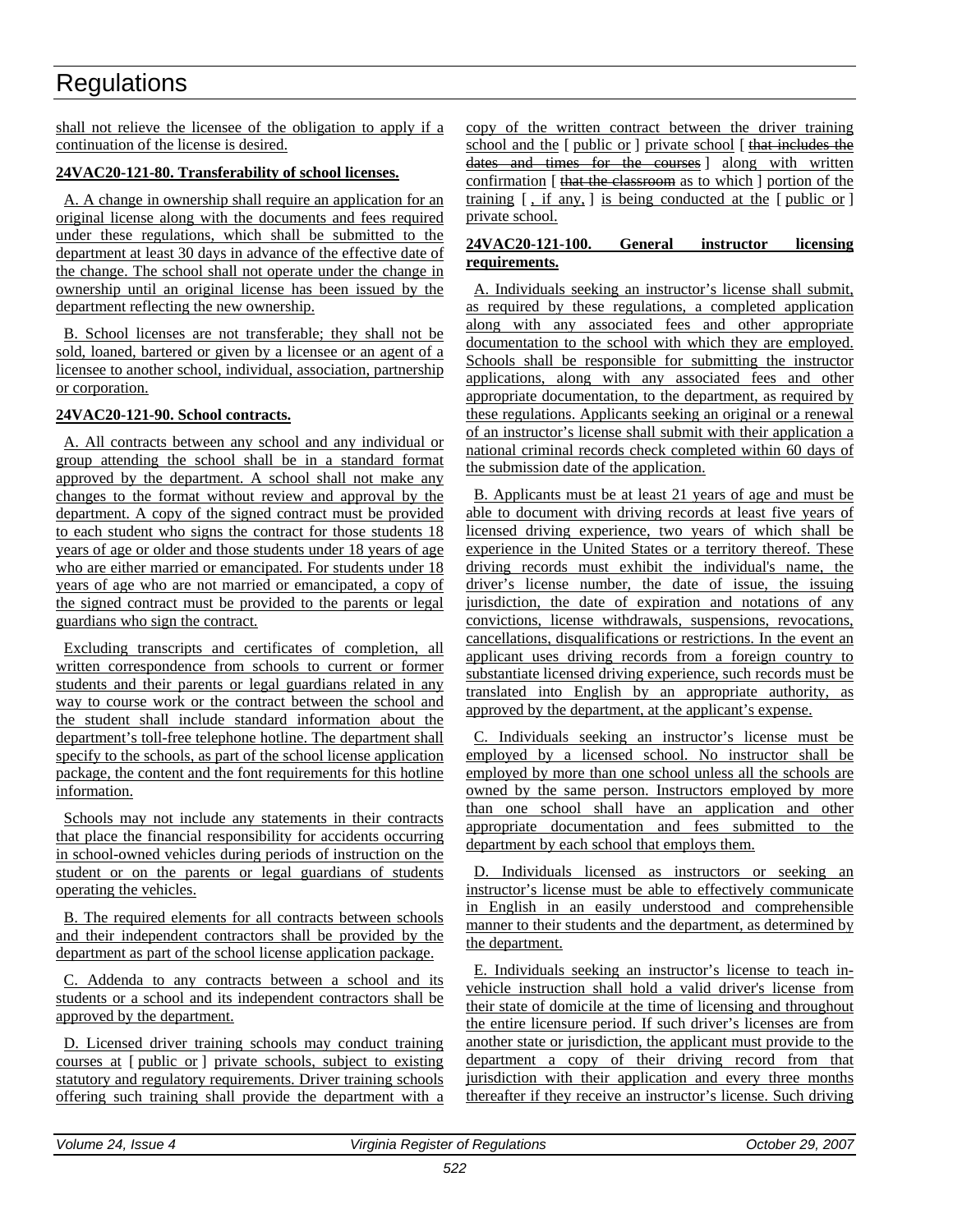record must be produced within 30 days of its submission to the department.

All applicants for a license to teach in-vehicle instruction and those persons who are currently licensed to teach invehicle instruction must also provide written notice to the department of any traffic accidents, convictions of traffic infractions, misdemeanors, or felonies, as well as any administrative actions relating to driving or any driver's license revocation, suspension, cancellation, disqualification or other loss of driving privileges within 15 calendar days of the conviction or administrative action, or within 15 calendar days of the imposition of the revocation, suspension, cancellation, disqualification or other loss of driving privileges.

Applicants for a license to teach in-vehicle instruction shall not be approved if their current driving privileges are expired, suspended, revoked, cancelled or disqualified. Persons required to submit to periodic medical reviews may also be denied an in-vehicle instructor's license if, as determined by the department, their conditions are considered to pose a threat to the safety, health or welfare of driver training students or the public while these persons operate a motor vehicle.

F. Individuals who obtain an instructor's license shall at the time of licensing have a driving record with no more than six demerit points. After licensing, instructors shall maintain a driving record with no more than six demerit points. If during the licensure period the driving record of such individual accumulates more than six demerit points based on violations occurring in a 12-month period, the department shall suspend the person's instructor license and shall notify the instructor and the driver training school where the instructor is employed of such suspension. Safe driving points shall not be used to reduce the accumulated demerit points. In the event that the driving record is from another state, the department will apply Virginia's equivalent demerit points to convictions noted on such record.

Whenever the driver's license of such individual is suspended or revoked, or such person is convicted in any court of reckless driving, driving under the influence or driving while intoxicated, the department shall suspend the person's instructor license and shall notify the person and the driver training school where the instructor is employed of the suspension.

G. The department may refuse to approve any application, including originals or renewals, in which the applicant has been convicted of a felony, including but not limited to bribery, forgery, fraud or embezzlement under the laws of the Commonwealth or any other jurisdiction, or a conviction of any offense included in Article 7 (§18.2-61 et seq.) of Chapter 4 of Title 18.2 of the Code of Virginia (Criminal Sexual Assault) or of any similar laws of any other jurisdiction, or any misdemeanor or felony conviction involving:

1. Sexual assault as established in Article 7 (§18.2-61 et seq.) of Chapter 4 of Title 18.2 of the Code of Virginia;

2. Obscenity and related offenses as established in Article 5 (§18.2-372 et seq.) of Chapter 8 of Title 18.2 of the Code of Virginia;

3. Drugs as established in Article 1 (§18.2-247 et seq.) of Chapter 7 of Title 18.2 of the Code of Virginia;

4. Crimes of moral turpitude;

5. Contributing to the delinquency of a minor;

6. Taking indecent liberties with a minor;

7. The physical or sexual abuse or neglect of a child;

8. Similar offenses in other jurisdictions; or

9. Other offenses, as determined by the department, which would indicate that the applicant may present a danger to the safety of students or the public.

Instructor licenses may be suspended or revoked if a conviction for any of the offenses outlined in this subsection occurs during any licensure period.

H. Instructor applicants shall not be issued a license if they have a conviction of driving under the influence, reckless driving, refusal to submit to a breath or blood test under §18.2-268.2 of the Code of Virginia, or vehicular or involuntary manslaughter, or of any similar offense from any other jurisdiction within a period of five years prior to the date of the application. If the applicant's driving privileges were revoked for any such conviction, then the five-year period shall be measured from the license restoration date rather than the conviction date. Instructor licenses issued shall be revoked if a conviction, as outlined in this subsection, occurs during the licensure period.

I. Except as otherwise provided in these regulations, an individual seeking an instructor's license shall have at least a high school diploma or equivalent. After initial licensure or renewal, instructors shall attend annual training sessions provided by the department. These one-day training sessions shall be held in each of the department's regional districts every year, as deemed necessary by the department.

These sessions shall include, as appropriate and necessary, updates on department forms, audit processes and other procedural changes, and new legislation that has implications for driver training. They also shall include discussions about any issues or concerns raised by either the department or the licensees.

When available, these sessions shall also offer information about the latest in driver training instructional techniques as

| Volume 24, Issue<br>$\boldsymbol{\mu}$ | Virginia Register of Regulations | 2007<br>October 29. |
|----------------------------------------|----------------------------------|---------------------|
|                                        |                                  |                     |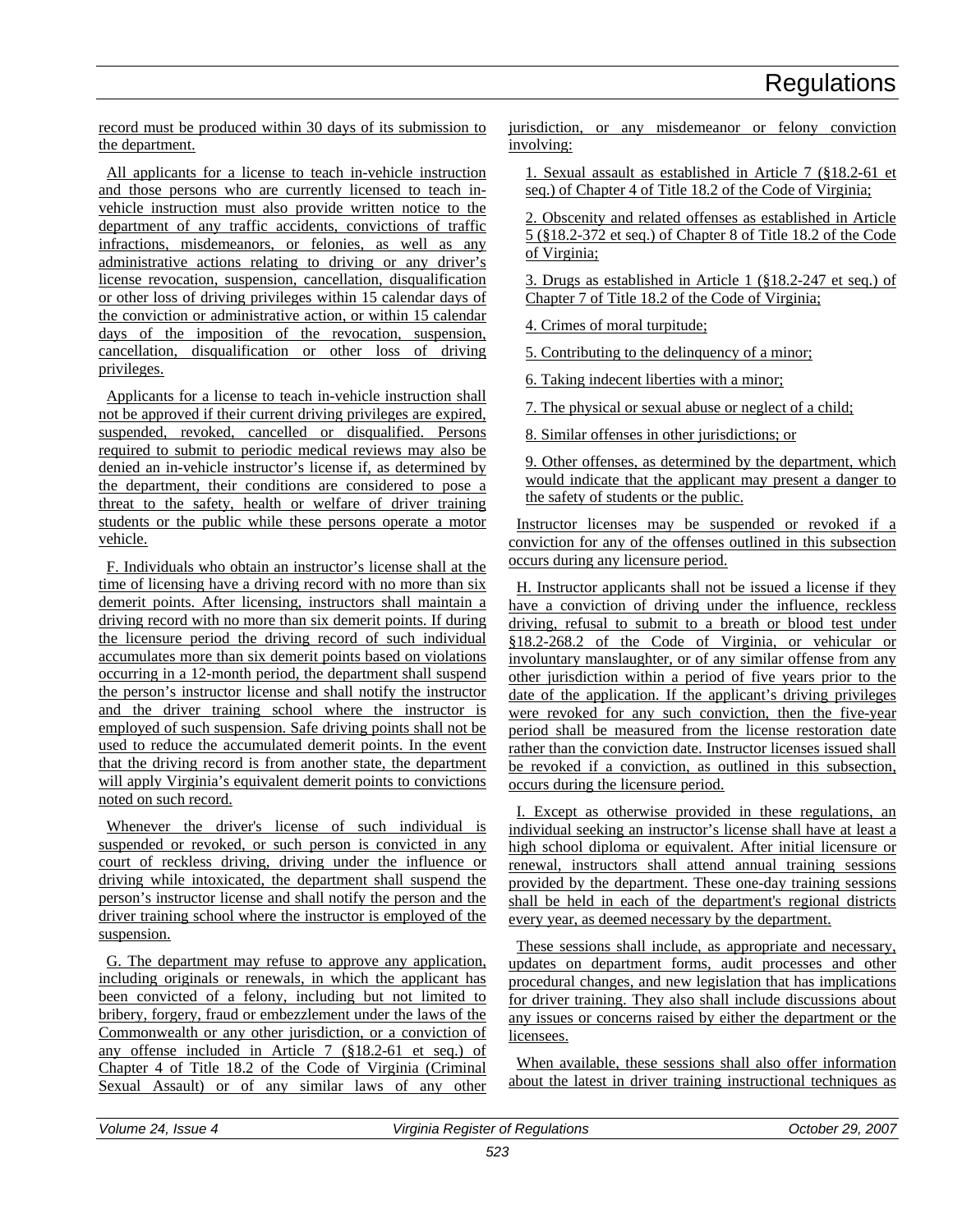well as other new developments in driver training in order to enhance overall professional training skills and abilities.

The schedule for such training sessions shall be developed by the department and provided to each instructor through the school that employs them at least 30 days in advance of the scheduled sessions. The schedule also shall include provisions for a make-up training session for those licensees who could not attend the training session in their region. Attendance shall be mandatory and shall be at no cost to licensed instructors, other than those costs associated with  $\lceil$  (i) ] travel to and from the training session, including lodging and meals [, and (ii) any materials provided by the department during the training session, as deemed necessary by the department ].

Each licensed instructor who, without valid excuse, fails to attend and complete a scheduled training session or a scheduled make-up training session shall be subject to a minimum 30-day license suspension, which shall not be lifted until the instructor has completed a special make-up training session. Special make-up training sessions shall be provided only when necessary, and instructors attending such sessions will be required to pay the department's cost for providing the special make-up training session.

J. All instructors shall complete training on the current curriculum and other course work, as required and approved by the department, prior to instructing students. Evidence of such training shall be maintained by the school employing the instructor and provided to the department upon request.

K. The fee for an instructor license shall be set pursuant to these regulations. The instructor's license period shall expire when the respective school license expires. At the discretion of the department, instructor licensing fees may be prorated on a monthly basis.

L. The instructor license application package shall be submitted by the school employing the instructor to the department at the address shown on the application. All proper applications will be either approved or denied by the department within 30 business days of receipt from the school employing the instructor.

M. All licensed instructors shall have their instructor's license in their possession at all times while providing instruction.

N. Each instructor licensed by the department shall notify the department in writing within 30 days of establishing a new residential address.

O. In the event that a school licensed by the department changes its name or address, the school shall, no later than 30 days prior to such change (i) notify the department of the school's name or address change, (ii) request revised instructor's licenses for the instructors it employs reflecting the change and (iii) submit to the department the processing fees set forth in these regulations for revising and reissuing an instructor's license for each of its instructors.

After receiving the processing fees, the department will revise and reissue the instructor's licenses, as requested, and will cancel the previously issued licenses. Once it receives the revised licenses from the department, the school shall return the cancelled instructor's licenses to the department.

### **24VAC20-121-110. Instructor license renewal.**

A. Each school employing a licensed instructor applying for renewal shall return to the department for each of its instructors a renewal application, a current national criminal records check completed within 60 days of the application and the instructor license fee to the department at the address shown on the application, on or before the 15th day of the month in which the current license expires. Each instructor's license shall expire when the respective school license expires. Thirty days prior to the end of the 12 months of the licensure period, each instructor's license renewal applicant shall provide to the school employing them, for submission to the department, a national criminal records check completed within 60 days of the application deadline.

B. No instructor shall be permitted to continue instructing students upon the expiration of the instructor's license. The department shall not renew the instructor's license if the school license of the school employing an instructor is not renewed.

C. The department will make every effort to mail a renewal notice outlining the procedures for renewal at least 45 days prior to the expiration of an instructor's license to the licensee at the school's licensed location. Failure to receive this notice shall not relieve the licensee of the obligation to apply for renewal of the license through the school if continuation is desired.

### **24VAC20-121-120. Change in instructor employment.**

Instructor licenses shall not be transferred from one licensed school to another licensed school. If an instructor changes schools, a new license application and the appropriate fee, as set forth in these regulations, shall be submitted to the department.

### **24VAC20-121-130. Notice required to the department.**

A. Each school shall notify the department in writing no later than 15 calendar days after the termination of employment of any licensed instructor. The school shall make every reasonable attempt to return to the department the instructor's license.

B. In the event of cessation of business, the school shall submit to the department, within 15 calendar days of such date, a written statement indicating the business is closing, and forward to the department within 30 calendar days after cessation of business the school license, all instructors'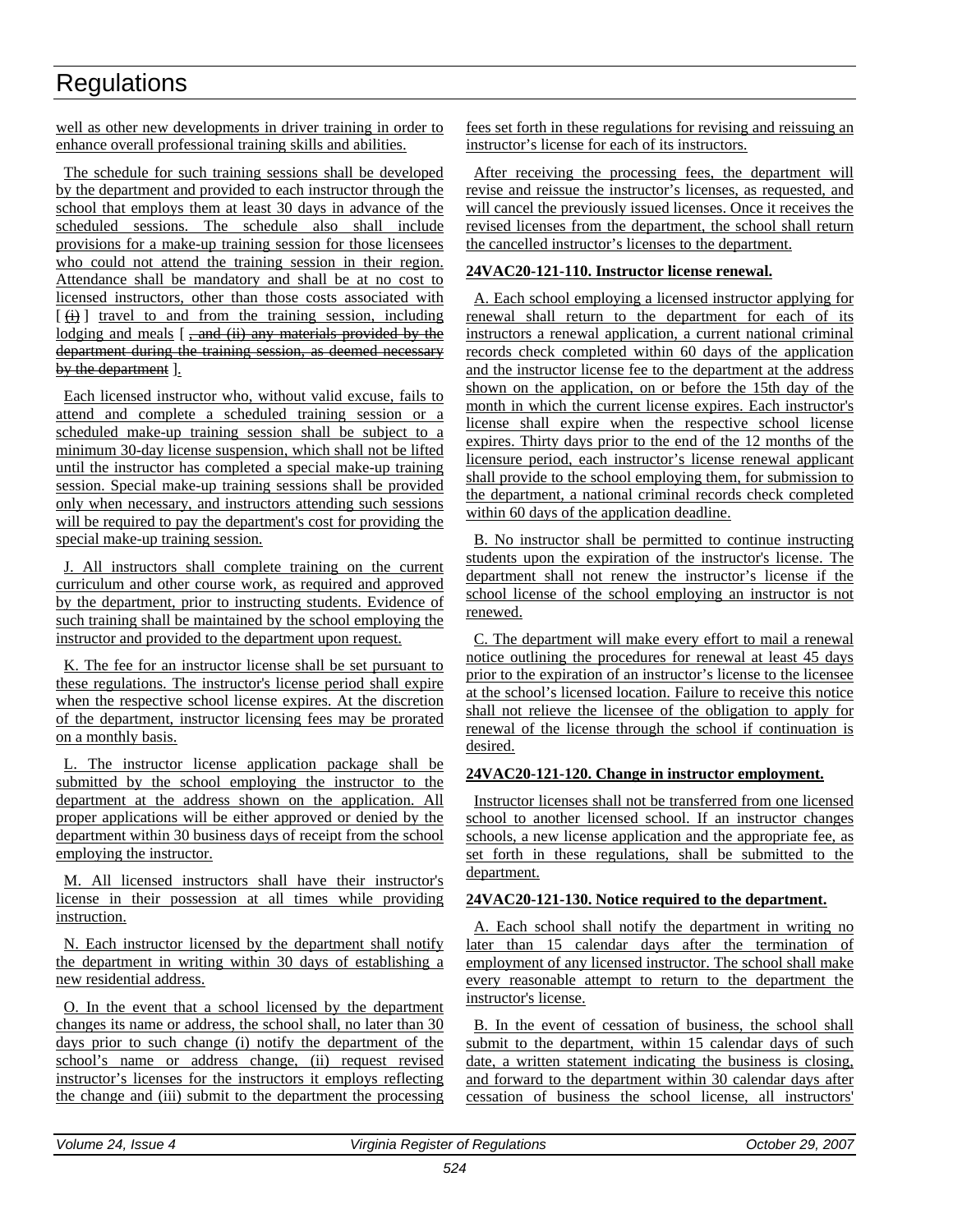licenses, all student records and any materials furnished to the school by the department. The department will retain such records for a period of three years from the date they are received to ensure such records are available to students and other persons or entities who may want or need access to them.

C. All schools shall notify the department of any proposed structural or other modifications to an existing school, classroom or driving range 30 days prior to initiating such modifications.

[ D. In the event a school files for bankruptcy, the school shall submit to the department, within 15 calendar days of such filing and in a manner prescribed by the department, a written statement indicating among other things (i) the financial status of the business, and (ii) the anticipated impact of the bankruptcy on the Commonwealth and the school's former, current and future students, if any. ]

### **24VAC20-121-140. Fees.**

All fees related to school and instructor licensing under the driver training program shall be, as determined by the department, set at levels that will provide reasonable fiscal support for the operations and activities of the Commercial Licensing Division of the department. Such licensing fees shall be based, in part, on the number of business office, classroom and instructional locations that are part of the license or license application at a given time.

A schedule of such fees, as follows, shall be provided to (i) all school license applicants at time of initial application and (ii) all licensed schools at least 30 days prior to their license renewal date.

| School license for one year, original<br>and renewal                                                                 | \$100      |
|----------------------------------------------------------------------------------------------------------------------|------------|
| Instructor license for one year,<br>original and renewal                                                             | \$50       |
| <del>Upgrade school license during</del><br><del>licensure period to teach students</del><br><del>under age 19</del> | \$25       |
| <b>Transfer instructor license from one</b><br><del>school to another</del>                                          | \$25 I     |
| Penalty for failure to renew school<br>license prior to expiration date                                              | \$100      |
| Penalty for failure to renew<br>instructor license prior to expiration<br>date                                       | \$50       |
| Processing fee for change of address                                                                                 | \$3/change |

All such fees shall be nonrefundable. All check payments for fees shall be made on an active account containing sufficient funds for the amount of the payment.

### **24VAC20-121-150. General equipment requirements.**

A. Each school shall provide all necessary equipment and materials required for classroom and in-vehicle instruction, including motor vehicles that are in safe mechanical condition and that are properly registered and insured. [ Except as otherwise provided in 22VAC20-121-220, no motor vehicle may be used for driver training purposes unless it is owned or leased in the name of the licensed school or the school owner as indicated on the application for the school license. ]

B. Each vehicle shall also carry minimum safety equipment as determined by the department, [including, while they are used for training students. Such equipment shall be readily available and maintained in a safe, workable and organized manner, and shall include, ] but not [ be ] limited to reflective triangles [ and, ] flares, first aid kit, flashlight, [ secured ] fire extinguisher, jumper cables or a battery charger, towel, blanket,  $[$  and  $a$   $]$  safety vest  $[$ , while used for training students ].

### **24VAC20-121-160. Sanctions for violations of statutes and regulations.**

A. The department may cancel, suspend, revoke or deny renewal for any license issued pursuant to these regulations, refuse to license a school or instructor or may limit the type of driver training instruction provided and impose a civil penalty up to \$1,000, as outlined in Chapter 17 (§46.2-1700 et seq.) of Title 46.2 of the Code of Virginia, for any licensee who violates any provisions of such statutes or these regulations.

The department may take action to cancel, suspend, revoke or deny renewal for any license without first offering the licensee the opportunity for a hearing if the Commissioner has made a determination pursuant to §46.2-1705 E or G of the Code of Virginia that the violation poses a danger to the safety of students or to public safety or indicates that an instructor is no longer qualified to act as an instructor. The department may also limit the privileges of a school or an instructor pursuant to §46.2-1705 F of the Code of Virginia.

B. For the purposes of this section, if a school licensee is an association, partnership, corporation or other business entity, it shall be sufficient cause for the suspension, cancellation, revocation or refusal to renew a school license in the event that any officer, director, [ instructor, employee, ] or any trustee [ or member of, partner or majority or controlling shareholder of ] a partnership or corporation [ , or member of an association or controlling person in any other business entity ] has committed any act or omitted any duty that would be cause for suspending, canceling, revoking, or refusing to renew a license issued to him as an individual under the laws and regulations pertaining to driver training schools.

In addition, each school owner shall be responsible for the acts of any instructor while [ acting as the owner's agent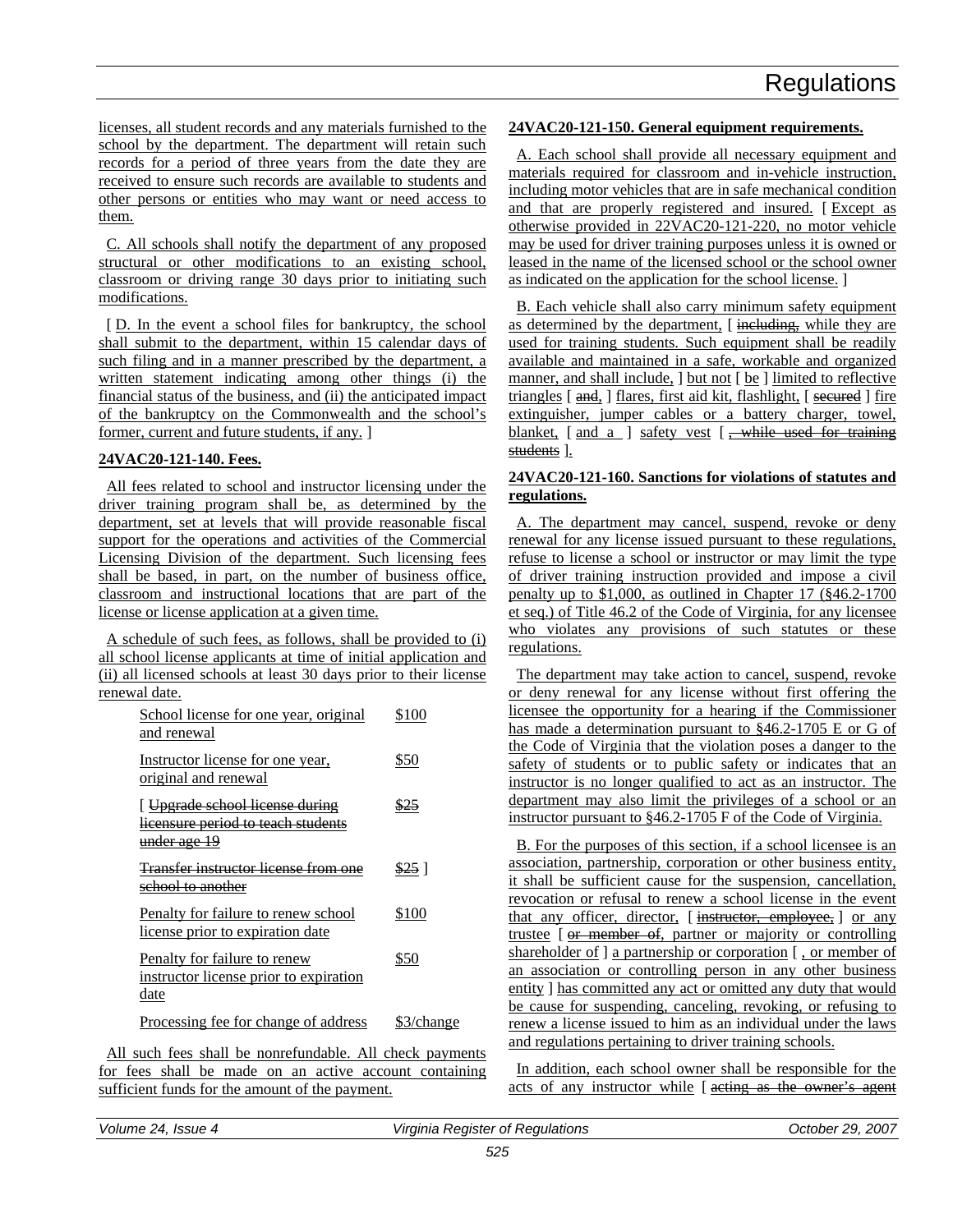when (i) the owner approved of those acts, or had knowledge of those acts or other similar acts, and (ii) after such knowledge retained the benefit, proceeds, profits or advantages accruing from those acts or otherwise ratified those acts performing within the scope of his duties as an instructor ].

C. Upon revocation or refusal to renew a school license, all school and instructor licenses, forms, documents and all records relating to the school operation, including all student records, and any materials furnished to the school by the department shall be forwarded to the department by the school within 30 calendar days of the action.

### Part II

### Specific Requirements Related to Class A Licensure

### **24VAC20-121-170. Curriculum requirements for Class A licensed schools.**

Course curriculum requirements will be established and made available by the department to Class A licensed schools, Class A license applicants and the public. A course curriculum meeting the established requirements must be submitted to the department at the time of Class A license application or renewal application, and must be approved by the department prior to the beginning of course instruction.

The department shall provide and update the list of course curriculum requirements from time to time, as deemed appropriate and necessary by the department, in consultation with all affected schools that are licensed by the department at the time of the update and other interested parties as identified by the department.

The department shall notify the affected schools when and if new relevant topics are added to the course curriculum. Schools shall have 45 calendar days after such notice is issued to update their course curriculum and to certify to the department in writing that the school has added the new topics to the course curriculum.

### **24VAC20-121-180. Class A instructor license requirements.**

A. Applicants for a Class A instructor's license shall possess a valid Virginia nonrestricted interstate commercial driver's license, with the appropriate vehicle classes and endorsements for the type of instruction they intend to provide, and that has been held by the applicant for at least three years.

Applicants for a Class A instructor's license who do not have a high school diploma may nevertheless be licensed if they provide written evidence that they (i) have at least one year of previous Class A instructing experience or (ii) have successfully completed a Class A driver training course and a minimum of 160 hours of Class A instructor training provided by the hiring school.

Instructor applicants shall provide with their applications certifications that they meet the physical requirements, and any alcohol and drug screening requirements for commercial drivers as specified in the federal motor carrier safety regulations. A copy of such certification shall be kept in the instructor's file maintained by the driver training school employing the instructor.

If applicants for a Class A instructor's license hold a valid commercial driver's license [ (CDL) ] from a state other than Virginia at the time of licensing, they shall maintain  $\left[\frac{1}{15}\right]$ validity a valid CDL ] throughout the entire licensure period and shall provide to the department a copy of their driving record from that other state [ or states ] upon application and, if licensed as a Class A instructor by the department, on a quarterly basis thereafter.

Those applicants for and holders of a Class A instructor's license shall also provide written notice to the department of any conviction of traffic infractions, misdemeanors, or felonies, any administrative actions relating to driving or any driver's license revocation, suspension, cancellation, disqualification or other loss of driving privilege within 15 calendar days of the conviction or administrative action, or within 15 calendar days of the imposition of the revocation, suspension, cancellation, disqualification or other loss of driving privilege.

B. Instructors shall complete in-service instructor training provided by the school prior to offering student instruction. The requirements of such in-service instructor training shall be established and made available to licensed Class A schools by the department and shall include, but not be limited to, the following topic areas:

1. Basic instructional skills;

2. Student teaching with a mentor;

3. Background in federal, state and local laws and ordinances;

4. Basic skills for operating commercial motor vehicles;

5. Safe operating practices;

6. Maintenance of commercial motor vehicles; and

7. Safe trip planning.

### **24VAC20-121-190. Equipment requirements for Class A licensed schools [ ; use of driving ranges ].**

A. All vehicles used for driver education or testing purposes shall be marked by signs affixed to the sides and the rear of the vehicle, in bold letters not less than four inches in height, clearly visible from 100 feet, stating one of the following: "Student Driver," "Learner," "New Driver," "Driver Education" or "Caution-Student."

All vehicles used by a school shall display the name of the school, as shown on the school license, on the outside of the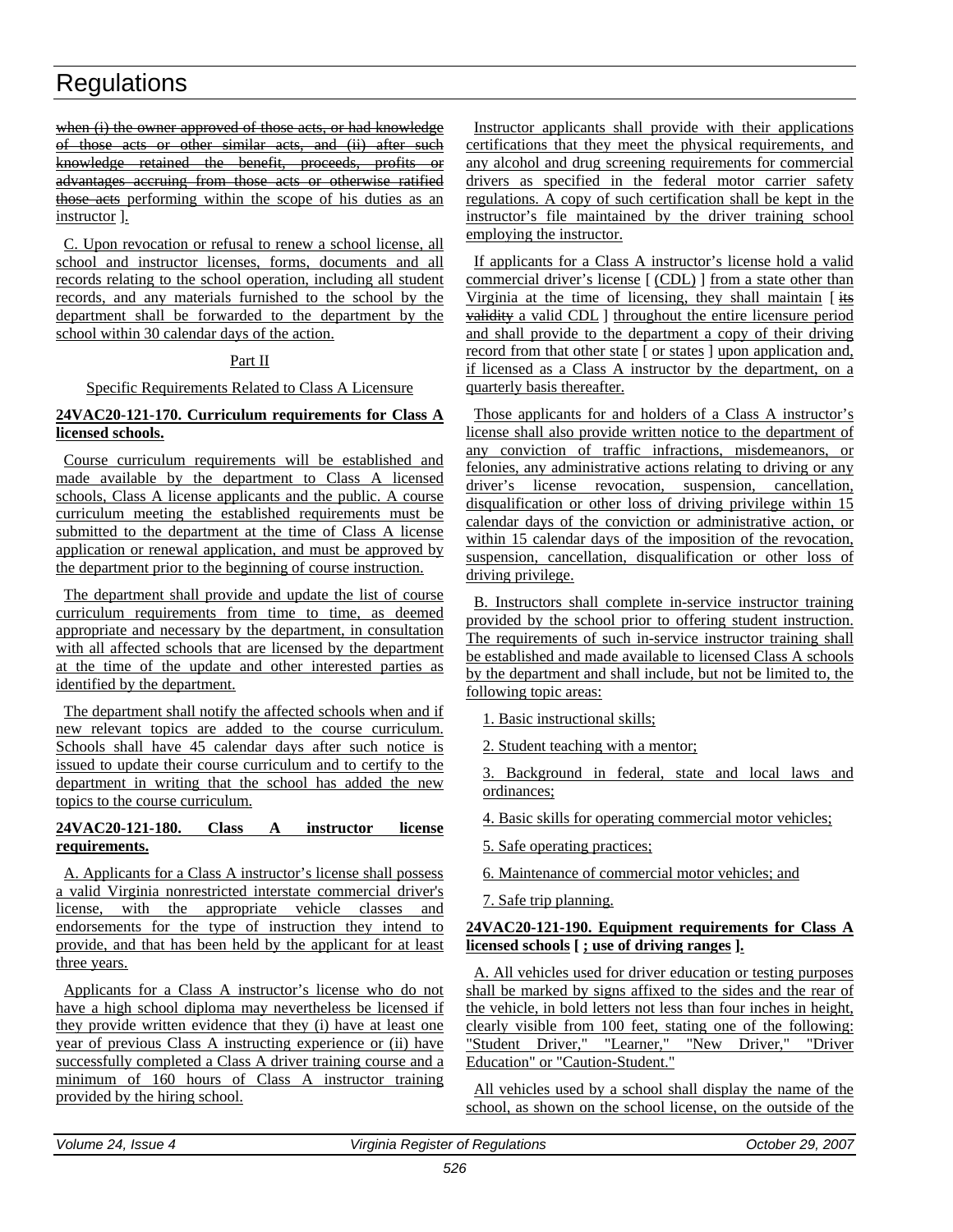vehicle when engaged in driver education or when the vehicle is being used for testing purposes. The name of the school shall be included on the signs affixed to the sides of the vehicle.

B. The cabs of such vehicles shall be designed to have safety belts for each individual. [ No more than four students and one instructor shall occupy the cab during periods of instruction. ]

C. No motor vehicle may be used for driver education unless it displays a valid safety inspection sticker or federal Motor Carrier Safety Administration inspection sticker. [ In addition to other equipment required by law, each vehicle used for driver education shall have dual-braking capability.

D. Any and all agreements associated with driving ranges used by the school shall be provided to the department in writing. Schools shall not use driving ranges prior to receiving approval for their use from the department. ]

### Part III

Specific Requirements Related to Class B Licensure

### **24VAC20-121-200. Curriculum requirements for Class B licensed schools.**

A. [ Course Except as otherwise provided in this subsection, course ] curriculum shall comply with the provisions of the "Curriculum and Administrative Guide for Driver Education in Virginia" (2001) [ published by the Virginia Department of Education (or any successor publication so published) ] and these regulations. A copy of the current guide may be obtained from the Virginia Department of Education at the following Internet link: http://www.doe.virginia.gov/VDOE/Instruction/PE/ca\_guide. html

[ Course curriculum requirements other than those set forth in the "Curriculum and Administrative Guide for Driver Education in Virginia" (2001) may be established by the department. Once established, such requirements shall be made available by the department to Class B licensed schools, Class B license applicants and the public. A course curriculum meeting the established requirements must be submitted to the department at the time of Class B license application or renewal application, and must be approved by the department prior to the beginning of course instruction as provided in and in accordance with §46.2-1702 of the Code of Virginia. ]

B. The department shall provide and update the list of course curriculum requirements from time to time, as deemed appropriate and necessary by the department, in consultation with all affected schools that are licensed by the department at the time of the update and other interested parties as identified by the department.

The department shall notify the affected schools when and if new relevant topics are added to the course curriculum. Schools shall have 45 calendar days after such notice is issued to update their course curriculum and to certify to the department in writing that the school has added the new topics to the course curriculum.

C. The length of daily instruction shall comply with the provisions of the [ curriculum and Administrative Guide for Driver Education in Virginia" (2001) [and or as otherwise provided by ] these regulations.

D. The number of students in a driver training vehicle during in-vehicle instruction shall be no more than three and no less than two students. [ The only exception to the twostudent minimum is to have the student's parents or legal guardians for students under 18 years of age who are not married or emancipated Students 18 years of age or older may receive one-on-one driver training with an instructor if such training is agreed to in the contract with the school. Students under 18 years of age who are not married or emancipated must have their parents or legal guardians ] sign a written release, an original to be maintained with the student's record, [ allowing for in order to receive ] one-on-one driver training with an instructor.

E. Except when one-on-one driver training is being provided [ with the consent of the student's parents or legal guardians as outlined in subsection D of this section ] , a student under 19 years of age riding alone with the instructor shall ride in the back seat of the driver training vehicle until other students are present in the vehicle.

F. Except when a student is driving the vehicle, the time during which a student is being transported in a driver training vehicle for the purposes of picking up a student or other students prior to the beginning of a period of instruction or dropping that student or other students off after the end of a period of instruction shall not count as observation time. Any student involved in one-on-one training with an instructor as permitted under subsection  $\begin{bmatrix} \in D \end{bmatrix}$  of this section shall meet the observation requirements with at least one other student in the vehicle during in-vehicle training.

G. Students under 19 years of age shall only receive invehicle instruction with other students under 19 years of age.

### **24VAC20-121-210. Class B instructor requirements.**

Any instructor relying on a valid Virginia teaching license with a driver's education endorsement shall submit either the original license or a certified copy of the original license and an unexpired endorsement upon original application and renewal of the license. If submitted, the original license shall be returned to the instructor after review by the department.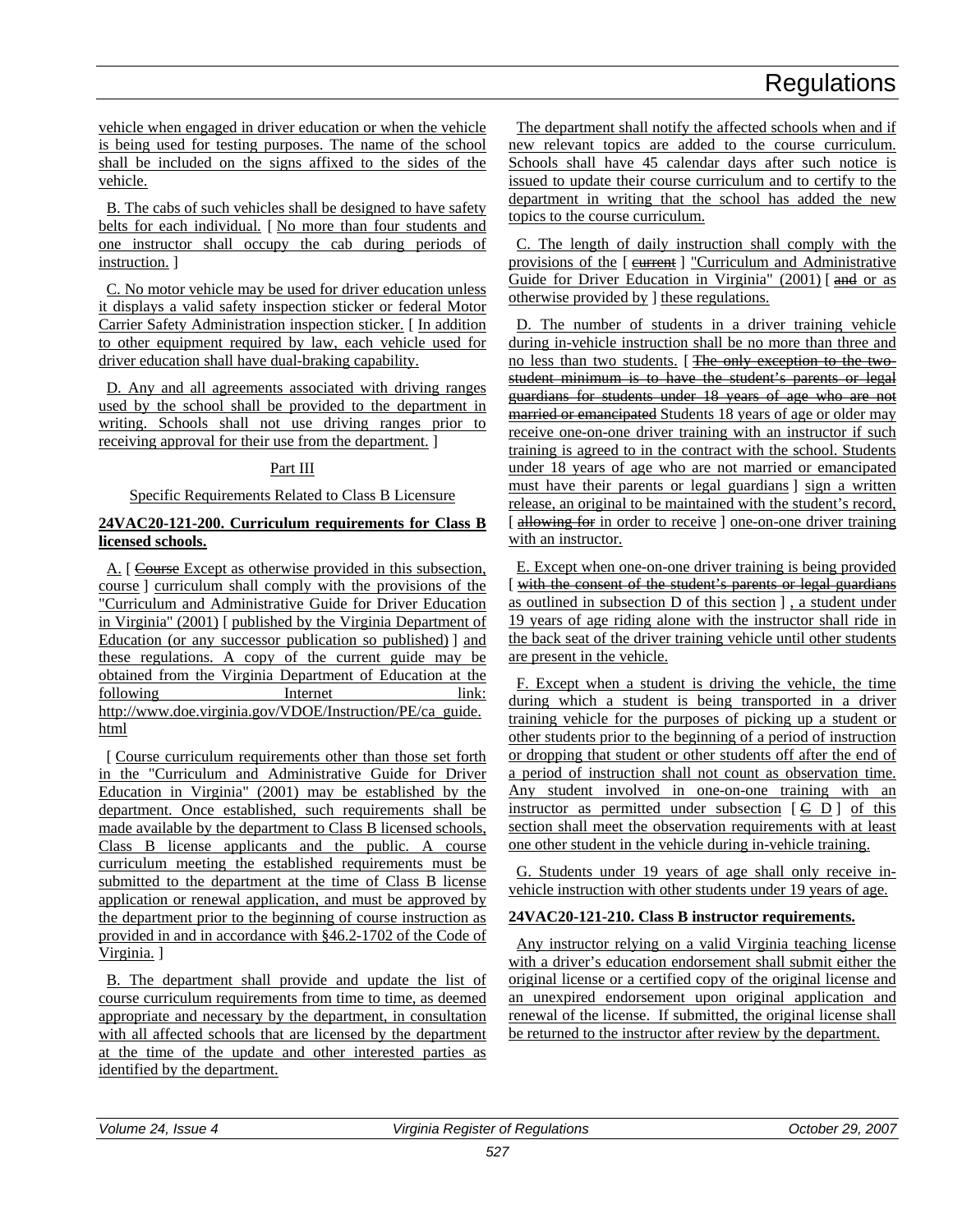### **24VAC20-121-220. Equipment requirements for Class B licensed schools.**

A. All vehicles used for driver education or used for testing purposes shall be marked by a rooftop sign, in bold letters not less than two and one-half inches in height, clearly visible 100 feet from the front and rear, stating one of the following: "Student Driver," "Learner," "New Driver," "Driver Education" or "Caution-Student."

All vehicles used by a school shall display the name of the school, as shown on the school license, on the outside of the vehicle when engaged in driver education or when the vehicle is being used for testing purposes. The name of the school shall be included either on the rooftop sign or affixed to both sides of the vehicle.

B. No motor vehicle may be used for driver education unless it is in safe mechanical condition as defined in these regulations. Each vehicle used for driver education in a school shall have dual controls consisting of dual brakes, dual inside rearview mirror and right-hand and left-hand outside mirrors. Any training vehicle or vehicles used for instruction shall not be more than nine model years old. This model year requirement may be waived or altered on a case-by-case basis for vehicles specially equipped to accommodate disabled individuals. The driver training vehicle shall be equipped with a minimum of four safety belts.

C. The department may exempt any school teaching disabled individuals from the requirement to provide motor vehicles, on a case-by-case basis. The school may use a vehicle provided by the disabled student for their in-vehicle instruction in the event that it is cost prohibitive for the school to maintain certain specialized equipment or if such equipment is not readily installed and removed or if it provides necessary practical experience for the student in their own vehicle. When using a student's vehicle, the school shall require that the disabled student provide written verification from the company insuring the vehicle that it is aware that the vehicle will be used for driver training instruction and the insurance is in full force during such use.

The school shall also require the disabled student to provide a copy of the current liability insurance policy for the vehicle. The school shall maintain a copy of the current liability insurance policy covering such vehicle in the student's file. The school shall also send prior to beginning instruction a written notice to the department stipulating the reasons for using the student's vehicle and the anticipated dates of instruction as well as a copy of the current liability insurance policy on the vehicle.

Any school that uses a disabled student's motor vehicle must ensure that such vehicle is in safe mechanical condition as defined in these regulations, and displays signage as specified under these regulations.

[ D. Except as otherwise provided in this section, no motor vehicle may be used for driver training purposes unless it is owned or leased in the name of the licensed school or the school owner as indicated on the application for the school license.

D. ] All motor vehicles used by a licensed school for invehicle instruction shall be inspected and approved by the department based on the criteria outlined in these regulations before being used for student instruction. All motor vehicles used by a licensed school for the purpose of taking the driving examination shall have a valid registration in the vehicle and be in safe mechanical condition, as defined in these regulations.

### FORMS

[ Virginia Commercial Driver Education Certificate, CDT-B  $(rev. 7/04)$ .

Application for Driver Training School License, DTS-001 (rev. 4/05).

Virginia Driver Training Commercial Certificate, DTS-A (rev. 09/07).

Virginia Commercial Driver - Driver Training Certificate (DTS-A) Instructions, DTS-A I (rev. 09/07).

Virginia Driver Training Certificate, DTS-B (rev. 09/07).

Virginia Driver Training Certificate (DTS-B) Instructions, DTS-B I (rev. 09/07).

Application for Driver Training School License, DTS-001 (rev. 05/06). ]

Application for Driver Training Instructor License, DTS-002 (rev. 04/05).

[ Commercial ] Driver Training School License, [ CDT-003 DTS-003 ] (rev. [  $\frac{5}{0.03}$  01/07 ]).

[ Virginia Driver Training School ] Vehicle Insurance Certification, DTS-005 (rev. 03/05).

Virginia Driver Training School Licensing [ Audit Review ], DTS-9 (rev. [  $\frac{1}{0.05}$  05/06 ]).

Virginia Driver Training School [ Licensing Review Audit ], DTS-10 (rev. [  $\frac{5}{06}$  05/05 ]).

Driver Training School [Class B] Student Records [ Review (class B) Audit, ] DTS-11 (rev. [  $\frac{5}{906}$  01/05 ]).

Virginia Driver Training School Close-out Audit Report, DTS-12 (rev. 01/05).

Virginia Driver Training School Vehicle Inspection Checklist  $[(Class A and Class B)], DTS-13 (rev. [1/05]$ 07/07 ]).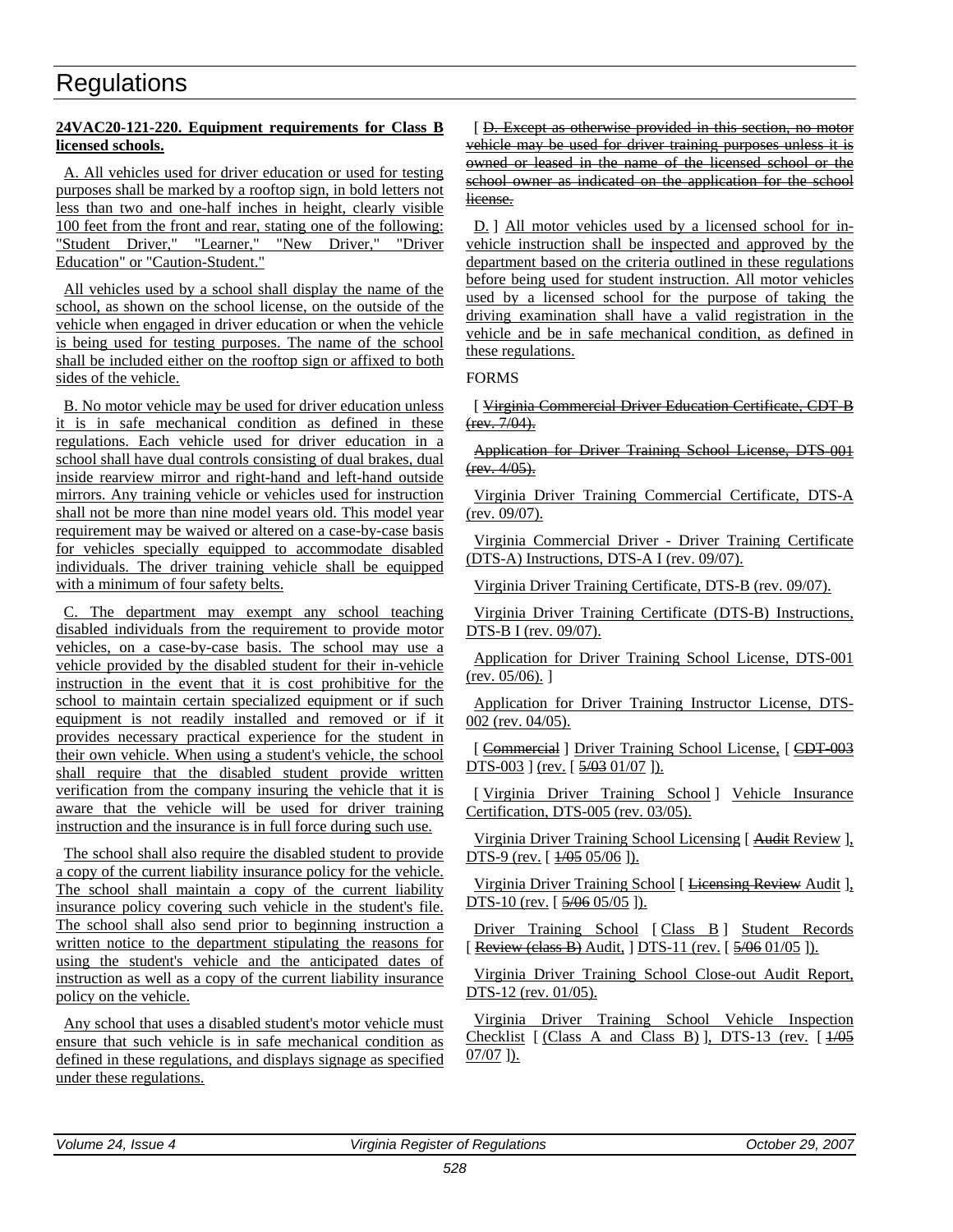Driver Training School Student In-Car [ Instruction Instruction/Observation ] Record, DTS-14 (rev. [  $\frac{1}{0.05}$  $06/07$  ]).

Final Road Skills Test Score Sheet, [DTS 15 CSMA-09 ]  $(rev. [1/05 04/07]).$ 

[ Virginia Driver Training School Immediate Action Request Fax Form, DTS-16 (rev. 04/05). ]

[Instructions for Completing the ] Classroom Instruction Attendance Roster, DTS-17 (rev. 01/05).

Virginia Driver Training School Parent/Student Questionnaire, DTS-18 (rev. 01/05).

Surety Bond Affidavit and Acknowledgement of Surety, DTS-22 (rev. [  $\frac{5}{906}$  08/07 ]).

[ 40-Hour Parent/Teen Driving Guide Confirmation of Receipt, DTS 40 (rev. 7/06). ]

Virginia Driver Training School Review Report, DTS-51 (rev. 05/06).

Driver Training School [ Instructor Monthly ] Training [ Completion ] Report, DTS-100 (rev. [  $\frac{5}{906}$  06/07 ]).

Home-Schooled In-Car Driver Education Parental Authorization Application, HS-1 (rev. 05/04).

Virginia [ Driver Training Certificate ] Home-Schooled [ In-Car Driver Education Certificate ], HS-2 (rev. [ 7/04 07/07 ]).

Home-Schooled In-Car Driver Education Information Sheet, HS-3 (rev. [  $7/0409/07$  ]).

[ Class A Driver Training Schools Contract Checklist (rev.  $2/05$ ).

Class B Driver Training Schools Contract Checklist (rev.  $2/05$ ).

Driver Training School Contract Requirements (rev. 09/07).

Class A Driver Training School Curriculum Requirements, DTS-30 (rev. 09/07).

Class A Driver Training School Program Summary (rev. 09/07).

Class B Driver Training School Program Summary (rev. 9/07). ]

Driver Training School Application Checklist (rev. [7/06] 9/07 ]).

[ Driver Training School Manual (rev. 3/05).]

DOCUMENTS INCORPORATED BY REFERENCE

Curriculum and Administrative Guide for Driver Education in Virginia, 2001, Virginia Department of Education in cooperation with the Virginia Department of Motor Vehicles,

http://www.doe.virginia.gov/VDOE/Instruction/PE/ca\_guide. html.

VA.R. Doc. No. R05-19; Filed October 4, 2007, 10:08 a.m.

### **COMMONWEALTH TRANSPORTATION BOARD**

### **Final Regulation**

REGISTRAR'S NOTICE: The Commonwealth Transportation Board is claiming an exemption from the Administrative Process Act in accordance with §2.2-4006 A 4 a of the Code of Virginia, which excludes regulations that are necessary to conform to changes in Virginia statutory law where no agency discretion is involved. The Commonwealth Transportation Board will receive, consider and respond to petitions by any interested person at any time with respect to reconsideration or revision.

Title of Regulation: **24VAC30-200. Vegetation Control Regulations on State Rights-of-Way (amending 24VAC30- 200-10, 24VAC30-200-20, 24VAC30-200-30, 24VAC30- 200-40; adding 24VAC30-200-35).**

Statutory Authority: §§33.1-12 and 33.1-351 of the Code of Virginia.

Effective Date: November 28, 2007.

Agency Contact: James R. Barrett, Regulatory and Compliance Manager, Department of Transportation, Asset Management Division, 1401 E. Broad St., Richmond, VA 23219, telephone 804-662-9389, FAX 804-662-9426, or email james.barrett@vdot.virginia.gov.

### Summary:

*The changes essentially grant a role to localities in the permitting process where the application affected right-ofway not under the control of the Commonwealth Transportation Commissioner, and provide for an appeals process to the Commonwealth Transportation Commissioner where a locality rejected an application. New provisions also include a fee of \$400 to be filed with each appeal. Furthermore, revisions were needed to revise the current effective date of the Road and Bridge Specifications from 1997 to 2002, to move existing text elsewhere in the regulation for clarity, or to correct a typographical error.*

### **24VAC30-200-10. Definitions.**

The following words and terms when used in this chapter shall have the following meanings, unless the context clearly indicates otherwise:

"Agent" means the person, firm, or corporation representing the permittee.

"Board" means the Commonwealth Transportation Board as defined in §33.1-1 of the Code of Virginia.

*Volume 24, Issue 4 Virginia Register of Regulations October 29, 2007*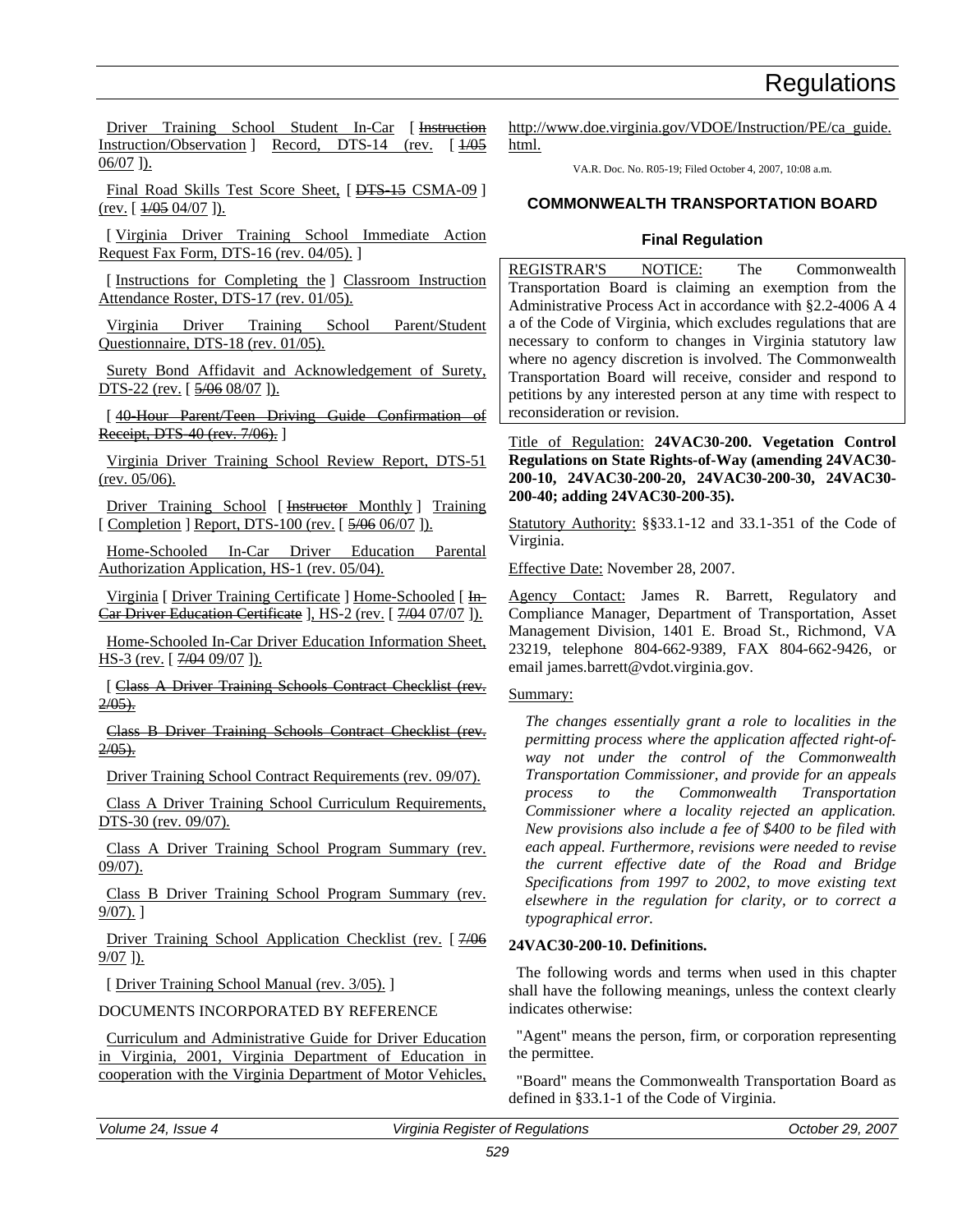"Boundary of any locality" means the limits of the jurisdiction of any local board of supervisors, town council, or city council.

"Certified arborist" means an individual who has taken and passed the certification examination sponsored by the International Society of Arboriculture and who maintains a valid certification status.

"Cutting" means to completely remove at ground level.

"Daylighting" means to prune or remove vegetation to improve the motorists' view of an outdoor advertising structure or business.

"Department" means the Virginia Department of Transportation (VDOT) and its employees.

"Desirable vegetation" means vegetation to be preserved at VDOT's discretion.

#### "Environmental manager-field" means the chief environmental manager in each transportation construction district.

"Federal-aid primary highway" means any highway as defined in §33.1-351 of the Code of Virginia.

"Inspector" means any employee designated by the environmental manager field Commonwealth Transportation Commissioner or local government official, to review and approve or deny the permit application and landscape plan, inspect the work performed under authority of this chapter, and make a final approval concerning the work performed.

"Interstate system" means any highway as defined in §33.1- 48 of the Code of Virginia.

"Land Use Permit Manual" means the manual (24VAC30- 150<del>-10 et seq.</del>) maintained by the board for the purpose of authorizing activities within the limits of state rights-of-way.

"Limited access highway" means any highway as defined in §33.1-57 of the Code of Virginia.

"Local beautification project" means any project in a locality that includes installation of plant materials, using public or other funds, in any public right-of-way within a city or town, or on a highway or street in a county with the county manager form of government.

"Local government official" means an employee of a local government delegated authority by the city or town council or county board of supervisors where the public right-of-way is within the jurisdictional limits of a city or town on a highway or street not within the jurisdiction of the Commonwealth Transportation Commissioner under §33.1-353 of the Code of Virginia, or on a highway or street in a county with the county manager form of government.

"Permittee" means the person, firm, or corporation owning the outdoor advertising sign, advertisement, or advertising structure or the business for whom the vegetation control work is being performed.

"Pruning" means to remove branches from healthy vegetation in a manner that is acceptable using the natural method under the standards and guidelines listed in 24VAC30-200-40 published by the American National Standards Institute, the American Association of Nurserymen, and the International Society of Arboriculture.

"Resident engineer" means the chief executive officer of any transportation residency within the Commonwealth of Virginia.

"Specifications" means the current Virginia Department of Transportation's Road and Bridge Specifications (effective January 1997 2002).

"Unsightly" means vegetation to be selectively removed at VDOT's or the local government official's discretion.

### **24VAC30-200-20. General provisions.**

A. Permits will be issued by the department to control vegetation in front of a sign/structure that is not exempt from the provisions of §33.1-355 of the Code of Virginia or business that is visible from any highway as defined in §33.1- 351 of the Code of Virginia and regulated by the territorial limitations as defined in §33.1-353 of the Code of Virginia provided the vegetation control work meets the criteria set forth in §33.1-371.1 and this chapter. An application may be filed with the Commonwealth Transportation Commissioner by an agent, including but not limited to companies which that trim trees. In all other areas the local government official shall issue the permits.

B. All cutting to make an outdoor advertising structure more visible from the roadway shall be limited to vegetation with trunk base diameters of less than six inches. All cutting to make a business more visible from the roadway shall be limited to vegetation with trunk base diameters of less than two inches. All stumps shall be treated with a cut-stump pesticide applied by a licensed pesticide applicator with a license issued by the Virginia Department of Agriculture and Consumer Services in Category 6. All pesticides shall be approved by the department or local government official prior to use. Selective thinning in accordance with specifications or removal of unsightly vegetation will be allowed on an individual basis to enhance the health and growth of the best trees or to eliminate roadway hazards if recommended by the certified arborist supervising the work and agreed to by the department or local government official. Trees that are diseased, damaged by insects, unsightly, or that pose a safety hazard may be removed when recommended by the certified arborist supervising the work and approved by the department or local government official. When tree removal is recommended by the certified arborist and approved by this permit, the permittee shall provide a list of suitable trees and shrubs and a landscape plan to replace vegetation removed to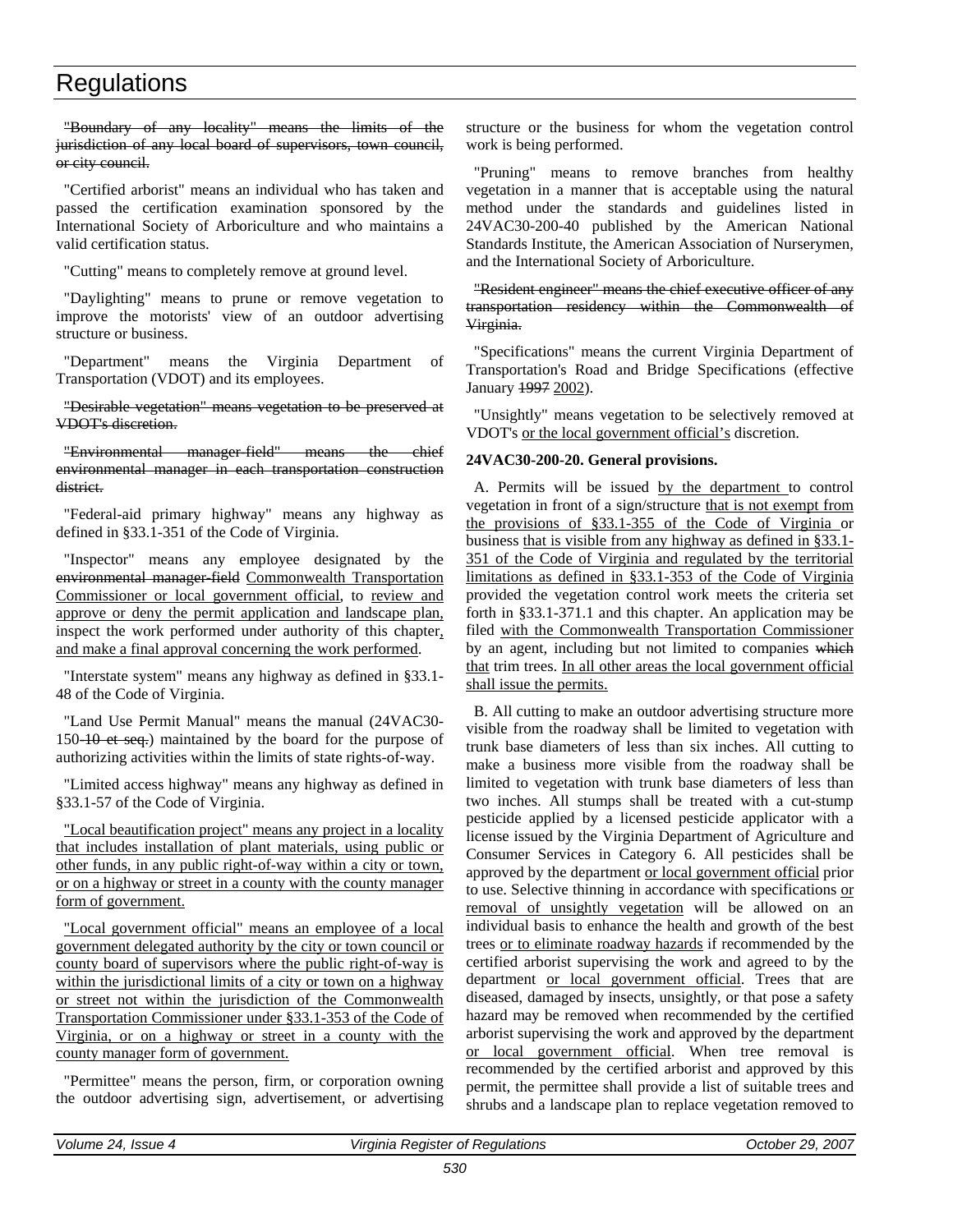the environmental manager field inspector or local government official for review and approval prior to issuance of the permit. The certified arborist and the department or local government official shall agree on size and species of replacement vegetation. The permittee shall plant, at his expense, all replacement vegetation at the locations shown on the landscape plan in accordance with the specifications. The establishment period for replacement vegetation shall be in accordance with §605.05 of the specifications. No pruning of vegetation to make an outdoor advertising sign more visible from the roadway will be permitted if the cut at the point of pruning will exceed four inches in diameter. No pruning of vegetation to make a business more visible from the roadway will be permitted if the cut at the point of pruning will exceed two inches in diameter. No leader branches shall be cut off in such a manner as to retard the normal upright growth of the tree unless recommended by the certified arborist and approved by the department or local government official. All trees and brush removed shall be cut at ground level. Dogwood or other small flowering trees on the site shall not be removed. The use of climbing irons or spurs is positively forbidden in any tree.

C. When daylighting signs, every effort shall be made to form a picture frame around the sign with remaining vegetation so as to accent the beauty of the surrounding roadside. A picture frame effect shall be achieved by leaving vegetation in place that will cover the sign structure supports below the face as seen from the main-traveled way.

D. A permit must be obtained from the department or local government official prior to any vegetation control work on the state's rights-of-way. All work shall be performed by the permittee at his expense, including permit and inspection fees.

E. A violation of this chapter shall, in addition to penalties provided in §33.1-377 of the Code of Virginia, result in a permittee or its agent or both losing its vegetation control permit privilege for five years. Additionally, the bond amount used to secure the permit will be used for any reparations to the site. Inadvertent violations of this permit will require replacement on a four-to-one basis with other suitable small trees approved by the department or local government official to enhance the roadside beauty. The department or local government official shall have full authority to determine specie and size of all replacement vegetation if inadvertent cutting occurs.

### **24VAC30-200-30. Special provisions.**

A. The permittee shall attach two each 8" x 10" color glossy photographs (a closeup and a distant view) with the permit application showing the vegetation to be controlled, the highway, and the sign or business.

The permit for selective pruning or tree cutting, or both, will be inspected by the department or local government official and approval or denial given.

A permit may be denied any applicant, and all permits issued by the Commonwealth Transportation Board board or local government official may be revoked whenever, in the opinion of the Commonwealth Transportation Commissioner or his authorized representative inspector, the safety, use, or maintenance of the highway so requires or the integrity of the permit system so dictates.

If, during or before work begins, it is deemed necessary by the department or local government official to assign inspectors to the work, the permittee shall pay the department or local government issuing the permit an additional inspection fee in an amount that will cover the salary, expense and mileage allowance, equipment rental, etc., of the inspector(s) inspector or inspectors assigned by the department or local government for handling work covered by this chapter. Said inspection fee to be paid promptly each month on bills rendered by the department or local government.

The absence of a state or local government inspector does not in any way relieve the permittee of his responsibility to perform the work in accordance with provisions of §33.1- 371.1 of the Code of Virginia, this chapter, or permit.

B. The environmental manager-field inspector or local government official shall be notified at least three seven days in advance of the date any work is to be performed and when completed, in order than an inspection may be made.

C. No trees, shrubs, vines, or plant material, except as covered by this chapter, shall be cut or disturbed. Stubs and dead wood in trees covered by this chapter must be removed, whether occasioned by present requirements or not.

Pruning of trees shall only be performed by qualified tree workers who, through related training or experience or both, are familiar with the techniques and hazards of arboricultural work including trimming, maintaining, repairing or removing trees, and the equipment used in such operations. The supervisor, a certified arborist, and tree workers shall be approved by the environmental manager-field inspector or local government official, prior to issuance of a permit to perform work under this chapter. The certified arborist supervising the work shall remain on-site whenever work is underway.

All brush, wood, etc., shall be chipped and beneficially used or removed immediately and disposed of in accordance with the Solid Waste Management Regulations (9VAC20-80-10 et seq.) of the Virginia Waste Management Board.

The use of climbing irons or spurs is positively forbidden in any tree.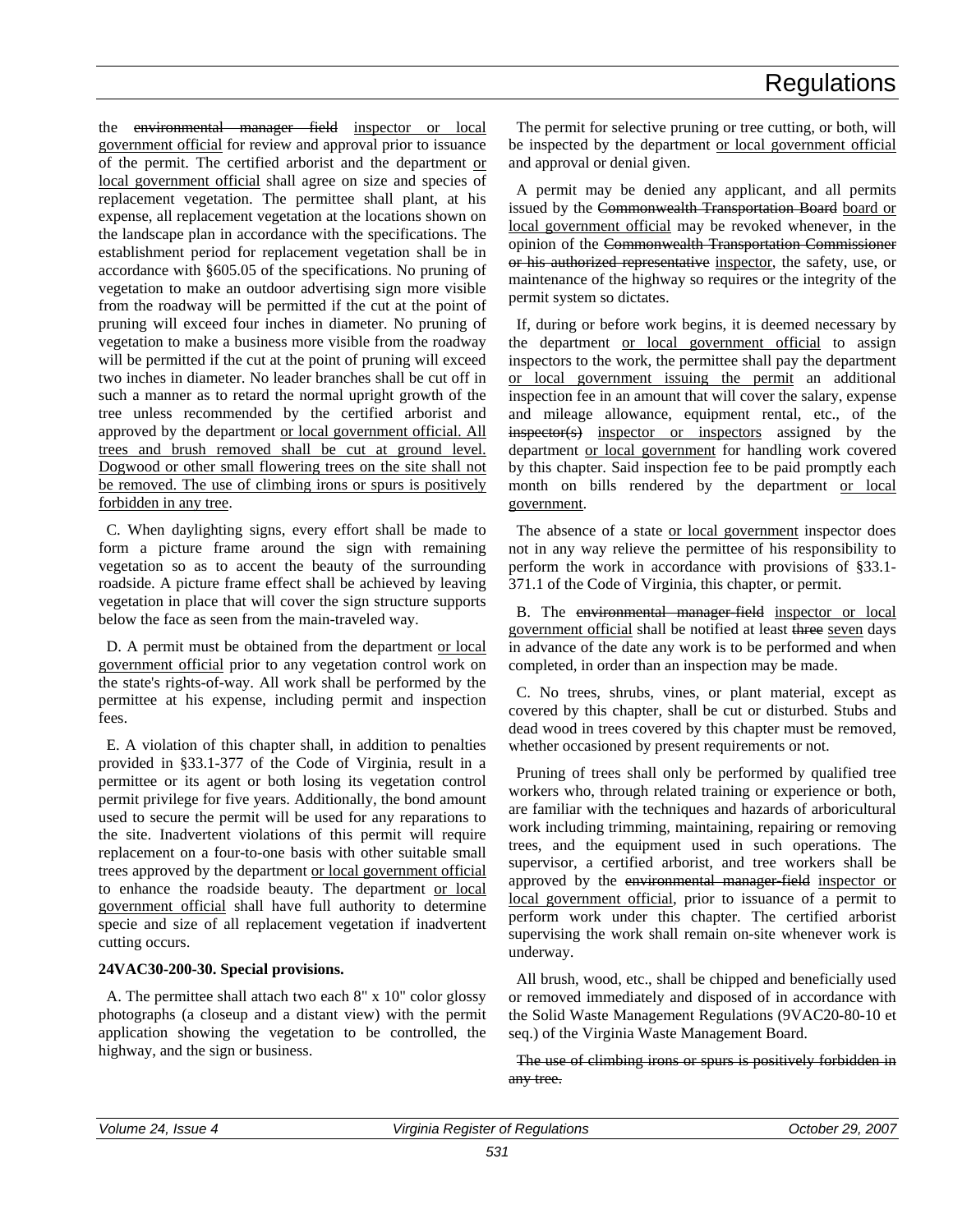D. All access and work shall be accomplished from the abutting property side of rights-of-way on interstate and other limited access highways , except where a local beautification project has allowed landscape plant material to be planted within a median area. Plant material in median areas may be relocated to other areas within the local beautification project limits in accordance with an approved landscape plan. All work performed on VDOT rights-of-way shall comply with the Virginia Work Area Protection Manual (part of 24VAC30-310-10 et seq.). Any damage caused to property owned by the Commonwealth shall be repaired or replaced in kind when work is complete.

All work done under this chapter on the right-of-way shall in all respects be subject to department or local government official directions and shall be completed to the satisfaction of the environmental manager-field inspector or local government official, or his representative.

E. The department or local government official reserves the right to stop the work at any time the terms of this chapter are not satisfactorily complied with, and the department or local government official may, at its discretion, complete any of the work covered in the permit at the expense of the permittee. If it is in the best interest of traffic safety, the department or local government official may complete or have completed at the expense of the permittee any of the work that must be done to properly protect the traveling public.

F. The permittee shall immediately have corrected any condition which that may arise as a result of this work that the department or local government official deems hazardous to the traveling public or state maintenance forces even though such conditions may not be specifically covered in this chapter or in the Land Use Permit Manual (24VAC30-150-10 et seq.).

G. Permittees and their agents to whom permits are issued shall at all times indemnify and save harmless the Commonwealth Transportation Board, local city or town councils, local boards of supervisors, and the Commonwealth of Virginia and its employees, agents, and officers from responsibility, damage, or liability arising from the exercise of the privilege granted in such permit except if political subdivisions are the applicants. Then special arrangements will be made whereby the agent of the political subdivision performing the work will indemnify and save harmless the board and others. All work shall be performed by the permittee at his expense. All permit and inspection fees shall be paid to the department or local government official by the permittee.

All trees and brush removed shall be cut at ground level.

### Dogwood or other small flowering trees on the site shall not be removed.

H. The permittee agrees that if the work authorized by this chapter including any work necessary to restore shoulders,

ditches, and drainage structures to their original condition, is not completed by the permittee to the satisfaction of the department or local government official, the department or local government official will do whatever is required to restore the area within the right-of-way to department standards, and the permittee will pay to the Commonwealth or local government official the actual cost of completing the work. When the permittee is a political subdivision, this requirement will be satisfied by a sum certain which that will appear in the permit.

I. Road and street connections and private and commercial entrances are to be kept in a satisfactory condition. Entrances shall not be blocked. Ample provisions must be made for safe ingress and egress to adjacent property at all times. Where entrances are disturbed, they shall be restored to the satisfaction of the department or local government official.

J. Road drainage shall not be blocked. The pavement, shoulders, ditches, roadside and drainage facilities, shall be kept in an operable condition satisfactory to the department or local government official. Necessary precautions shall be taken by the permittee to ensure against siltation of adjacent properties, streams, etc., in accordance with the Virginia Erosion and Sediment Control Law (§10.1-560 et seq. of the Code of Virginia) and Virginia Erosion and Sediment Regulations (4VAC50-30-10 et seq.).

K. Any conflicts with existing utility facilities shall be resolved between the permittee and the utility owners involved. The permittee shall notify and receive clearance from the utility owner(s) owner or owners and comply with the Overhead High Voltage Line Safety Act (§59.1-406 et seq. of the Code of Virginia) before proceeding with work in the vicinity of utilities.

L. Where landscape is disturbed on state rights-of-way or local street and roads not under the jurisdiction of the Commonwealth Transportation Commissioner in accordance with §33.1-353 of the Code of Virginia, it shall be replaced with a minimum of two inches of topsoil and reseeded according to department specifications.

### **24VAC30-200-35. Appeal to the Commonwealth Transportation Commissioner.**

A. Appeals by the local government official.

1. The local government official appeal of a landscape plan shall be in writing within 60 days of the permittee submitting a permit application and accompanied by a \$400 fee.

2. The appeal shall specify reasons why the local government official is dissatisfied with the landscape plan and why it does not meet the intent of §33.1-371.1 of the Code of Virginia. It shall include any motorist or worker safety concerns, selection of plant material, placement of plant material, method or time-of-year for planting or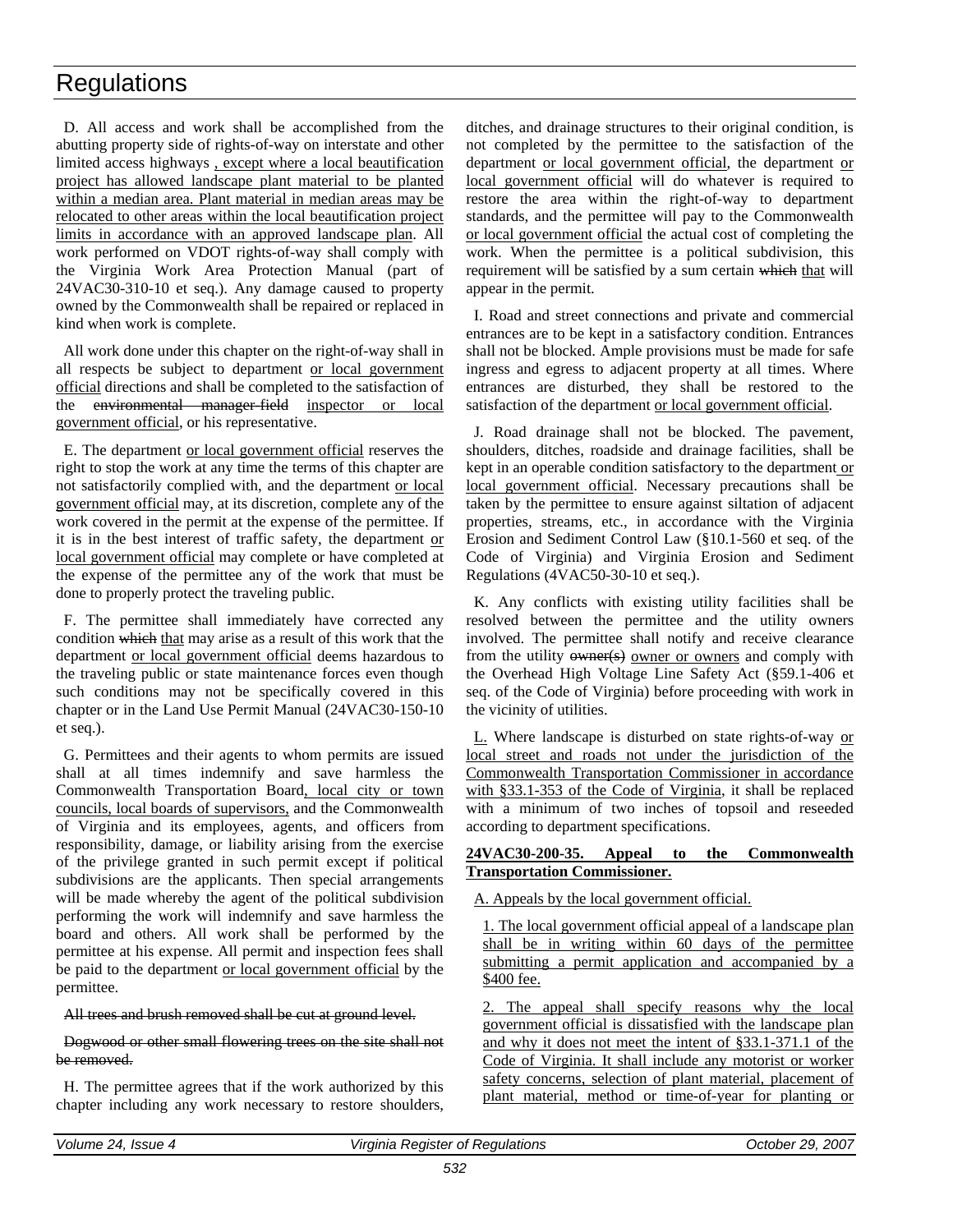relocating plant material, and any other pertinent information.

B. Appeals by the permittee.

1. The permittee appeal of a landscape plan shall be in writing within 10 days after final action of the local government official and shall be accompanied by a \$400 fee.

2. The appeal shall specify reasons why the permittee is dissatisfied with the action or stipulations placed on the permittee by the local government official including all pertinent information to help the Commonwealth Transportation Commissioner make a final determination.

Commonwealth Transportation Commissioner's determination of appeal.

The Commonwealth Transportation Commissioner shall consult department personnel with expertise in horticulture and landscape architecture in making a final determination on the merits of the landscape plan presented by the permittee, weigh objections by both the local government official and the permittee, and shall provide a final determination within 30 days of receipt of the appeal request.

#### **24VAC30-200-40. Listing of documents incorporated by reference.**

Information pertaining to the availability and cost of any of these publications should be directed to the division indicated by writing to the Virginia Department of Transportation, 1401 East Broad Street, Richmond, Virginia 23219, or to the agency address indicated.

1. 24VAC30-150-10 et seq., Land Use Permit Manual (1983), Maintenance Asset Management Division, VDOT

2. VDOT Road and Bridge Specifications (effective January 1997 2002), Construction Scheduling and Contract Division, VDOT

3. 24VAC30-310-10, Virginia Supplement to the Manual on Uniform Traffic Control Devices (Virginia Work Area Protection Manual), Traffic Engineering Division, VDOT

4. 4VAC50-30-10 et seq., Virginia Erosion and Sediment Control Regulations, Division of Soil and Water Conservation, Department of Conservation and Recreation, 203 Governor St., Richmond, Va. 23219

5. 9VAC20-80-10 et seq., Solid Waste Management Regulations, Waste Division, Department of Environmental Quality, 629 E. Main St., Richmond, Va. 23240

6. American National Standards Institute (ANSI) Standard for Tree Care Operations, Tree, Shrub and Other Woody Plant Maintenance-Standard Practices - ANSI A300-1995

(effective June 1, 1995), Pruning, Trimming, Repairing, Maintaining, and Removing Trees, and Cutting Brush-Safety Requirements - ANSI Z133.1-1994 (effective August 1, 1994), American National Standards Institute, 11 West 42nd Street, New York, New York 10036

7. American National Standards Institute (ANSI) American Standard for Nursery Stock - ANSI Z60.1-1996 (effective November 6, 1996), American Association of Nurseymen Nurserymen, 1250 I Street, N.W., Suite 500, Washington, DC 20005

8. Tree Pruning Guidelines (effective 1995), International Society of Arboriculture, P.O. Box GG, Savoy, Illinois 61874

### FORMS

Vegetation Control Application, Form TTB, rev. 8/25/97 10/15/98.

VA.R. Doc. No. R08-974; Filed October 1, 2007, 9:12 a.m.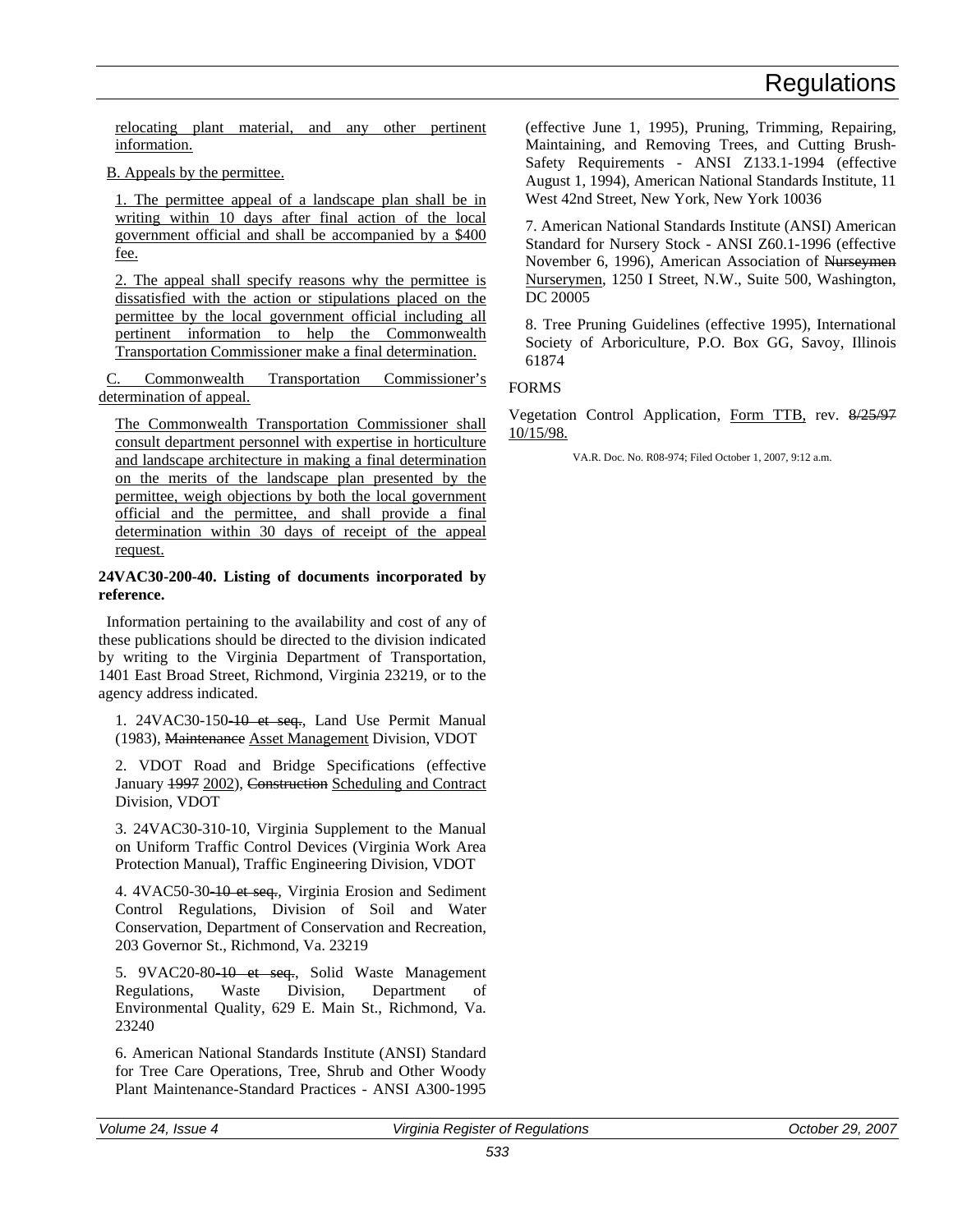# **GENERAL NOTICES/ERRATA**

### **BOARD OF AGRICULTURE AND CONSUMER SERVICES**

### **Public Hearing on Regulation for Scrapie Eradication**

The public hearing on 2VAC5-206, Regulation for Scrapie Eradication, will be held on December 6, 2007, at 11 a.m. in conjunction with the regularly scheduled board meeting. The hearing will be held to receive comments on a new proposed regulation for the eradication of scrapie in Virginia sheep and goats.

Agency Contact: Roy Seward, Department of Agriculture and Consumer Services, 102 Governor Street, 2nd Floor, Richmond, VA 23219, telephone (804) 786-3535, or email roy.seward@vdacs.virginia.gov.

### **DEPARTMENT OF CONSERVATION AND RECREATION**

### **Proposed Consent Special Order - RJ Smith, Inc.**

Purpose of notice: To seek public comment on the terms of a proposed consent special order issued to RJ Smith, Inc., regarding a construction project in Essex County, Virginia.

Public comment period: October 29, 2007, through November 27, 2007.

Summary of proposal: The proposed consent special order describes a settlement with RJ Smith Construction, Inc., to resolve alleged past violations of the Virginia Stormwater Management Act and Regulations at a construction project in Essex County, Virginia. The order requires payment of a \$39,739 civil charge.

How to comment: The Virginia Department of Conservation and Recreation accepts written comments from the public by mail, email, or facsimile. All comments must include the name, address, and telephone number of the person commenting. Comments must be received during the comment period. A copy of the proposed consent special order is available on request from the agency contact.

Contact for public documents, documents, and additional information: Elizabeth Anne Crosier, Department of Conservation and Recreation, 203 Governor Street, Suite 206, Richmond, VA 23219, telephone (804) 225-2449, FAX (804) 786-1798, or email anne.crosier@dcr.virginia.gov.

Agency Contact: David C. Dowling, Policy, Planning, and Budget Director, Department of Conservation and Recreation, 203 Governor Street, Suite 302, Richmond, VA 23219, telephone (804)786-2291, FAX (804) 786-6141, or email david.dowling@dcr.virginia.gov.

### **DEPARTMENT OF ENVIRONMENTAL QUALITY**

### **Tidal Freshwater Rappahannock River TMDL Study**

Announcement of a total maximum daily load (TMDL) study to restore water quality in part of the tidal freshwater Rappahannock River that is contaminated with bacteria.

Purpose of notice: The Department of Environmental Quality (DEQ) and the Department of Conservation and Recreation (DCR) announce the third technical advisory committee (TAC) meeting for the Tidal Freshwater Rappahannock River TMDL study.

Technical advisory committee meeting: Tuesday, November 13, 2007, 10 a.m. - Noon, Jepson Alumni Center, Minor Board Room, Fredericksburg Campus of the University of Mary Washington.

Meeting description: This is the third TAC meeting for this project. The purpose of this meeting is to present draft reduction scenarios and allocations to the TAC, and solicit comments and feedback on materials presented at the meeting.

Description of study: Virginia agencies are working to identify sources of bacteria contamination in a 3.8 square mile segment of the tidal freshwater Rappahannock River. The impaired river segment is located in portions of Caroline, King George, Spotsylvania, and Stafford counties, and the City of Fredericksburg. Below is a description of the impaired portion of the Rappahannock River that will be addressed in this TMDL study.

| Stream                     | Locality                                                                           | Impair-  | Area     | Upstream                                                           | Downstream                                                                   |
|----------------------------|------------------------------------------------------------------------------------|----------|----------|--------------------------------------------------------------------|------------------------------------------------------------------------------|
| Name                       |                                                                                    | ment     | $(mi^2)$ | Limit                                                              | Limit                                                                        |
| Rappa-<br>hannock<br>River | Fredericks-<br>burg<br>Caroline<br>King<br>George<br>Spots-<br>vlvania<br>Stafford | Bacteria | 3.8      | Fall Line<br>at the<br>Route 1<br>Bridge in<br>Fredericks-<br>burg | Confluence<br>with Mill<br>Creek.<br>below the<br>Route 301<br><b>Bridge</b> |

During the study, DEQ will develop a total maximum daily load, or a TMDL, for the impaired river segment. A TMDL is the total amount of a pollutant a water body can receive and still meet water quality standards. To restore water quality, contamination levels have to be reduced to the TMDL allocated amount.

How to comment: The public comment period on the materials presented at the TAC meeting will extend from November 13, 2007, to December 13, 2007. DEQ accepts written comments by email, fax, or postal mail. Written comments should include the name, address, and telephone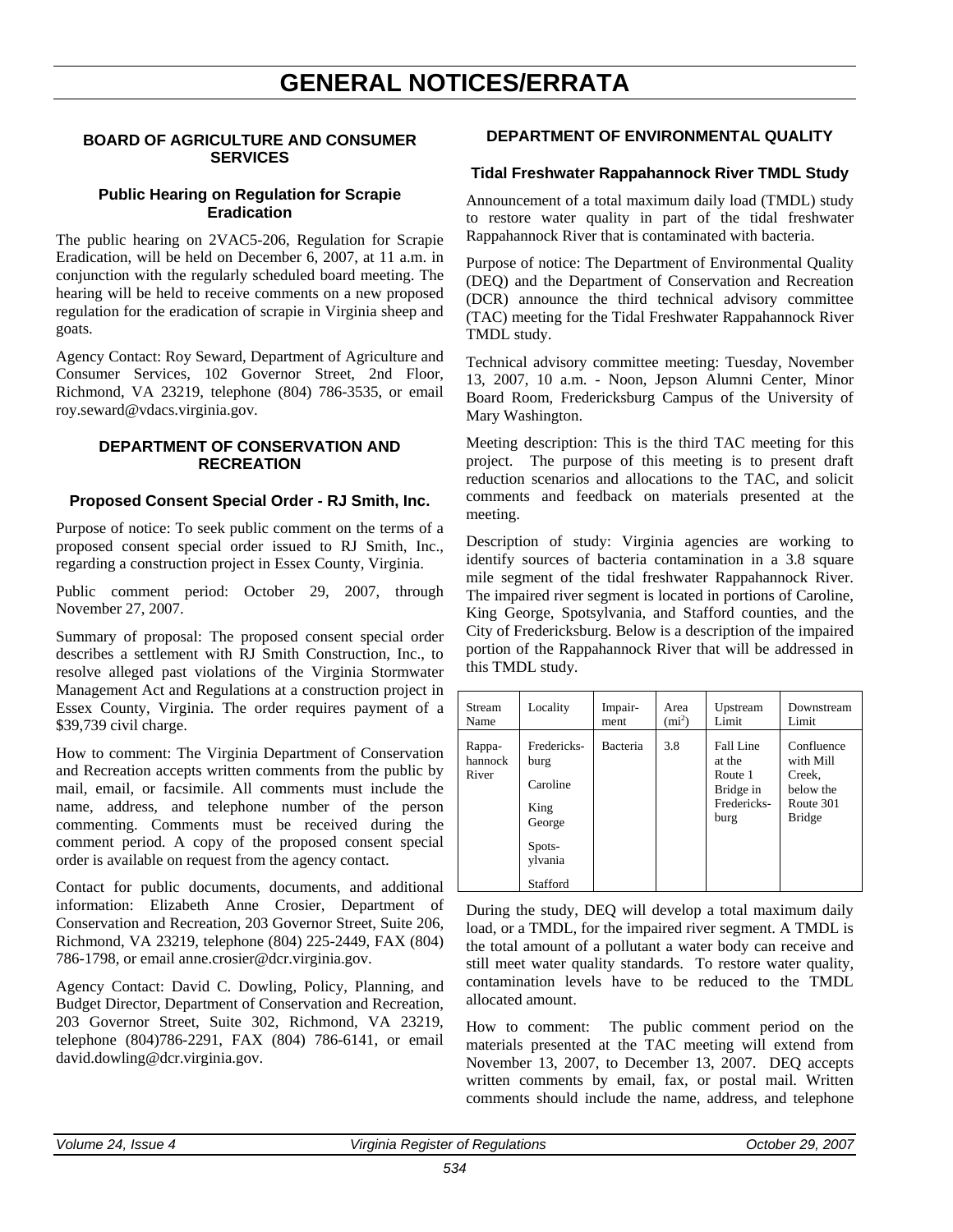number of the person commenting, and be received by DEQ during the comment period. Please send all comments to the contact listed below.

Contact for additional information: Katie Conaway, Department of Environmental Quality, 13901 Crown Court, Woodbridge, VA 22193, email mkconaway@deq.virginia.gov.

### **STATE BOARD OF HEALTH**

### **Notice of Periodic Review**

Pursuant to Executive Order (EO) 36 (2006), the Virginia Department of Health, on behalf of the State Board of Health, will review the regulations listed below. The purpose of the review is to determine whether the regulations should be terminated, amended or retained in their current form. The review of the regulations will be guided by the principles set out in EO 36. The purpose of the regulations is to protect public health and welfare with the least possible costs and intrusiveness to the citizens and businesses of the Commonwealth.

The department and the board are seeking public comment in the review of any issue relating to these regulations, and in particular, whether they comport appropriately with the policies contained in EO 36. EO 36 encourages consideration of whether (i) the regulations protect public health, safety and welfare with the least possible intrusion in the lives of citizens, (ii) alternatives in lieu of regulation may achieve the goals of the regulation, (iii) the regulations are based on the best reasonably available scientific, economic and other information, (iv) the regulations are designed to achieve their intended objective in the most efficient, cost-effective manner, (v) the regulations are clearly written and easily understandable by the individuals and entities affected, and (vi) the regulations have been developed in accordance with laws relating to the impact of regulations on small businesses.

Comments should be addressed to the persons identified below as the contact person for the regulation. The deadline for receipt of comments is November 19, 2007.

12VAC5-80, Virginia Hearing Impairment Identification and Monitoring System - Contact Dr. David Suttle

12VAC5-160, Regulations for the Sanitary Control of the Picking, Packing and Marketing of Crab Meat for Human Consumption - Contact Dr. Robert Croonenberghs

12VAC5-165, Regulations for the Repacking of Crabmeat - Contact Dr. Robert Croonenberghs

12VAC5-408, Certificate of Quality Assurance of Managed Care Health Insurance Plan Licensees - Contact Carrie Eddy

12VAC5-410, Regulations for the Licensure of Hospitals in Virginia - Contact Carrie Eddy

12VAC5-440, Regulations for Summer Camps - Contact Gary Hagy

12VAC5-450, Rules and Regulations Governing Campgrounds - Contact Gary Hagy

12VAC5-460, Regulations Governing Tourist Establishment Swimming Pools and Other Public Pools - Contact Gary Hagy

12VAC5-462, Swimming Pool Regulations Governing the Posting of Water Quality Results - Contact Gary Hagy

12VAC5-475, Regulations Implementing the Virginia Organ and Tissue Donor Registry - Contact Dr. David Suttle

12VAC5-570, Commonwealth of Virginia Sanitary Regulations for Marinas and Boat Moorings - Contact Preston Smith

12VAC 5-610, Sewage Handling and Disposal Regulations - Contact Donald Alexander

12VAC 5-615, Authorized Onsite Soil Evaluator Regulations - Donald Alexander

12VAC5-640, Alternative Discharging Sewage Treatment Regulations for Individual Single Family Dwellings - Contact Donald Alexander

### AGENCY CONTACTS

Donald Alexander, Department of Health, 109 Governor Street, Richmond, VA 23219, (804) 864-7452, don.alexander@vdh.virginia.gov

Dr. Robert Croonenberghs, Department of Health, 109 Governor Street, Richmond, VA 23219, (804) 864-7477, bob.croonenberghs@vdh.virginia.gov

Carrie Eddy, Department of Health, 9960 Mayland Drive, Richmond, VA 23233, (804) 367-2157, carrie.eddy@vdh.virginia.gov

Gary Hagy, Department of Health, 109 Governor Street, Richmond, VA 23219, (804) 864-7455, gary.hagy@vdh.virginia.gov

Preston Smith, Department of Health, 109 Governor Street, Richmond, VA 23219, (804) 864-7468, preston.smith@vdh.virginia.gov

Dr. David Suttle, Department of Health, 109 Governor Street, Richmond, VA 23219, (804) 864-7650, david.suttle@vdh.virginia.gov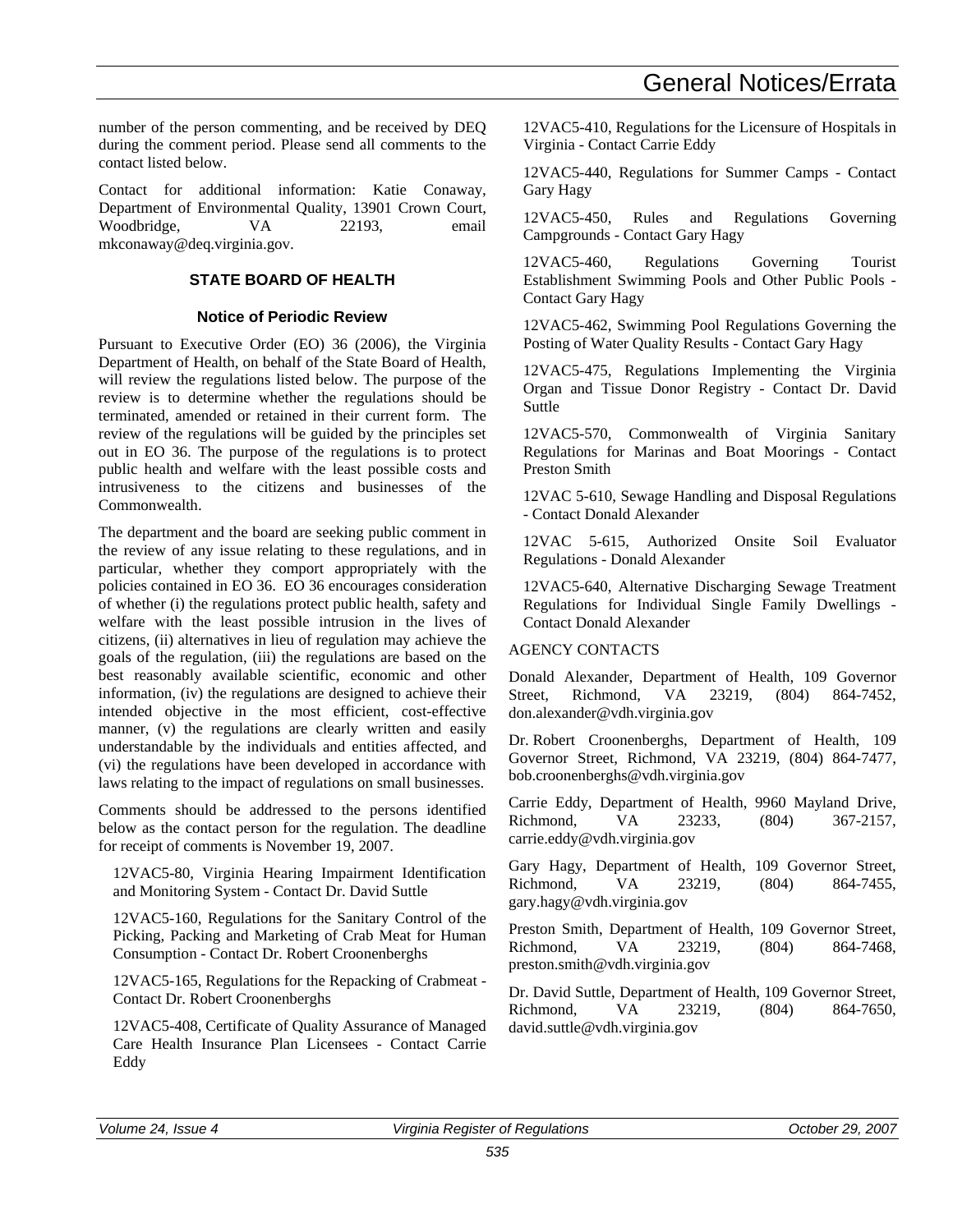### **STATE LOTTERY DEPARTMENT**

### **Director's Orders**

The following Director's Orders of the State Lottery Department were filed with the Virginia Registrar of Regulations on October 1, 2007, and October 5, 2007. The orders may be viewed at the State Lottery Department, 900 E. Main Street, Richmond, Virginia, or at the office of the Registrar of Regulations, 910 Capitol Street, 2nd Floor, Richmond, Virginia.

Final Rules for Game Operation:

Director's Order Number Forty-Six (07)

Virginia's Instant Game Lottery 1000; "A Wreath of Franklins" (effective 9/23/07)

Director's Order Number Forty-Seven (07)

Virginia's Instant Game Lottery 1001; "Candy Cane Cash" (effective 9/23/07)

Director's Order Number Forty-Eight (07)

Virginia's Instant Game Lottery 1002; "Season's Greetings" (effective 10/02/07)

### Director's Order Number Forty-Nine (07)

Virginia's Instant Game Lottery 1004; "\$1,000,000 Holiday Greenery" (effective 10/02/07)

Director's Order Number Fifty (07)

Virginia's Instant Game Lottery 820; "Lightning 7's" (effective 10/02/07)

### Director's Order Number Fifty-One (07)

Virginia's Instant Game Lottery 1003; "Money Tree" (effective 10/02/07)

### Director's Order Number Fifty-Two (07)

Virginia's Instant Game Lottery 1005; "Cash Flurries Doubler" (effective 10/02/07)

### Director's Order Number Fifty-Three (07)

Virginia's Instant Game Lottery 1006; "Cool 7's" (effective 10/02/07)

### Director's Order Number Fifty-Four (07)

Virginia's Instant Game Lottery 1007; "Snowflakes & 7's" (effective 10/02/07)

### Director's Order Number Fifty-Five (07)

Virginia's Instant Game Lottery 1012; "Pink Panther" (effective 9/27/07)

Director's Order Number Fifty-Six (07)

Virginia's Instant Game Lottery 1013; "\$100,000 Mega Multipler" (effective 9/27/07)

### **STATE WATER CONTROL BOARD**

EDITOR'S NOTE: This notice was filed with the Registrar of Regulations on August 14, 2007, and was inadvertently left out of Volume 23 Issue 26 of the Virginia Register published September 3, 2007.

### **Notice of Effective Date**

Title of Regulation: **9VAC25-260. Water Quality Standards (amended 9VAC 25-260-5, 9VAC 25-260-50, 9VAC 25-260-310, 9VAC 25-260-480 and added 9VAC 25- 260-187).**

Statutory Authority: §62.1-44.15 of the Code of Virginia.

Effective Date: August 14, 2007.

On June 1, 2006, the State Water Control Board adopted revisions to the Water Quality Standards in 9VAC25-260-5, 9VAC 25-260-50, 9VAC 25-260-310, 9VAC 25-260-480, and added 9VAC 25-260-187. These revisions relate to water quality criteria to protect the designated uses of lakes and reservoirs from the impacts of nutrients. The amendments were published in the Virginia Register of Regulations as final in 23:1 VA.R. 40-46 September 10, 2006, with an effective date upon filing the notice of EPA approval with the Registrar of Regulations.

The State Water Control Board hereby notices EPA approval of these revisions to the water quality standards via a letter dated July 27, 2007, from Jon M. Capacasa, Director of the Water Protection Division, EPA Region 3 to David K. Paylor, Director of the Virginia Department of Environmental Quality. The effective date of these amendments is August 14, 2007. Copies are available online at http://www.deq.state.va.us/wgs or call toll free at 1-800-592- 5482 ext. 4113, local 698-4113, written request to Jean Gregory at P.O. Box 1105, Richmond, VA 23218 or email request to jwgregory@deq.virginia.gov.

### **Extension of Public Comment Deadline Concerning Shellfish Aquaculture Enhancement Zones**

Notice of intended action: The State Water Control Board intends to consider drafting a proposal for amendments to regulations on water quality. A regulation is a general rule governing people's rights or conduct that is upheld by a state agency.

Regulation name: Shellfish Aquaculture Enhancement Zones

Purpose of notice: The board is seeking comments through the Department of Environmental Quality on the intended regulatory action, including but not limited to (i) ideas to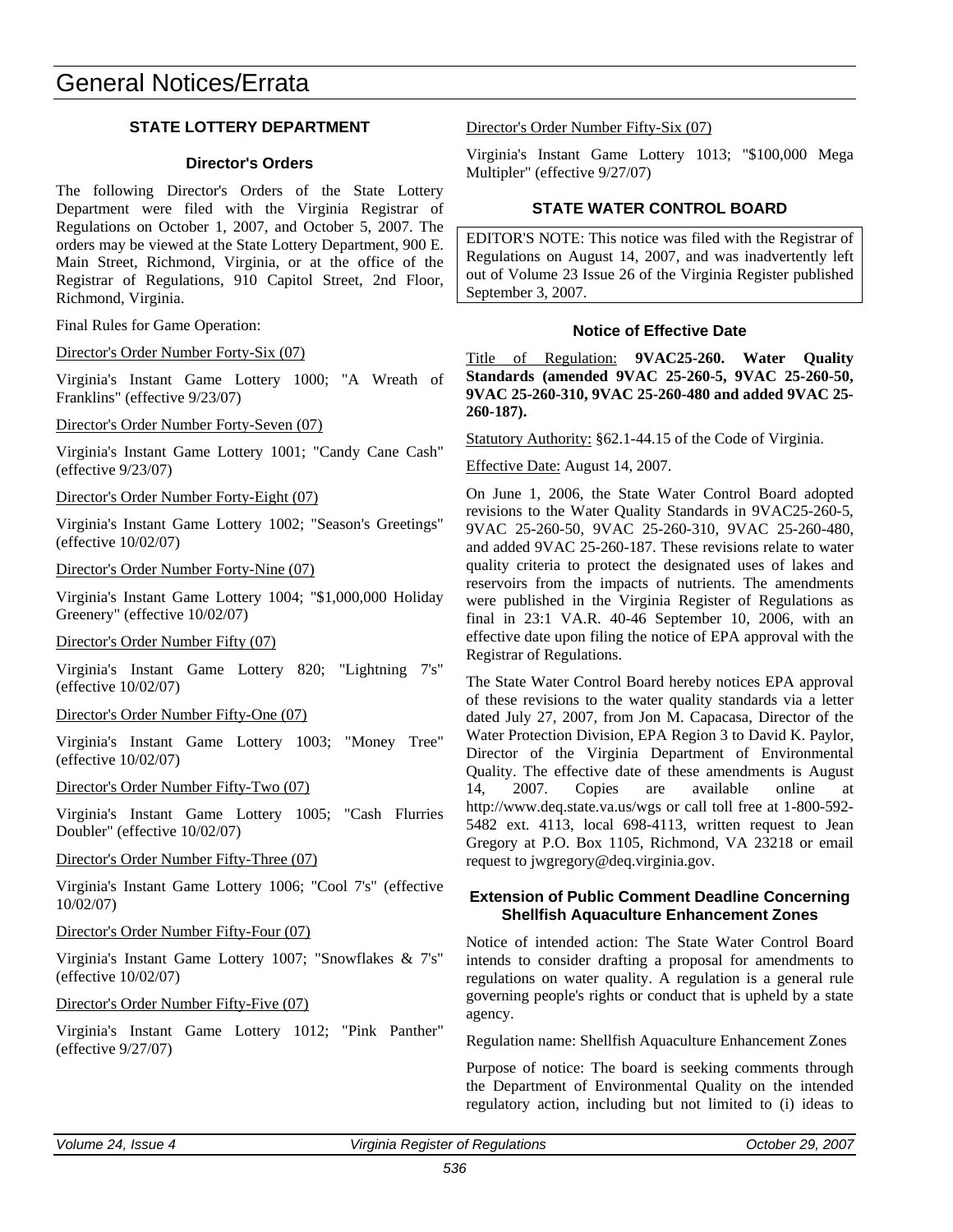assist the board in the development of a proposal, (ii) the costs and benefits of the alternatives stated in this notice or other alternatives, (iii) effects of the regulation on farm forest land preservation, and (iv) whether the board should use an advisory committee. The board is also seeking information on impacts on small businesses.

Public comment period: September 17, 2007, to November 30, 2007.

Public meeting: Eastern Shore Agricultural Research and Extension Center (AREC), 33446 Research Drive in Painter, Virginia, on October 17, 2007, at 2 p.m. Unlike a public hearing, which is intended only to receive testimony, this meeting is being held to discuss and exchange ideas and information relative to the development of a proposal.

Public comment stage: Notice of Intended Regulatory Action

Subject matter and intent of proposal: The intent and subject matter of the rulemaking is to consider a new designation of "Aquaculture Enhancement Zones" on the Eastern Shore of Virginia and narrative criteria to provide additional protection to these waters that are used or could reasonably be used for shellfish aquaculture or to support aquaculture by requiring applicants to demonstrate that practicable alternatives to discharging pollutants to the listed waters have been evaluated and that the proposed discharge is the alternative that produces the least environmental impact. The rulemaking will also consider how the shellfish policy in  $9VAC25-370$ and the water quality standards (e.g. shellfish public hearing requirements in 9VAC25-260-270) should be amended in order to consolidate water quality protection efforts for shellfish for the purposes of improving the clarity and efficiency of implementation of these related activities.

Advisory committee: The board is using an advisory committee to develop a proposal. Persons interested in assisting in the development of a proposal should notify the DEQ contact person by the end of the comment period and provide their name, address, phone number, email address and affiliated organization (if any). Persons who want to be on the advisory committee are encouraged to attend the public meeting. The primary function of the advisory committee is to develop recommended regulation amendments for DEQ consideration through the collaborative approach of regulatory negotiation and consensus. Multi-applications from a single company, organization, group or other entity count as one for purposes of making a decision through the collaborative approach. Notification of the composition of the advisory committee will be sent to all applicants.

How to comment: DEQ accepts written comments by email, fax and postal mail. All written comments must include the full name, address and telephone number of the person commenting and be received by DEQ by 5 p.m. on the last day of the comment period. Both oral and written comments are accepted at the public meeting. DEQ prefers the submittal

of written comments, including a copy of supporting documents or exhibits. All testimony, exhibits and documents received are part of the public record.

How a decision is made: After comments have been considered, the board will decide whether to take action on a proposal. If the board decides to consider the regulation, there will be another public comment opportunity, including a public hearing. After these comments have been considered, the board will make the final decision.

To review regulation documents: The agency background document (including purpose, statutory authority, need, substance of planned regulatory changes, alternatives and the family impact statement) is available on the Town Hall website at www.townhall.virginia.gov and by contacting the DEQ representative named below. There are no regulation amendments available for public comment at this time.

Agency Contact: Elleanore M. Daub, Department of Environmental Quality, 629 East Main Street, P.O. Box 1105, Richmond, VA 23218, telephone (804) 698-4111, FAX (804) 698-4032, or email emdaub@deq.virginia.gov.

### **Proposed Consent Special Order - Evergreen Country Club, Inc.**

Purpose of notice: To invite citizens to comment on a proposed consent order for sewage treatment plant in Prince William County, Virginia.

Public comment period: October 30, 2007, through November 29, 2007.

Consent order description: The State Water Control Board proposes to issue a consent order to Evergreen Country Club, Inc. to address alleged violations of Virginia's State Water Control Law and regulations. Evergreen Country Club, Inc. is a country club and golf course located in Prince William County, Virginia, with a sewage treatment plant on site. The consent order describes a settlement to resolve wastewater violations.

How to comment: DEQ accepts comments from the public by email, fax, or postal mail. All comments must include the name, address, and telephone number of the person commenting and be received by DEQ within the comment period. The public may review the proposed consent order at the DEQ office named below or on the DEQ website at www.deq.virginia.gov.

Contact for public comments, document requests, and additional information: Trisha Eyler, Department of Environmental Quality, Northern Virginia Regional Office, 13901 Crown Court, Woodbridge, VA 22193, telephone (703) 583-3829, FAX (703) 583-3871, or email treyler@deq.virginia.gov.

| Volume 24.<br>Issue 4 | .<br>Virginia<br>ı Reaister of Reaulations | .2007<br>October 29. |
|-----------------------|--------------------------------------------|----------------------|
|                       | $-0$                                       |                      |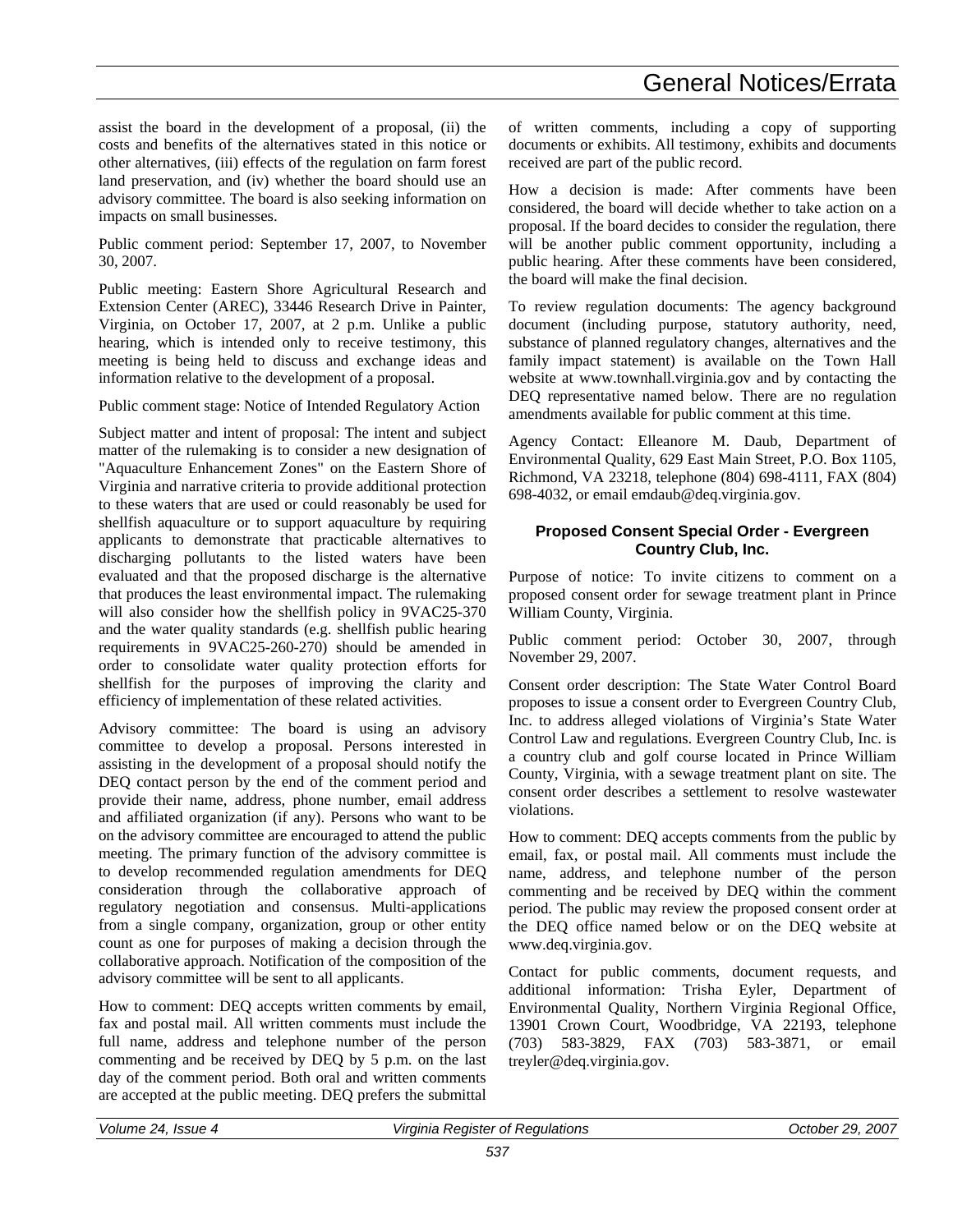# General Notices/Errata

### **Proposed Consent Special Order - City of Fredericksburg**

Purpose of notice: To invite citizens to comment on a proposed consent order for a facility in the City of Fredericksburg.

Public comment period: October 30, 2007, through November 29, 2007.

Consent order description: The State Water Control Board proposes to issue a consent order to the City of Fredericksburg to address alleged violations of the Virginia Pollutant Discharge Elimination System Permit No. VA0025127. The location of the facility where the alleged violations occurred is 700 Beulah-Salisbury Road. The consent order describes a settlement to resolve permit effluent limit violations and failure to meet Reliability Class I requirements.

How to comment: DEQ accepts comments from the public by email, fax or postal mail. All comments must include the name, address and telephone number of the person commenting and be received by DEQ within the comment period. The public may review the proposed consent order at the DEQ office named below or on the DEQ website at www.deq.virginia.gov.

Contact for public comments, document requests and additional information: Sarah Baker, Department of Environmental Quality, Northern Virginia Regional Office, 13901 Crown Court, Woodbridge, VA 22193, telephone (703) 583-3850, FAX (703) 583-3871, or email sbaker@deq.virginia.gov.

### **Proposed Consent Special Order - Hercules, Incorporated**

Purpose of notice: To seek public comment on a proposed consent order from the Department of Environmental Quality for a facility in Southampton County, Virginia.

Public comment period: October 29, 2007, to November 28, 2007.

Consent order description: The State Water Control Board proposes to issue a consent order to Hercules, Incorporated, to address alleged violations of Virginia State Water Control Law. The location of the facility where the alleged violations occurred is 27123 Shady Brook Trail, Courtland. The consent order describes a settlement to resolve alleged violations of the facility Virginia Pollutant Discharge Elimination System Permit.

How to comment: DEQ accepts comments from the public by email, fax or postal mail. All comments must include the name, address and telephone number of the person commenting and be received by DEQ within the comment period. The public may review the proposed consent order at the DEQ office named below or on the DEQ website at www.deq.virginia.gov.

Contact for public comments, document requests and additional information: Paul R. Smith, Department of Environmental Quality, Tidewater Regional Office, 5636 Southern Blvd, Virginia Beach, VA 23462, telephone (757) 518-2020, FAX (757) 518-2003, or email prsmith@deq.virginia.gov.

### **Proposed Consent Special Order - Hy-Mark Cylinders, Inc.**

Purpose of notice: To seek public comment on a proposed consent order from the Department of Environmental Quality for a location in Hampton, Virginia.

Public comment period: October 29, 2007, to November 28, 2007.

Consent order description: The State Water Control Board proposes to issue a consent order to Hy-Mark Cylinders, Inc., to address alleged violations of Virginia State Water Control Law. The location where the alleged violations occurred is 305 Hy-Mark Drive, Hampton. The consent order describes a settlement to resolve alleged violations of the facility Virginia Pollutant Discharge Elimination System General Permit VAR05.

How to comment: DEQ accepts comments from the public by email, fax or postal mail. All comments must include the name, address and telephone number of the person commenting and be received by DEQ within the comment period. The public may review the proposed consent order at the DEQ office named below or on the DEQ website at www.deq.virginia.gov.

Contact for public comments, document requests and additional information: Paul R. Smith, Department of Environmental Quality, Tidewater Regional Office, 5636 Southern Blvd, Virginia Beach, VA 23462, telephone (757) 518-2020, FAX (757) 518-2003, or email prsmith@deq.virginia.gov.

### **Proposed Consent Special Order - I.A.S. of VA, Inc.**

Purpose of notice: To seek public comment on a proposed consent order from the Department of Environmental Quality for underground storage tank (UST) compliance at the BP#1 located in Richmond, Virginia.

Public comment period: October 29, 2007, to November 28, 2007.

Consent Order description: The State Water Control Board proposes to issue a consent order to I.A.S. of VA, Inc., to address alleged violations of the UST regulations. The location of the property where the violation occurred is BP#1, 1301 N. Laburnum Ave in Richmond, Virginia. The consent order describes a settlement to bring the facility into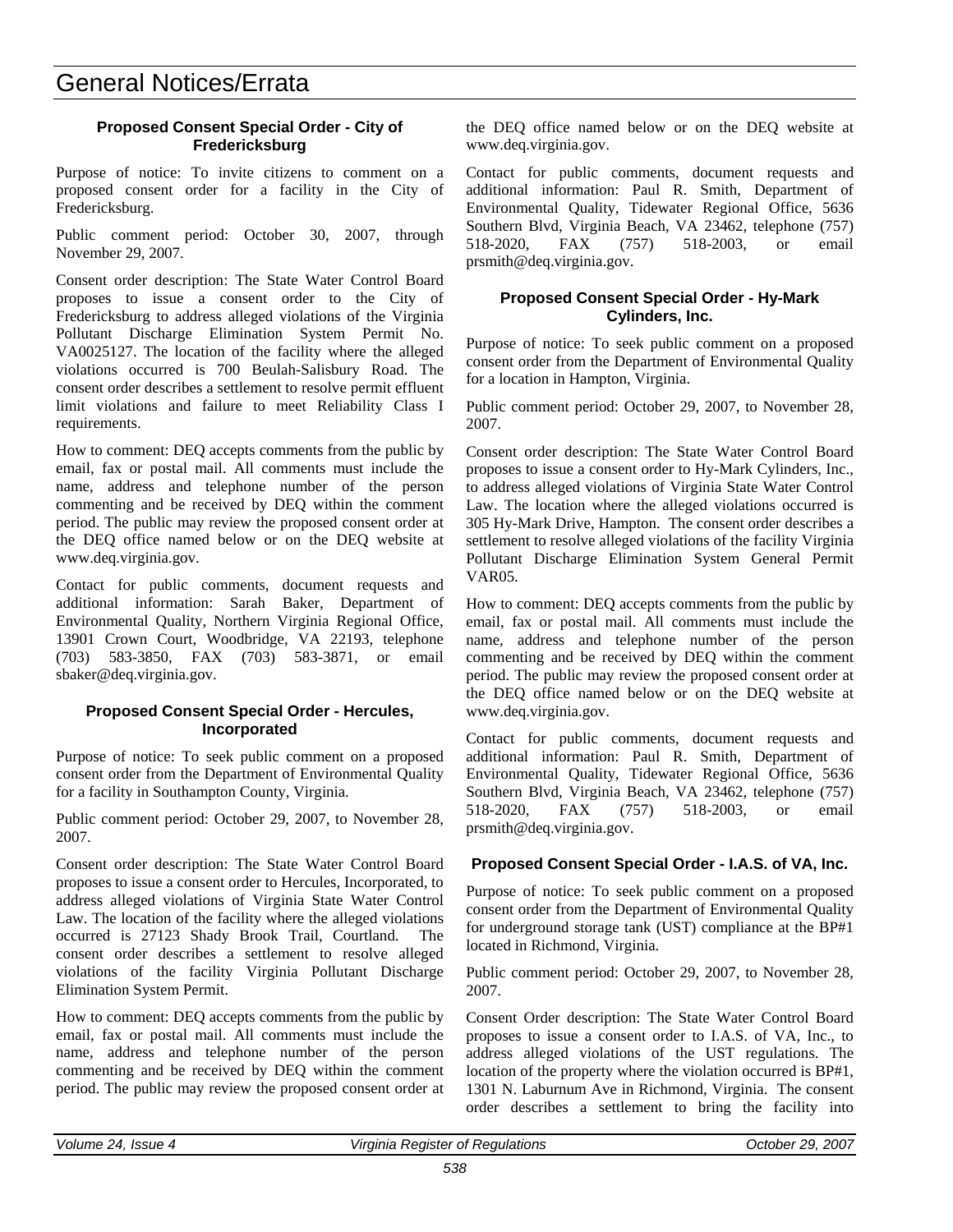## General Notices/Errata

compliance with UST regulations and includes the payment of a civil charge.

How to comment: DEQ accepts comments from the public by email, fax or postal mail. All comments must include the name, address and telephone number of the person commenting and be received by DEQ within the comment period. The public may review the proposed consent order at the DEQ office named below or on the DEQ website at www.deq.virginia.gov.

Contact for public comments, document requests and additional information: Lisa Dewey, Department of Environmental Quality, Piedmont Regional Office, 4949-A Cox Road, Glen Allen, VA 23060, telephone (804) 527-5014, FAX (804) 527-5106, or email lcdewey@deq.virginia.gov.

### **Proposed Consent Special Order - Mr. Lewis Kennett**

Citizens may comment on a proposed consent order for a site located in Franklin County, Virginia.

Public comment period: October 29, 2007, to November 28, 2007.

Purpose of notice: To invite the public to comment on a proposed consent order.

A consent order is issued to a business owner or other responsible party to perform specific actions that will bring the entity into compliance with the relevant law and regulations. It is developed cooperatively with the facility and entered into by mutual agreement.

Consent order description: The State Water Control Board proposes to issue a consent order to Mr. Lewis Kennett to address alleged violations of the Virginia Regulations. The location of the site where the alleged violations occurred is in Franklin County, Virginia. The consent order describes a settlement to resolve violations associated with impounding a stream without the required permits. It requires the signatory to pay a civil penalty, institute a plan for removal of the impoundment and impoundment structure, restore the impacted stream, and comply with the Virginia Regulations.

How a decision is made: After public comments have been considered, the DEQ director will make a final decision.

How to comment: DEQ accepts comments from the public by email, fax or postal mail. All comments must include the name, address and telephone number of the person commenting and be received by DEQ within the comment period.

To review the consent order: The public may review the proposed consent order at the DEQ West Central Regional Office in Roanoke, Virginia every work day by appointment or on the DEQ website at www.deq.virginia.gov.

Contact for public comments, document requests and additional information: Jerry Ford, Jr., Department of Environmental Quality, West Central Regional Office, 3019 Peters Creek Road VA 24019, telephone (540) 562-6700, FAX (540) 562-6725, or email jrford@deq.virginia.gov.

### **Proposed Consent Special Order - Nelson County Service Authority**

Purpose of notice: To invite citizens to comment on a proposed consent order for a facility in Shenandoah County, Virginia.

Public comment period: October 29, 2007, to November 29, 2007.

Consent order description: The State Water Control Board proposes to issue a consent order to Nelson County Service Authority to address alleged violations of the Nelson County Regional STP and Wintergreen Mountain STP Permits and regulations. The locations of the Nelson County Regional STP and the Wintergreen Mountain STP where the alleged violations occurred are located near the Town of Colleen and Wintergreen respectively, Nelson County, Virginia. The consent order describes a settlement to resolve these violations.

How to comment: DEQ accepts comments from the public by email, fax or postal mail. All comments must include the name, address and telephone number of the person commenting and be received by DEQ within the comment period. The public may review the proposed consent order at the DEQ office named below or on the DEQ website at www.deq.virginia.gov.

Contact for public comments, document requests and additional information: Steven W. Hetrick, Department of Environmental Quality, Valley Regional Office, Post Office Box 3000, VA 22801-9519, telephone (540) 574-7833, FAX (540) 574-7844, or email swhetrick@deq.virginia.gov.

### **Proposed Consent Special Order - Oak Grove Mennonite Church**

Purpose of notice: To invite citizens to comment on a proposed amended consent order for a facility in Aroda, Virginia.

Public comment period: October 30, 2007, to November 29, 2007.

Consent order description: The State Water Control Board proposes to issue a consent order to Oak Grove Mennonite Church to address alleged violations of the Virginia Pollutant Discharge Elimination System Permit No. VA0063347. The location of the facility where the alleged violations occurred is at 1776 Elly Road. The consent order describes a settlement to resolve permit effluent limit violations.

| Volume 24, Issue 4 | । Reaister of Reaulations<br>Virainia | 29, 2007<br><i>October</i> |
|--------------------|---------------------------------------|----------------------------|
|                    |                                       |                            |